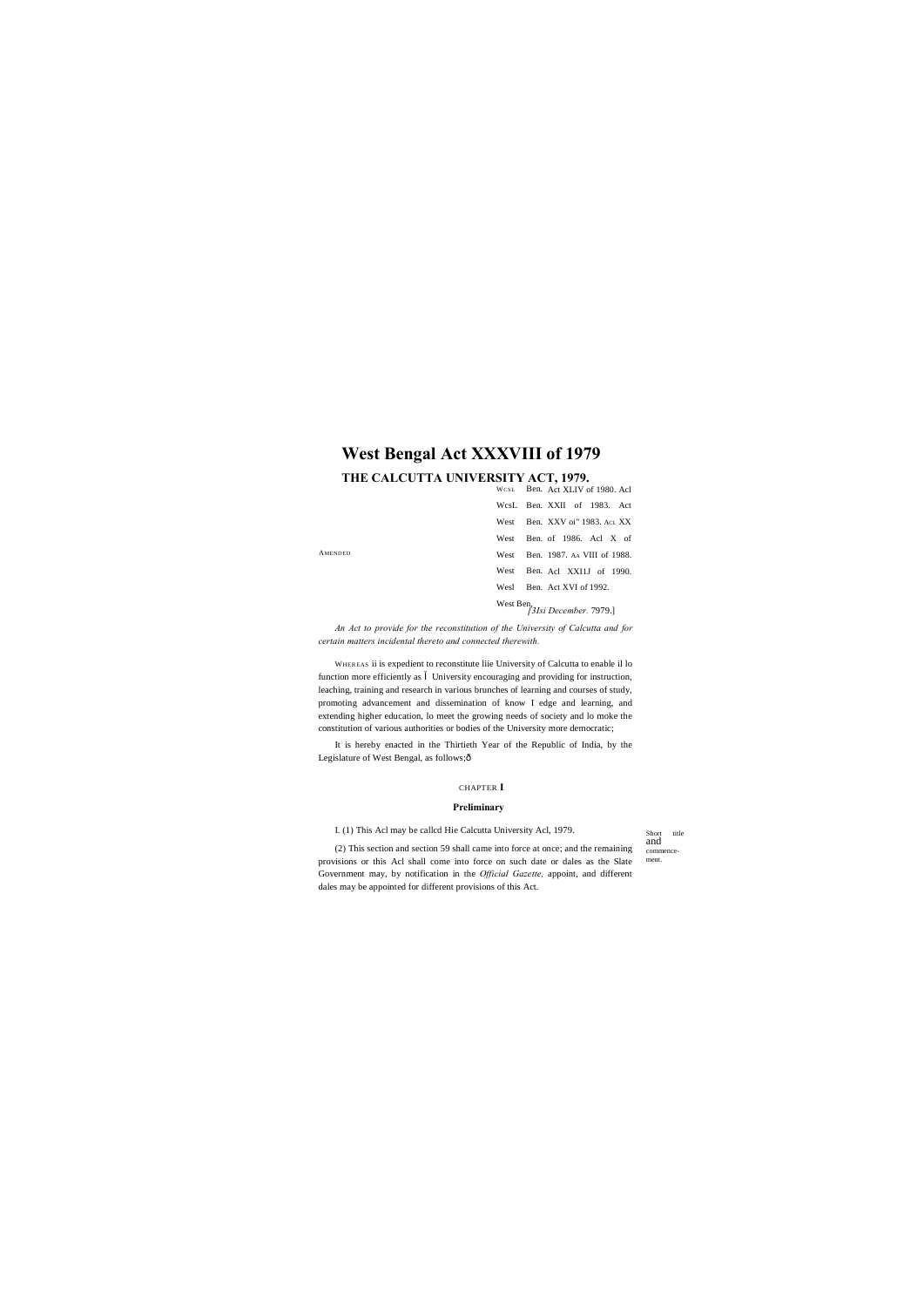# **[WesL Ben. Acl**

#### **212** *The Calcutta University Act. 1979.*

West Ben. Acl XXXUI of 1951. Wcsi Ben.

#### *(Chapter I.—Preliminary.— Section 2.)*

Dcfiniiioni. 2. In this Act, unless [here is anything repugnant in [lie subject or

contexl, $\hat{o}$ (1) "affiliated" in relation to n college or an institution means affiliated io [lie University of Calcutta as constituted prior to [he appointed day and continuing us such immediately before such duy or affiliated

- Act XXXIII of 1955. (4) "Calcutta University Students' Union" means ihe students' union recognized as such by (he University;
- (5) "constituent college" means an affiliated college in which instruction is provided, under prescribed conditions, for honours as well as for post-graduate courses of study, and which is recognized under liiis Act as a constituent eoilcge:
- to the University under this Act; (2) "appointed day" means the date referred to in sub-section (5) of section 59;
- (3) "Calcutta" means Calcutta as defined in the Calcutta Municipal Acl. 1951. excluding the area referred to in clause (2) of section 5 of the Jadavpur University Act, 1955;

Provided that, if in any professional subject no honours courses or study have been prescribed, a professional eoilcge may be a constituent college although no instruction is provided in that college for honours courses of study in that subject;

- (6) "convocation" means a meeting of [lie Senate for llie purpose of conferring degrees, titles, diplomas, certificates or other academic distinctions;
- (7) "employee" in relation to the University means a person other than a Teacher or an officer, employed by the University;
- (8) "financial year" means the year ending on the 31st day of March;
- (9) "Government College" means a collcgc maintained and managed by the Slate Government;
- (10) "Governor" means the Governor of the Stale of West Bengal;
- (11) "hall" means a unii of residence of students maintained by the University;
- (12) "hostel" means a unit of residence for students, not maintained by the University bni rccognised under this Act as a hostel;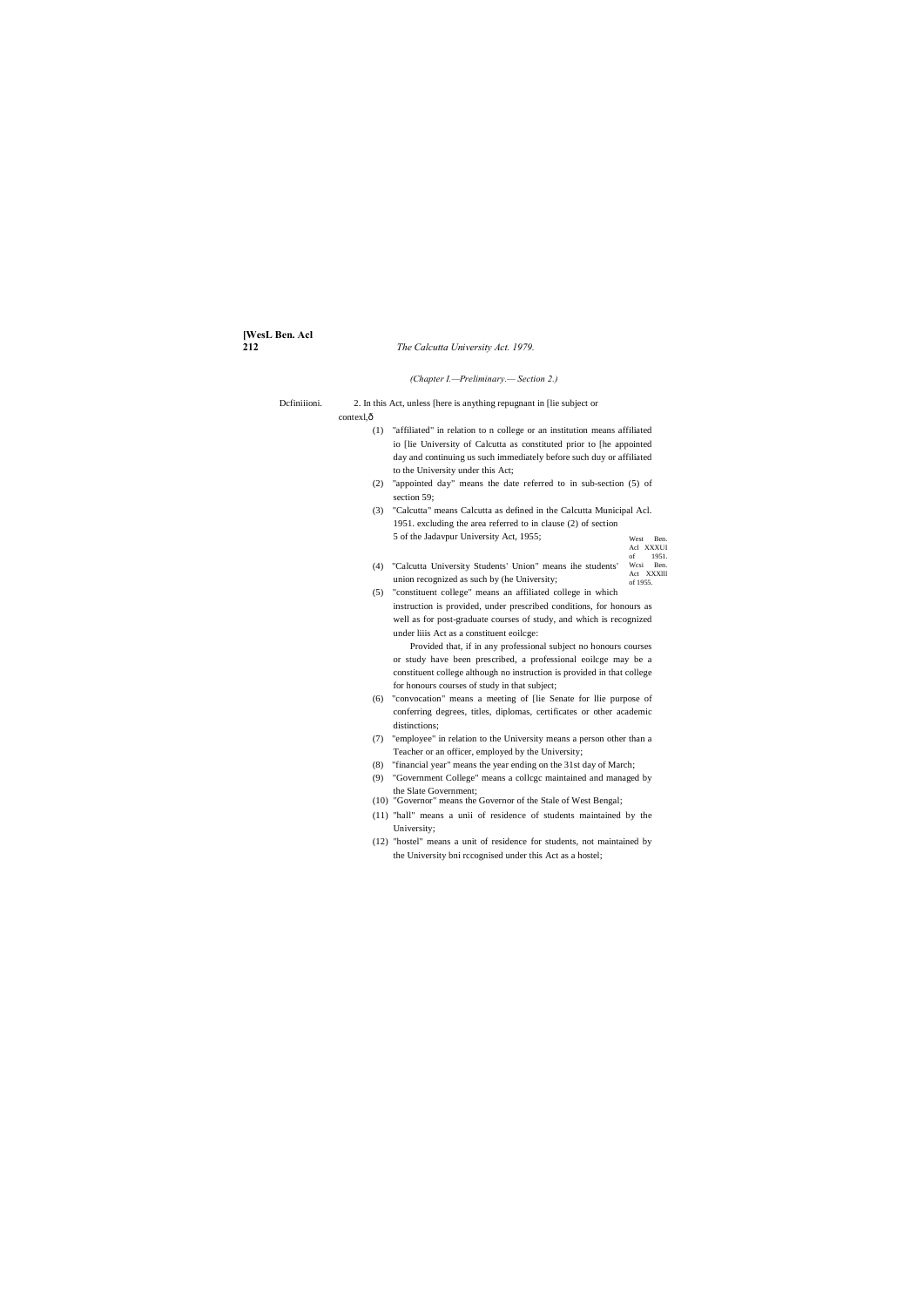## **XXXVIII of 1979.]**

*The Calcutta University Act, 1979.* **213**

*(Chapter I.—Preliminary.*— *Section 2.)*

- (13) "Librarian" means. $\hat{0}$ 
	- (a) in relation to the University, a Librarian or any olher person holding a post of Librarian, by whatever name called, appointed or recognized as such by the University, and
	- (b) in relation to a collcge affiliated to the University, a Librarian or any other person holding a post of Librarian, by whatever name called, appointed or recognized by the University or appointed by such collegc;
- (14) "Minister" means the Minislcr-in-chitrge of Higher Education appointed as such by the Governor;
- (15) "non-teaching siaff" means, $\hat{\text{o}}$ 
	- (a) in relation to the University, the non-leaching staff, not holding any teaching post (including part-time teaching post), appointed orrecognizcd as such by the University, and
	- (b) in relation to an affiliated collcgc, the non-teaching staff, not holding any Leaching post (including part- line leaching post), appointed or recognized by the University or appointed by such collcgc, but does noi incltide a Librarian;
- (16) "prescribed" means prescribed by Statutes or Ordinances or Regulations:
- (17) "Principal" means the head of a college or of an institution, by whatever name called;
- (18) "professional collcge" means a Universily College or an affiliated college in which instruction is provided primarily for courses of sludy leading lo any degree, diploma or certificate of ihe Universily in any professional subject and which is recognized under this Acl as a professional collegc;
- (19) "professional subject" means any of the following subjects namely, law, medicine, dental science, homoeopathy, ayurved, engineering, tcachcrs' training, technology, agriculture, journalism, management, studies or such other subjcct as may be prescribed by regulations;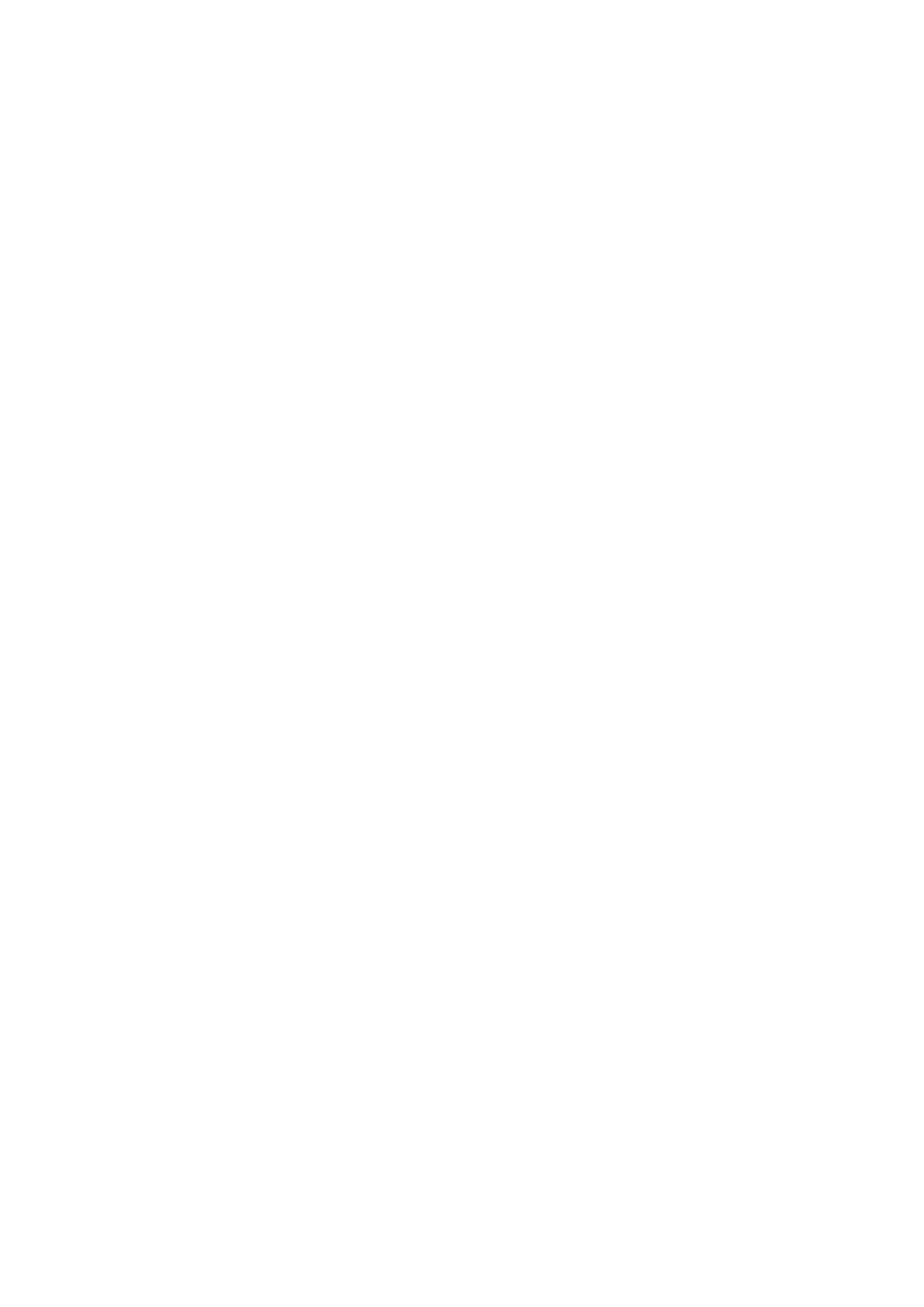## **[WesL Ben. Acl**

### **5** *The Calcutta University Act. 1979.*

#### *(Section 2.)*

(20) "registered graduate" means a graduate registered under (his Act, at least three months prior lo the date of election of members lo the Senntc, on application in [he prescribed form and on payment of a fee of rupee one and includes

> a graduate registered under [he Calcutta University Act, S of I9IM. 1904, or under the Calcutta University Act, 1951, or under AcTxvni or

die Calcutta University Acl, 1966: I9M. West Ben,

Provided thai no person shall be eligible Lo be registered Act u of under this Acl unless he hns graduated himself from the 1966' University at least three years prior to the date of election of members to the Senate;

- (21) "Statutes", "Ordinances", and "Regulations" mean, respectively, the Statutes, Ordinances and Regulations made under this Act, and they shall be deemed to be rules within the meaning or clause (36) of section 3 of the Bengal Ben. AciJof General Clauses Acl, 1899;
- (22) "Students' Union" in relation lo an undergraduate college means the students' union recognized as such by such college;
- (23) "Teacher" means a Professor, Reader, Principal, Lecturer, Demonstrator, Tutor or any olher person, holding a teaching post including a part-time (caching post, appointed or recognized by the University or appointed by an affiliated college or institution;

(24) "Teacher of the University" means a Professor. Reader, Lecturer or any other person, holding a teaching post including a pan-lime teaching post, appointed or recognized as such by the University;

- (25) "the University" means the University of Calcutta as constituted under this Acl;
- (26) "Tripura Council" means the Tripura Autonomus Council for the Agartala Post-graduate Centre and the affiliated colleges of Tripura;
- (27) "University College" means a collegc, or an institute or a college combined with an institute, maintained and managed by the University, whether established by it or not;
- (28) "University Laboratory", "University Library". "University Museum" or "University Institution" means a laboratory, a library, a museum or an institution, as Ihe case may be,

maintained and managed by the University, whether established by it or noL;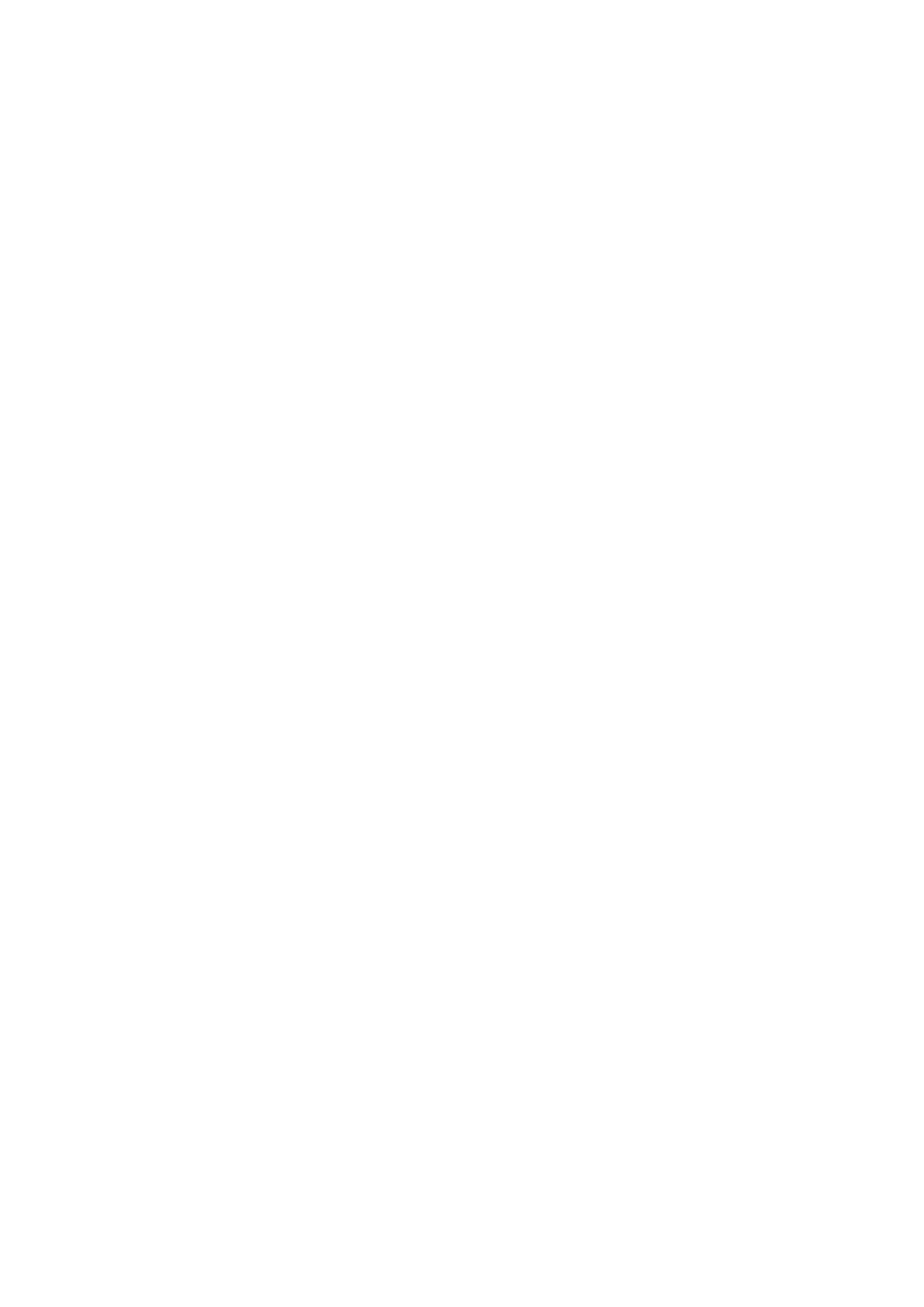#### **XXXVIII of 1979.]** *The Calcutta University Act, 1979.* **215**

*(Chapter II.—The University and its officers.— Sections 3, 4.)*

(29) "Universily Professor". "Universily Render" or "Universily Lcciurcr" means a Professor, Reader or Lecturer appointed or recognized as such by the Univesily.

CHAPTER II The University and its officers

3. (1) The first Chancellor and the first Vice-Chancellor of the n"; . University and the first members of the Senate and Ihe Syndicate, and <sup>n|VcrslI</sup>y- all persons who may hereafter bccome die Chancellor or ihe Vicc- Chancellorofthe University or the members of ihe Senate or die Syndicate, so long as Ihey continne to hold such officc or membership, shall constitute a body corporate by the name of ihe University of Calcutta.

(2) The University shall have pcrpeiual succession and a common seal and shall sue and be sued by the name of the Univesily of Calcutta.

- 4. The University shall have ihe following powers, namely: $\delta$  Powers or
	- (1) to encourage and provide for instruction, teaching, training University, and research in such branches of learning and courses of study as it may think fit, and generally to promote the advancement and dissemination of knowledge and learning, and ihe extension of higher education;
	- (2) to csiablish. maintain and manage colleges, libraries, laboratories, museums and such other institutions or centres for study and research as it may deem necessary;
	- (3) to provide for specialisation of studies in colleges and for organization by colleges of common laboratories, libraries, museums and other institutions or cenlrcs for study and research work;
		-
	- (4) to affiliate to itselT or to recognize colleges or institutions , or centres;
	- (5) to recognize affiliated colleges as constituent colleges or professional
	- colleges and to withdraw recognition of any such college; (6) to prescribe for colleges, other than Government Colleges, $\hat{o}$ 
		- (a) ihe constitution, powers and functions of their Governing Bodies,
		- (b) the terms and conditions of service and emoluments for posts of Principals, Teachers and such other employees as it may deem fil, and
		- (c) the rules for Provident Funds: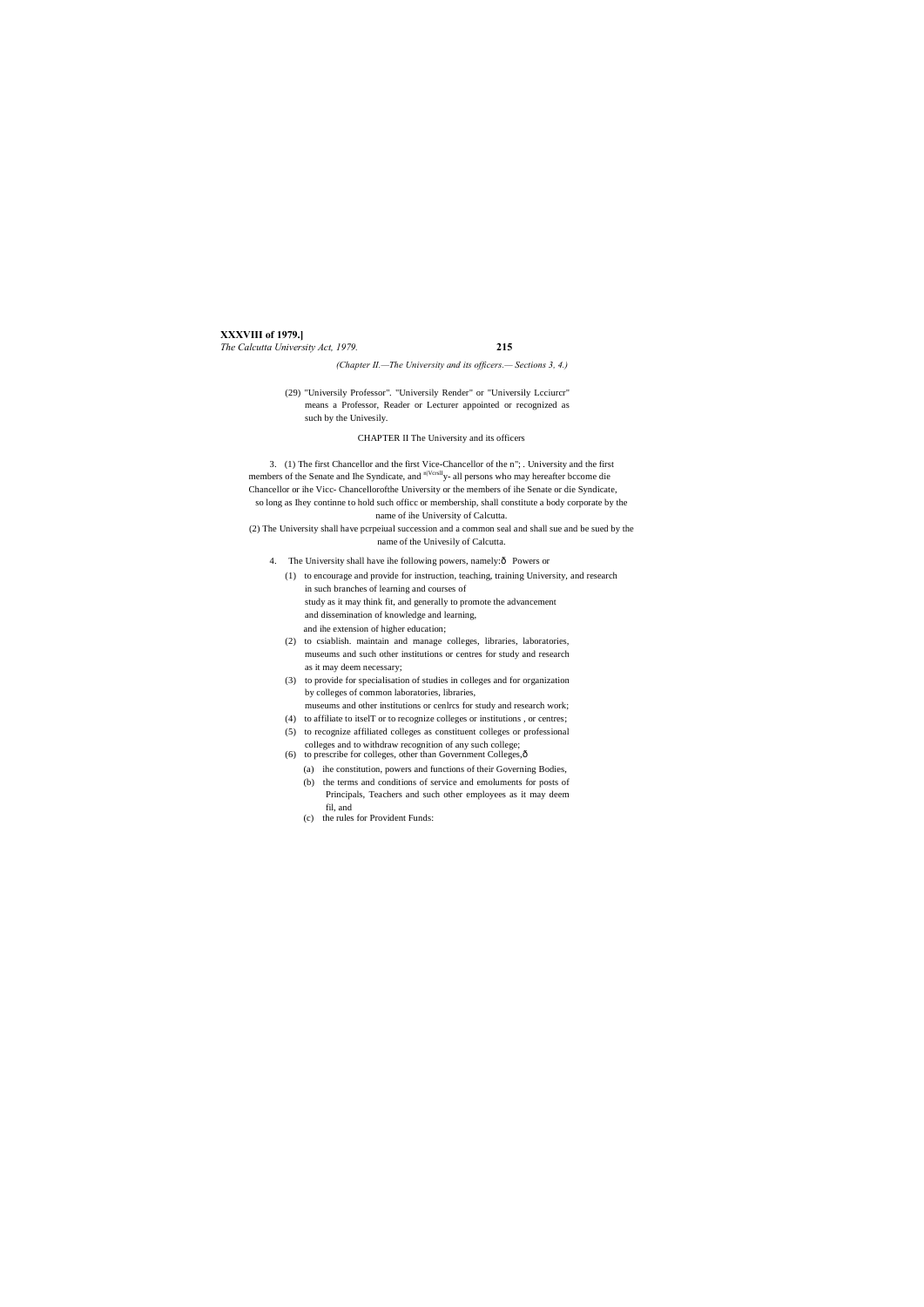**216** *The Calcutta University Act, 1979.*

[West Ben. Act

*(Chapter II,—The University and its officers.— Sec/ion 4.)*

- (7) lo prescribe for colleges llie rules for Teachers'<sup>1</sup> Councils;
- (8) lo provide for ihe inspection, or investigation inlo Ihe affairs, of colleges or insiiiulions recognised by iL or affiliated lo iiand Lo cxcrcise general supervision and control overlhcm:
- (9) lo disaffiliate a college or an insliiulion in any subject or subjects, or lo withdraw affiliation or recognition o(~colleges or institutions, if necessary:
- (10) to lake over for a period ol twelve months the management of any college or institution, affiliated to, or recognised by, the University, other than a Government College or institution, in order lo ensure that proper standards of leaching, training or instruction arc maintained therein:

Provided that the University may, if it considers it necessary so lo do. extend such period so, however, thai ihe aggregate period shall not exceed eighteen months;

- (13) lo create posts, as and when required, of officers and employees of the University besides those provided for in this Acl;
- (14) to prescribe, subject to the provisions of this Acl, lhe constitution, powers and duties of lhe Boards of Studies, the Finance Committee, and olher bodies;
- (15) to prescribe the powers and duiies of officers of the UniversiLy  $i^*$  +  $+$  -

(11) Lo dissolve ihe Governing Body of any affiliated, constituent or professional college or insiiiu lion, olher than a Government College, and, pending reeonstiLulion of the Governing Body thereof in such manner as may be prescribed, to appoint an Adniinistralor or an ad hoc Governing Body:

Provided thai Ihe reconsLiLution of Lhe Governing Body shall be made within a period of twelve months from the date of dissolution:

Provided further that lhe University may, if it considers it necessary so to do, extend such period so, however, that the aggregate period shall noi exceed eighteen months;

(12) lo institute Professorships, Readerships, Lectureships, and olher leaching posts required by the University and lo appoint persons to such Professorships, Readerships, Lectureships or other teaching posLs, or lo recognize persons as Professors, Readers or Lecturers of lhe University, or as holders of olher

leaching posts of ihe University;

'The words "olher ihan Lhe Chancellor" wen; omiilcd by s, 2(a) of lhe Calcir.la University (Amendment) Acl. 19S0 {Wcsl Hen. Acl XLIV of 1950J.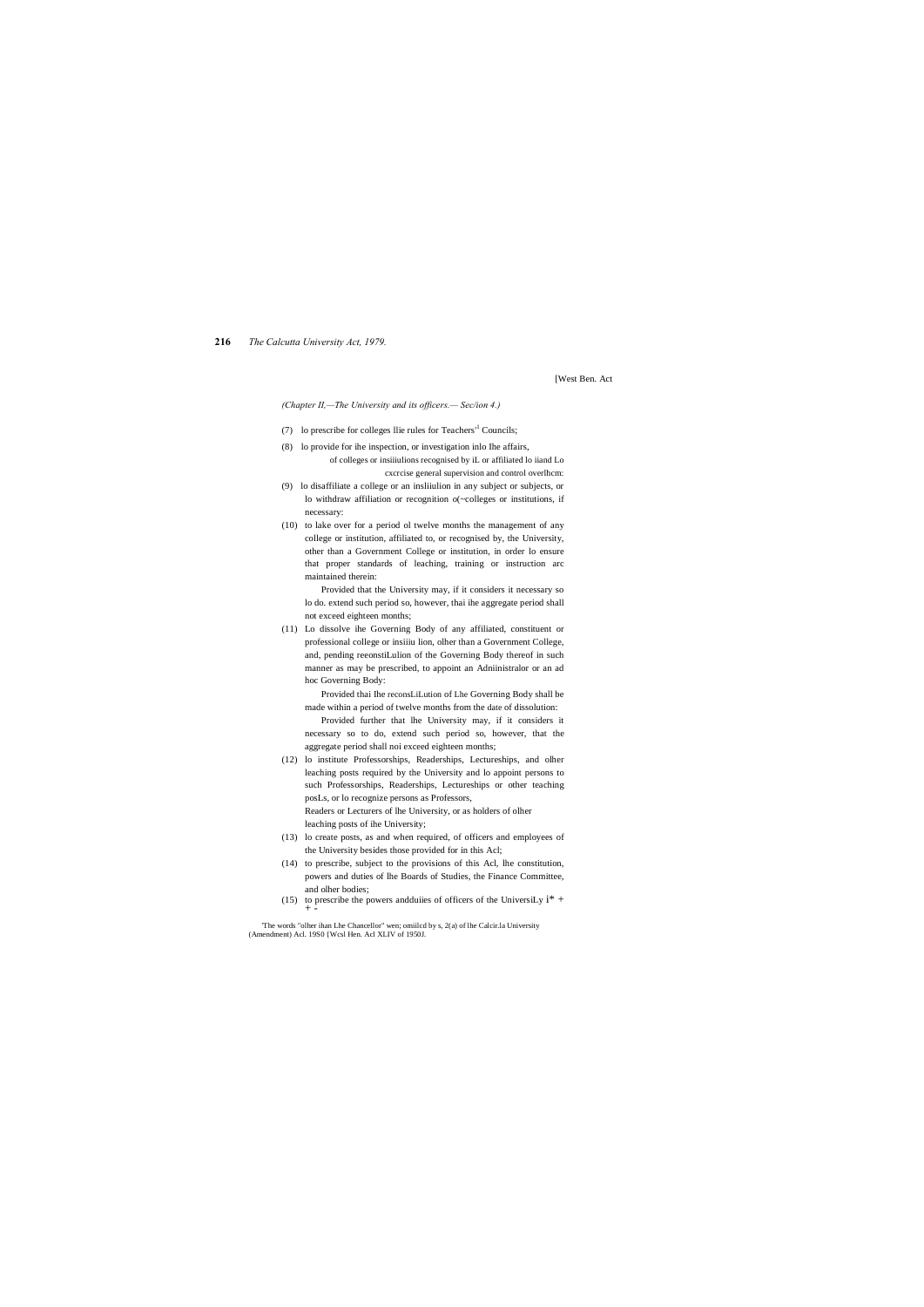#### **XXXVIII of 1979.]** *The Calcutta University Act, 1979.* **217**

- (16) to prescribe, subject to Llie provisions or this Act, the terms and conditions of service, including [he rules of conduct and discipline, and tlie emoluments Tor all posts of Teachers and employees of the Universily and for all posts of officers i\* \*
- (17) to make provisions lor provident and other funds Tor the Teachers and for officers and employees of the University
- (18) to institute degrees, titles, diplomas, certificates, and other academic distinctions;
- (19) to hold examinations and to confer degrees, titles, diplomas, certificates and other academic distinctions on persons whoô
	- (a) shall have pursued an approved course of study in an affiliated, constituent, professional or University College or a Universily Laboratory unless exempted therefrom in the manner prescribed, and shall have passed the prescribed examinations of the University, or
	- (b) shall have carried on research under conditions prescribed;
- (20) to withdraw or to cancel degrees, titles, diplomas, certificates or other academic distinctions under such conditions as may be prescribed by Statutes and after giving the person affected a reasonable opportunity to present his case;
- (21) to confer honorary degrees or other acadcmic distinctions under conditions prescribed;
- (22) to prescribe fees or other charges for examinations and other purposes, and to demand and receive the fees or other charges so prescribed;
- (23) to establish, maintain and manage halls, to recognize hostels, and to withdraw such recognition;
- (24) to provide for the promotion of Lhe health and welfare of students and of discipline among (hem;
- (25) to co-ordinate (he activities of, and give financial aid to, affiliated or recognized colleges and institutions;
- (26) to make grants to the National Cadet Corps from the University Fund;
- The words "oUier Ilian lire Ch.int-cllor" wen; ojniUcd by s. 2(b) or I ho Cnlculla University (Amendment) Acl, J9S0 [Wivsi Dun. Acl XL1V of 1980).<br>The words "other than the Chancellor" were omillcd by s. 2(c), *ibid*-

*(Chapter II.— The University' tind its officers.— Section 4.)*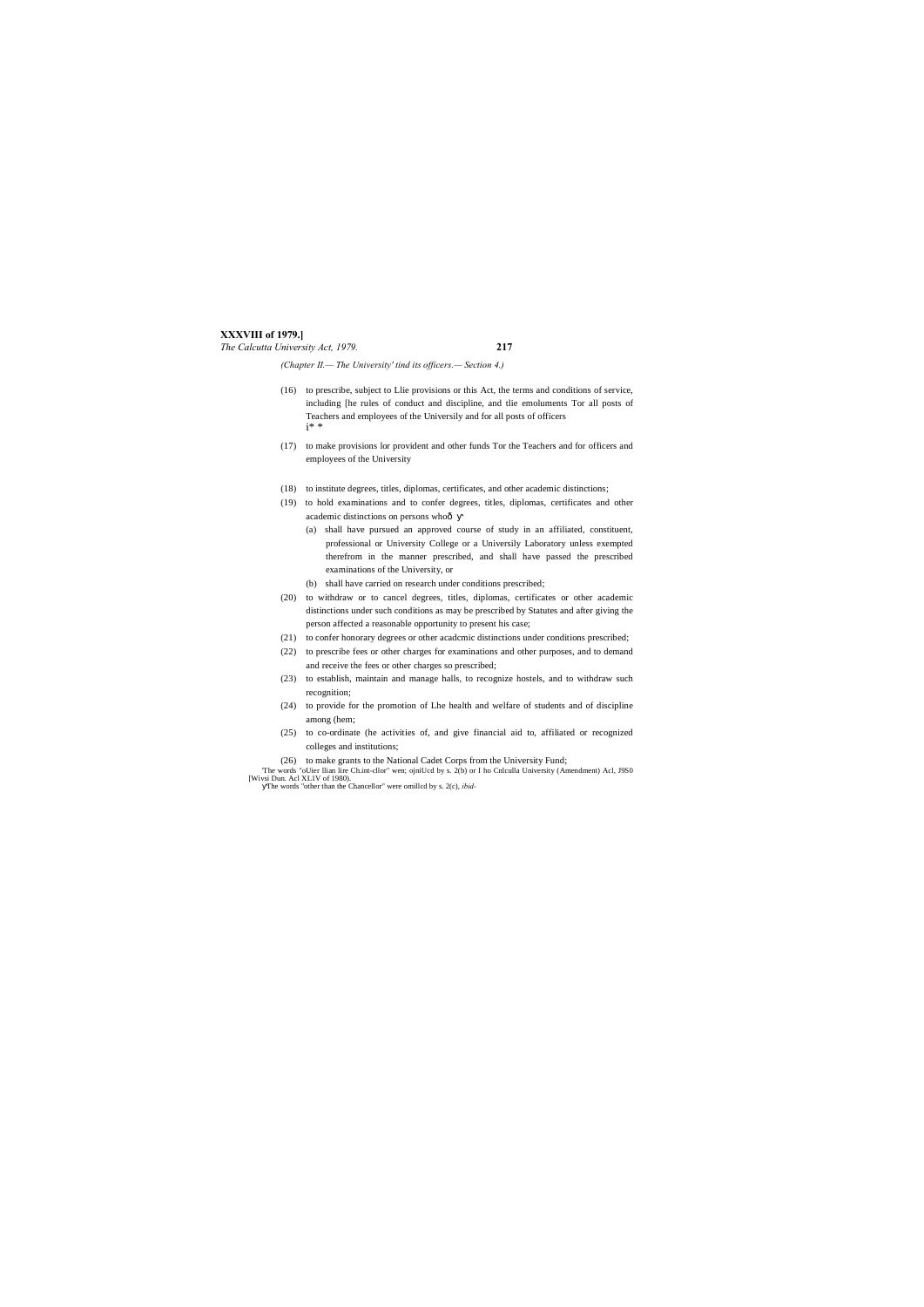#### **218** *The Calcutta University Act, 1979.*

Jurisdiction of Lhe University.

[Wcsl Ben. Acl

*(Chapter II.*—77it\* *University and its officers,— Section 5.)*

- (27) to enter into an agreement willi [he Government or with any person, body or authority for the Inking over by lhe University of lhe management of any college or institution, including its assets and liabilities, or lor any oilier purpose not repugnant Lo lhe provisions of this Act;
- (28) to acquire, liold and dispose of properly, movable and immovable, and to make granls and advances for furthering any of its objects:
- (29) to accepl and administer gifts, endowments and benefactions, for the furtherance of any of its objects for the University or for or on behalf of any college or institution established by, affiliated to. or recognized by, the University, and to institute awards, fellowships, travelling fellowships,

scholarships, studentships, stipends, bursaries, exhibitions, medals and prizes;

- (SO) to accept grants and to raise loans or to accept loans from the Central or any State Government or the University Grants Commission, and with the approval of lhe Stale Government also from other sources;
- (31) to co-operate with other universities, institutions and educational authorities in matters that relate 10 and further the educational objectives of the University;
- (32) generally ID tlo all such acts and things as may be necessary or desirable for, or incidental to, the advancement of the objects or purposes of the University.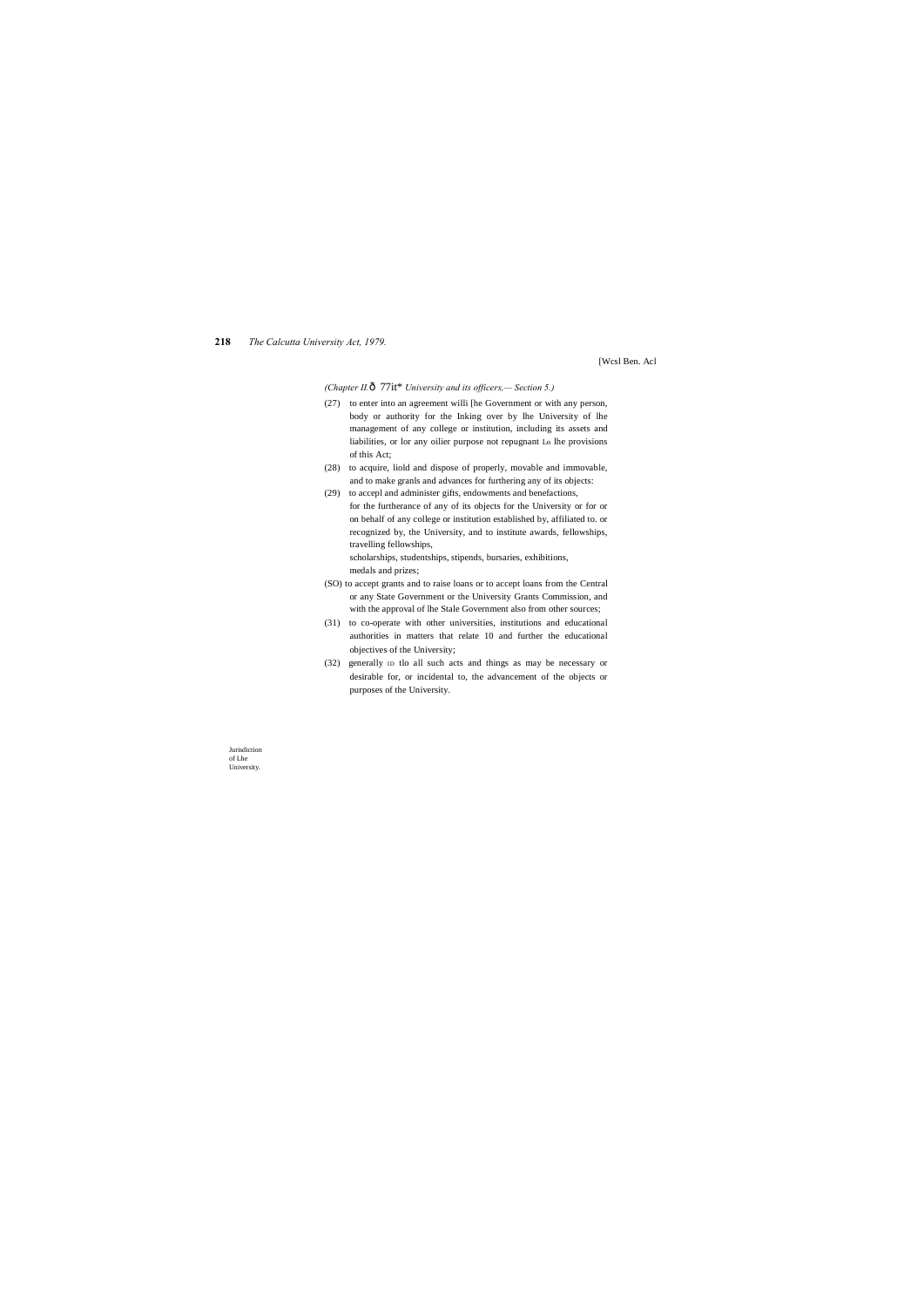#### *The Calcutta University Act, 1979.* **219 XXXVIII of 1979.]**

*(Chapter 11.—The Universily and its officers.— Sections 6-8.)*

(4) Any collcge or institution situated outside the territorial limils of the University may. with the sanction of ihe State Government, apply to the University for admission to the privileges of the University, and such college or institution may, subject to such conditions and restrictions as the Universily may, with the approval of the State Government, think fit to impose, be admitted to the privileges of the University.

6. The following shall be the officers of the University: $\delta$ 

| (1) the Vice-Chancellor;                           | Officers of<br>ihe |  |
|----------------------------------------------------|--------------------|--|
| (2) the Pro-vice-Chancel lor for Academic Affairs; | Universily.        |  |

1, (1) The Governor shall, by virtue of his office, be the Chancellor of the University, The Chancellor. He shall be the head of the University and the President of the Senate and shall, when present, preside at the meetings of the Senate.

- (3) the Pro-Vice-Chancellor for Business Affairs and Finance;
- (4) the Registrar;
- (5) persons holding such other posts as may be declared by Statutes to be posts of officers of the UniversiLy.

The Viccpanel of three persons to be elected by the Senate in accordance with the system of Chancellor. 8. (1) The Vice-ChancellDr shall be appointed by the Chancellor on the unanimous recommendation of the Senate. If the Senate fails to make any such recommendation, the Vicc-Chancellor shall be appointed by the Chancellor in consultation with the Minister from a proporional representation by means of the single transferable vole.

(3) The Chancellor shall exercise such powers as may be conferred on him by or under the provisions of liiis Act.

(4) Where power is conferred upon the Chancellor to make nominations to any authority or body of the UniversiLy, the Chancellor shall, to the extent necessary, nominate persons to represent interests not otherwise adequately represented.

(5) Every proposal to confer any honorary degree shall be subject to confirmation by the Chancellor.

(2) (a) The Vice-Chancel lor shall hold office for a period of four years or till he attains the age of 65 years, whichever is earlier, and shall, subject to the provisions of this section, be eligible for reappointment for a period not exceeding four years.

'Sub-scclion (2) was omincd by s. 3 of the Calcutta UniversiLy (Amendment) Acl, IPSO (West Ucn. Acl XLIV of 19B0).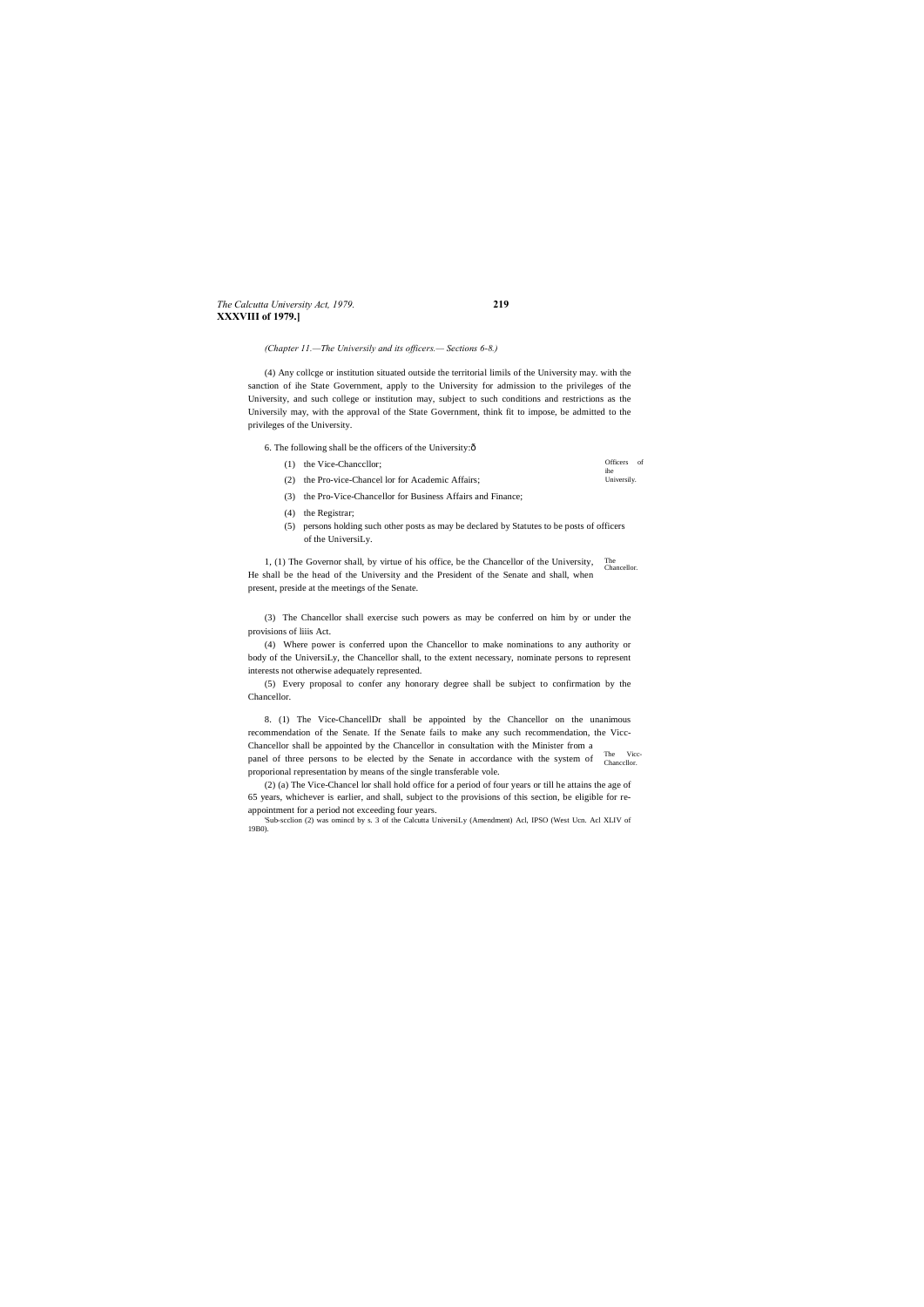#### **220** *The CahttUa University Acl, 1979.* **[West Ben. Act**

#### *(Chapter II.— The University and its officers.— Section 9.)*

(b) The Chancellor may, notwithstanding Ihe expiration of ihe "term of ihe office of ihe Vice-Chancellor or his attaining the age of

> 65 years, allow him lo continue in office lill a successor assumes office, provided thai lie shall noi cnniinue as such for any period exceeding one ycur

> '(3) The Vice-Chanccllor shall be a whole-time officcr of Lhe Universily and shall be: paid from the Universily Fund such salary and allowances as lhe Chancellor may decide in consultation with lhe State Government.

> (4) The Vice-Chancellor may resign Eiis office by writing under his hand addressed lo lhe Chancellor.

(5) **ir-**

- (a) lhe Vice-Chancellor is, by reason of leave, illness or olhcr cause, temporarily unable to exercise lhe powers and perform the duties of his office, or
- (b) a vacancy occurs in lhe office of lhe Vicc-Chancellor by reason of deaili, resignation or expiry of the term of his office, removal or oihenvise,

then, during the period of such temporary inability or pending lhe appointment of a Vice-Cliancellor, as the case may be, lhe Pro-Vice- Chancel I or for Acadcmic Affairs shall exercise the powers and perform lhe duties of the Vice-Chancellor.

(6) The vacancy in the officc of the Vice-Cliancellor occtiring by reason of death, resignation or expiry of the term of his office, removal or otherwise shall be filled up by appointment of a Vice-Chanccllor in accordancc wilh the provisions of sub-seclion (I) within a period of six months from the dale of occurrcncc of lhe vacancy.

Powers and g<sub>j</sub> (i) Tf<sub>lc</sub> Vice-Chancellor shall be the principal exccuiive and

VjL-c- academic officer of the University and shall, in lhe absence of the

Chancellor. Chancellor, preside al lhe meeting of the Scnaic. He shall, by virtue of his office, be n member and the Chairman of lhe Syndicate and the Faculty Councils for postgraduate studies and also lhe Chairman of any olhcr authority or body of lhe University of which he may be a member. He shall also be entitled to be present al and to address any meeting of any other authority or body of lhe University or which he may not be a member, but shall not be entitled lo vote llierent.

> (2) The Vice-Chancellor shall have the power lo convcnc meetings of lhe Senate, lhe Syndicate, lhe Faculty Councils Tor postgraduate studies and of any olhcr authority or body of the Universily.

> 'Sub-seclion <3) was substituted for original sub-seclion by s. 2 or ihe Calcutta Universily (Amtntlmcnl) Acl, 1990 (Wot Ren. Acl XXlIt of 1990). w.c.f. 1.1.1986.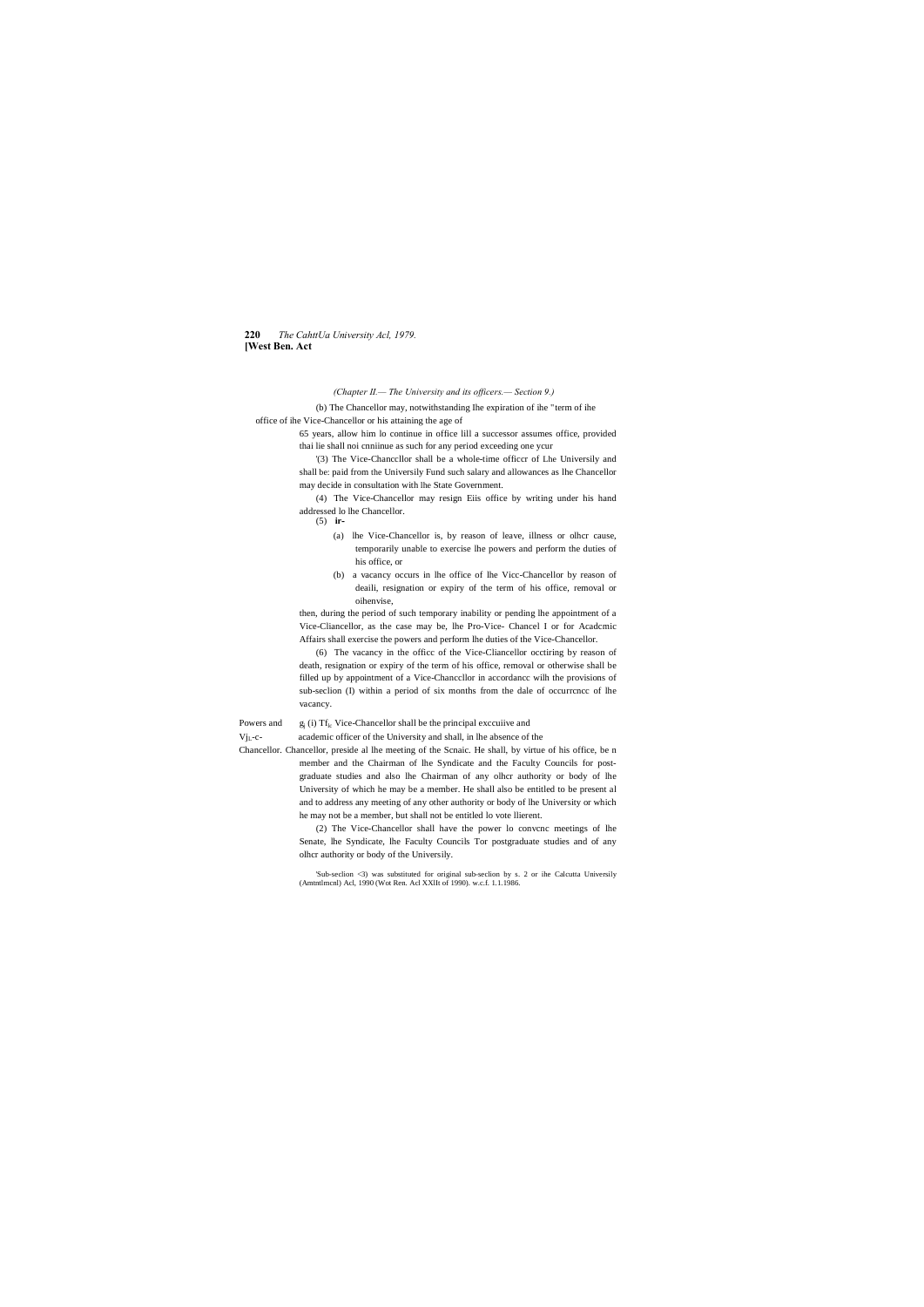*The Calcutta University Act, 1979.* **221 XXXVIII of 1979.]**

*(ampler 11.—The University and its officers.— Section 10J*

(3) II shall be the duty of the Vice-Chancellor lo ensure thai the provisions of this Act, and ihe Statutes, [he Ordinances andilie Regulations, arc faithfully observed, and lo lake such action as may be necessary for this purpose.

(4) The Vice-chancellor shall have the power lo exercise general control and supervision over all oilier officers of the University and over all Teachers and employees of lhe University and generally over all the affairs of the University and shall dccide and dispose of all appeals in disciplinary matters not provided for in section 36.

(5) The Vice-Chancel lor shall exercise such other powers and discharge such olher duties as may be delegated to him by any authority or body of lhe University or as may be prescribed by Statutes. Ordinances or Regulations,

(6) The Vice-Chancellor may lake on behalT of the University such nciion as he [nay deem expedient in any matter which, in his opinion,

is either urgent or of an emergent nattire and shall rcporl Ihe same for confirmation at lhe next meeting Lo [he authority or body which, in the ordnary course, would have dealt wilii ihe mailer:

Provided lhai if Lhe action laken by lhe Vice-Chancel lor is not approved by the authority or body concerned, the matter shall immediately be referred to ihe Chancellor whose decision liiereon shall be final.

(7) The Vice-Chanecllor may ai any time delegate any of his powers Lo any other officer subordinate to him,

10. (1) The Pro-Vice-Chancellor for Academic Affairs shall be TlicPro- appoinled by the Chancellor in consultation with Lhe Minister and the Chancel I, v Vice-Chancellor, The term of his office shall be for four years and he for shall be eligible Tor re-appointment for a period not exceeding four years but shall aoi hold office beyond the age of 65 years.

'(2) The Pro-Vice-Cliancellor for Academic Affairs shall be a whole- lime officer of lhe University and shall be paid from the University Fund such salary and allowances as lhe Chancellor may decide in consultation willt the Stale Government.

**(3)** The Pro-Vice-Chancellor Tor Academic Affairs may resign his office by writing under his hand addressed lo ifie Chancellor.

**(4) If—**

(a) the Pro-Vice-Chancellor fur Academic Affairs is, by reason of leave, illness or oilier cause, temporarily unable lo exercise the powers and perform the duties of his office, or

'Sub-section (2) subitiuncU for original sub-scction by s. 3 of [he Calcutia University (Amendment *Acl,* NSJU (Wcsl Den, Acl XXlll of IV90), w.c.f. 1-1.1986.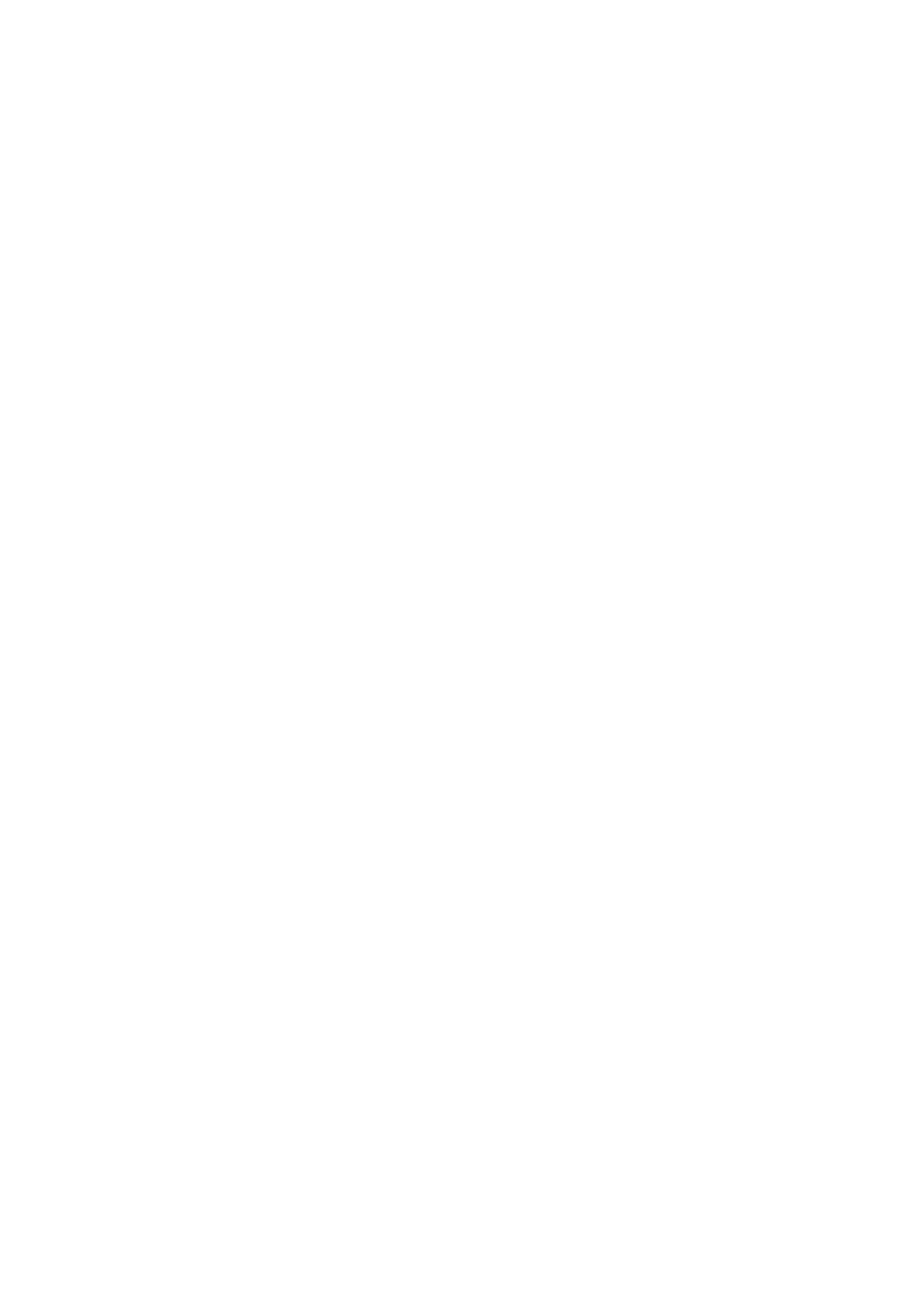**221**

Powers and duiies of the Pro-Vice-**Ctinnccllor** for Acjdcmic Affairs.

The Pro-Vicc-Chanccllor Tor Business Affairs ur.d Finance.

^ -'' <sup>1</sup> ' '<sup>v</sup> • ................................................ '' . . - . . .

*The Calcutta Universily Act, 1979.*

**[West Ben. Act**

*(Chapter 11.—The University and its officers.— Sections 11, 12.)*

(b) a vacancy occurs in the office of lhe Pro-Vice-Chancellor for Academic Affairs by reason of death, resignation or expiry of the term of his office, removal or otherwise,

then, during the period of such temporary inability or pending the appointment of a Pro-Vice-Chanccllor for Academic Affairs, as the case may be, the Chancellor in consultation with the Minister and lhe Vice- Chancellor shall authorise a Teacher of (he University or an officer of the Universily to exercise the powers and perform the duties of the Pro- Vice-Chancel lor for Acadcmic Affairs,

'(4A) Notwithstanding anything contained in ihis section or elsewhere in Lhis Act, if the Chancellor is or opinion that it is necessary or expedient so lo do, the Chancellor in consultation with the Minister and the Vice- Chanceilor may appoint the Pro-Vicc-Chancellor for Business Affairs and Finance to be also the Pro-Vice-Chancellor for Academic Affairs on such terms and conditions and for such period not exceeding one year as the Chancellor may think fit, and upon such appointment, the Pro- Vice-Chancellor for Business Affairs and Finance shall exercise all the powers and perform all lhe duties of the Pro-Vice-Chancellor for Academic Affairs in addition to his own duties.

'Sub-scciion (-1 A) was inserted by s. 2 () of the C.ilculla University (Amendment) Acl, 1933 (Wesi Ben. Acl XXII of 1W), w.e.f. 5.5.1483,

(5) The vacancy in Ihe office of the Pro-Vice-Chancellorfor Academic Affairs occurring by reason of death, resignation or expiry of the term of his office, removal or otherwise shall be filled up by appointment of a Pro-Vicc-Chancellor for Academic Affairs in accordance with the provisions of sub-section (1) within a period of  $\frac{1}{2}$  [one year] from the date of occurrence of the vacancy.

11. (1) Subject lo the supervision, direction and general control of the Vice-Chancetlor, Lhe Pro-Vice-Chancellor for Academic Affairs shall be the chieT academic and administrative officer in mailers concerning undergraduate studies and research and such other matters as may be delegated to him.

(2) The Pro-V ice-Chance I lor for Academic Affaire shall exercise such other powers and perform such other duties as may be prescribed or delegated to him by or under the provisions of this Act.

12. (1) The Pro-Vice-Chanccllar for Business Affairs and Finance shall be appointed by the Chancellor in consultation with the Minister and the Vice-Chancel lor. The term of his office shall be Tor four years and he shall be eligible for reappointment for a period not exceeding four years bui shall not hold ol'ficc beyond the age of 65 years.

The words, wilhin ihe square binckeis wcrv substituted Tor ihe words "sis months" by s, 2(b), *ibid.*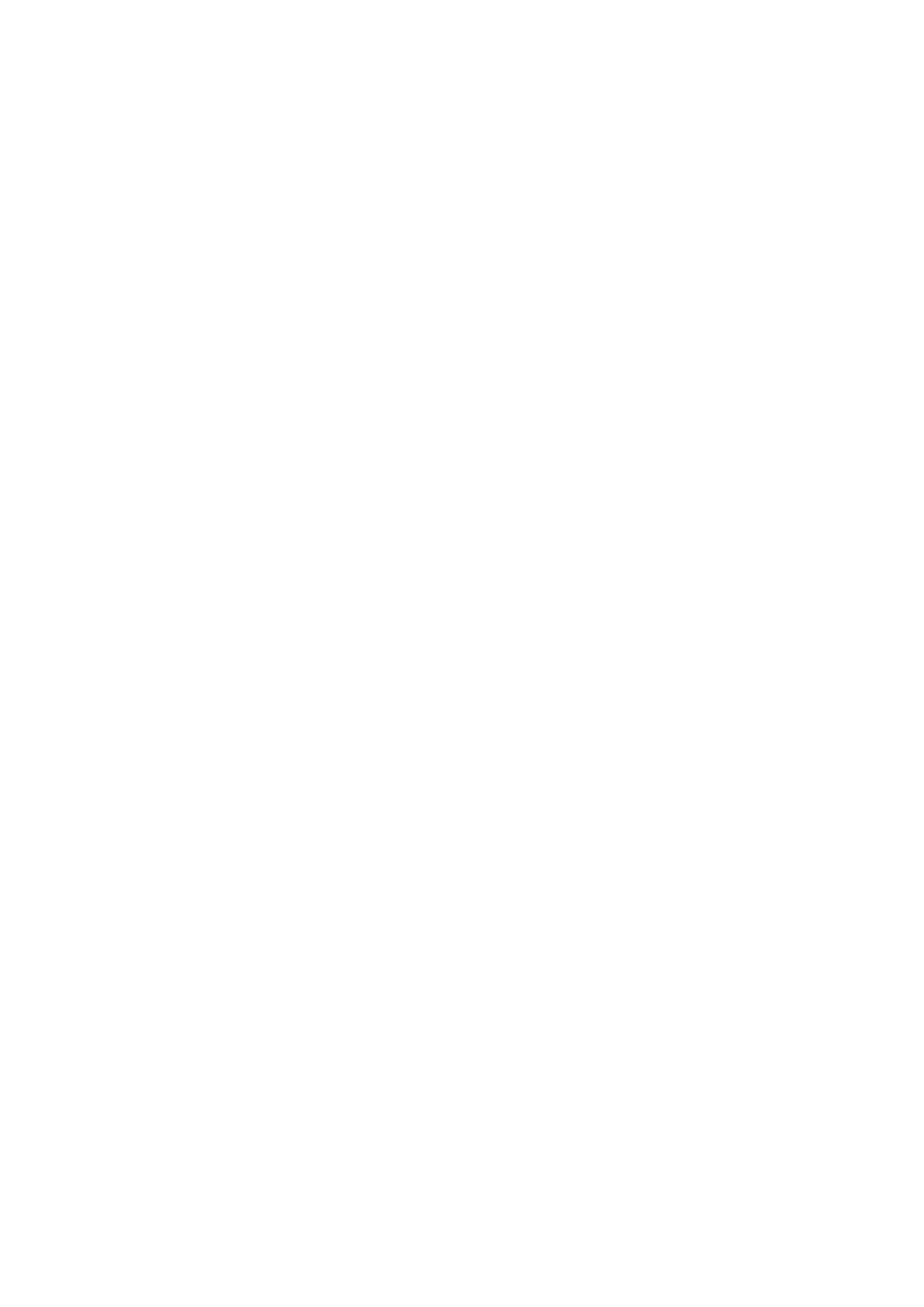**XXXVm of 197!).]** *The Calcutta University Act, 1979.* **223**

*(Chapter 11.—The University and its officers.— Section J 2.)*

'(2) The Pro-Vice-Chancellor forBusiness Affairs and Finance shall ' be a whole-time officer of lhe University and shall be paid from the University Fund such salary and allowances as lhe Chancellor may decide in consultation wjih lhe Slaie Government.

> (3) The Pro-Vice-Chaneellor for Business Affairs and Finance may resign his office by writing under his hand addressed to the Chancellor.

(4) **rr-**

- (a) the Pro-Vice-Chancellor for Business Affairs and Finance is, by reason of leave, illness or other cause, lemporarily unable lo exercise the powers and perform lhe duties of his office, or
- (b) ^ vacancy occurs in Lhe office of lhe Pro-Vice-Chancel lor for Business Affairs and Finance by reason of dealh, resignation or expiry of lhe lerm of his office, removal or otherwise,

then, during Lhe period of such temporary inability or pending ihe appointment of a Pro-Vice-Chancellor for Business Affairs and Finance, as lhe case may be, the Chancellor in consullaiion with lhe Minister and the Vice-Chancel lor shall authorise a Teacher of the University or an officer of Lhe University to exercise the powers and perform lhe duties of the Pro-Vicc-Chancellor for Business Affairs and Finance.

: (4A) Notwithstanding anything contained in this section or elsewhere in this Act, if the Chancellor is of opinion that it is necessary or expedient so lo do, the Chancellor in consultation with the Minister and the Vice-Chancel lor may appoint the Pro-Vice-Chancellor for Academic Affairs lo be also the Pro-Vice-Chancellor for Business Affairs and Finance on such lerms and condiiions and for such period not exceeding one year as the Chancellor may think fit, and upon such appointment, the Pro-Vice-Chancellor for Academic Affairs shall exercise all lhe powers and perform all the duties of the Pro-V ice-Chanccllor for Business Affairs and Finance in addition to his own duiies.

(5) The vacancy in lhe office orihe Pro-Vice-Chancellor For Business Affairs and Finance occurring by reason or dealh, resignation or expiry of lhe lerm of his office, removal or otherwise shall be filled up by appointment of a Pro-Vice-Chaucellor for Business Affairs and Finance in accordance wilh the provisions or sub-section (1) within a period of  $\frac{1}{2}$  [one year] from lhe date of occurrence of lhe vacancy.

'Sub-Ncc I ion (2) was substituted for original fuh-scction by - 4 of the Qilcmu University

(Amendment) Acl. 1990 (Wcsl Ben. Acl XX1I1 of 199D), w.e.f. 1.1.1'J36. -Sub-section (4 A) « inscncd by s. 3(a) of the Culculia University (Amendment) Acl. 19S3 (Wcsl

Ben. Acl XXII of 1983). w.e.f 5.5.19K1 The words within ihi- .square braekcls were subsliluted for lhe words "six months" by s. 3(b). *ibid.*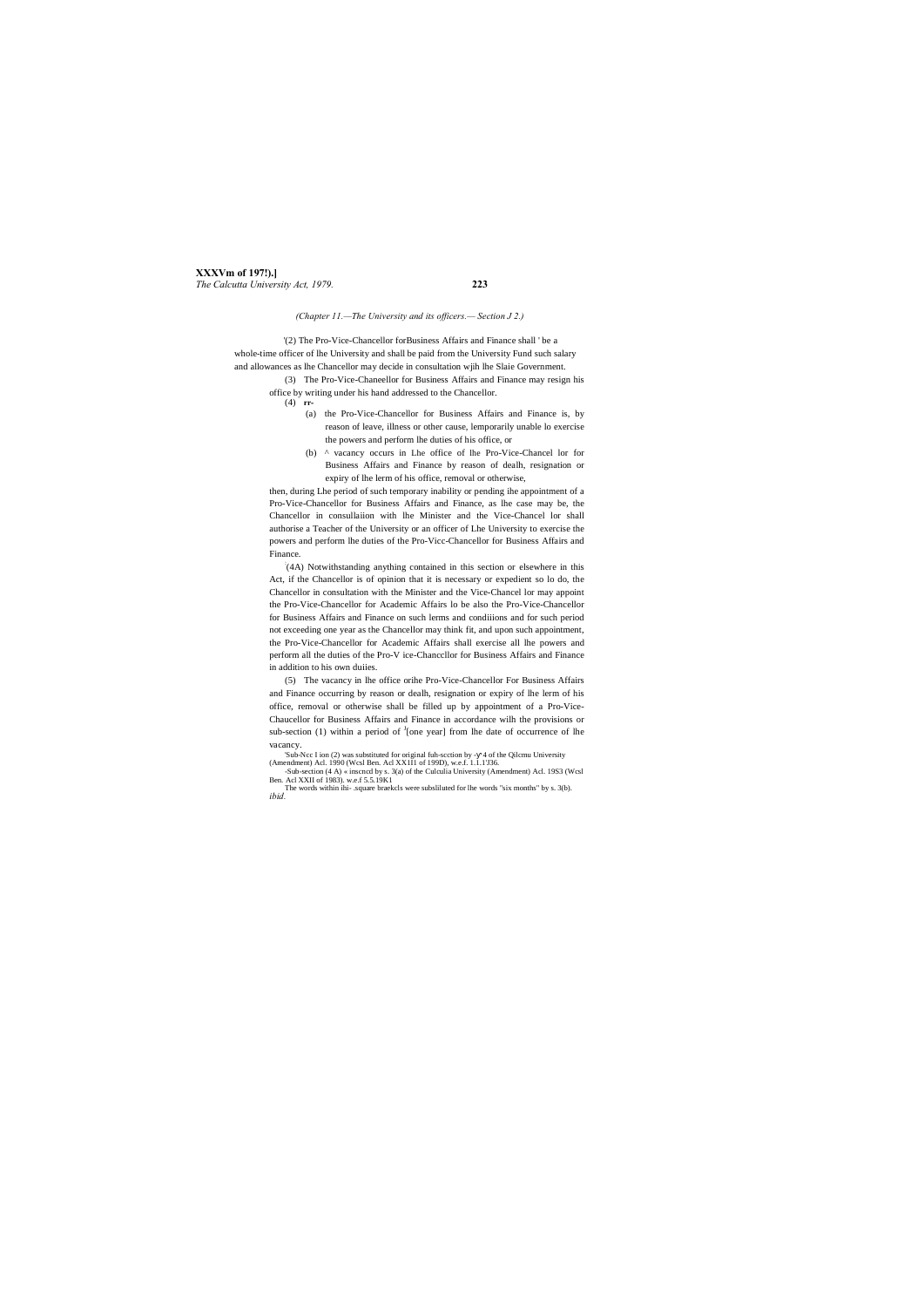## $\Delta$ :/Llww $\Delta V \Delta \Delta V$  $\Delta V$   $\Delta V$   $\Delta S \Delta V$   $\Delta S$   $\Delta V$   $\Delta S$   $\Delta V$   $\Delta V$   $\Delta V$   $\Delta V$   $\Delta V$   $\Delta V$   $\Delta V$   $\Delta V$   $\Delta V$   $\Delta S$   $\Delta V$   $\Delta S$   $\Delta V$   $\Delta V$   $\Delta V$   $\Delta V$   $\Delta V$   $\Delta S$   $\Delta V$   $\Delta S$   $\Delta V$   $\Delta V$   $\Delta V$   $\Delta S$   $\Delta V$   $\Delta S$   $\Delta V$

 $22*J$ 

#### The Calcmiti University Acl. J979.

#### [West Ben. Act

#### (Chapter 11. The University and its officers. - Sections 13, 14.)

Powers and duties of lire<br>Pro-Vtec-Chnncelln Tor Business Affairs -ind Fimntc

13. (1) Subject to lhe supervision, direction and general control of the Vice-Chancellor and lhe Syndicate, lhe Pro-Vice-Chuncellor for Business Affairs and Finance shall be in charge of die administration of Uie funds, lhe finances and I lie properties and assets of the University and of all trusts and endowments; and he shall lake special interest in activities lhat arm at raising funds for the purposes of the University and augmenting the resources or Lhe University.

(2) The Pro-Vice-Chancellor Tor Business Affairs and Finance shall be in charge of the work or the Accounts Department of the University, including collection of funds, and shall, subject lo llie provisions of section 9, be responsible for ensuring ilist al) moneys are expended for the purpose for which ihey are sanctioned within the limits of budget allotments.

(3) The Pro-Vice-Chancellor for Business Affairs and Finance shall, in consultation with lhe relevant department of the University, prepare the Annual Financial Estimates and the Annual Statement of Accounts.

(4) All contracts and agree:menls relating to mailers of which the Pro-Vice-Chaucellorfor Business Affairs and Financc is in charge shall, on approval by the Syndicate, if not otherwise prescribed, be signed and cxecutcd by him on behalf of the University.

(5) The ProVice-Cbuncelbr for Business Affairs and Finance shall exercise such other powers and perform such other duties as may be prescribed, or delegated to him by or under this Act.

14. (I) The Registrar shall be a whole-time officer of (he University and shall be appointed by the Syndicate on the recommendation of a Committee consisting of the Vicc-Chancellor as Chairman, a nominee of lhe Chancellor, two nominees of the Syndic.iic and a nominee of (tie State Government.

(2) The Registrar may resign his office by writing under his hand addressed in lhe [ Vice-Chancel lor. J

(3) If Lhe Registrar is for any reason limporurvly unable lo excrcise Hie powers or perform the duties of his office, the Vice-Chancellor may with the approval of lhe Chancellor appoint a Teacher of the University or an officer of the University, temporarily for a period not exceeding six moncfis, to exercise the powers and perform the duties of lhe Registrar.

'Sub-section (1) was suhMiluted Tor original sub-.section by s. 4(a) of the Calcutta Universily (Amcndmenl) Acl. tyHO (Wcsl Ben, Acl XLIV of 1980).

Regijirsr.

<sup>&</sup>quot;The word within (,he square brae km\* was Mibiiiiuied for ihe word "Clianceilof," by s, 4(b), ib'ul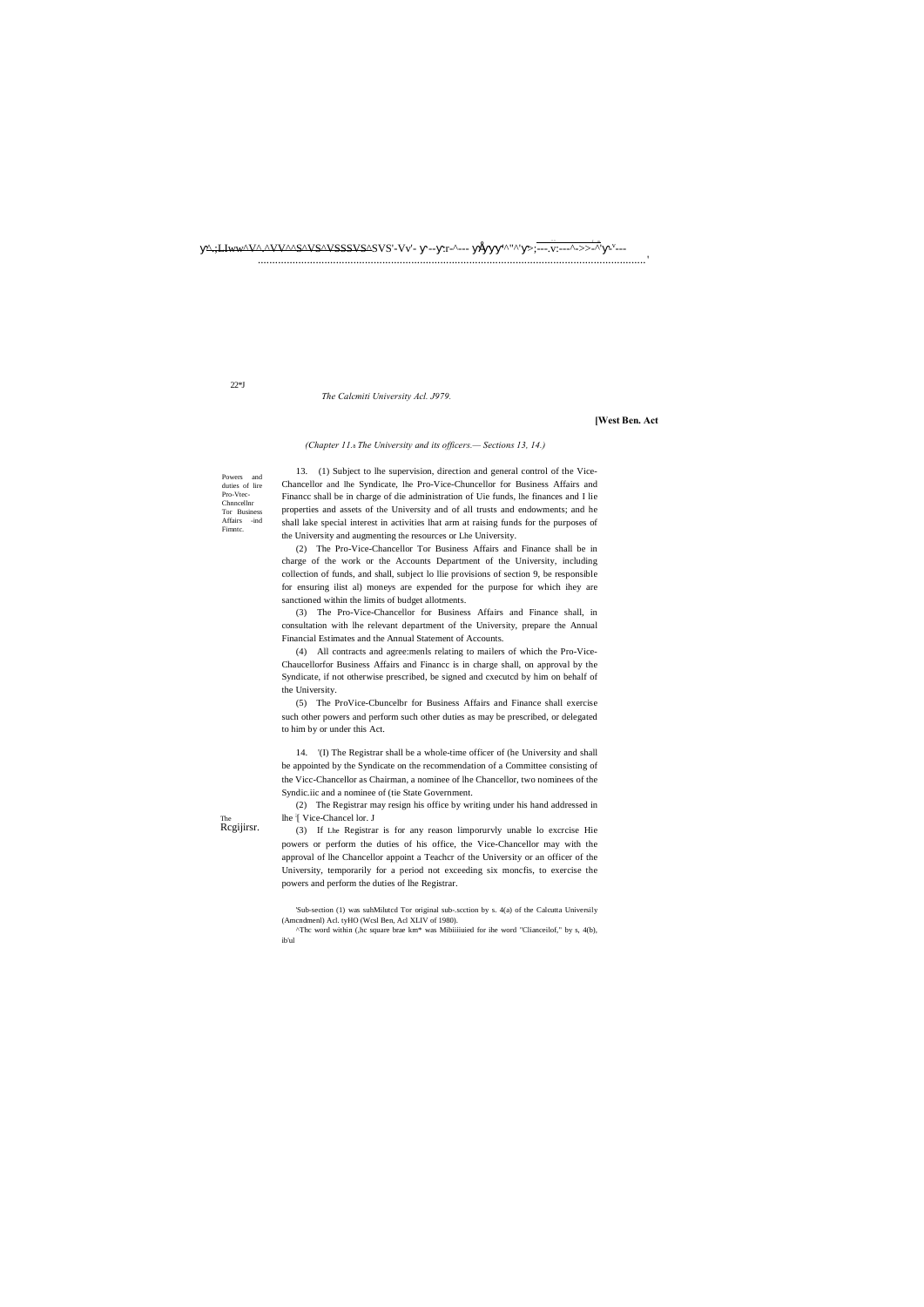Vicc-Ch.inccllor <sub>(or</sub><br>Academi c Affairs. Ihir Pro-Vict-**Chnnccllor** Tor liusincss Affairs nnd Finance and Lhe Registrar.

#### *The Calcutta University Act, 1979.* **225 XXXVIII of 1979.** $\nparallel$ *Apter II.*—*The University and its officers,*— *Sections 15, 16.*— *Chapter [fl.*—*A uthorities of the University.—Sections 17, 18.)*

Authorities.

15. Subject lo lhe supervision, direction and general control of the Vice-Powers nnd Chancellor, lite Registrnr shall act as the Secretary of ilie Senate as also of the Registrar , Syndicate and shall exercise such powers and perform such duties as may be prescribed, or delegated to him by or under this Act.

Supervisory ixnvers or the Pro-16. In their respective spheres of duties, the Pro-Vice-Chancellor for Academic Affairs, Lhe Pro-Vice-Chancellor Tor Business Affairs and Finance and the Registrar shall, subject to the provisions of this Acl, have the power of supervision and control over all officers and employees serving in departments under Lheir charge and shall exercise such disciplinary power as may be conferred on them by or under (his Act.

#### CHAPTER III .

#### **Authorities or tlic University**

17. The following shall be lhe authorities of the University: $\hat{o}$ 

- (1) the Senate;
- (2) (he Syndica(e;
- (3) the Faculty Councils for posl-graduale studies;
- (4) the Councils for undergraduate studies;
- (5) lhe Boards of Studies;
- (6) the Finance Committee;
- (7) the Tripura Council;
- (8) such oLher authorities as may be established under lhe StatuLcs.

#### 18. (1) The Senate shall consist of lhe following: $\hat{o}$  The Senate,

(a) *ex officio members*

(i) Ihe Chancellor;

- (ii) Lhe Vice-Chancellor;
- (iii) Lhe immediately preceding Vice-Chancellor;

(iv) the Pro-Vice-Chancellor for Academic Affairs;

(v) the Pro-Vice-Chancellor for Business Arrairs and Financc;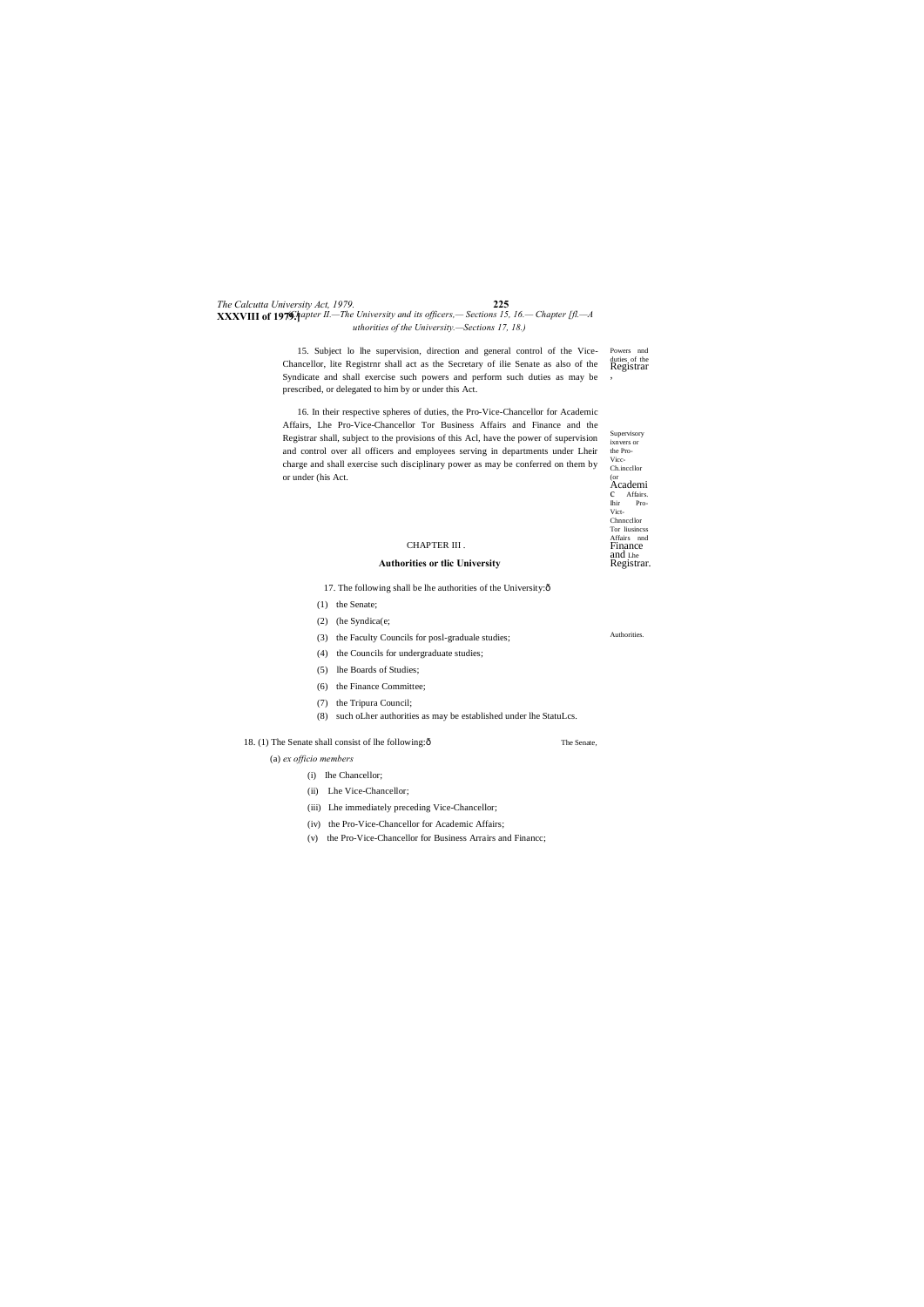*(Chapter !!!.—Authorities of the University.—Scction 18.)*

[WesL Ben. Acl<sup>'</sup>(vtf Lhe Secretary, Department of Education,

- **226 The Covernment of Ne Calcuttgal niversity Active The Leap of the rank of** Deputy Secretary LO [he Government of Wcsl Bengal;
	- (vii) ihe Secrelnry. Finance Deparimeni, Government of Wcsl Bengal <sup>1</sup>[or his nominee noi below lhe rank of Deputy Secretary to the Government of Wesl Bengnl]:
	- (viii) the President, Wesl Bengal Council of Higher Secondary Education;
	- (ix) lhe President, Wcsl Bengal Board of Secondary Education;
	- (x) lhe Deans of lhe Faculty Councils for post-graduate studies;
	- (xi) the President, Wesl Bengal Branch of lhe Indian Medical Association:
	- (xii) lhe Director. Indian Institute or Management, Calcutta;
	- (xiii) the President, Indian Association for the Cultivation of Science;
	- (xiv) llie President. Bangiya Sahilya Parishad;
	- (xv) the Direcior, Bose Institute, Calcutta;
	- (xvi) the President, Asiatic Society, Calcutta;
	- (xvii) the Director. Saha Institute of Nuclear Physics;
	- (xviii) the President, Bangiya Bijnan Parishad;
	- (xix) the President, Bangiya Sanskriia Siksha Parishad;
	- (xx) the President, Wesl Bengal Madrassa Education Board;
	- (xxi) the Director, Indian Statistical Institute;

'Clause (nii) under the heading "(b) other members" was originally in lhe Acl. Then, another clause (xaii) was insencd under lhe heading  $'' f a$ )  $ex$  of f i c i o m e m b c r s  $''$  b y s. 2(b) of the Calcutta University (Amendment) Acl, I9S7 (Wesl lien, Acl X of 1987). w.c.f. Sth September, 1987. This has, perhaps, happened due lo ctTor in the drafting of the aforesaid AmendmenL Acl of 1987.

\xxii) ihe Chairman, Wesl Bengal Urdu Academy;

#### (b) *other members*

'(xxii) fifteen Professors or University, not more than one from any deparimeni, elected by the Professors of the University;

"fhc words wiihinlhc square bmckels were inserted by s. 5(1) of lhe Calcullu University (A men drum) Acl, 1930 (Wcsl Ben, Acl XLIV of 1980),

<sup>&#</sup>x27;Clame (vi) was substituted for original clause by s. 2(a) of (he Calcutta University (Amendment) Acl. 1937 (Wcsl Ben. Acl X of 19B7), w.e.I". K.9.I9S7,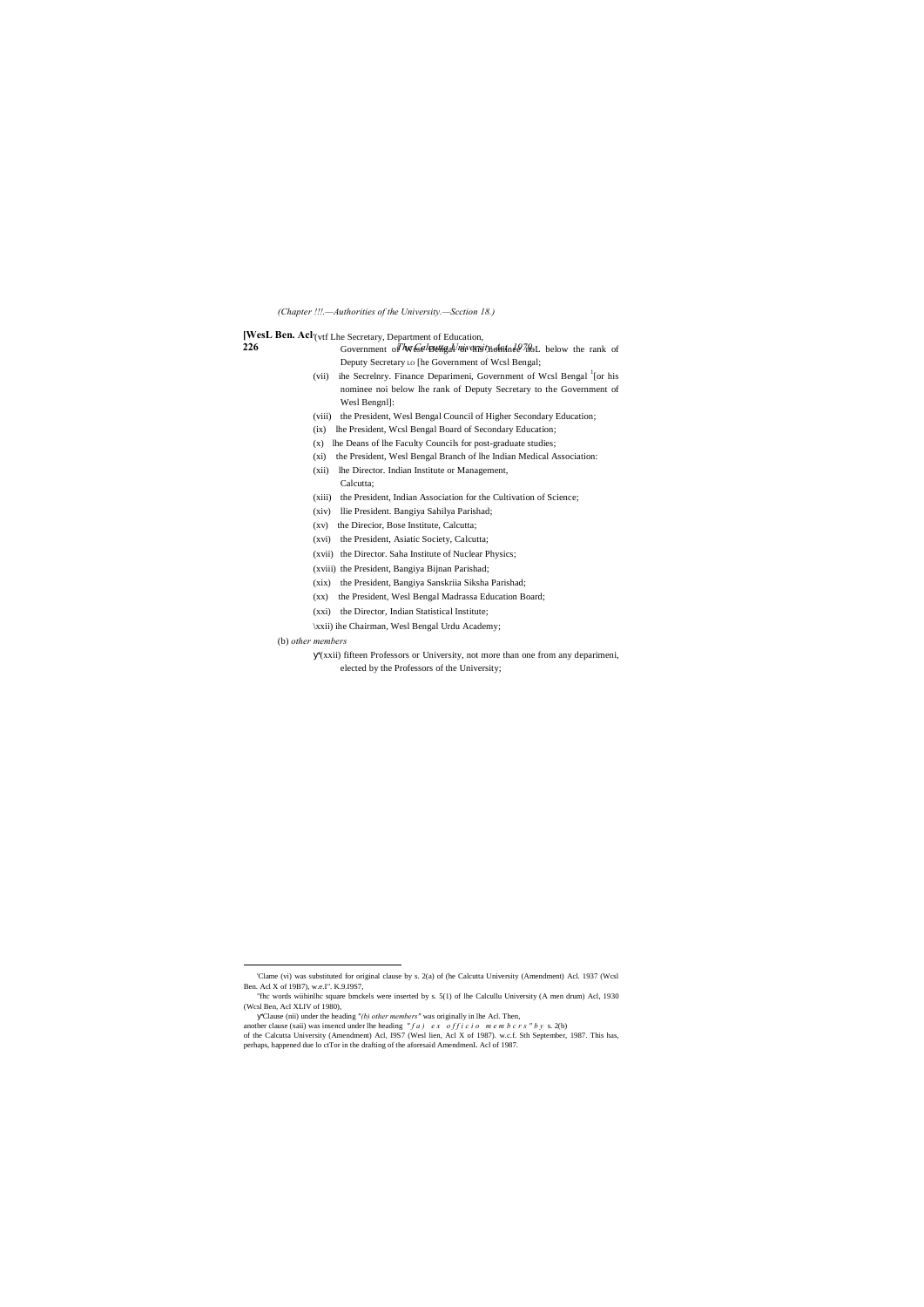## *The Calcutta University Act, 1979.* **227 XXXVIII of 1979.]** *(Chapter III.—Authorities of the University.—Section 18.)*

- (xxiii) fifteen Teachers, other [han Professors, of the postgraduate department of the University of whom not more ihnn six shall be the Readers, elected by such teachers;
- (xxiv) twenty-nine Teachers, olhcr than Principals, of affiliated colleges including constituent and profession.il colleges, elected by the Teachers of such Colleges from amongst themselves af whomô
	- (a) six shall be from the professional colleges of whom—
		- (i) one shall be from a teachers' training college,
		- (ii) one shall be from a law college,
		- (iii) two shall be from an undergraduate college of medicine,
		- (iv) one shall be from an ayurvedic college, and
		- (v) one shall be from a homoeopathic college,
	- (b) one shall be from a constituent.col lege other than the Bengal Engineering College, Shibpur, Howrah,
	- (c) one shall be from the Bengal Engineering College, Shibpur, Howrah,
	- (d) twenty shall be from the affiliated colleges, other than professional and constituent colleges and colleges in Tripura affiliated to the University, of whom at least two shall be women and one shall be from a Government College, and
	- (e) one shall be from the colleges in Tripura affiliated to the University;
- (xxv) eight Principals of affiliated colleges including constituent and professional colleges elected jointly by the Principals of such colleges from amongst themselves of whomô
	- (a) one shall be the Principal or a professional college,
	- (b) one shall be lhe Principal of a constituent, college, and
	- (c) six shall be the Principals of affiliated colleges of whom at least one shall be a woman;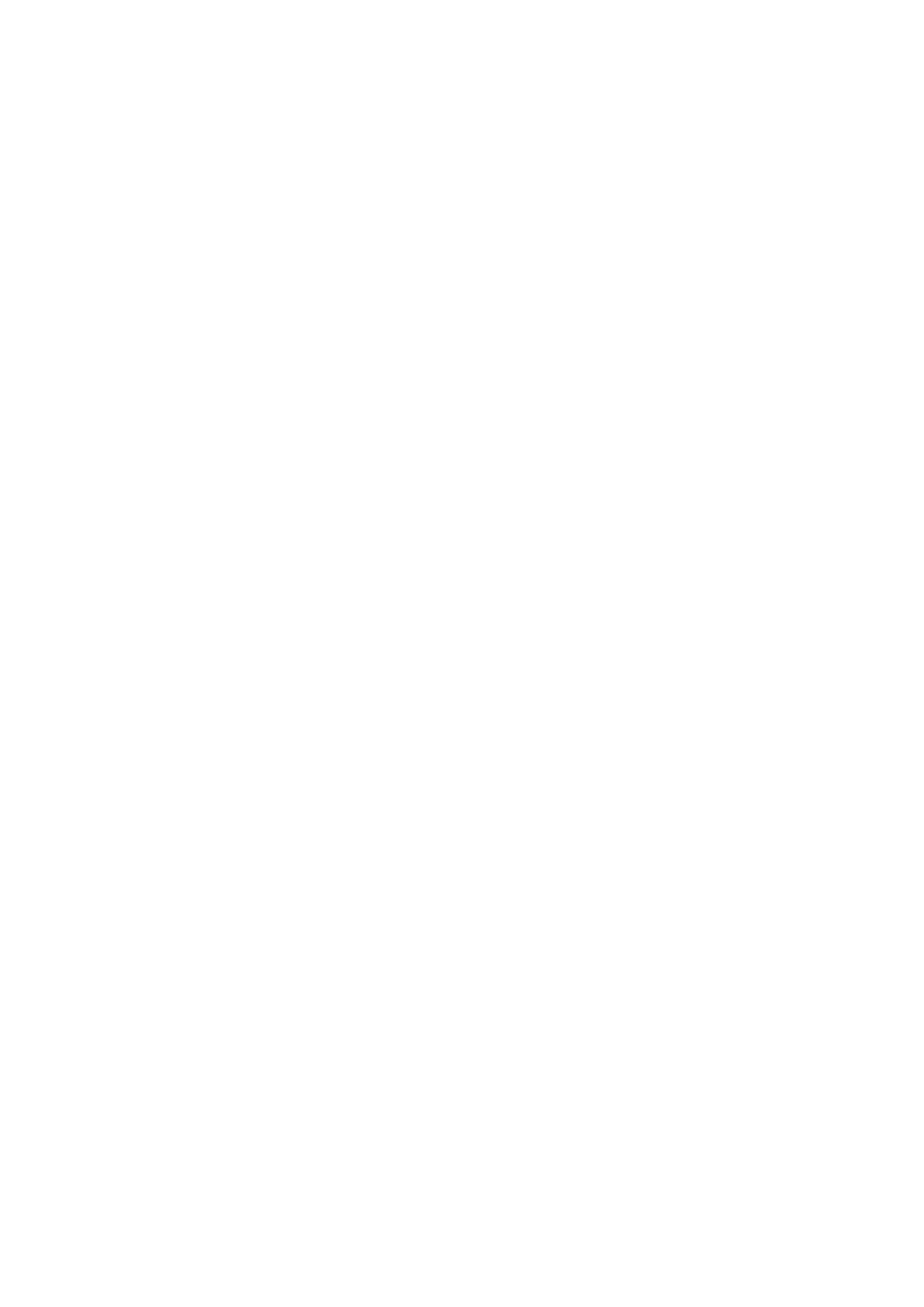#### **[West Ben. Acl** *The Calcutta University Act, 1979.*

*(Chapter III.—Authorities of the University.—Section IS.)*

- (xxvi) five members of the West Bengal Legislative Assembly elected from amongst themselves, if ihey nre noL already members of the Senate;
- (xxvii) five persons nominated by the Chancellor lo secure the representation or the professions, banking,
	- industry, scientific and technical societies and persons eminent in literature or an or music or culture;
- '(xxviii) nine regular posi-graduaie students of the University, not more than one from any Faculty Council Tor post-graduate studies, of whom one shall be a lady student, elected by an electoral college.

*Explanation* /.ô "Regular post-graduate student" shall mean a student who has been prosecuting his studies in a post-graduate Department of the University under any Faculty Council far post-graduate studies and wIID is not in default of payment of prescribed tuition fees and other dues of the University till such dale as may be notified by the University in this behalf

*Explanation* //.ô Notwithstanding anything contained elsewhere in this Act, a regular postgraduate student clectcd under this clause shall hold office Tram lhe date of his election and for a period or two years or till he ceases Lo be a regular post-graduate sludent, whichever is earlier;

 $3(xxix)$  six regular students prosecuting their studies in undergraduate or postgraduaie degree classes of affiliated colleges, of whom one shall be sludent of a Government College and one shall be a lady student, elected by an electoral college.

> *Explanation I.* ô "Regular studcni" shall mean a student wl\o has been prosecuting his studies in any stream in an undergraduate or post-graduate degree class of an affiliated college and who is not in default of payment of prescribed tuition Tees and other dues of such college till such dale as may be notified by lhe Universiiy in this behalf.

'Clause Uxviii) was substituted for the original clause (xxviiij by s. 5(2)[a) or the Calcutta Universiiy (Amendment) Act. iy80 (West Ben, Am XLIV of IWKI).

'Clause (xxix) was subs',itulcd for original clause by s, .<sup>I</sup>i(2)(b). *ibid.*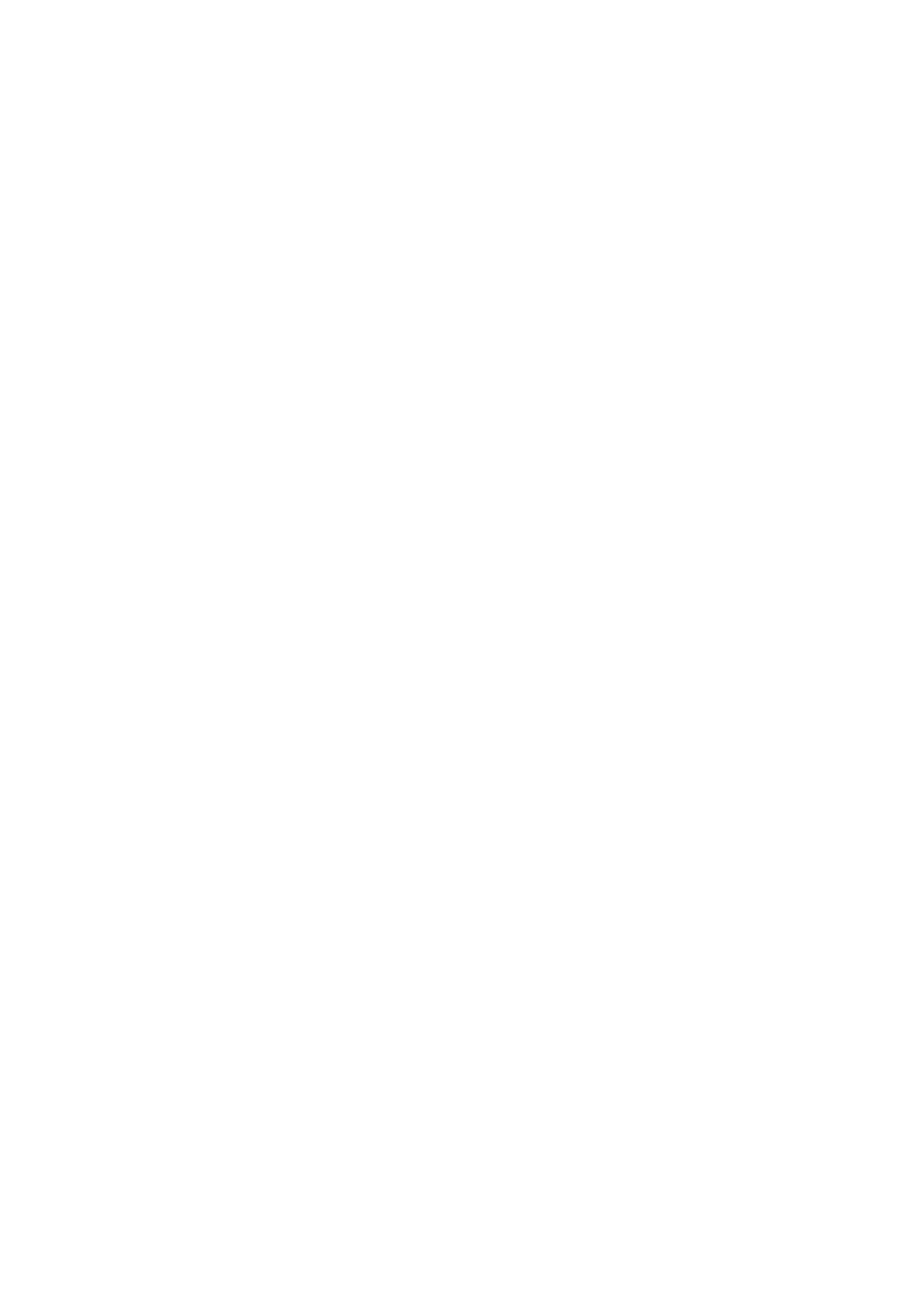#### **XXXVDI of 1979.]** *The Calcutta University Act, !979.* **229**

*(Chapter III.—Authorities of the University.—Section IS.)*

*Explanation II.* ô Noiwii lis lauding anything 'contained

elsewhere in [his Acl. n regular student

*Explanation I.* $\hat{o}$  "Research Scholar or Research Fellow of the University" shall mean a whole-time Research Scholar or Research Fellow of lhe University who receives a stipend from the University.

- elected under this clause shall hold office from Ihe dale or his election and for a period of ihree years or till he ceases lo be a regular sludenl, whichever is earlier;
- '(xxixa) one Research Scholar or Research Fellow of the UniversiLy elected by the Research Scholars and the Research Fellow.-; of lhe Universily.

*Explanation II.* ô Notwithstanding anyihing contained elsewhere in this Acl, a Research Scholar or Research Fellow of the University elected under this clause shall cease lo hold office on the expiration of Ihe term of Research Scholarship or Research Fellowship, as lhe case may be;

- (xxx) three members elected by the members of the non- teaching staff of the University from amongst themselves;
- (xxxi) two members elected by the members of lhe non- leaching staff of affiliated colleges from amongst themselves;
- (xxxii) one member elected by the officers and the supervisory staff of the UniversiLy from amongst themselves;
- (xxxiii) noL less than five and not more than twenty-five persons elected by registered graduates from amongst themselves, lhe number of such persons lo be elected being calculated oil the basis of one person for every three hundred registered graduates;
- (xxxiv) nine persons lo be nominated by the Stale Government of whomô

(a) two shall be from the members of lhe registered trade unions  $3***$ ,

'Clause (xxiaa) was inserted by s. 5(2)(c) of Lhe Caleuua University (Amcudmcni; Ael, 1980 (Wcsl Ben. Acl XLIV of 1980).

^Thc word.-; "in such nrta of live Universily as may be design sled by Si amies" were omilled by s. 5(2}(d), *ibid.*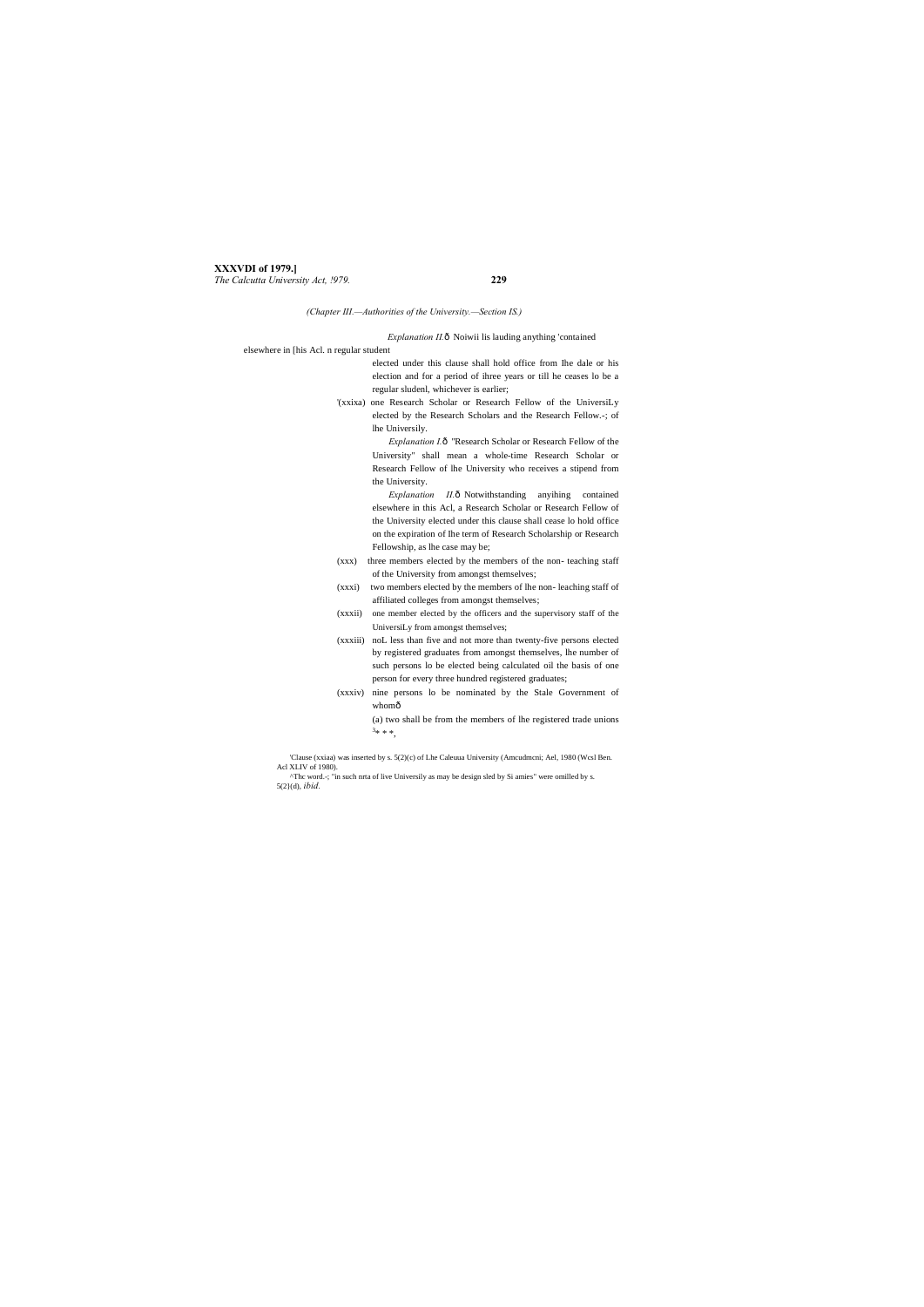**[WesL Ben. Acl**

**230** *The Codgutts university Act.* 1979. (b) two shall be From the members of lhe peasants'

#### *(Chapter III.—Authorities of the University,*—*Section J9.)*

(c) two shall be from lhe members of lhe primary school teachers' association, and

(t!) three shall he from lhe members of the secondary school teachers' association;

(xxxv) one person lo be elected by Lhe Librarians of the University and the colleges affilialetl to Lite Universily from amongst themselves.

(2) All elections lo the Senate shall be held in the manner prescribed by Statutes.

powers nmt 19. (1) Subject lo such conditions as may be provided by or under Senafc<sup>orhC</sup> '<sup>oe</sup> P<sup>rov,6</sup>i<sup>ons</sup> of this Aci, ihe Senaie shall exercise the following powers and perform lhe following duties;-ô

- (i) to establish Universily Colleges, Universily Departments, instituiions, libraries, laboratories and museums for study and research;
- (ii) to confer, on the recommendation of the Slate Government and the University Grants Commission, such special powers as may be prescribed by Statutes on any college or institution providing instruction for courses of study in engineering, technology, medicine, fine arts or music or conducting higher studies

and research;

Provided that the Senaie may withdraw, with lhe concurrence of the Stale Government and the Universily Grants Commission, all or any or the special powers conferred on any such college or institution;

- (iii) lo create and institute Professorships, Readerships, Lectureships, and such posts including posis of officers as may be necessary for the establishment of the University Colleges, University Departments, institutions, libraries, laboratories and museums referred to in c/ausc (i);
- (iv) to institute degrees, liifes, diplomas, certificates and other academic dislinclions;
- (v) to i **lis** iii Lite fellowships, travelling fellowships, scholarships, studentships, stipends, bursaries, exhibitions, medals and prizes to be awarded OUL of the University Fund-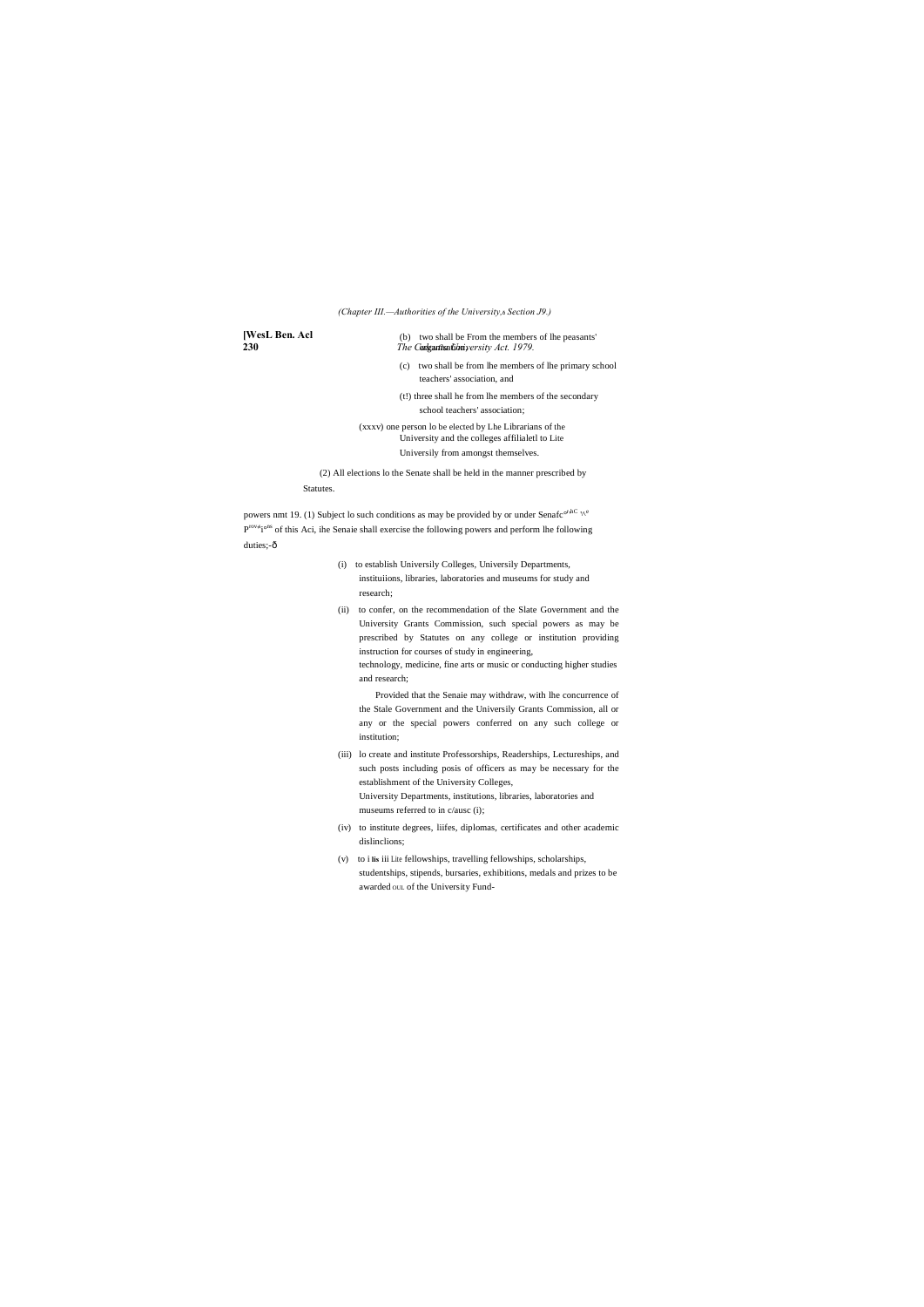### **XXXVIII of 1979.]** *The Cukwta Universiiy Act. 1979.* **231**

*(Chapter Hi,—Authorities of the University.—Section 19.)*

- (vi) lo confer degrees, lilies, diplomas, certificates and olher academic distinctions on persons whoô
	- (a) have pursued prescribed courses of studies or have been exempted [herefrom in the manner prescribed, and have passed such examinations as may be prescribed, or
	- (b) have carried on research in accordance wiih such conditions as may be prescribed;

,

- (vii) lo withdraw or to cancel degrees, lilies, diplomas, certificates or other academic distinctions under such conditions as may be prescribed by Statutes and after giving lhe person affected a reasonable opportunity lo present his case;
- (viii) lo conTcr honorary degrees or other academic distinctions;
- (ix) Lo consider the Annual Statement of Accounts and the Annual Financial Estimates approved by the Syndicate and lo pass sucli resolutions relating thereto as may be considered necessary: .

Provided ilial for the purpose of passing a resolution modifying or rejecting any such Annual Financial Estimates il shall be necessary for a majority of the total number of members of lhe Senate existing at the time to vote in favour of lhe resolution;

- (x) to consider the Annual Report as prepared by the Syndicate and lo pass such resolutions relating thereto as may be considered necessary;
- (xi) lo consider and advise on, such other reports from the Syndicale or any other body as may be made to it;
- (xii) Lo consider, and advise on, proposals from the Syndicale for entering into agreement wiih Lhe Government or wiih any person, body or authority for the taking over by the University of ihe management of any college or institution, including its assets and liabilities, or for any other purpose not repugnant to the provisions of this Act;
- (xiii) lo consider, and advise on, proposals from lhe Syndicale for co-operation with other universities, institutions and cducalionai auihorilics in mailers Lhai relaic to or further lhe educational objeclives of lhe University:
- (xiv) lo consider and suggest measures for Lhe improvement of lhe administration and finances of lhe Universiiy, and generally for lhe furtherance of its objectives;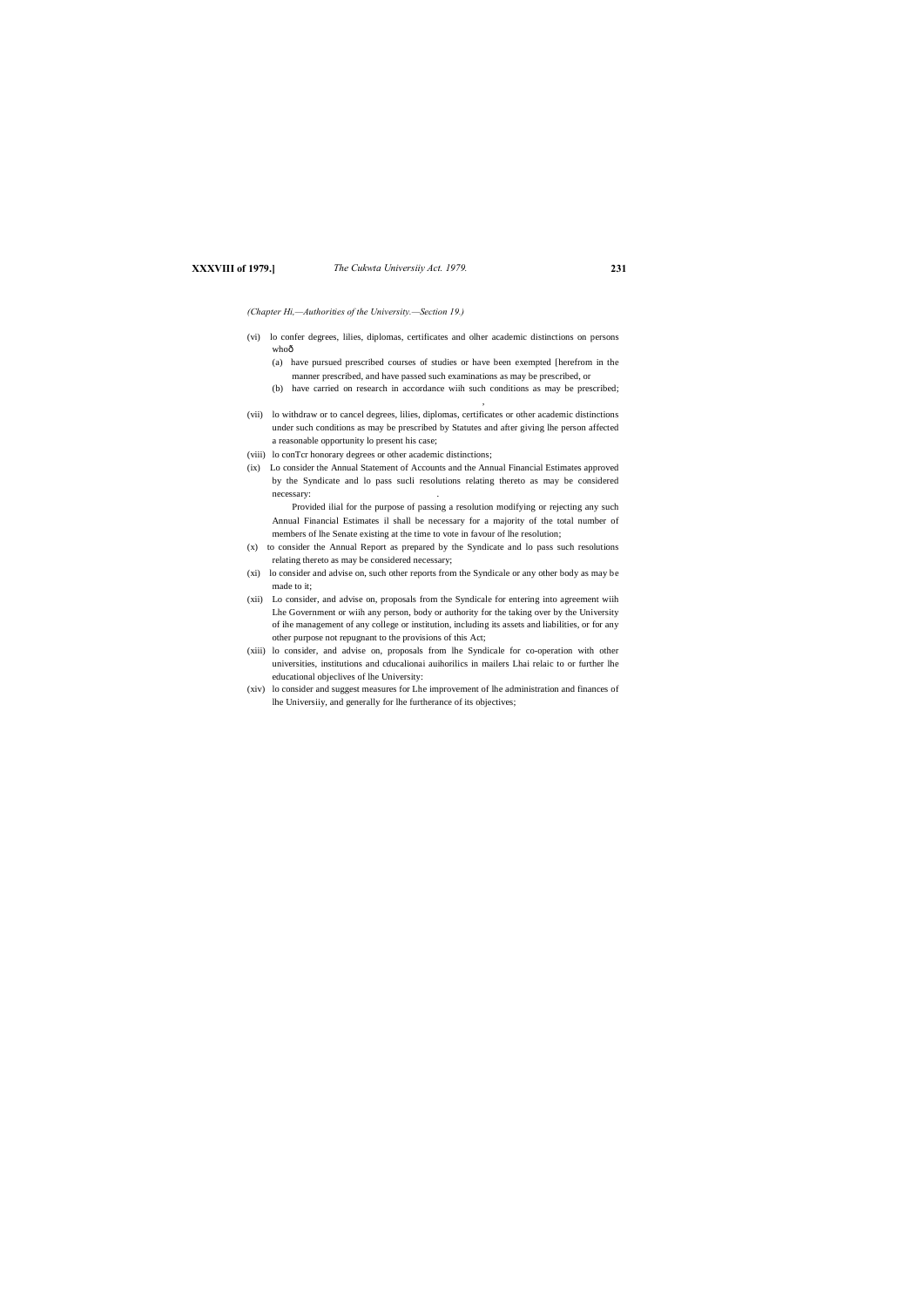**[West Bon. Act**

#### **232** *The Calcutta University Act, J979.*

*(Chapter III.—Authorities of the University.—Sections 20, 21J*

(xv) to make rules for the transaction of its own business;

(xvi) lo exercise all oilier powers and perform all other functions conferred and imposed on lhe Senate by or under this Act.

(2) The Senaie shall not cxcrcise ihe powers and perform the duties referred to in clauses (i) and (iii) (o (viii) of sub-section (1) except on the recommendation of lhe Syndicate but may send proposals in respect thereof to the Syndicate for its recommendation.

the Senate, , 1^ f<sub>or</sub> convocation, on dates to be fixed by the Vice-Chanccllor. One or such meeLings shall be held before March and shall be cullcd the Annual Meeting. The Senate may also meet at such other limes as it may,

(3) The Senate shall have the power to review Lhe action of the Syndicate, save where ilie Syndicate has acted in accordance wilh the powers conferred on it by or under this Act;

Provided lhat if any question arises as to whether the Syndicate has acted in accordance with the powers conferred on it by or under this Act, the matlersfiall be dccided by reference to the Chancellor whose decision shall be final.

Meetings of 20. (1) The Senate shall meet at least thrice in a financial year, other

from time to time, decide.

(2) One-third of the total number of members of the Senate shall be a quorum for a meeting of the Senate:

Provided that such quorum shall not be required at a convocation.

(3) The Vice-Chancellor may, whenever he thinks fit, and shall,

upon a requisition in writing signed by not less than fifty *per cent, or* members of the Senate, convene a meeting of the Senate. A meeting on such requisition shall be held within fifteen days of the receipt of the requisition by lhe Vice-Chancellor.

Syndicate.

#### The 21. (1) The Syndicate shall consist of the following: $\delta$

#### (a) *ex afftcio members*

- (i) the Vice-Chancellor;
- (ii) the Pro-Vice-Chancellor for Academic Affaire;
- (iii) the Pro-Vice-Chancellor for Business Affairs and Financc;
- '(iv) the Secretary, Department of Education, Government of West Bengal or his nominee not below the rank of Deputy Secretary to the Government of West Bengal;

'Clause (ivj was substituted for original clause by s. 3 of the Calcutta Universily (Amendment) Act, 19S7 {West Ben. Acl X of 1987). w.e.f. 8 9 IOH7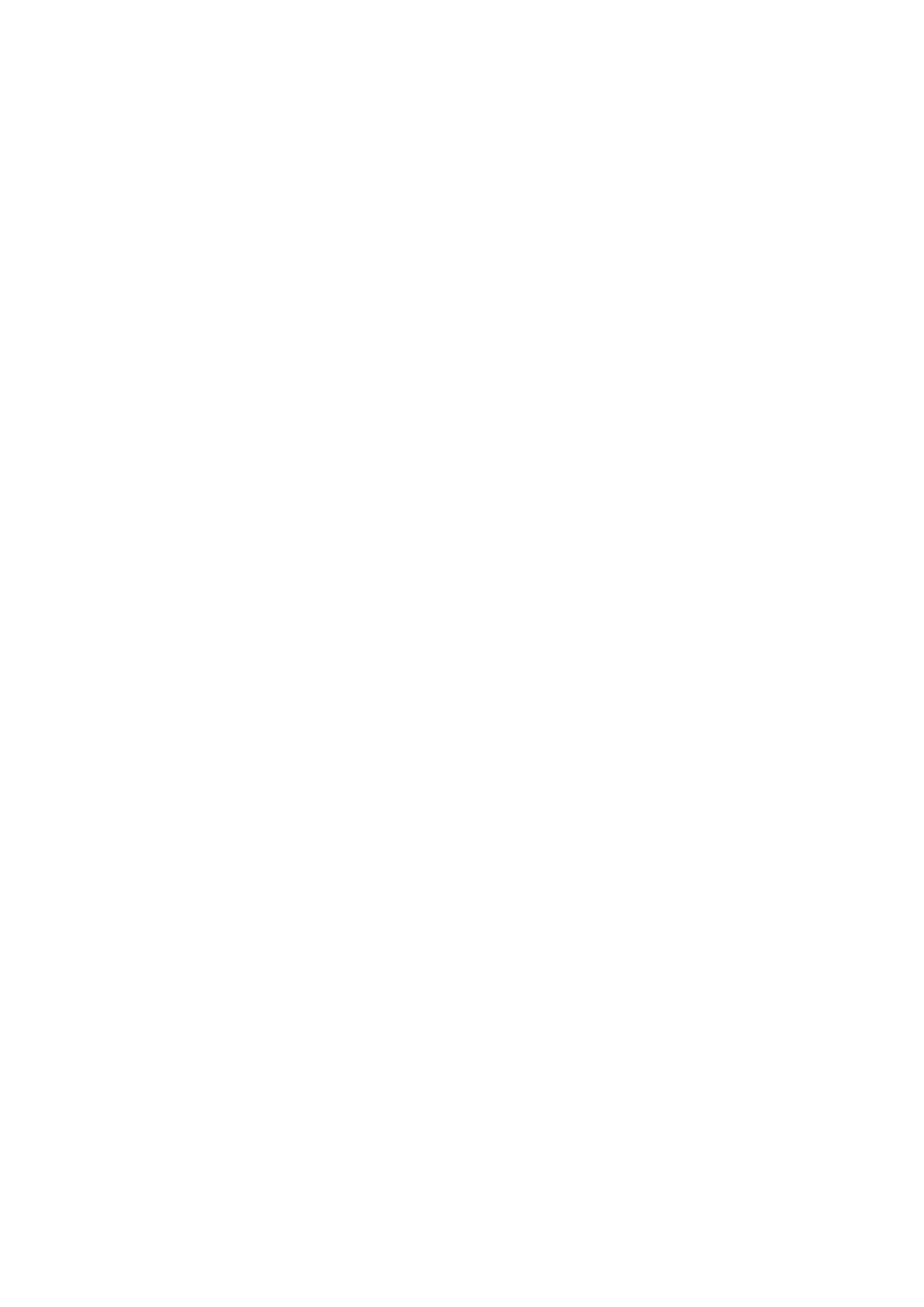#### XXXVIII of 1979.]

The Calcutta University Act, 1979.

(Chapter III.--Authorities of the University.-Section 21.)

- (v) the Deans of lhe Faculty Councils for posL-graduale studies in Arts, Science, Law, Medicine and Denial Science, and Engineering and Technology:
- (vi) lhe President, West Bengal Council or Higher Secondary Education:
- (vii) the President, Wcsl Bengal Board of Secondary Education;<br>(viii) Lhe President, West Bengal Madrassa Education
- 

one Professor of lhe University elected by such Professors of the University as are members of lhe Faculty Board; (b) other Councils for postgraduate studies from amongst themselves, two Readers or Lecturers (one or members '(ix) (a) (i) both or whom may either be Readers or Lecturers) of lhe University elected by such Readers and Lecturers of the University as arc members of lhe Faculty Councils for postgraduate studies from amongst themselves. Professor of the University clected by such one (ii) Professors of Ihe University as are members of Senate from amongst themselves, the two Readers or Lecturers (one or both of whom may either be Readers or Lecturers) of the University clccted by such Readers and Lecturers of the University as are members or the Senate from amongst themselves;  $(b)$  $(i)$ (x) iliree persons, olher than Teachers, students

- and non-teaching employees, elected by the members or the Senate from amongst themselves of whom at least one shall be a registered graduate;
- $f(xi)$  (a) (ii) one non-leaching employee of the University clcctcd hy such non-teaching employees of the University as are members of lhe Senate from amongst themselves,

'CIliuIi; (ix) was .substituted for the original dausc by s. 6(  $I$  )(n) or [he Cnlculla University (Amendment) Acl. 1980 (Wcsl Ben. Acl XUV of 1980). Clause (\*i> was su h^huicd for liic original clause hy s. 6(1)(b).  $ibid-$ ,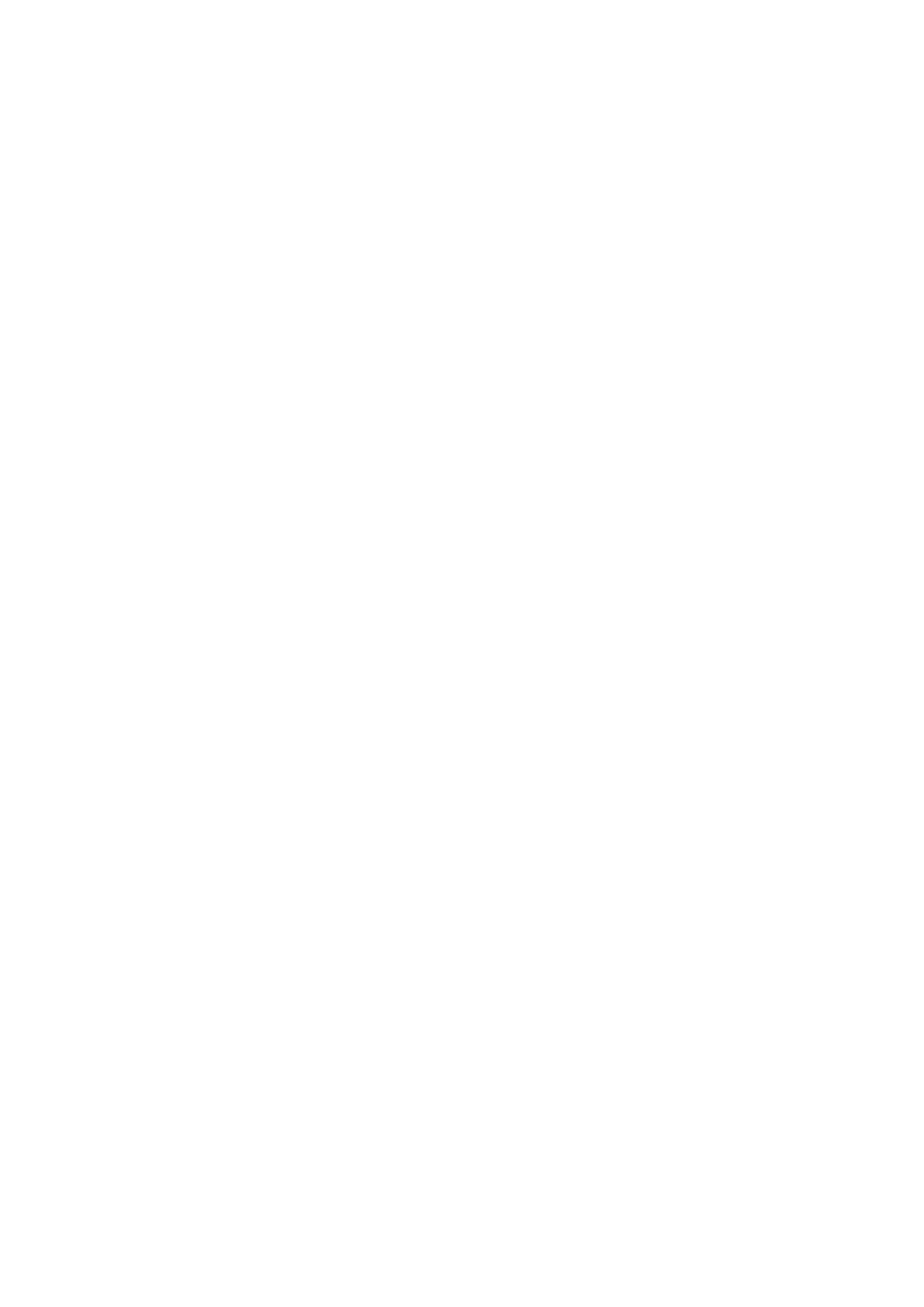# **[WesL Ben. Acl**

#### **234** *The Calcutta University Act. 1979.*

*(Chapter HI.—Authorities of the University.—Section 21.)*

- (b) one sludenl elected by such students as are members of lhe Senate from amongst themselves.
- fc) one member or lhe West Bengal Legislative Assembly elected by such members of the West Bengal Legislative Assembly as are members of the Senate Troni amongst themselves,
- '(d) the member elected under clause (xxxii) or .sub-seciion (I) of section 18:
- : (.\ii) nine persons elected by the members of lhe Councils for undergraduate studies from amongst themselves of whom—
	- (a) five shall be teachersô three from the Council for Undergraduate Studies in Arts, Science, Commerce, Home Science, Fine Arts and Music, one from the Council for Undergraduate Studies in Medicine, Dental Science, Homoeopathy. Veterinary Science, Nursing and Ayurved and one from the Council for Undergraduate Studies in Engineering and Technology, and
	- (b) four shall be Principals, one from each Council for undergraduate studies and one, a Principal of a constituent college;
- '(xiia) three members elected by such Teachers of affiliated colleges (including constituent colleges and professional colleges), not being Principals, as are members of the Senate from amongst themselves;
- (xiii) one Dean of any of lhe Faculty Councils for postgraduate studies, other titan those mentioned in clause (v), appointed by rotation;
- (xiv) two persons nominated by the Chancellor.

(3)  $\frac{4}{2}$  [One-third] or ihe totnl number of members shall be a quorum for a meeting of llie Syndicate,

Sub-clnu.vc (d) was nilded by s. 2 of I lie Calcutta University (Second Amendment)<br>Act, 1983 {West Ben. Act XXV of 1983}. w.e.r. 9.8.1983.<br>Clause (xii) was substituted for the original ctause by s. 6(1) {c} or the Calcutta

"EThe word within the square h/acXets ivii substituted for the words "Fifty *per cent."* by s 6(2). *ibid.*

(2) All elections lo lhe Syndicate shall be held in ihe manner prescribed by Statutes.

(Amendment) Aei. 1930 (Wesl Den. Act XLIV of 1980). 'Clause (xii.i) was inserted by s. 6(l)(d). *ibid.*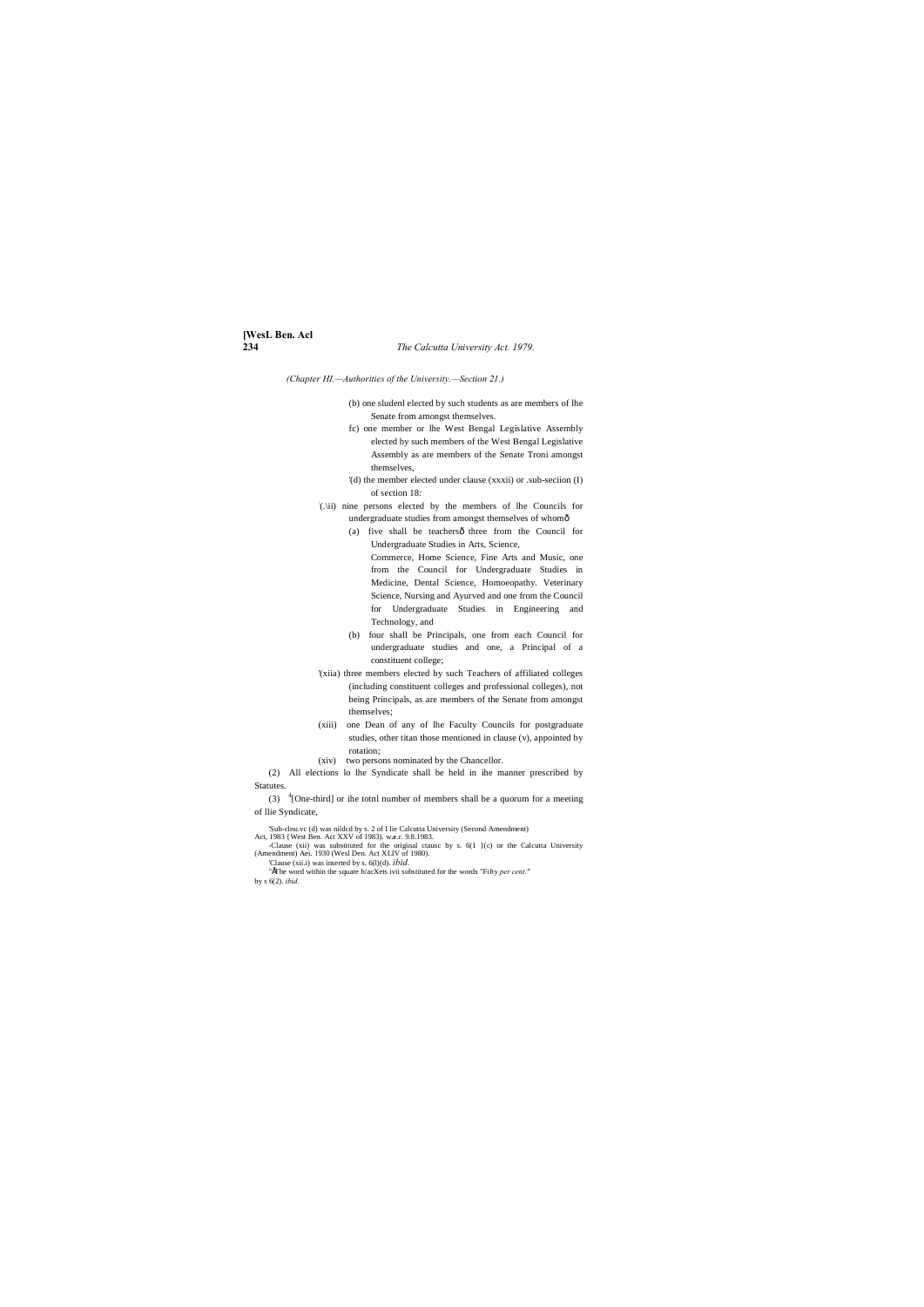**XXXVDI of 1979.]** *The Calcutta University Act, !979.* **235**

*22.* Subject lo the provisions of this Acl, the Syndicate shall exercise Powers and the following powers and perform the following duties: $\hat{o}$ 

 $c'$ <sup>1C</sup>

*(Chapter III.—Authorities of the University.—Section 22.)*

#### s>ndfcai

- (i) to initiate proposals Tor the making of Statutes and Ordinances including proposals for amendment or repeal thereof, in the manner hereinafter provided:
- (ii) Lo recommend to the Senate, arier consulting the respective Faculty Councils for post-graduate studies, lhe establishment of University Colleges, University Departments, institulions, libraries, laboratories and museums Tor study and research;
- (iii) to maintain University Colleges, University Departmenls, Universiiy institutions, University libraries. University laboratories and University museums;
- (iv) to establish, maintain and manage halls and lo recognise hostels;
- (v) to direct the inspection of University libraries, Universiiy laboratories, Universiiy museums, halls and hostels:
- (vj) to recommend lo the Senate, after consulting the respective Faculty Councils for posi-graduale studies, Lhe institution oT fellowships, travelling fellowships, scholarships, studentships, stipends, bursaries, exhibitions, medals and prizes, lhe expenses of which shall be met from the University Fund, and to award Lhe same after institution thereof by lhe Senate;

, (vii) to recommend lo the Senate, after consulting Lhe respective

Faculty Councils for post-graduate studies, lhe crealion and institution of Professorships, Readerships", Lectureships and such posts as may be necessary for the establishment of lhe Universiiy Colleges, University Departments, institutions,

libraries, laboratories and museums referred lo in clausc (i) of subsection (1) of section 19;

- '(viii) to create posts of officers, Teachers and employees of the Universiiy or lo recommend Lo Lhe Senate for such crealion, with the approval of lhe State Government;
- (ix) to appoint Teachers, officers and employees of lhe University and to fix their emoluments and define lhcir duties and other icrms and conditions of service in accordance with the Statutes and the Ordinances and to suspend, discharge or otherwise punish in accordance with the Statutes and the Ordinances such Teachers, officers and employees:

'Clause (viii) was substituted Tor (he original chase by s. 7 of the Calcutta University (Amendment) Acl. 19S0 (Wesl Ben. Acl XLIV yf 19H0).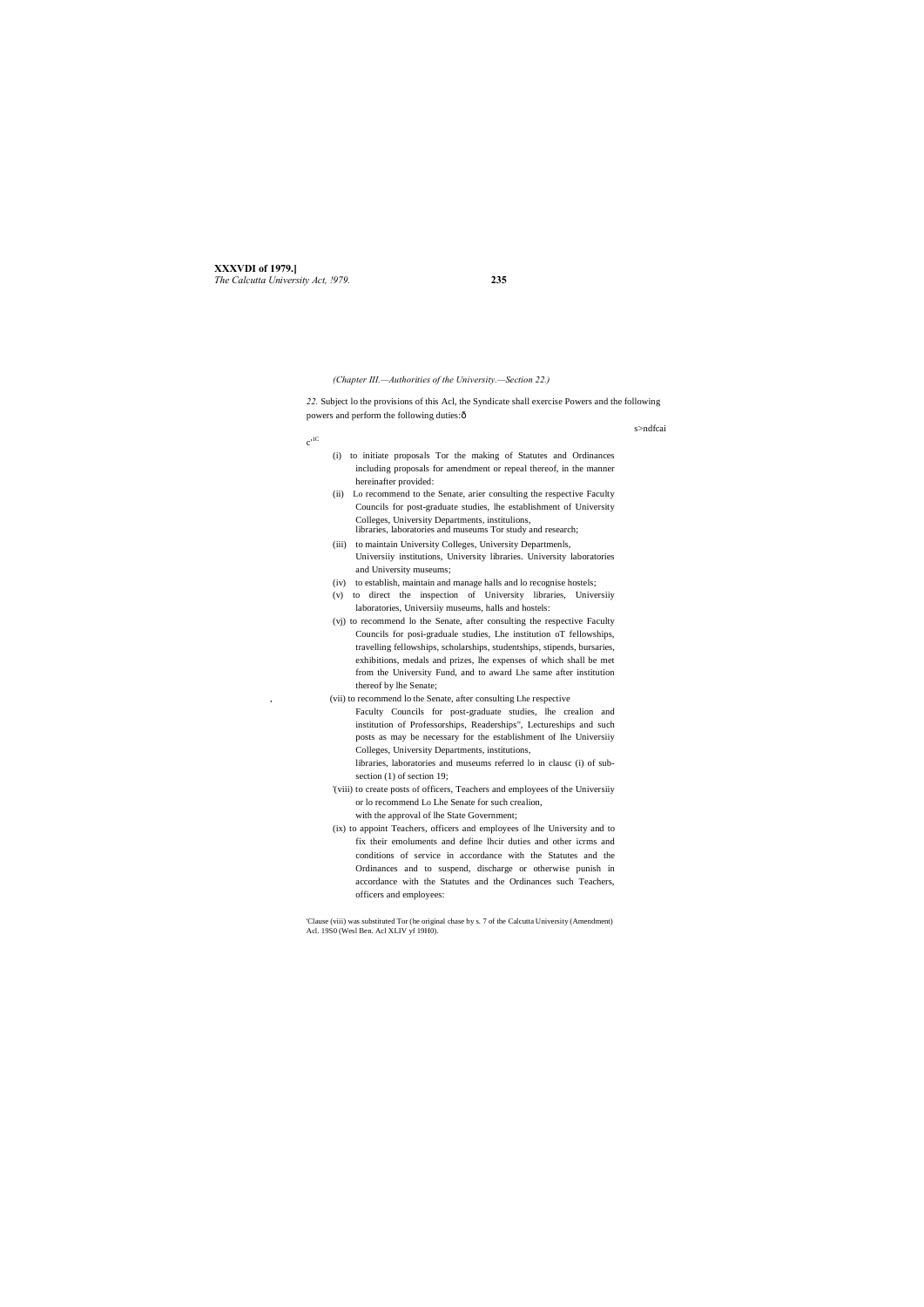<u>^s^,</u>...v,.-.<del>>\*\*v.</del>---~ ^ - - - - -

#### 236 *The Calcutta University Acl. 1979.*

#### **[West Ben, Acl**

*(Chapter {[I.—Authorities njihe University.—Section 22,)*

- (s) io pass appropriate orders on the basis of [he recommendation of the respective Council for undergraduate studies regarding affiliation of a college or sin institution in one or more subjects or withdrawal of affiliation or recognition of a college or an institution or temporary lake over of the management or an affiliated or a recognised collegc or instituiion;
- (si) to prescribe, on the recornmendal ion of die respective Council for undergraduate studies, for colleges, other than Government Colleges, $\hat{o}$ 
	- *(a)* the constiluiion, powers and functions of their Governing bodies,
	- *(b)* the terms and conditions of service and emoluments for posts of Principals, Teachers and such other employees as it may deem fit, and
	- *(c)* the rules for Teachers' Councils and Provident Funds;
- (>ii) to prescribe and collect fees or charges for tlic registration of students and their admission tocoursesof studies organised by the University, for holding examinations, for the grant of degrees, diplomas and certificates, and for other like purposes;
- (xiii) to recommend to the Senate, after consulting the respective Faculty Councils for post-graduate studies, the institution of degrees, titles, diplomas, certificates and other academic distinctions;
- (xi v) to recommend to the Senate, on theadvice of the appropriate body, ihe conferment of degrees, lilies, diplomas, certificates and other adademic distinctions on persons who have pursued prescribed courses or studies or have been exempted therefrom in the prescribed manner, and have passed such examinations, or have carried ott research under such conditions, as may be prescribed;
- (xv) [o recommend io ihe Senate the conferment of honorary degrees and other adademic distinctions; .
- (xvi) to approve the consliiu tion or reconstitulion of the respective department of teaching on the recommendation of lhe respective Faculty Council Tor post-graduate studies;
- (xvji) to make regulations regarding the courses of studies and lhe division of subjects after obtaining and considering the recommendation of the Faculty Councils for post-graduate studies and Council for undergraduate studies in this regard;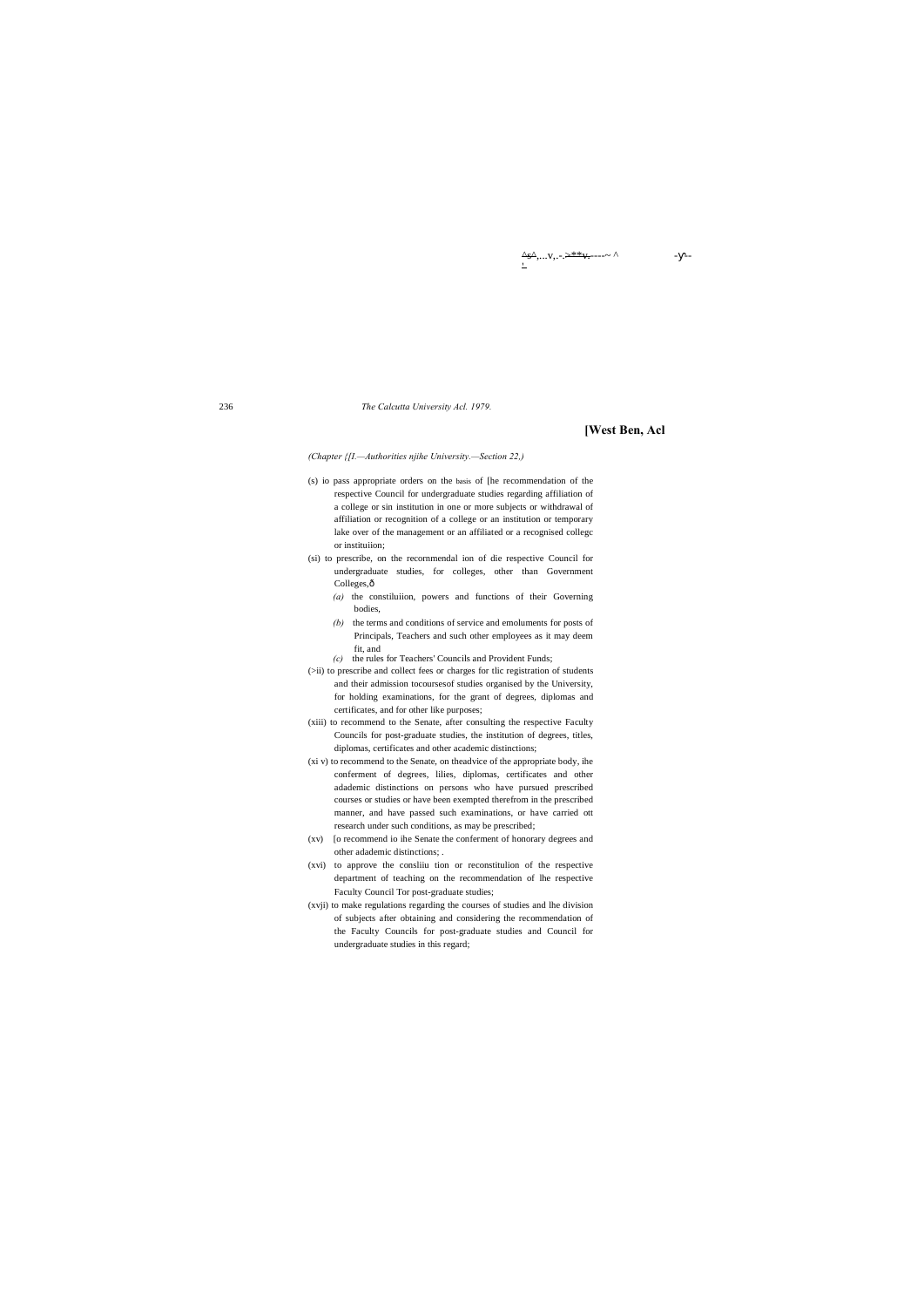**XXXVDI of 1979.]** *The Calcutta University Act, !979.* **237**

*(Chapter III.—Authorities of the University.—Section 22.)*

- (xviii) lo make regulations regarding Lhe examinations which shall be recognised as lhe equivalent examinations held by lhe University;
- (xix) to make regulations regarding lhe conduct of examinations held by t he Un i versi ty and the condition under which students may be admitted lo the different courses of studies and the examinations held by lhe University;
- (xx) Lo make regulations regarding all olher matters which may be or are required to be prescribed or provided for by regulations;
- (xxi) to provide for cooperation and reciprocity among colleges, institutions and laboratories and the University so as to foster the development of academic life and to ensure the fullest ulilisation of the teaching resources available on Lhe recommendation of the respective Faculty Council for postgraduate studies or Council for under-graduate studies;
- (xxii) to give directions regarding lhe form, custody and use or the common seal of lhe University;
- (xxiii) to acquire, hold and dispose of properly, movable and immovable, and to administer all assets, properties and funds of the University, and to undertake all measures necessary or desirable for the conservation or augmentation of the resources of the University:

Provided lhal for the purpose of disposing of any property valued al noL less than one lakh of rupees previous approval fo the Senate shall be necessary;

- (xxiv) to accept and administer gifts, endowments and benefactions for lhe furtherance of lhe purposes of this Act;
- (xxv) to accept grants and to raise or accept loans on behalf of the Universiiy and to make grants or advances from lhe University fund or other special funds maintained by lhe Univesity;
- (xxvi) to enter into an agreement with the Government or wiih any person, body or authority for the taking over by the University of the management of any college or institution, including lis assets and liabilities, or Tor any other purpose not repugnant lo lhe provisions of this Acl on lhe recommendation of the Faculty Council for posigraduaie studies or lhe Council for undergraduate studies concerned;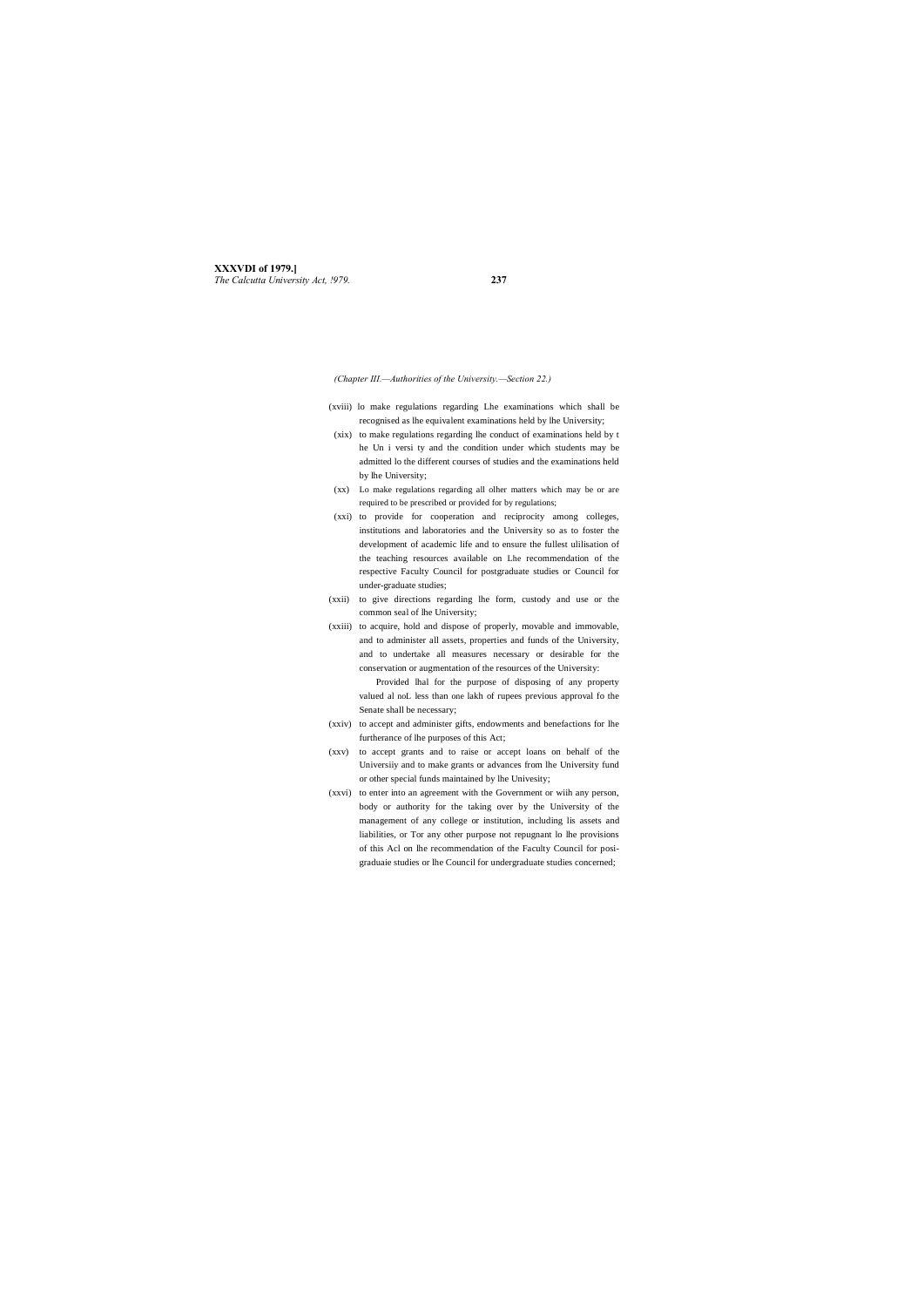#### The Calcutta University Aci, 1979.

(West Ben. Act

(Chapter ///,--Authorities of lh'J University.& Scction 23.)

- (xwii) in manage lhe Press Establishment, ihe Publication Bureau and lhe Employment Bureau or lhe Univesity and lo exercise general supervision over Students' Unions, Univesity Extension Bourds. University Sports Board aiu) other bodies instituted by lhe University;
- (xxviii) to approve ihe Annual Statements of Accounts and the Annual Financial Estimates of ihe University and to submit (he same lo lhe Senate for consideration;
- (Mix) lo prepare [he annual report and submil (lis same to lhe Senate for consideration;
- $(x^*,x)$  10 make due provision for itie health, welfare, residence and discipline of students and their relationship with the University and to provide for such other training of students as may be considered desirable;
- (XKXi) lo cO-optrate with other Universities, institutions, associations, societies or bodies on such terms and for such purposes, not
- inconsistent with (he purposes of this Acl, as it may determine;
- (xxxii) lo make rules for llie transaction of its own business:
- (xxxiii) to exercise all odier powers and perform all other functions conferred find imposed on (lit Syndicate by or tmcier ihis Act;
- (xxxiv) to exercise general supervision over the Faculty Councils for postgraduate studies and tlic Councils for mitlergraduqte studies and give such directions to these Councils for the due discharge of their respective duties as it may consider necessary.

23. (I) There shall be the following Faculty Councils for postgraduate studies: ô

| (a) the Faculty Council for Post-Graduate Studies in Arts |  |  |  |  |  |  |  |  |  |  |  |  |
|-----------------------------------------------------------|--|--|--|--|--|--|--|--|--|--|--|--|
|-----------------------------------------------------------|--|--|--|--|--|--|--|--|--|--|--|--|

- (b) the Faculty Council for Post-Graduate Studies in Commerce, Social Welfare and Business Management;
- (c) (he Faculty Council lor Post-G radii ale Studies in Medicine Nursing, Homoeopathy, Ayurvcd] and Dental Science; (d) the Faculty Council for Po^t-Graduate Studies in Law; Tlie FacuUy (e) the Faculty Council for Post-Graduate Studies in Education, Councils Tar (0 the Faculty Council Tor Post Graduate Studies in Fine Arts, posi-gnidunic Music and Home Science; studies.

/ Journalism and Library Science;

 $\mathbf{i}$ 

The wonts wiihin [tic square brackets were inserted hy s. 8(IJ(a) of (he Calcuuti Universiiy (Amendment) Ai.!. 19RU (West Hen. Aci XLIV tjf I9M0).

238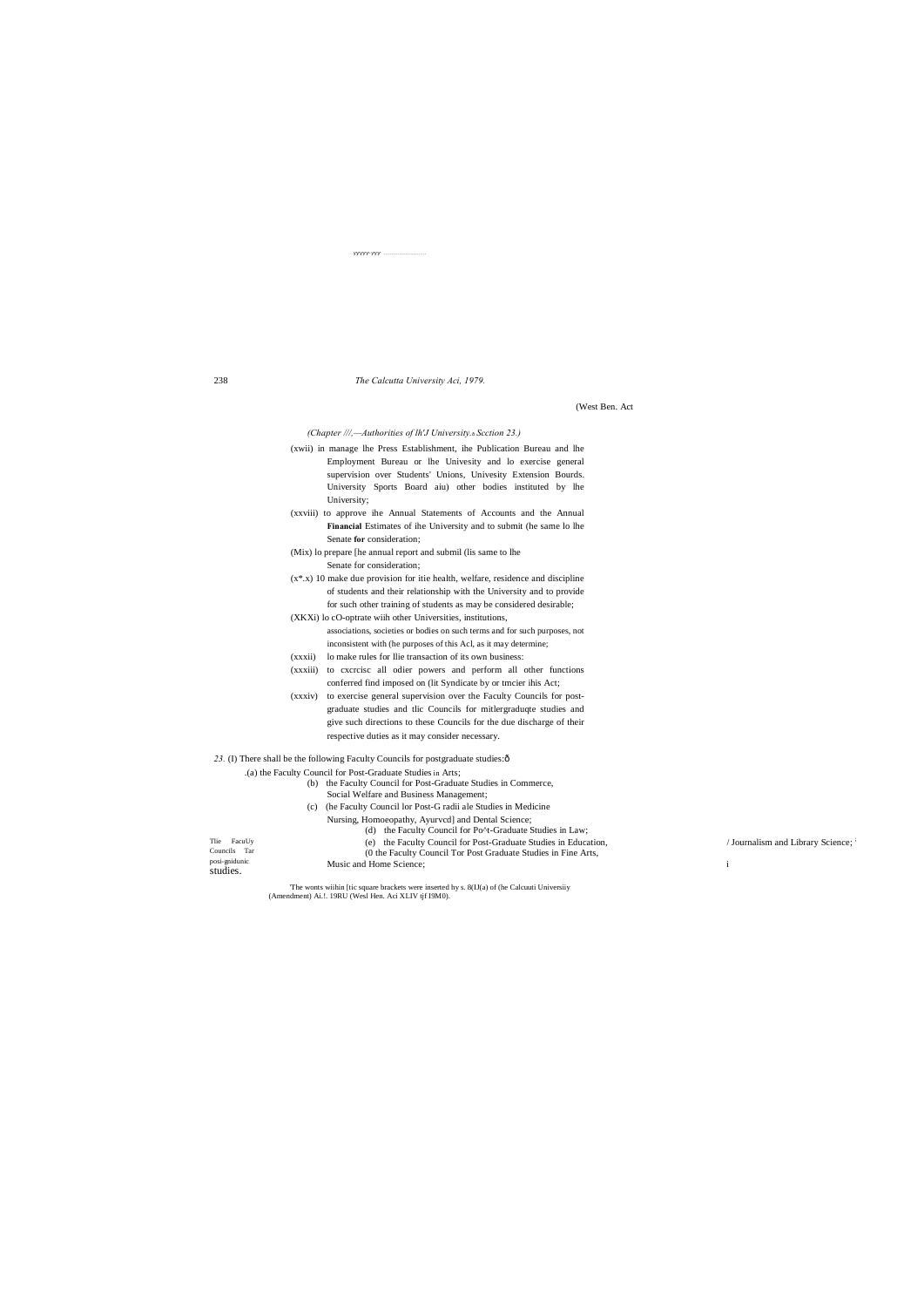# **XXXVIII of 1979.]**

*The Calcutta University Act, 1979.*

*(Chapter til.—Authorities of the University.—Section 23.)*

(2) Each Faculty Council for post-graduate sLudies shall consist of the following members: ô

- (g) the Faculty Council for Post-Graduate Studies in Engineering and Technology:
- (h) the Faculty Council Tor PosL-Graduate Studies in '[Science, and];
- -(i) the Faculty Council for Post-Graduate Studies in Agriculture and Veterinary Science.

- (i) the Vice-Chancellorô Chairman:
- (ii) the Pro-Vice-Chancellor Tor Academic Affairsô Vice- Chairman;
- (iii) lhe Dean of ihe Faculty Council concerned;
- (iv) the Head or Heads of (he Department or Departments concerned, if any;
- (v) the Professor or Professors of lhe Department or Departments concerned, if any;
- (vi) ten Teachers participating in post-graduate leaching in lhe subjeel or subjects conccmed of whom five shall be from constituent colleges or professional colleges, nominated by the Vice-Chancellor, and five shall be Teachers of the University, other than Professors lo be elected by such Teachers from amongst themselves;
- (vii) not more than three persons having special knowledge in the subject or subjects concerned nominated by the Vice- Chancellor:
- $3$ (viii) three Teachers participating in undergraduate leaching in the subject or subjects concerned elected by lhe members of the concerned Council for undergraduate studies:

Provided that in the case of lhe Faculty Council for postgraduate studies inô

- (a) (1) Engineering and Technology,
	- (2) Fine Arts, Music and Home Science,
	- (3) Law, \* \*
	- $J$ (4) Medicine, Nursing, Homoeopathy, Ayurvcd and Dental
		- Science, and
	- '(5) Agriculture and Veterinary Science,

The words wilbin lhe square bract els were substituted far lhe word "Scicricc" by s. 8(l)(b) or lhe Calcium University (Amendment) Acl, I9K0 {Wcsl Den. Acl XLIV or  $\text{I9W} \gg$ .

Cluusc (i) Mas inserted by s. 8(l)(c). *ibid.*

'Clause (viii) was substituted for lhe original clause by s. H(2)(n). *ibid.* 'The word "and" was omilled by s. R(2)(b)(i). *ibid.*

'Sub-clauses (4) and (5) were substituted for lhe original sub-clause (4) by s. S(2)(b)(ii). *iiiid.*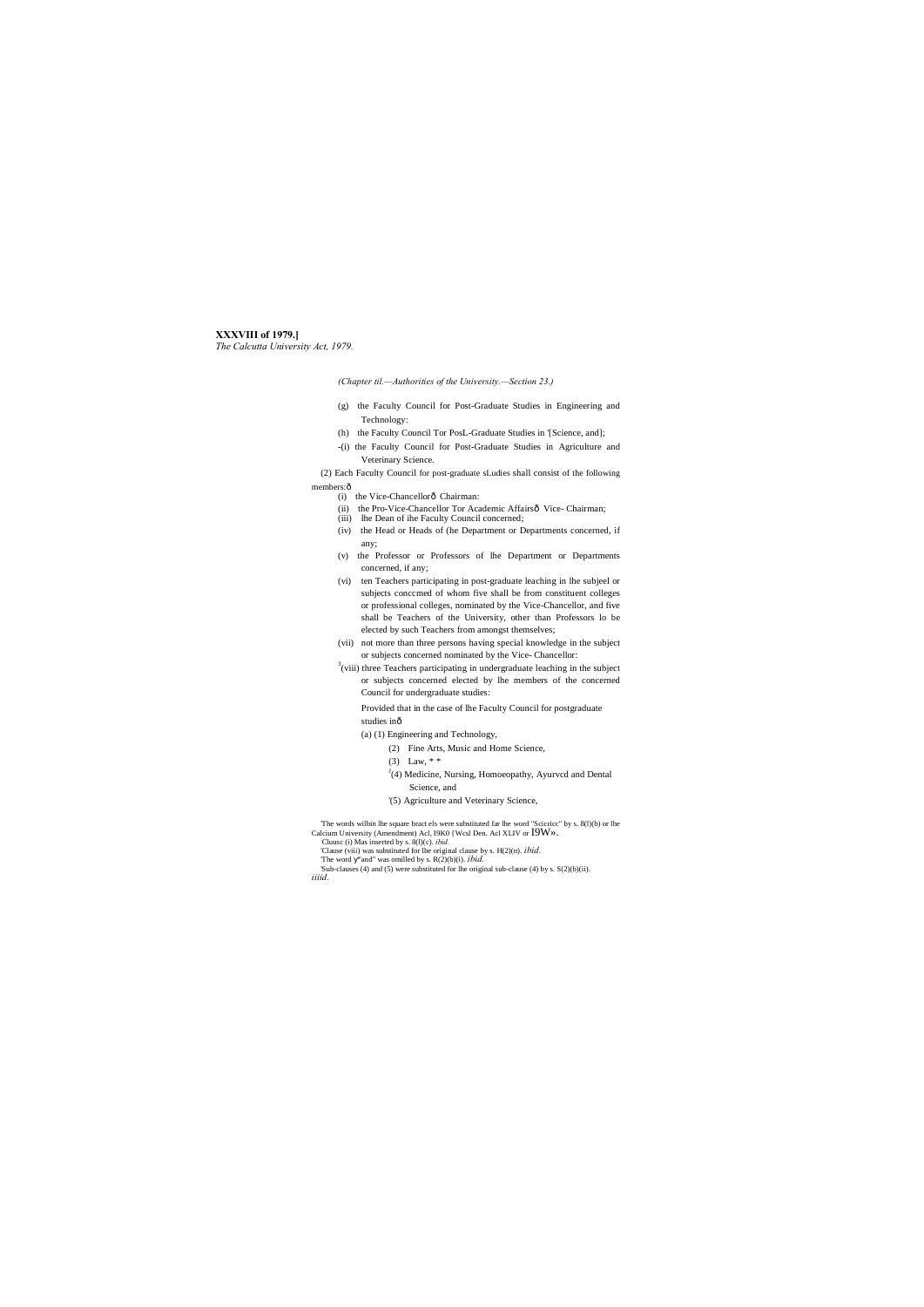j-wsv-v-:-; " $\hat{E}^{\cdot}-$ ".

 $240\,$ 

## The Calcutta University Act, J97Q.

[Wcsl Ben. Act

(Chapter 11!. - Authorities of the University.<sup>8</sup> Section 24.)

lhe Principal or Principals of the collie or colleges concerned,

(b) Commerce, Social Welfare aiul Business Management, lhe Principa!špr Principals of the college or colleges concerned and the Head oT the Deparimeni of Economics, and fc) Education, Journalism und Library Science, lhe heads of ihe Departments of Economics, History and Political Science and The Centenary Professor of International Relations,

shall be the additional members of such Council:

Provided further thai '[in lhe case of lhe Fatuity Council for PostGraduate Studies in Medicine, Nursing, Homoeopathy, Ayurvcd and Denial Science, the Director of Medical Education,] Government of Wesl Bengal. shall be an additional member of such Council; and in lhe case of lhe Faculty Council for posi-graduaic studies in Engineering and Technology, such Council shall be entitled to co-opt a representative each of Lhe Government of West Bengal and ihe Government uflndia as additional members of such Council: .

Provided also that the Faculty Council concerned may co-opt such Dean or Deans or any olher Faculty Council for post-graduate studies as it may consider necessary.

(3) Each Faculty Council for pol-graduate studies shall have a Secretary. The Secretary shull be a member of the Faculty Council.

(4) One-third oF the ictai number of members of a Faculty Council for postgraduate studies shall be a quorum for a meeting of the Faculty council.

24. Subject to lhe provisions of ihis Act, and the Statutes, ihe Ordinances and the Regulations, a Faculty Council for post-graduate studies shall exercise the following powers and perform the following dulies:ô

(i) to make proposals to the Syndicate for the establishment of University Colleges,

University Departments, institutions,

libraries, laboratories and museums for study and research to be maintained hy (he University;

(ii) to recommend to the Syndicate ihe creation and institution of Professorships, Readerships, Lectureships and olher leaching posts and the dulies and emoluments thereof;

Po-wcrc  $\rm{JIV}.1$ limits or the Faculty Co mi til Tor pes' i-' c studies.

The words wiihin the square brackcu wcic FuhsWuicd for the words "in ihe ease of [he Faculty Council forposl gr.idume Studies In Medicine and Denul Sclene;, ih: Directer of Heahli Smrises, bys. 2 or ihe Circuiin University (Anwndment) Ac, 1992(\VcstBci.. Atl XVI of 1992),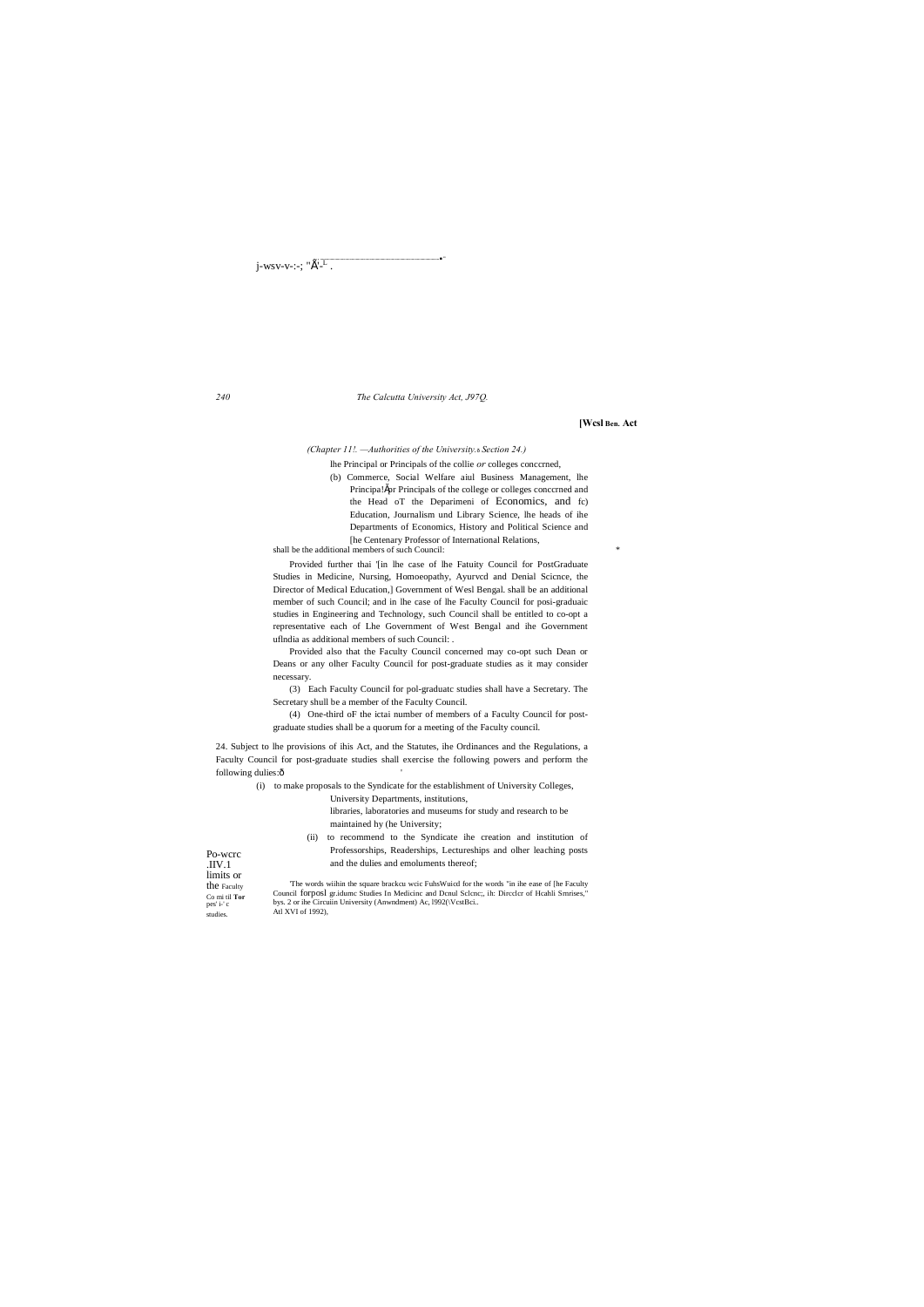**XXXVIII of 1979.]**

# *(Chapter III.—Authorities of the University.—Section 24.)*

(iii) lo make proposals lo lhe Syndicate for the promotion of research and, through special

- *The Calcutta University Act, 1979*. **241** Committees, if any, constituted for the puipose, to call for reports on such research
	- work from persons engaged therein, and lo make recommendations lo lhe Syndicate thereon;
	- (iv) to prescribe after consulting Lhe Syndicate the minimum qualifications for posts or Teachers or the University;
	- (v) lo make proposals to the Syndicate regarding provisions to be made for enabling the University to undertake specialisation of studies and for organisation or common laboratories, libraries, museums, institutes of research and other institutions, maintained by the University;
	- (vi) to constitute or reconslituic Lhe departments of teaching with the approval of lhe Syndicate;
	- (vii) to make provisions for lectures and instructions for students of constituent and University Colleges and University Laboratories and also for other persons who arc not such students;
	- (viii) to advise the Syndicate on Lhe instilution of degrees, titles, diplomas, certificates and other academic distinctions;
	- (ix) lo hold and conduct, subjcct to general supervision by the Syndicate, UniversiLy examinations and publish the results thereof in accordance willi the regulations made in this behalf;
- (x) to provide for the inspection or the investigation into Lhe . ' affairs or any department or any Universily College and
	- submit report to the Syndicate;
	- (xi) to have general supervision over the Boards of studies attached to the Faculty Council;
	- (xii) to frame rules relating to the courses of post-graduace studies and Lhe division of subjects in regard thereto and to recommend to the Syndicate the making of Regulations in this belialT;
	- (xiii) to appoint, if required by the Sundicatc, after considering the views of the Boards of studies attached to the Facully Council, Boards or Examiners in the subject or subjects relating to post-graduate studies, including the subjects for doctoral thesis and Tor prizes and medals;
	- (xiv) to call ror such reports or information as the Facully Council may consider necessary for efficient discharge of ils duties from the leaching departments, research units or Boards of studies;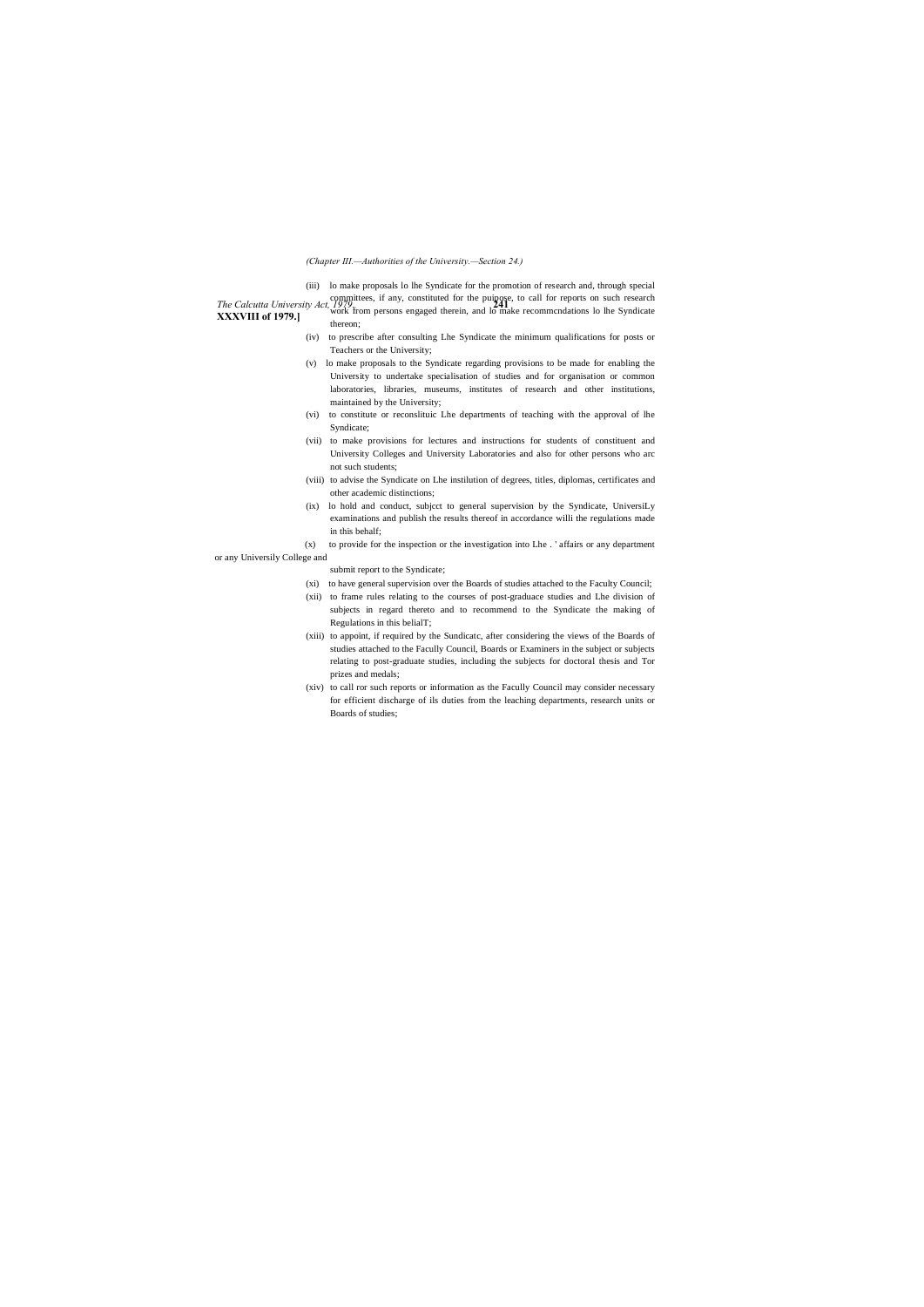77<sub>IP</sub> Calcutta Universily Ac:, 1979.

# [Wesi Ben. Acl

{Chapter Hi.—Authorities of the University.—Scction 25.}

- (xv) to consider any educational ninuer relating lo [he Faculty Council and to arrive al decisions or make rtcommendaiions pertaining thereto [0 [he appropriate authority or officer;
- (xvi) lo maintain contact with llic corresponding Council for undergraduate studies for [he purpose of sharing ideas and ensuring co-ordinations;
- (xvii) to submit each yeal its annual report in the Syndicate:
- fxviijj to make rules tor lhe iraisaclion of its own business;
- (xiit) lo cKcreisc all olhcr powers and perform ai) other functions conferred unci i in posed on it by or under ifiis Acl;
- (\*k) io delegate to tlte (caching departments, research units, and Boards of Studies al(acl\cd io it the responsibility for such academic matters as respectively concern such departments, units and Boards;
- (xxi) lo consider and approve results of examinations leading to post-graduate degrees, diplomas and certificates;
- (,txii) lo recommend io lhe Syndicate Ihe conferment of postgraduate degrees, diplomas and certificates.

25. (1) There shall be the following Councils lor undergraduate studies: ô

- (a) (he Council for Undergraduate Studies in Arts, Science, Commerce, Home Science, Fine Arts and Music;
- (b) (he Council for Undergraduate Studies in Medicine. Dental Sciencc, Homoeopathy Veterinary Science, Nursing} and Ayurved',
- (c) the Council for Undergraduate Studies in Engineering and Technology.

(2) {A> The Council for Undergraduate Studies in Ails, Science, Commerce, Home Science, Fine Arts and Music shall consist of the following members:ô

- (i) the Pro-Vicc-Chancellor far Academic Affairsô Chairman;
- (ii) ihe Principal, Presidency College;

(iii) (fic Principal. Sanskrit College;

<sup>3</sup>(iiia) lhe Dears of the Faculty Councils for Post-Graduate Studies in Arts, Science, and Commerce, Sotial Welfare and Business Management;

The Councils Joriiridcignidum

242

The words wilhin square brackets were inscncil by s. 9(1) or ihe (Jalcuiti Universily (Amendment) Acl. 1980 (West (3cn. Acl XTIV of 1960). -Sub-eJ.mse (('!.-.) was insccitd ty s.  ${}^{1}$ A2K: }, ifiiVf.

studies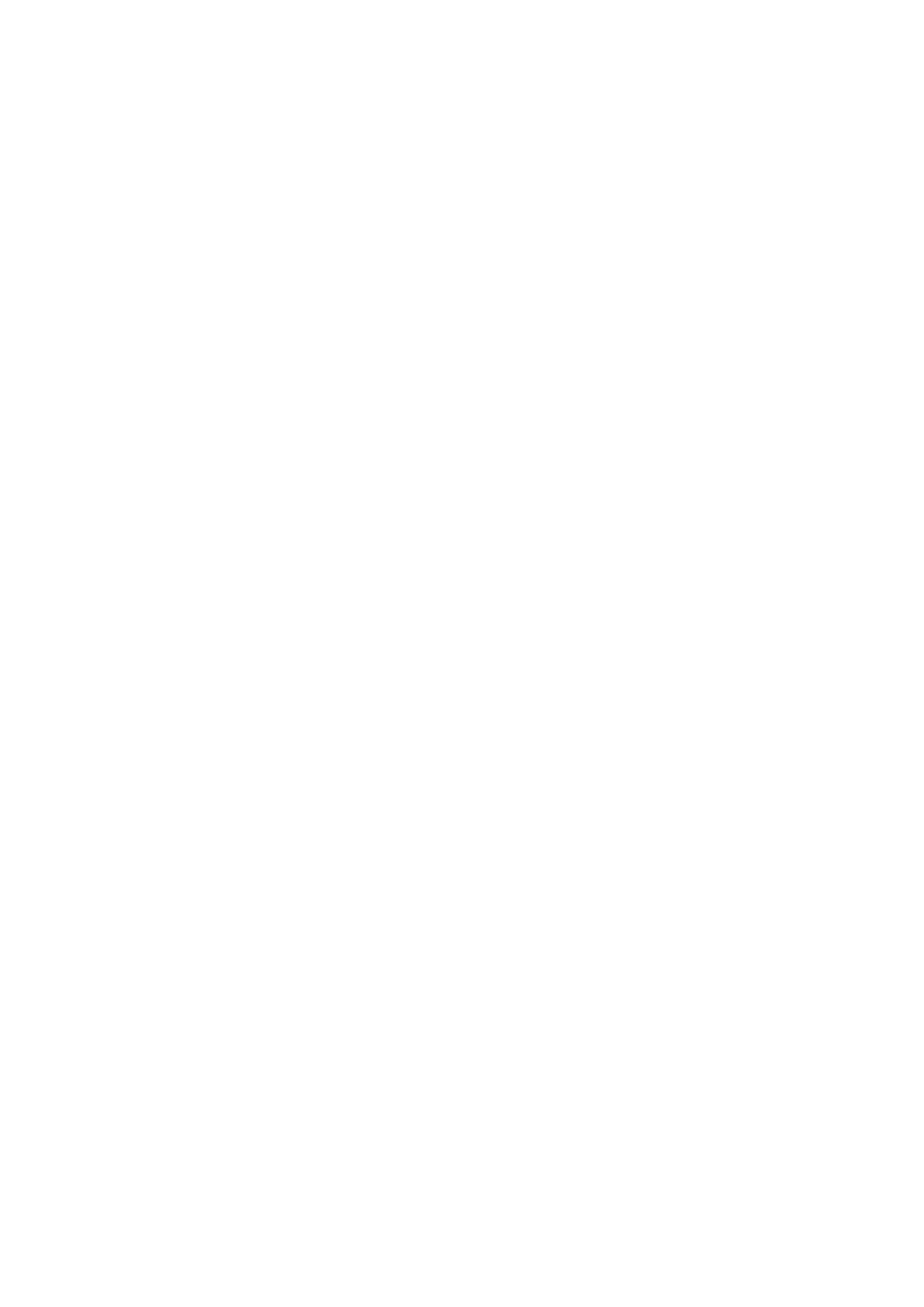**of 1979.]** *The Calcutta Universiiy Acl, 1979.*

*(Chapter HI.—Authorities of the University.—Section 25.)*

(3) (a) The Council for Undergraduate Studies in Medicine, Dental Science, Homoeopathy <sup>3</sup>[, Veterinary Science, Nursing] and Ayurved shall consist of the following members: ô

(i) the Pro-Vice-Chance!lor for Academic Affairsô Chairman;

- (iv) thirteen Teachers, oilier than Principals, of affiliated colleges participating in undergraduate leaching in the subject or subjects concerned of whom not more than three shall be from each or the Arts, Science and Commerce streams of education and al least one shall be from each of the olher streams to be electcd in lhe manner provided in the Statutes;
- '(v) five Principals of affiliated colleges, of whomô
	- (a) one shall be a Principal imparting instruction in undcrgradune studies in Arts, Home Science, Fine Arts and Music,
	- (b) one shall be a Principal imparting instruction in undergraduate studies in Science,
	- (c) one shall be a Principal imparting instruction in undergraduate studies in Commerce,
	- (d) one shall be a Principal imparting instruction in undergraduate studies in Medicinc, Dental Science. Homoeopathy, Veterinary Science, Nursing and Ayurved, and
	- (c) one shall be a Principal imparting instruction in undergraduate studies in Engineering and Technology,
	- elected from amongst the Principals of such colleges in the manner provided in the Staiuics;
- -(vi) three members, one each from the Faculty Councils for Post-graduate studies inô
	- (a) Arts,
	-
	- (b) Science, and
	- (c) Commerce, Social Welfare and Business Management,
	- elected in the manner provided in the Statutes.

(b) The Council shall have a Secretary. The Secretary shall be a member of Lhe Council.

'Sub-clnusc (v) w;is substituted Tor lhe original sub-clause by s. 9(2)(ii) of the CntcuKu University (Amendment) Aci. 1980 (West Ben. Acl XLIV of 1980). : Sub-L'lou5L\* (vi) wns substituted for lhe original sub-clnusc (vi) by s. 9(2)(iii), *ibid.* 'The worcis within the squarr brnckew were inserted by s. 9(3)(a). *ibid.*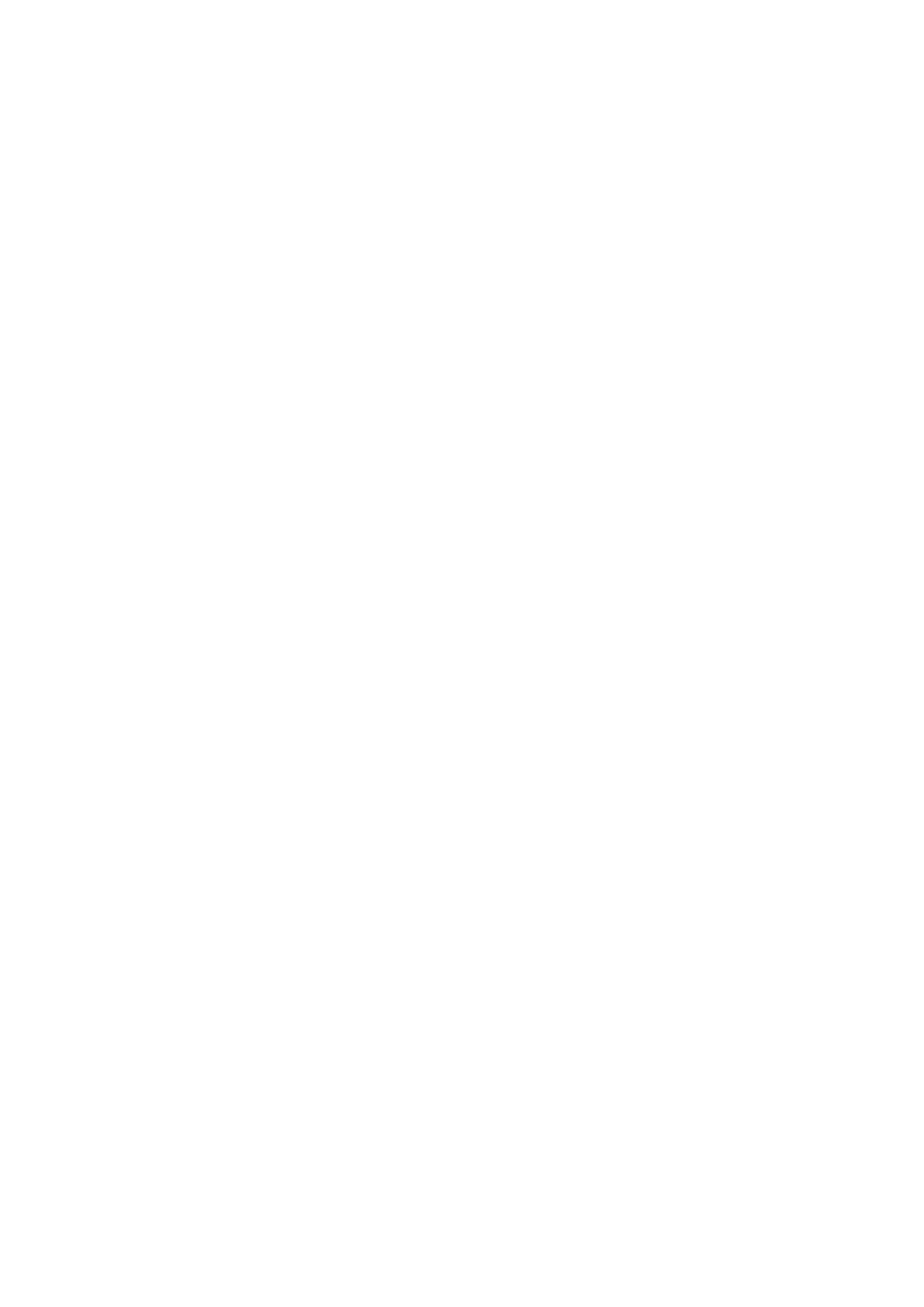TJlU $^\wedge$  ^  $L'A'VS''-S$ 

 $\,1\,$ 

 $\overline{\phantom{a}}$ 

 $\mathbf{i}$ 

 $\sqrt{ }$ 

 $\{$ 

[West Ben. Acl

# The Calcutta University Act. !Q79.

(Chapter til.<sup>6</sup> Authorities of (he University,—Section 25.) '(ii) eleven Teachers, other lhan Principals, of affiliated colleges participating in trnder-graduate teaching in Medical Science, of whomô (a) six shall be the Teachcrs of affiliated Met!real Colleges elected by Ihe Teachers of such colleges from amongst themselves, (b) one shall be a Teachcr of an affiliated Dental Science College Reeled by the Teachers of such colleges from among si themselves, (c) oneshall boaTeacfterofaiiarfdiatedVctcrinary Science College clccted by the Teachers of such colleges from amongst themselves, fd,l one shall be a Teacher of itn affiliated Homoeopathic College elected by the Teachers or such colleges from amongst themselves, (e) one shall be n Teacher of an affiliated Nursing College elected by the Teachers of such colleges from amongst themselves, and (F) one shall be a Teacher ofart affiliated Ayurvedic College elecicd by the Teachers oTsuch colleges from amongst themselves, Hie election being held in the manner provided in the Statutes; <sup>1</sup>(iii) seven Principals of affiliated colleges participating in undergraduate teaching, of whom two shall be from Medical Colleges, one shall be from Homoeopathic Colleges, one shall be from Ayurvedic Colleges, one shall be from Dental Science Colleges, one shall be from Colleges of Veterinary Science and one shall be from Colleges of Nursing, nominated by lhe Vice-Chancellor: \iv) three members of (he Faculty Councils for Post-Graduate Studies in Mcdicine, Nursing, Homoeopathy, Ayurved and Dental Science, and Agriculture and Veterinary Science, tif whom one shall be Dean, elccted From amongst themselves in the manner provided in lhe Statutes. (b) The Council shall have a Secretary. The Secretary shall be a

member of the Council.

'Sut>-cbusE (ii) was lubsihulcil for [he orisirt.il sub-clnusr by s. 9(3)(b> or ihe Calcutta University (AnviiKlr.itni) Aw, 19S0 (Wtsi Dm. Acl XLtV or 13SU). -Sub-clause (iii) wns siibniiuici] for (tic origin, it sub-clause by  $5.9(3)(c)$ ,  $ibid.$  - 'Sub-clause (iv) was subslituted for [he original sub-clause by s. 9'3)(d).  $rhi/t$ 

244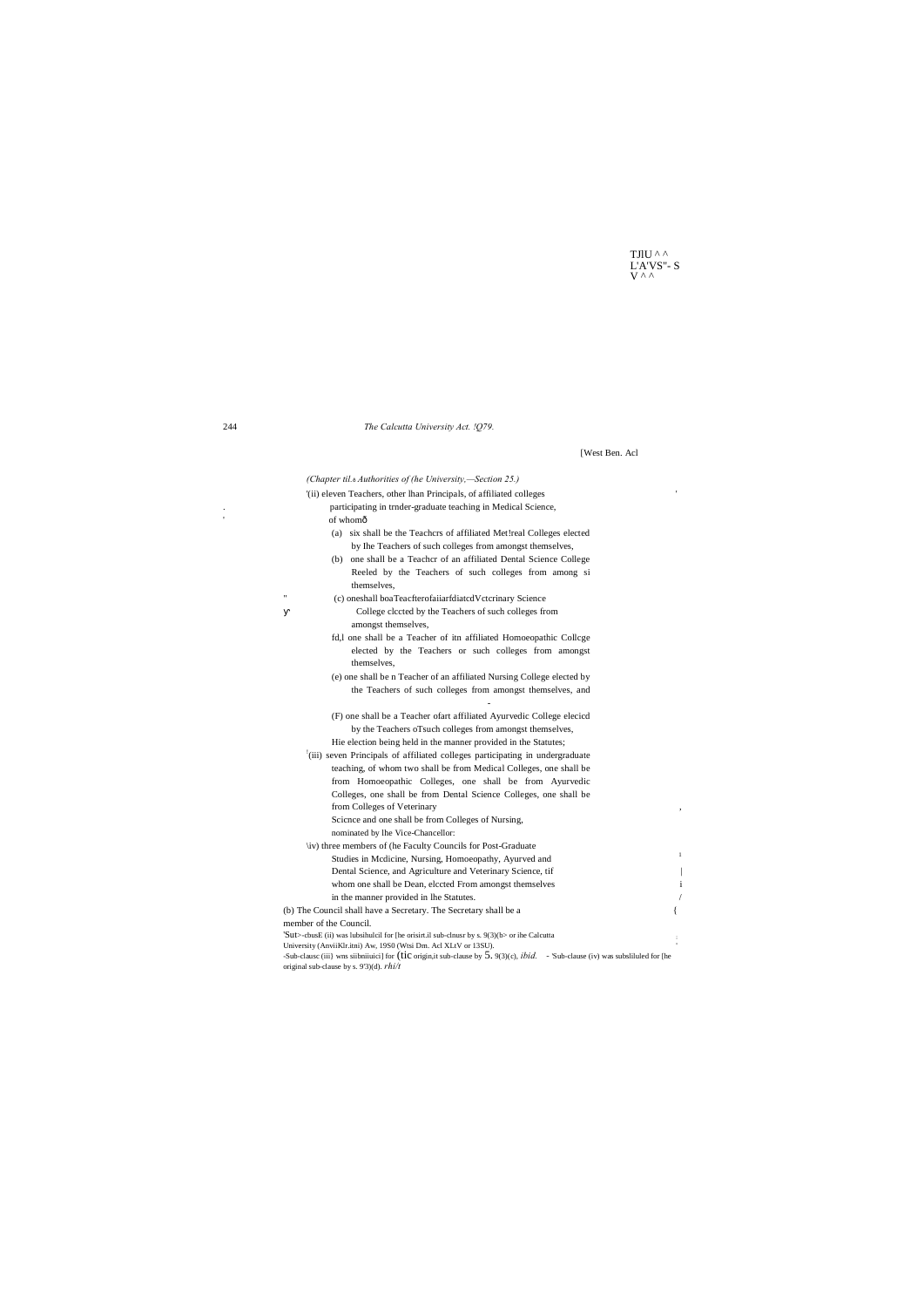# **XXXVIII of 1D79-]**

*The Calcutta Universiiy Act, 1979. 245*

rowers and duties of [lie Councils for undergraduate studies.

(4) (a) The Council Tor Undergraduate Studies in Engineering and Technology shall consist of the following members: $\hat{o}$ 

*(Chupler lil,—Authorities of the University.—Seciion 26.)*

- (i) The Pro-Vicc-Chancellor Tor Academic Affairsô Chairman;
- (ii) (a) four Teachers of affiliated engineering colleges participating in undergraduate leaching to be nominated by the Vice-Chanccltor by rotation in order of seniority representing four major streams, namely, Civil, Electrical, Metallurgical and Mechanical;
	- (b) three Teachers, one from each of technological institutes, namely. Leather, Ccramic and Textile, lo be elected by the respeciivc Tcachers of the institutes in [lie manner provided in the Statutes;
- (iii) the Principal, Bengal Engineering College, Shibpur, How rah;
- (iv) the Principal, College of Textile Technology, Serampore;
- (v) the Principal, College of Ccramic Technology, '[KolkaLa];
- (vi) the Principal, College of Leather Technology, '[Kolkata];
- (vii) (he Dean of the Faculty Council Tor Post-Graduate Studies in Engineering and Technology;
- (viii) three members of the Faculty Council for Posl-Graduale Studies in Engineering and Technology of whom one shall be from each or lhe streams of Radio Physics, Applied Physics and Applied Chemistry, lo be elected in the manner provided in Lhe Statutes.

26. (1) Subject to the provisions of this Acl, and the Siaiutes, the Ordinances and Lhe Regulations, a Council for undergraduate studies shall cxcrcisc the following powers and perform the following duties: $\hat{o}$ 

(b) The Council shall have a Secretary. The Secretary shall be a member of Lhe Council.

(5) One-third or the Lolal number of members of a Council for undergraduate studies shall be a quorum for a meeting of the Council.

- (i) to recommend lo the Syndicate the affiliation of a college or an
- institution in one or more subjects;
- (ii) to ensure annual inspeciion of colleges;
- (iii) lo exercise general supervision over the colleges to ensure that the conditions of affiliation are properly fulfilled, the standard of leaching is uniformly maintained and syllabuses as prescribed are properly completed within the academic year;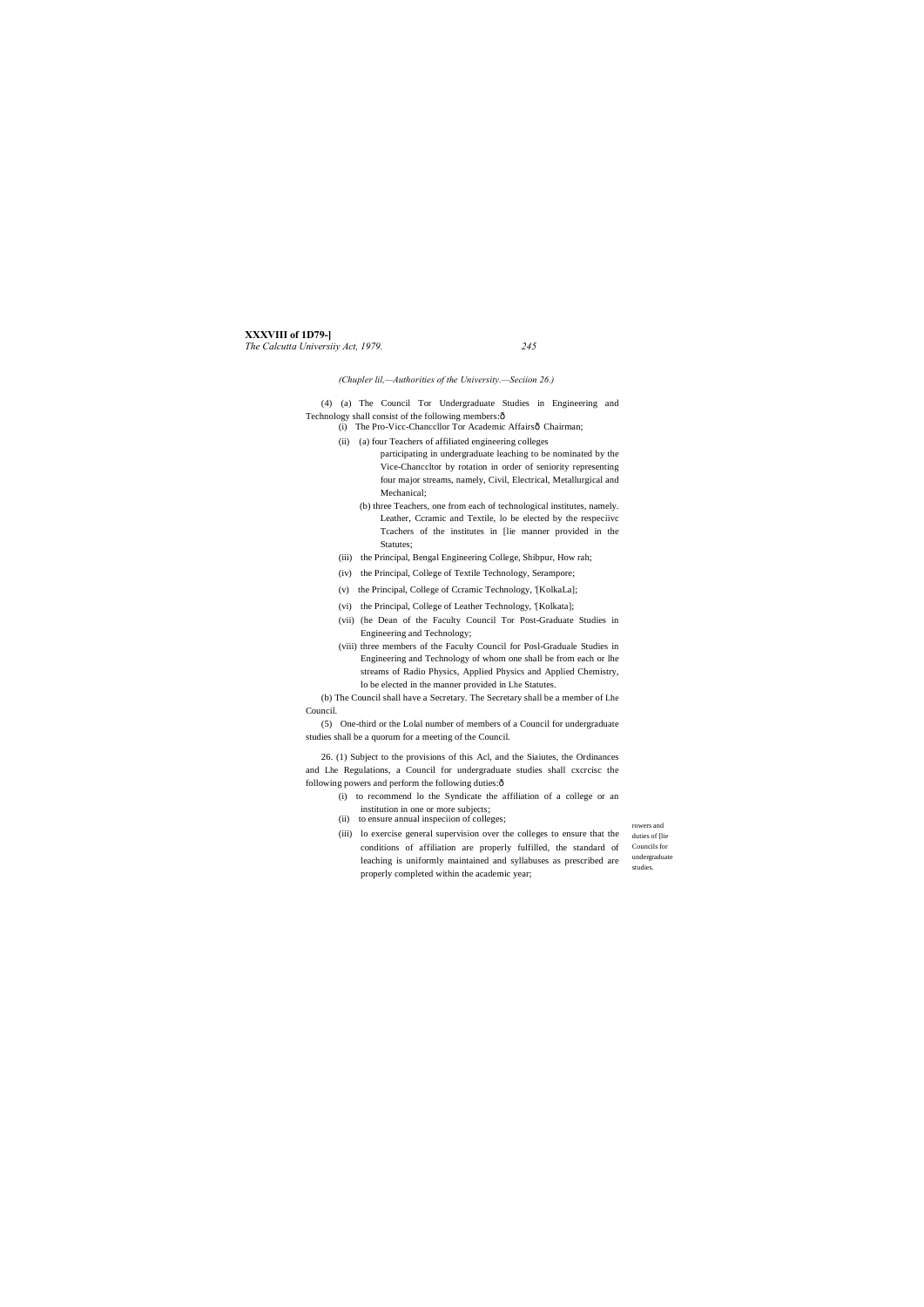### 246 *The Calcutta Universiiy Act, 1979.*

[West Ben. Acl

*(Chapter HI.—Authorities of the Universiiy.—Section 26.)*

appointment of an Administrator or an *ad hoc* Governing Body; <sup>1</sup>Thc words wjUiin the square bnckcis *were* inserted by 5 10( $|$ )(a) of lhe Calculi a U ni i-cisily (Amendment) Acl. 19U0 I Wcsl Ben. Aci XLIV of IQftfty

- (iv) lo fix lhe lasi date of admission of students to different courses of studies and the date of commencement of examinations in consultation with other Councils for undergraduate studies: .
- (v) to appoint Head Examiners. Examiners, Paper-sellers, ScruLincers, Co-ordinutors, Convenors, Tabulators ant) oilier persons under the general supervision of tlie Syndicate;
- (vi) to hold uiid conduct examinations and to approve and declare Lhe results of the examinaiions; within such period as may be prescribed:
- (vii) Lo recommend LO lhe Syndicate the disaffiliation or withdrawal of affiliation of any college in respeel of any subject or subjects, if, on reecipi of written repon from a team orinspeciors '[appointed by Lhe University], lhe Council is of opinion thai proper standard af teaching is not maintained or conditions of affiliation are noi properly fulfilled or the results of the candidates sem up by the college for any examination are unsatisfactory or lhe college has failed to comply wiih lhe directives or the Council:
- (viii) ID approve appointments of ihe Principal and Teachers of a college;
- (ix) lo establish, maintain and manage halls and hostels of undergraduate colleges;
- (x) to recommend to Lhe Syndicate the temporary lake over of Lhe management of an affiliated or a recognised college or institution, other than a Government College, in order to ensure thai proper standards of leaching, training or instruction arc maintained therein;
- (m) lo provide for tilt inspection or investigation into the affairs of undergraduate college or institutions recognised by lhe Council or affiliated lo the Universiiy and lo exercise general supervision and control over ihem;
- (xii) lo make due provision for health, welfare, residence, and discipline of students and their relationship with the University and to provide for such training of students as may be considered desirable;
- (xiii) lo recommend to the Syndicale the dissolution of lhe Governing Body of an affiliated college or institution, other Lhan a Government College, and pending reconslituiion of the Governing Body, Lhe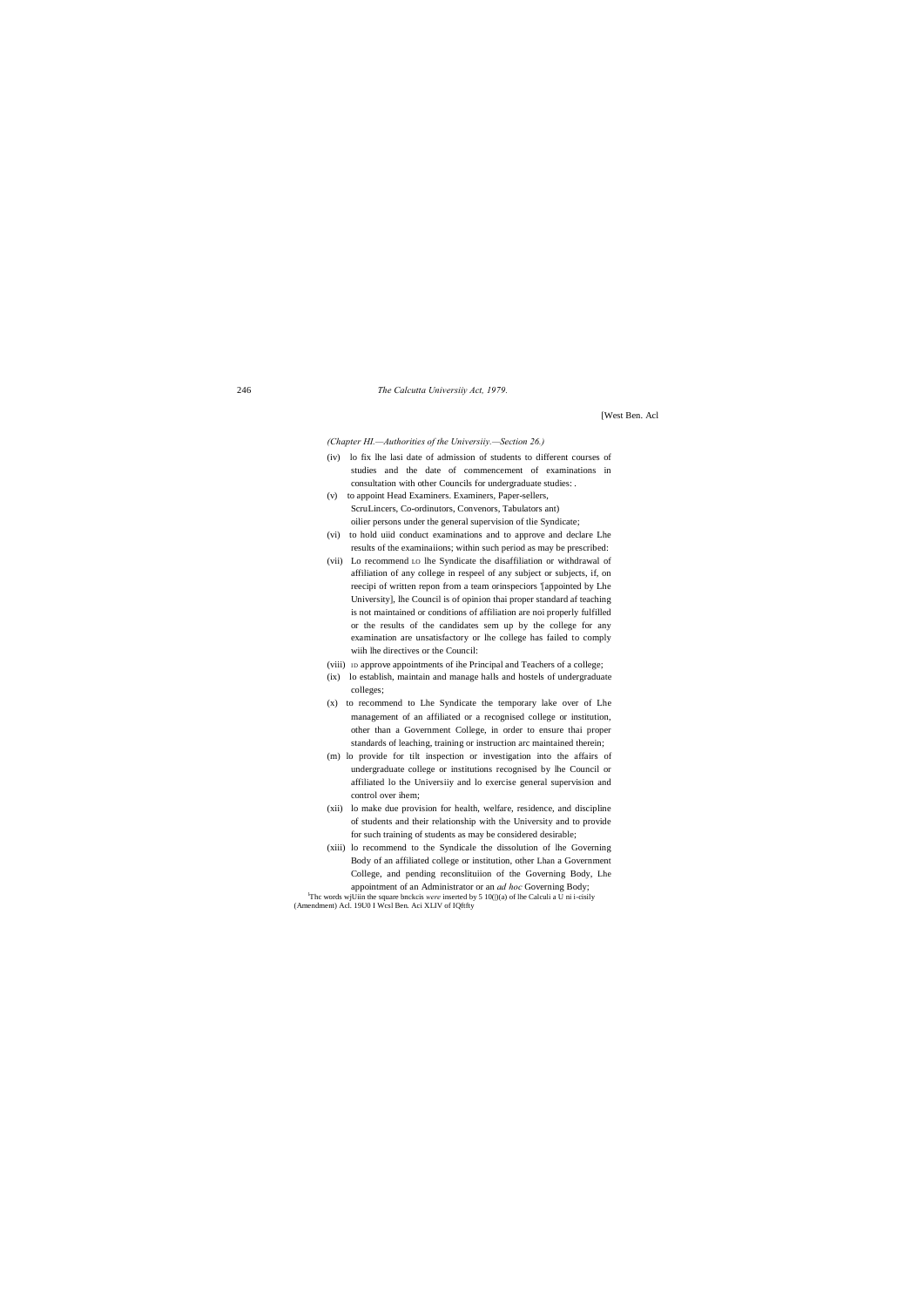*The Calcutta University Act, 1979.* **247 XXXVIII of 1979.]**

*(Chapter IH.—Authorities of the University.—Section 26.)*

- (xiv) lo collect fees for examination, condonation of short percentage for appearing at an examination as non-collegiatc student, markshcet, late admission, change of examination centre, scrutiny of answer script, and change of name or surname, and any other charge for regis!ration and migration of students and grant of diplomas, certificates or any other documents al such rale as may be prescribed by lhe Syndicate;
- (xv) lo exercise supervision io ensure that all properties and funds of lhe Council arc properly controlled and administered;
- (xvi) lo supply promptly such information, returns, reports and other materials as may be required by the University;
- (xvii) to extend facilities and other assistance including exhibits of records, books of accounts, ledgers and any other documents to officers deputed by the University for inspection;
- (xviii) lo approve the annual report of the activities of the Council during the previous academic year and submit the same lo the Syndicate on or before such date as may be fixed hy lhe Syndicate;
- (xix) io abide by, and implement promptly, the decisions thai may be arrived al by the University from time to lime in regard lo the Council;
- (xx) lo follow the guidelines and the rules framed by lhe UniversiLy from lime lo time;
- (xxi) lo have general responsibility for academic affairs in relation to undergraduate studies with which the Council is concerned;
- (xxii) io have general supervision over the Board of Studies alluchcd to the Council in accordance wilh lhe rules framed for the purpose;
- (xxiii) lo maintain contact wilh lhe corresponding Council for posl-gradualc studies for the purpose of sharing ideas and ensuring co-ordination;
- '(xxiv) io make rules and regulations relating io courses of undergraduate studies, subject lo the approval of lhe Sundicate;

'Clause (xxiv) was inserted by s, HXD(b) of lhe Calcullii University (Amendment)<br>  $! > . \times^*$  .. VI M' r 1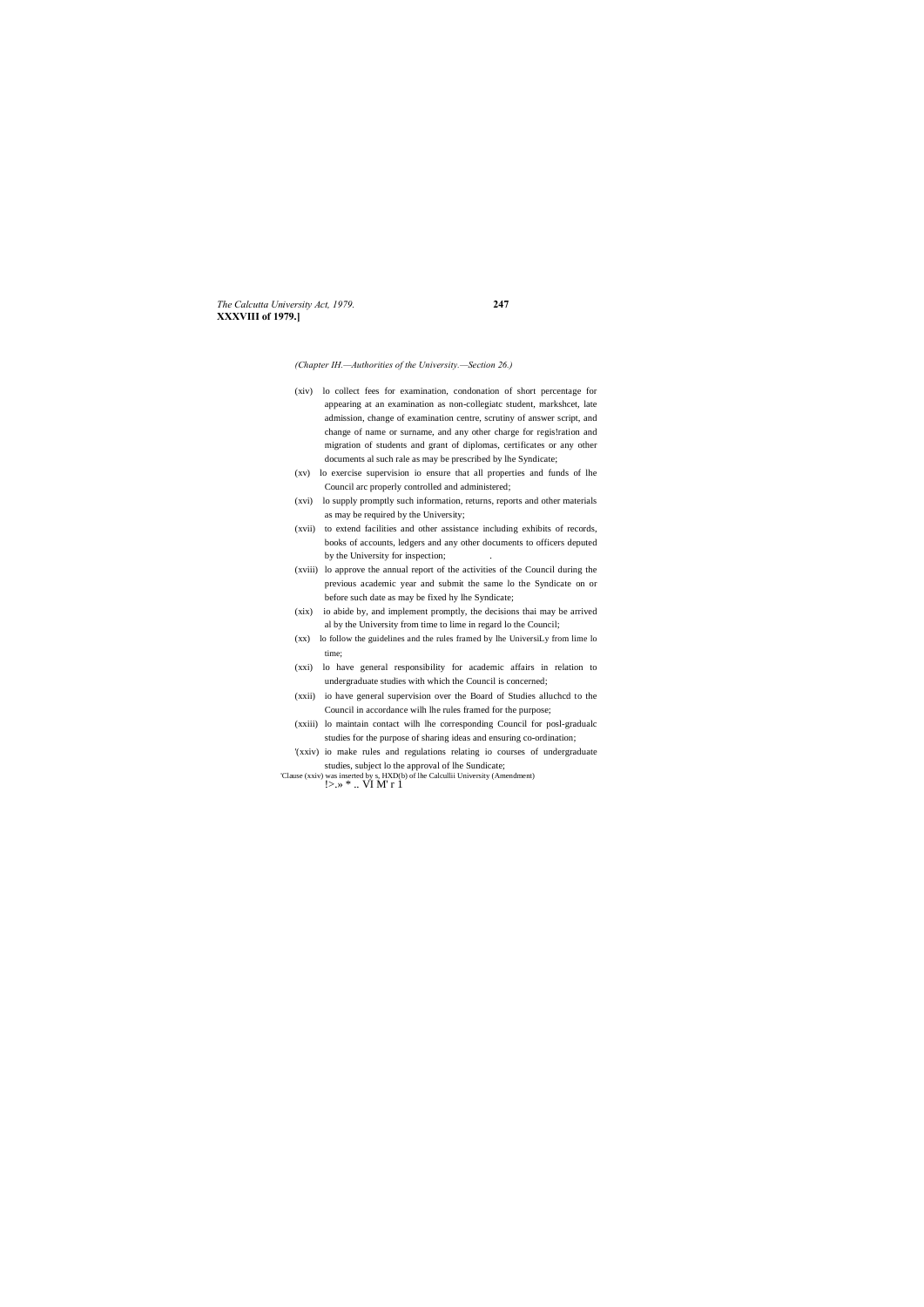# **248** *The Calcutta University Aci, 1979.*

# **[West Ben. Act**

1-'acuity Councils.

The Boards of Studies.

(2) Notwithstanding anything contained iti sub-section (1), ihe Council for Undergraduate Studies in Medicinc, Denial Science, Homoeopathy '[, Veterinary Science, Nursing] and Ayurved shall have lhe following additional powers: $\hat{o}$ 

The Financc CommiUec,

The Tripurn Council.

# *(Chapter HI.—Attrharitic's of rlie University.—Sections 27-30.)*

Deans of 27. (1) There shall be a Dean for each Facully Council Tor postgraduate studies who shall be elected by the Facully Council in such manner and subject lo such conditions as may be prescribed by Statutes.

- (i) lo have general responsibility for acadcmic affairs of Medical Colleges affiliated Lo the Universily relating lo cnlrance requirements, curricula, instructions, examinations, discipline, sludenl activities, athletics, college libraries and similar other mailers;
- (ii) to frame rules and make regulations relating to courses of undergraduate studies in Medicinc and the division of subjects in regard thereto;
- (iii) to advise affiliated colleges regarding provisions lo be made for and the administration and supervision of the academic affairs mentioned in sub-clause (i), lo provide for inspection of lhe colleges and lo call for from such colleges reports or other information in connection therewith.

(2) The Dean shall hold office as a Dean for such term as may be prescribed by lhe Statutes.

28. Tbcre shall be Boards of Studies attached lo every Faculty Council for Posi-gradule Studies or Council for undergraduate studies. The constitution of the Boards of Studies shall be prescribed by Statutes and the powers and functions of the Boards shall be prescribed by Regulations.

29. There shall be a Finance Committee with ihe Vice-Chanccllor as lhe Chairman and lhe Pro-Vice-Chancellor for Business Affairs and Finance as the Vice-Chairman. The constitution, powers and functions of the Finance Committee shall be prescribed by Statutes and its procedure in financial mailers, including ihe delegation of its powers, shall be prescribed by Ordinances.

30. The composition, powers and duties of lhe Tripura Council shall be such as may be prescribed.

'The words wilhin lhe square brackets were inscncJ by s. 10(2) of the Calcutta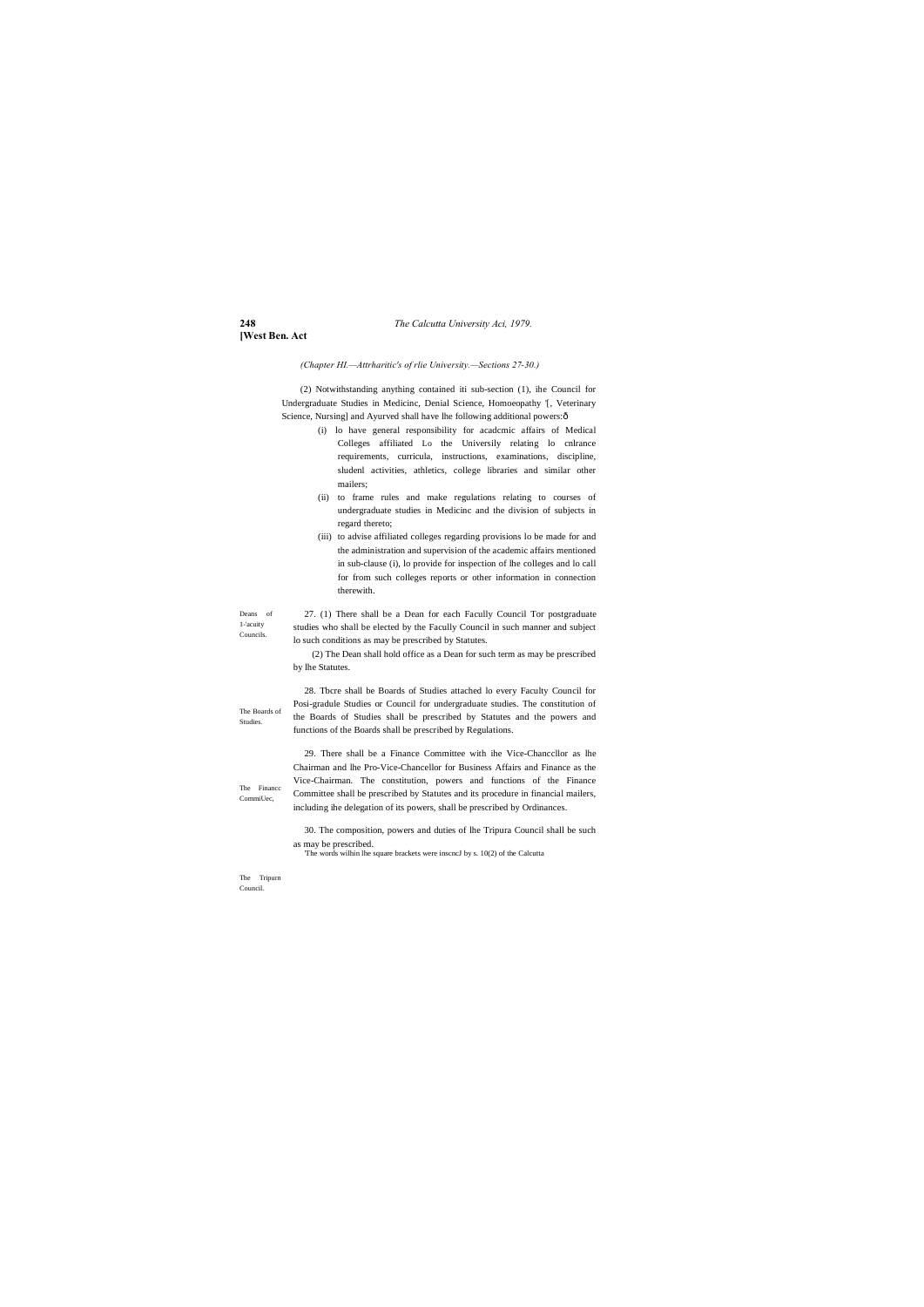# *The Calcutta Universiiy Act, 1979.* **249**

Sclection<br>**OuiT**.:r.U<br>'**.i:c** for levelling posls.

Procedure for holding meetings of Selcciion Com mi lite.

### xxxvm or 1979.1

### *(Chapter HI.*—*Author: lies of the University,—Sections 31, 32.)*

31. (1) A University Professor shall be appointed by lhe Syndicale on lhe recommendation of a Selection Committee consisiing of—

- (i) lhe Vice-Chancellor as Chairman;
- (ii) the Pro-Vice-Chanccllor for Academic Affairs:
- (iii) the Dean of the Faculty Council concerned;
- (iv) a person, not holding any office of profit under [hi: University and having special knowledge of [he subject which lhe Professor will [each, nominated by the Chancellor;
- (v) two persons, not holding any officc of profit under the University and having spccial knowledge of the subject which Ihe Professor will teach, nominated by the Syndicale.

(2) A University Reader or a University Lecturer shall be appointed by the Syndicate on the recommendation of a Selcciion Committee consisting of—

- [he Vice-Chancellor as the Chairman;
- (i) the <sup>(i)</sup> Pro-Vice-Chancellor for Academic Affairs;
- (ii) (iii of the Department concerned; [he Dean of the Faculty Council concerned or, in his absence, the Head
	- ) (iv) a person, not holding any office of profit under the Universiiy and having special knowledge of the subject which lhe Reader or the Lecturer will teach, nominated by the Chancellor;
	- (v) two persons, nol holding any office of profit under the University and having special knowledge of the subject which the Reader or the Lecturer will teach, nominated by lhe Syndicale.

32. (1) Four members shall be a quorum for a meeting of a Selection Committee.

(2) If any member of a Selection Committee is unable to attend, he may send his opinion in writing to the Vice-Chancellor and such opinion shall be laken into consideration by lhe Committee.

(3) If the Syndicale does not accept the recommendation of a Selection Committee, it shall refer the recommendation back to lhe Selection Com m iLtee with reasons for reconsideration and if lhe Syndicate does nol accept the reconsidered views of (he Selection Committee, lhe matter shall be referred to the Chancellor with reasons and lhe decision of Lhe Chancellor shall be final.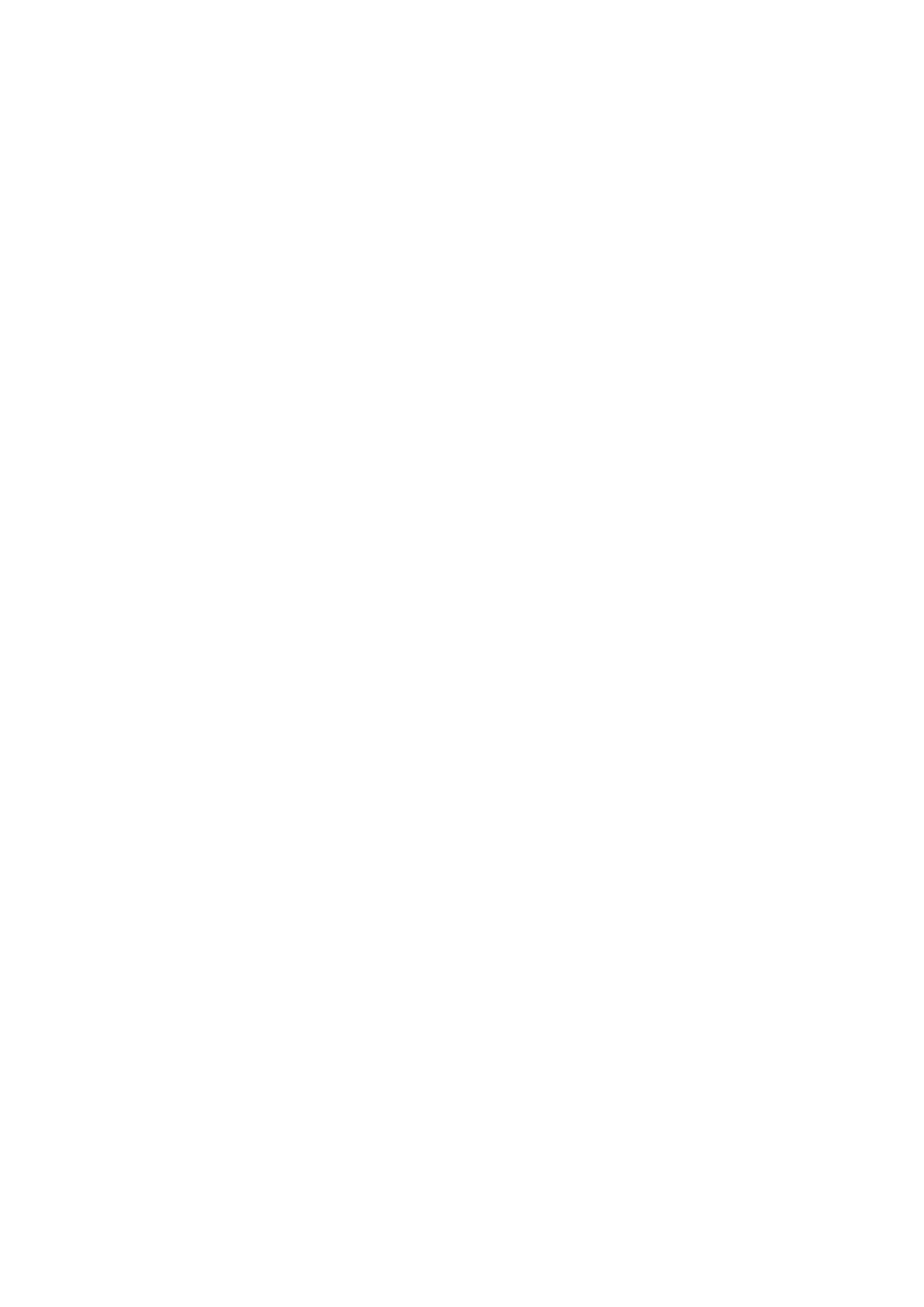# *The Calcutta University Act, J 979.*

### **250**

**[West Ben. Act**

officer or employee. Standing committee for selection of officers and nonteaching employees.

Terminatio n of service of temporary Teacher,

Lciierof appointment a ("Teachers, officers and employees. 33. (1) Every Toucher, every officer and every employee of lhe University shall, on appointment as such, be provided wilh a letter or appoinlment containing such lerms and conditions of appointment as may be prescribed by Ordinances,

### *(Chapter HI.—Authorities of lhe University.Sections 33-36.)*

(2) A Tencher or an officer or an employee appointed against a permanent vacancy shall be on probation ordinarily for a period of one year from lhe date of such appointment and such period of probation may, al lhe discretion of llie appropriate authority of the University, be extended for a further period nol exceeding one year.

(3) If, at any time during lhe period of probation, the probationer's work is nol considered satisfactory, [he probationer shall be discharged by the authority concerned.

(4) On satisfactory completion of lhe period of probation, a Teacher or an officer or an employee, as the case may be, shall be confirmed with erfccl from ihe date of his appointment on probation by an order in writing made by lhe Universily in this behalf and the fact of such confirmation shall be communicated to Lhe person concerned:

Provided lhai if, on completion or lhe period of probation, no such order of confirmation is made and communicated io lhe person concerned within a period of two months of the completion of Lhe period of probation, the person concerned shall be deemed lo have been confirmed with effect from the dale of his appointment on probation.

34, The services of **a** temporary Teacher or officer or employee shall not be terminated before the expiration of the period for which he is appointed except afler serving one month's notice or paying him one month's salary in liew thereof.

'35, The Syndicate may, subject lo the provisions of Ihis Act, prescribe by Ordinances the constituiion of a standing committee or standing committees for selection of persons for appointment to the posts of officers and io lhe other non-leaching posts of the University and lhe procedure and the method of such seleclion.

Tribunal, 3ri. (1) If in the ease of any dispute between the University and any Tcacher, officer or employee of the University no final order has ' been

passed by the UniversiLy wilhin a period of one year from the dale

'Section 35 was substituted for the nriginal section by s, 2 or the West Bengal University Laws (Amendment) Act, 1988 (West Ben. Acl V1U of 19SR).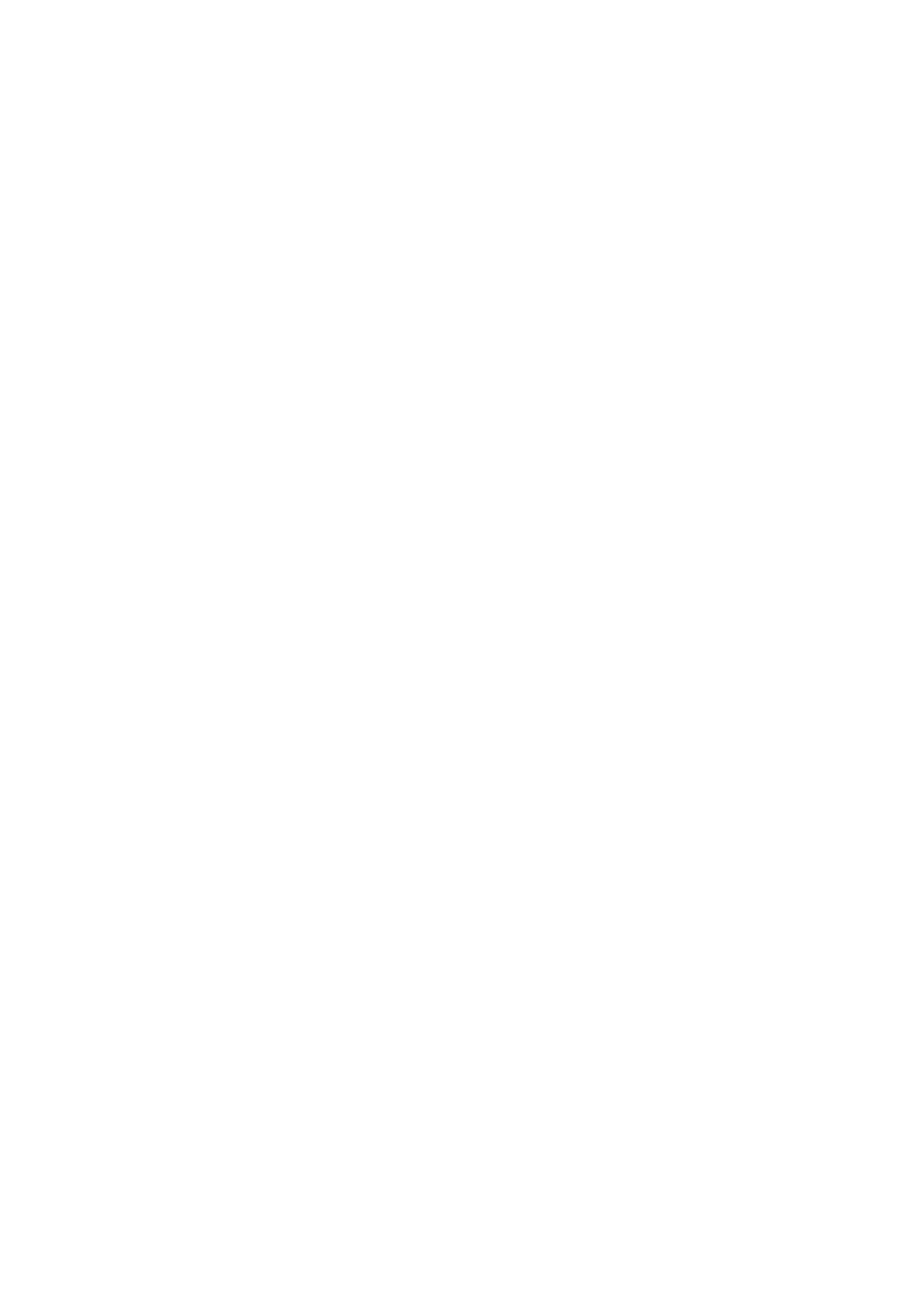# **xxxvni or 1979.]** *The Calcutta University Acl. 1979.* **251**

*(Chapter /K—General provisions governing all authorities or other bodies of the University.—Section 37.)*

officer or employee, such dispute shall, on the request or such Teacher. officer or employee, be referred to a Tribunal consisiing of ihe following members, namely:ô

 $\alpha$ <sup>l</sup>(i) a Chairman lobe nominated by the Chancellor in consultation with the

on which lhe dispute was referred to Lhe University by such Teacher,

- Minister;
- (ii) one person lo be nominated by the Syndicate;
- (iii) one person lo be nominated by the Teacher, officer or employee concerned.

(2) The Tribunal may call for any record, report or other information from Lhe University if, in ils opinion, such record, report or other information is necessary for efficient discharge of im functions, and the University shall furnish such record, report or olher information to lhe Tribunal.

(3) The decision oflhc Tribunal shall be final and no suiL or proceeding shall lie in any civil courl in respect of the mailers decided by the Tribunal.

(4) Every request under sub-section (1) shall be deemed to be a submission lo arbiiration upon Lhe terms of this section, within the

iDof mo. meaning of the Arbitration Act, 1940, and all the provisions or that Act with ihe exception of section 2 thereof shall apply accordingly.

# CHAPTER rv

# **General provisions governing all authorities or other bodies of ihe University**

37- (I) No person shall be qualified for election or nomination as  $Jr^{1,\text{Llallif-ia}}$  a member of any authority or body or the University or shall continue as such member if heô

- (i) is of unsound mind or a deaf-mule, or
- (ii) is an undischarged insolvent, or
- (iii) has been convicted by a court of law for an offence involving moral turpi Lude.

(2) In case ofany doubt or dispute, lhe Chancellor's decision whether a person is disqualified under lhe provisions of sub-section (1) shall be final.

(3) No person shall be entitled lo stand as a candidate for eleclion to any authority or body of lhe Universiiy from more Ihan one constituency.

'Clause (i) was substituted Tor lhe original clause by s. 11 of lhe Cnlcuiui University (Amendment) Acl, 19K0 {Wcsl Ben. Acl XLIV or J9R0).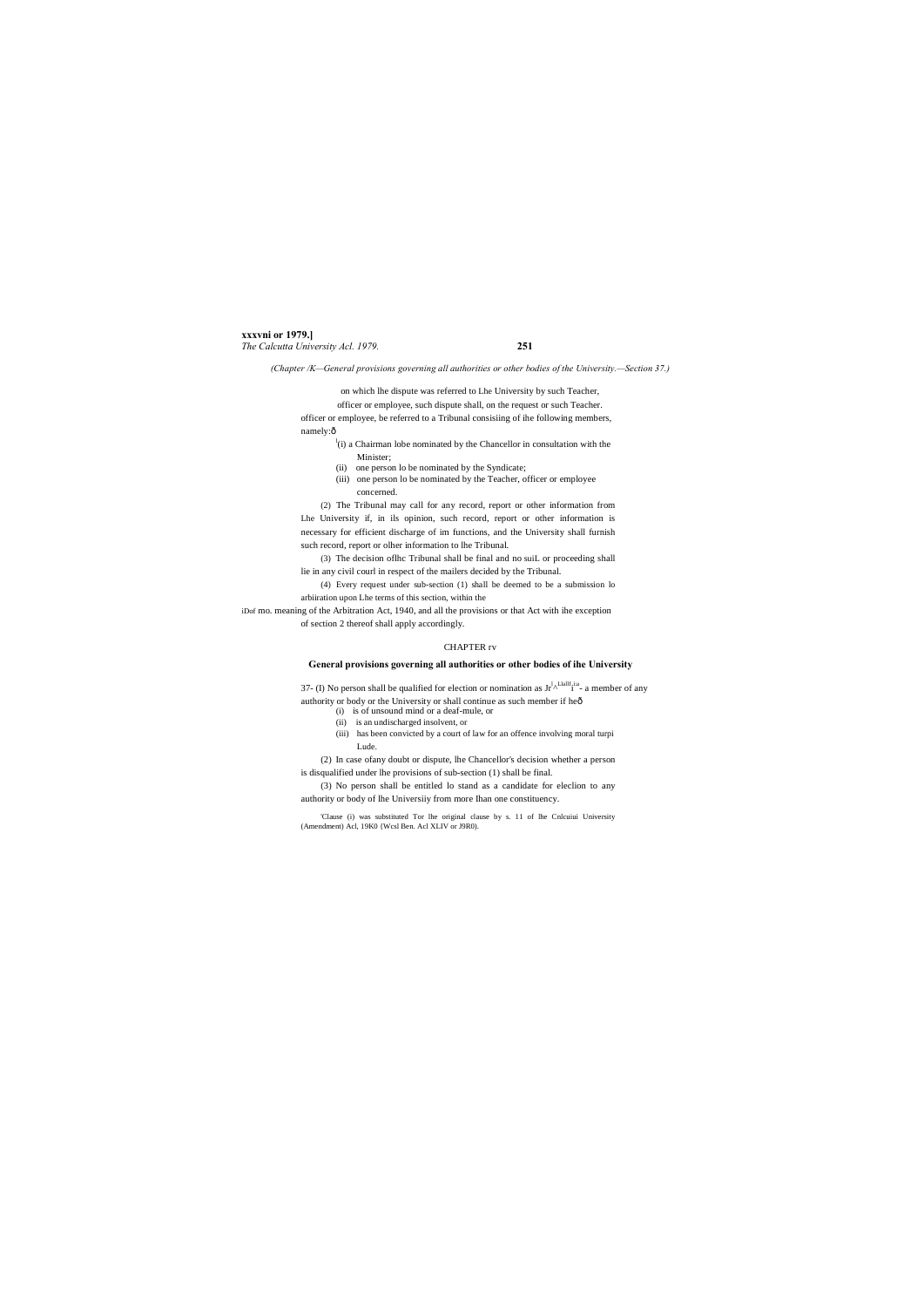# **[West Ben. Act**

### **252** *The Calcutta University Acl, J979.*

*(Chapter IV.—General provisions governing all authorities or other bodies of the University.— Sections 37A,* JSJ

Provided that ihis<sup>^</sup> sub-section shall not apply in the case of an election of members of the Senate lo the Syndicate, the Faculty Council for posi-graduale studies, and the Councils for undergraduate studies.

'37A. Notwithstanding anything contained elsewhere in this Act, no person shall, $\hat{o}$ 

(4) No person shall be entitled lo be enrolled as a voter Tor, or to cast his vote at, an eleciion lo any authority or body of the University from more than one constituency:

Pari-Lime Teachers or pan-lime non- '.caching slarr not in be entitled io be enrolled ax voter\* or to be nominated. for a specified period, or

be entitled lo be enrolled as a voter for, or io cast his vole al, an election to any authority or body or the Universily or of any college or institution affiliated to the Universily or to be nominated to any such authorily or body.

*Explanation.* $\hat{o}$  "Regular scalc of pay" shall mean pay which, subject io any conditions prescribed by the UniversiLy, rises by periodical increments from a minimum lo a maximum.

(a) if he is a Teacher, not holding any wholetime teaching post, or appointed

Term of officc or members. 38. (1) Save us oiherwise provided in sub-section (4), an elecied or nominated member of any authorily or body of the Universily shall hold officc for a period of four years from the dale of his eleciion or nomination, as the case may be:

(b) if he is a member of the non-leaching staff, nol appointed on a regular sualc of pay, or not holding any whole-time non-teaching post,

Provided that in respect of the flrsi elections and nominations under this Acl, the said period or Tour years shall commence rrom the dale of the finu meeting or lhe authority or body held after such elections and nominations.

(2) The term of office of members other than *e.x-officio* members of any authority or body of" the Univereily shall be held lo include any period which may elapse between the expiry of lhe said term and lhe date of eleciion of new members to such authority or body to fill vacancies arising by efflux of time.

(3) When elections are held on more lhan one date, lhe lasi of such dates shall be taken lo be the dale of election for the purposes of this section.

'Section 37A wis inserted by s, 2 of llie Wcsl Bcngtil University Lnws (Amendment) Act. I9R6 fWcsl Hen An XV ^r iqKM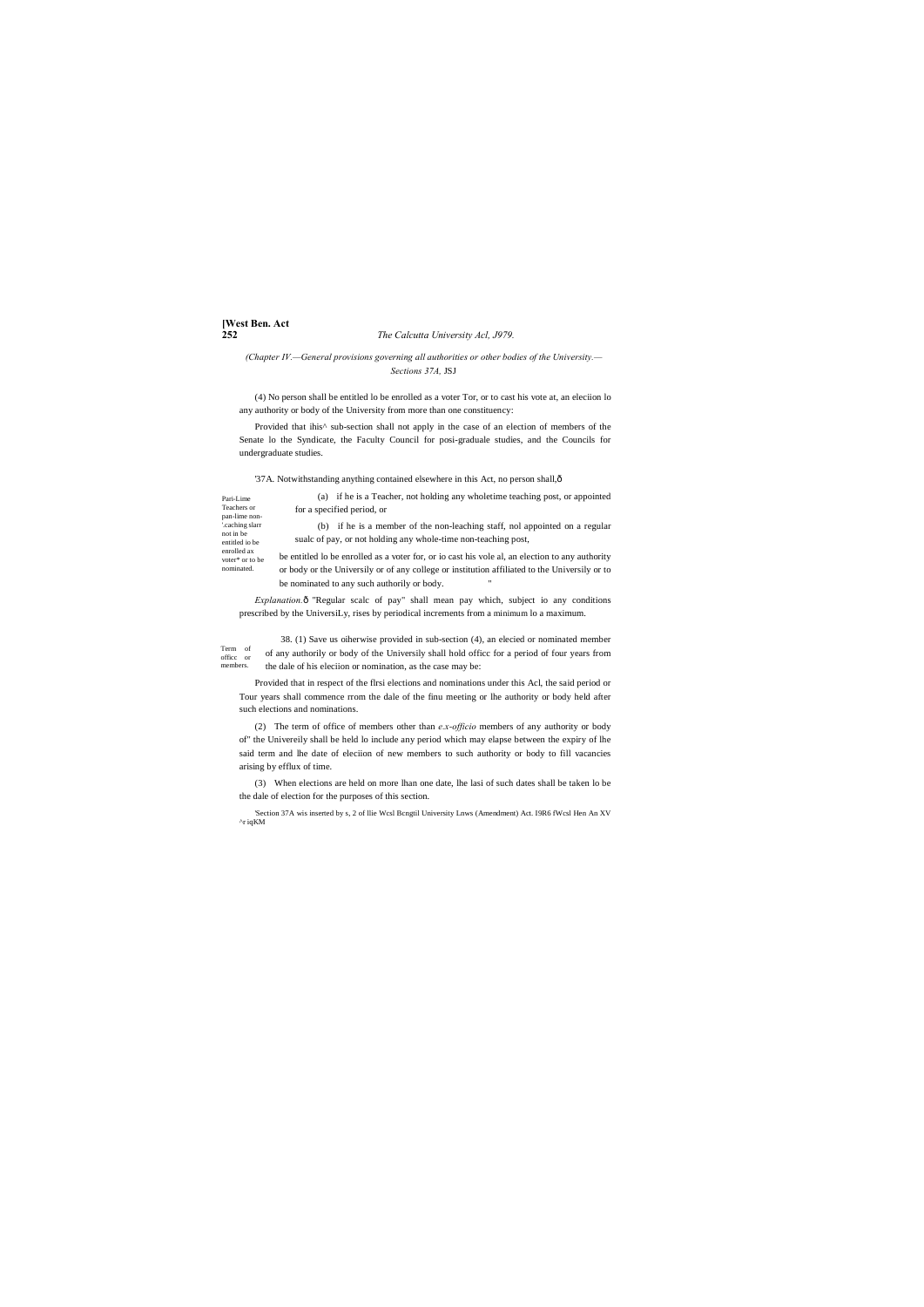# **of 1979.]** *The Calcutta University Ac/, 1979.* **253**

eases.

(4) Any member clccLed or nominated lo fill a casual vacancy shall hold office for the unexpired portion of lhe lerm or office of the member in whose seal he is so elected or nominated.

> Proceedings or lhe University of the authorities or bodies of lhe University not invalidated by vncancics.

*(Chapter IV.—General provisions governing nil authorities or other bodies of the University.— Sections 39-41.)*

Cessation of members Iii p in cennin 39. (1) When a person is qualified lo be a member of any authority or body of the University by virtue of his membership or any other authority or body, he shall cease to be a member of the authority or body of the University when he ceases to be a member oT the other.

Filling of 40. (1) Any casual vacancy among the elected members of any authority or body of the University shall be filled, in such manner and within such lime as may be prescribed, by election by such authority or body of a person representing the interest which lhe member, whose seal has become vacant, represenled, \_

vocnnticji. (2) Any vacancy among the nominated members or any authority or body of lhe University shall be filled, within such lime as may be prescribed, by nomination by the person or authority thai nominated the member whose seat has become vacant.

(2) When a person is elected or nominated as a member of any authority or body or the Universiiy from any constituency, he shall cease to be such a member when he ceases lo belong to thai constituency.

*Explanation.* ô For the avoidance of doubt ii is hereby declared lhat where lhe office of any member of any authority or body of lhe University cannot be filled up, when such auihorily or body is constituted for the first time, on account of any election or appointment not being for any reason feasible, there shall be deemed to be a vacancy in the office of such member until such election lakes place or such appointment is made.

(3) Vacancies arising by efflux of lime in the seals of clccLed members of any authority or body of the University shall be filled by election lo be held on such date or dales, nol later than six months or such extended period as the Chancellor may, by order made in this behair, specify, from the date on which Lhe vacancies arise, as the Vice-Chancellor may fix.

41. No acl or proceedings or lhe University or of any authority or body of the University shall be deemed lo be invalid merely by reason of lhe existence or a vacancy or vacancies among its members or the invalidity of the election of any of the members.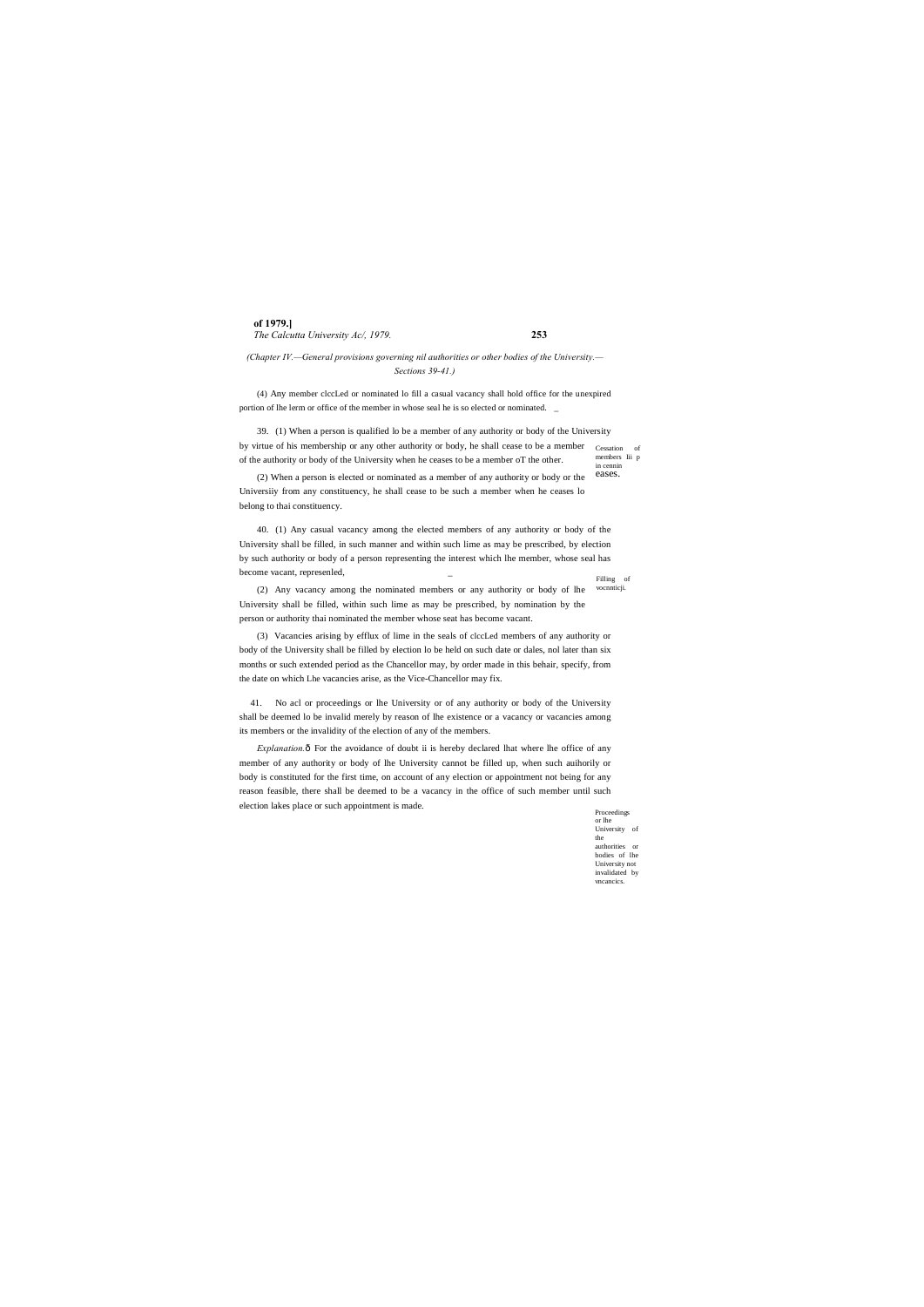# [West Ben. Act 254

# The Calcutta University Acl, J979.

(Chapter IV,-General provisions inventing al! ai/thorilics of other bodies of the University.-Sections 42, 43. - Chapter V. - Funds of the University, Accounts, Audits and Inspection. - Sections  $44, 45.$ )

42. (1) tf any question "arises whether any person is eligible tor election or Chancellor 's power lo nomination or has been duly elected or nominated us, or is entitled Lo be, a member of decice<br>que.<sup>1</sup>:lion as [O any authority or body or the University, the question shall be referred to the Chancellor, eligibility for whose decision ihereon shall be final. being chosen ri $\mid$ 

If, during the progress of any election of members to any authority or body  $(2)$ of lhe UniversiLy, lhe Chancellor is satisfied that such election is vitiated by fraud or members and lo annul dec $\rm I$ inn corrupt practice, the Chancellor may make an order annulling the proceedings in proceedings in<br>certian Ca1eS respect of such election or any pan thereof and directing fresh proceedings lo be started,

in accordance wilh the provisions of this Acl and the Statutes, the Ordinances and (he Regulations, from such stage as may be specified in the order and such order of the Chancellor shall be final.

(3) No suit. or proceeding shall lie in any civil court against a decision or an order of the Chancellor under sub-section (1) or subsection (2), as lhe case may be.

Casting voic<br>by tfic Chairman

ui for being

> 43. Al a meeting of the. Sentiie, the Syndicate, the Faculty Councils for postgraduate studies, lhe Councils Tor undergraduate studies or any other auihorily or body of Ihe University, Ihe person presiding al lhe meeting shall not vote in lhe first instance, but shall have and exercise a casting vote in lhe case of an equality of voles.

# **CHAPTER V**

### Funds of (lie Universily, Accounts, Audit and Inspection

**TLIC** UniversiLy Fund.

44. The University shall have a fund lo be known as the University Fund to which shall be credited all iLs income from fees, fines, contributions, donations, loans and advances and from any other source whatsoever. The University may also create, by Ordinances made in this behalf, separate special funds Tor the administration of endowments, trusts or specific grants or grants for other special purposes.

Annuo) CON<br>iri billion by Stale Govern meni

45. The Slate Government shall, in every financial year after considering the report submitted under sub-section (3) of section 48 relating to lhe year preceding lhe previous financial year, contribute lo the University Fund an amount which shall not be less than rupees scvcniy-five lakhs and such contribution shall be subject Lo review by the Slate Government every three years.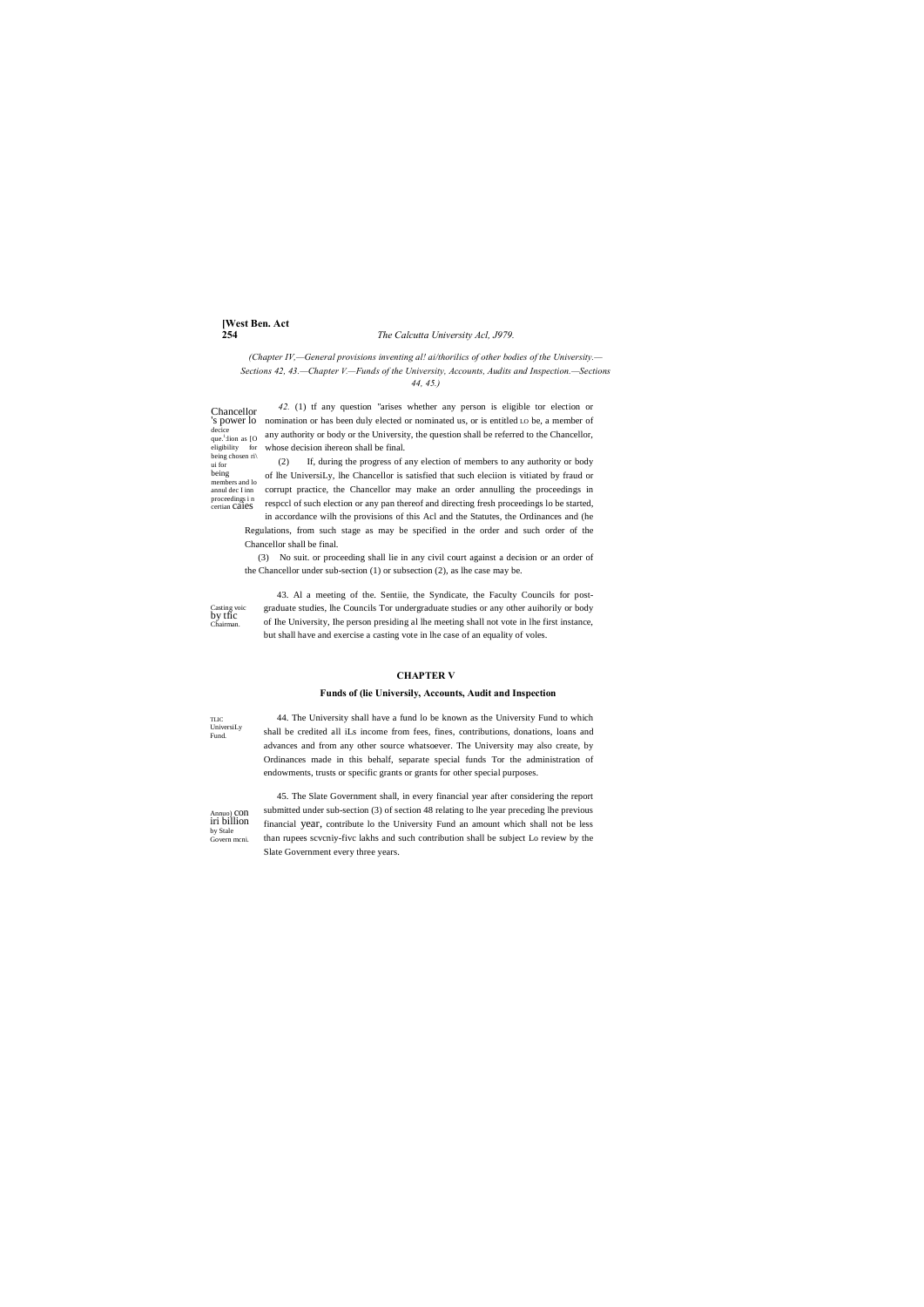# **XXXVIII of 1979.]**

### *The Calcutta University Act, 1979.*

**Accounts** and Audil.

Annual

**Inspection** 

General limitations on financial powers of lhe University.

*(Chapter* V.—*Funds of the University, Accounts, Audits and Inspection,—Sections 46-49.)*

46. (1) The budget of the University showing the receipt and expenditure of Ihe University on different account\* shall be submitted lo the State Government at least ihree months before the end of the financial year for approval.

(2) The Stale Government shall, at least one month before the end of the financial year, communicate i(s approval or otherwise of the budget to the University.

(3) If no communication is sent to the University by the State Government within the period as aforesaid, ihe budget shall be deemed to have been approved by the Slate Government.

47. Any provident Tund instituted by Lhe University for the benefit of its Provident Fund, Teachers, officers or employees shall be governed by the provisions 19of 1925. of the Provident Funds Act, 1925, as if such fund were a Government Provident Fund and the Syndicate shall have power to frame Ordinances, not inconsistent with the provisions of that Act, for the administration of the fund.

(4) Notwithstanding anything to the contrary contained in this Act, the University shall not, except with the prior approval of the State Government, incur any expenditure on any account in excess of the amount specified in Lhe budget on thai account:

> (1) to cause an inspection Lo be made, by such person or persons as ii may direct, $\hat{I}$

Provided that no such prior approval shall be neccssary in respect of any expenditure on any scheme not provided in the budget, if such expenditure is met by the Universiiy out of its own resources.

48. (1) The Annual Statement of Accounts of the University shall, after examination by the Syndicate, be subjected to such audit as the State Government may direct,

(2) Such Annual Statement of Accounts shall, together with copies of the audit report thereon, be submitted lo the Senate and to the Stale Government and shall thereupon be published by the Senate.

(3) The Universiiy shall have a continuous internal audit, and the report of such audit shall be submitted lo Che State Government as soon as possible after the end of every financial year.

49. (1) (i) The State Government shall have Lhe righL—

(a) of Lhe University, its buildings, laboratories, libraries, museums, press establishment, workshops and equipment,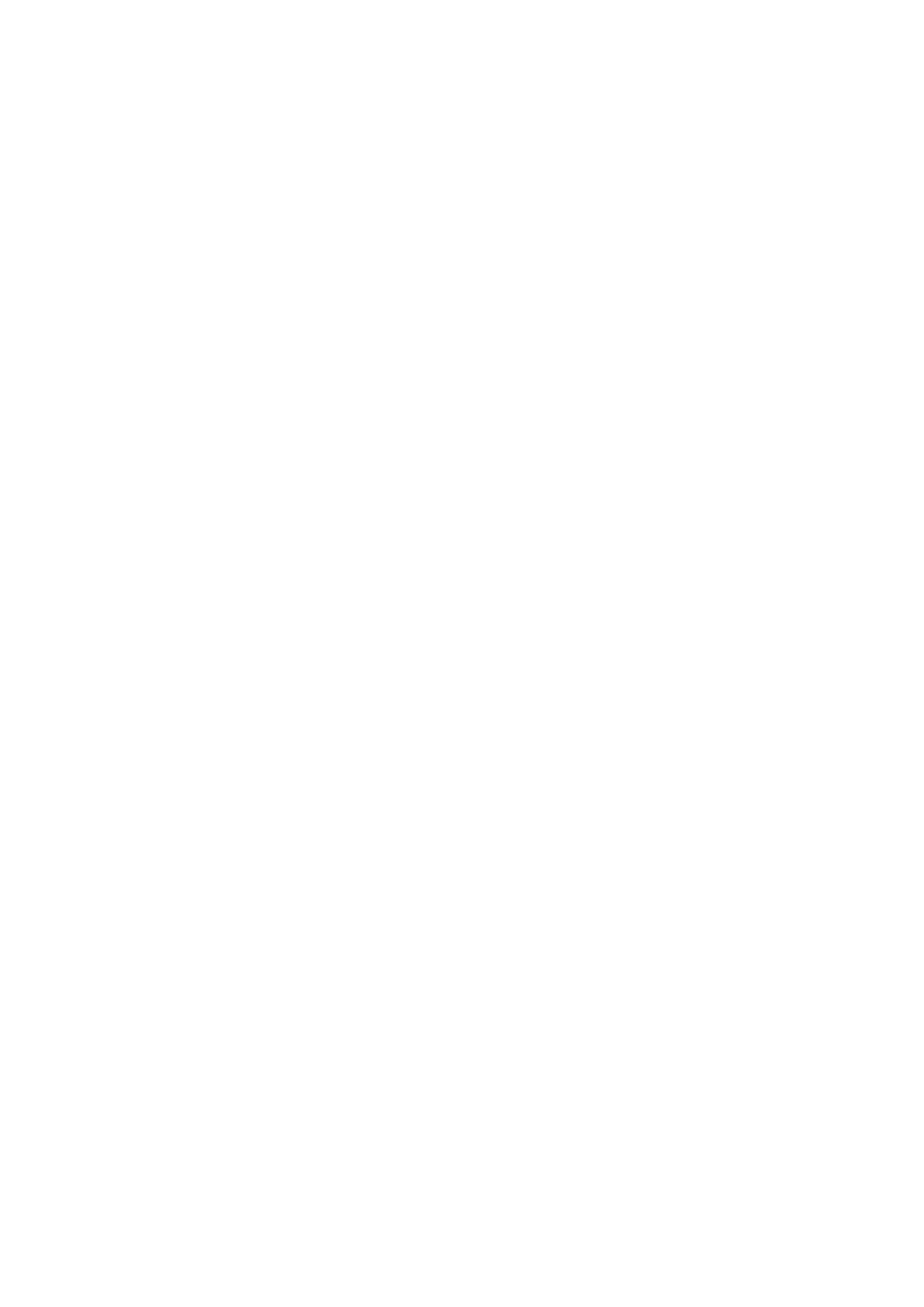# **[Wcsl Ben- Act**

*The Calcutta University Aci, I979.*

*(Chapter VI.—Statutes. Ordinances an Regulations.—Section 50.)*

- (b) or any college or insiiiu lion maintained by or affiliated to the University, and
- (c) into all affairs of the Universiiy and oT such college or institution including examination and other work conducted or done by the University or such college or institution, and
- (2) lo causc an enquiry lobe made inlo lhe income, expenditure, properties, assets and liabilities of the University and of any college or institution
	- maintained by or affiliated to lhe University.

(ii) The Slate Government shall, in every such case of inspection or enquiry, give previous notice to Hie University or lo sueh college or institution, as lhe case may be, of its intention lo cause such inspection or enquiry.

50. Subject lo the provisions of this Acl. Statutes may be made to provide for all or any of the following mailers'.ô

(2) The Stale Government shall communicate to the Senate and lhe Syndicate or to such College or institution, as die case may be, its views on the results of such inspection or enquiry and may, after considering the opinion of the Sennte and the Syndicate or of such collcgc or institution thereon, advise the University or such college or institution regarding the action which the Stale Government considers fil to be taken by the University or by sucli college or institution in the matters conccmed and the University or such college or institution shall report to the Slate Government, within such time as the State Government may direct, lhe action which is proposed to be taken or has been taken by the University or by such college or institution lo give effect to such advice of the Stale Government.

(3) The Stale Government may, after considering the report referred lo in sub-section (2), advise lhe University or such college or institution,

as lhe case may be, to take such further action in the mailers concerncd,

as may, in the opinion of the State Government, be necessary, and the University or such college or institution shall take or cause lo be taken sucli further action within suck lime as may be specified in Lhat behalf by the Slate Government.

# **CHAPTER VI Statutes, Ordinances and Regulations**

- (a) lhe declaration of posts as posts of officers of lhe University referred lo in clause (5) of section 6;
- (b) the establishment of authorities of the University referred lo in clause (8) of scclion 17;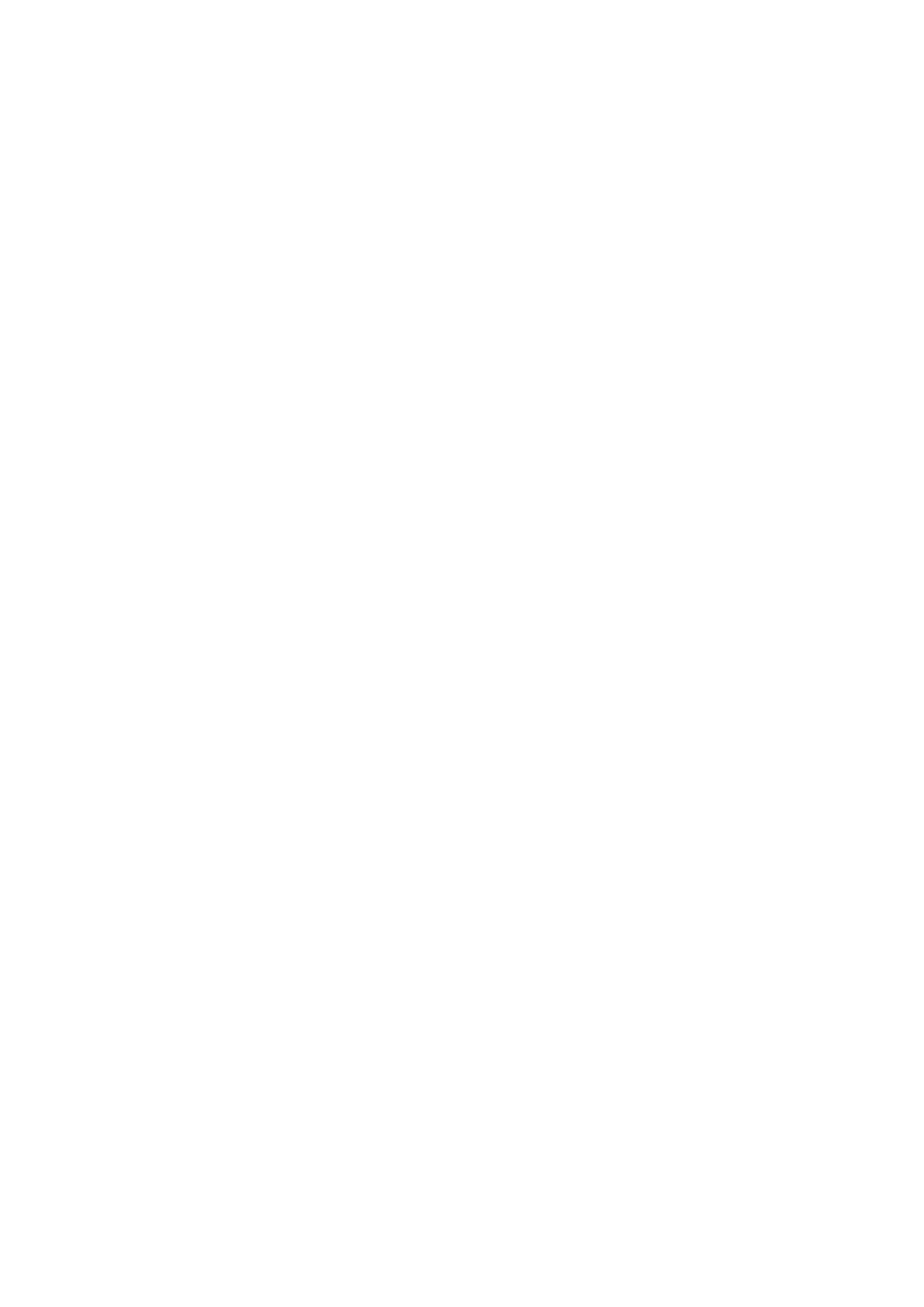*The Calcutta University Act, 1979.* **257 XXXVIII of 1979.]**

*(Chapter VI.—Statutes. Ordinances and Regulations.—Section 51.)*

- (c) lhe powers, duties, and icrms and condi lions of service of lhe officers of the Universily in so far as these have noi been specifically provided for in this Aci;
- (d) lhe constitution, powers and duties of the authorities of the Universily in so Tar as these have nol been specifically provided for in this Aci;
- (e) ihe rules and procedure for holding elections io the Senaie, ihe Syndicate and oiher authorities and bodies of lhe Universily;
- (0 the lerms and conditions of affiliation or recognition of col leges or institutions, including terms and conditions for continuance of such affiliation or recognition and rules for disaffiliation or withdrawal of recognition of such colleges or institutions;
- (g) the terms and conditions of recognition of colleges as constituent colleges or professional colleges;
- (h) the constitution, powers and functions of ihe Governing Bodies of colleges, other than Government Colleges;
- (i) the lerms and conditions of service and the minimum emoluments for posts or Principals, Teachers and sucli other employees as the University may deem fit, of all affiliated colleges, oilier than Government Colleges;
- (j) the rules for Provident Funds for Teachers of colleges, other than Government Colleges;
- (k) lhe holding of convocations Lo confer degrees, litles, diplomas, certificates and other academic distinctions, including honorary degrees and distinctions;
- (I) the condiiions for lhe registration of graduates of the University and for lhe maintenance of a Register for registered graduates;
- (in) all other mailers which under this Act are required io be or may be prescribed by Staiutes.

51. (1) The Syndicate may or its own motion, and shall, when HOWIO required by the Senaie, make a draft or any Statute and submiL lhe same lo the Senate. The draft so submitted shall be considered by lhe Senate at a meeting or meetings Lo be held wilhin a period of six weeks from the date of such submission (hereinafter referred io as the said period),

and the draft so submitled shall, unless rejected or amended by the Synute before the expiry of the s:iid period by a majority of the loial number of its members existing al lhe lime, be deemed to have been nasscd bv the Senate. If ihe Senate so rejects or amends lhe draft of any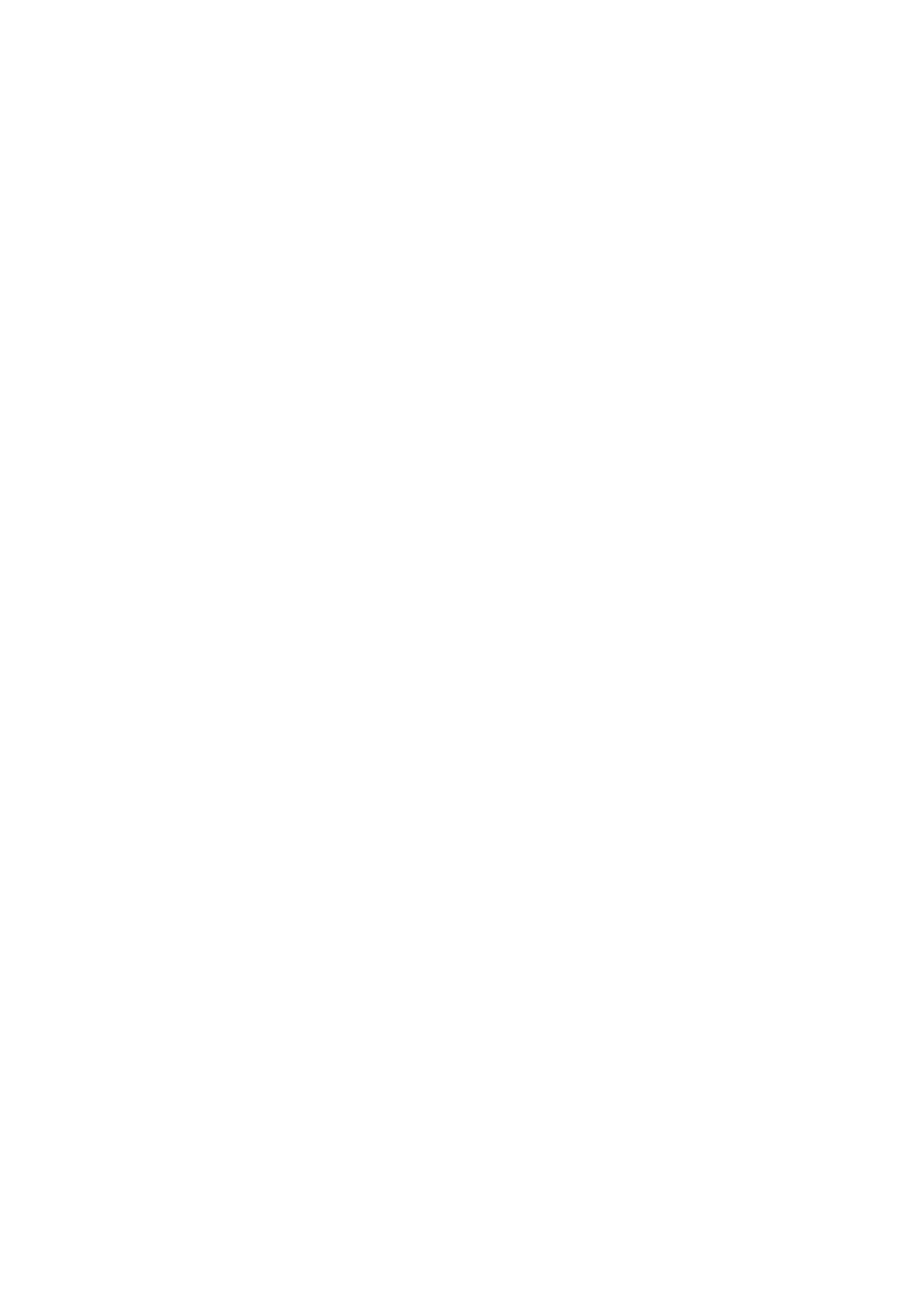## **[West Ben. Acl** *The Calcutta University Act, 1979.*

*(Chapter VS.—Statutes, Ordinances artel Regulations.—See lion 52.)*

Statute, iL shall be sent back lo the Syndicate wiih the views of the Senate for reconsideration. Thereupon, the Syndicale shall rcconsider the draft and resubmit it to the Senate with such changes as ii may deem necessary.

On such resubmission of (he draft, it shall again be considered by the Senate al a meeting or meetings to be held within a period of six weeks from lhe date of such submission (hereinafter referred lo as the latter period) and Hie draft so resubmitted shall, unless rejected by the Senate before the expiry of the latter period by a majority oF lhe lolal number of its members existing at the lime, be deemed to have been passed by the Senate without any amendment, or be passed by the Senate with such amendments as il may deem fii to make therein within the latter period and by the same majority as aforesaid.

52. Subjcct to lhe provisions of this Act and lhe Statutes, Ordinances may be made lo provide for all or any or Lhe following mailers; $\hat{o}$ 

(2) A Statute, passed in the manner provided in sub-section (I),

shall be presented lo the Chancellor for assent and shall come into force on being assented Lo by the Chancellor in consultation with the Minister.

(3) A Statute shall remain in force until repealed or amended by a new Statute similarly passed and assented to by lite Chancellor.

- (a) lhe admission of students lo the University and lhe colleges affiliated LO or recognized by ii and their enrolment as such;
- (b) the levy of fees in University Colleges and in Universiiy Laboratories;
- (c) the conditions of residence and rules of discipline of the students of lhe University, including students of lhe colleges affiliated to or recognized by it, and lhe levy of Fees for residence in halls;
- (d) the appointment or Teachers, officers and employees of lhe University, their emoluments, ihcir duties and other terms and conditions of their service, in so far as these have not been spccificaly provided for in this ACL or in the Statutes;
- (e) rules for the inslitulion of Provident Fund or other funds for the benefit of Lhe Teachers, officers and employees or the University;
- (f) rules for the establishment, maintenance and management of University Libraries, University Museums, halls, and other University Institutions for stud v. rpsenrrh nnH rpsirfpnrv--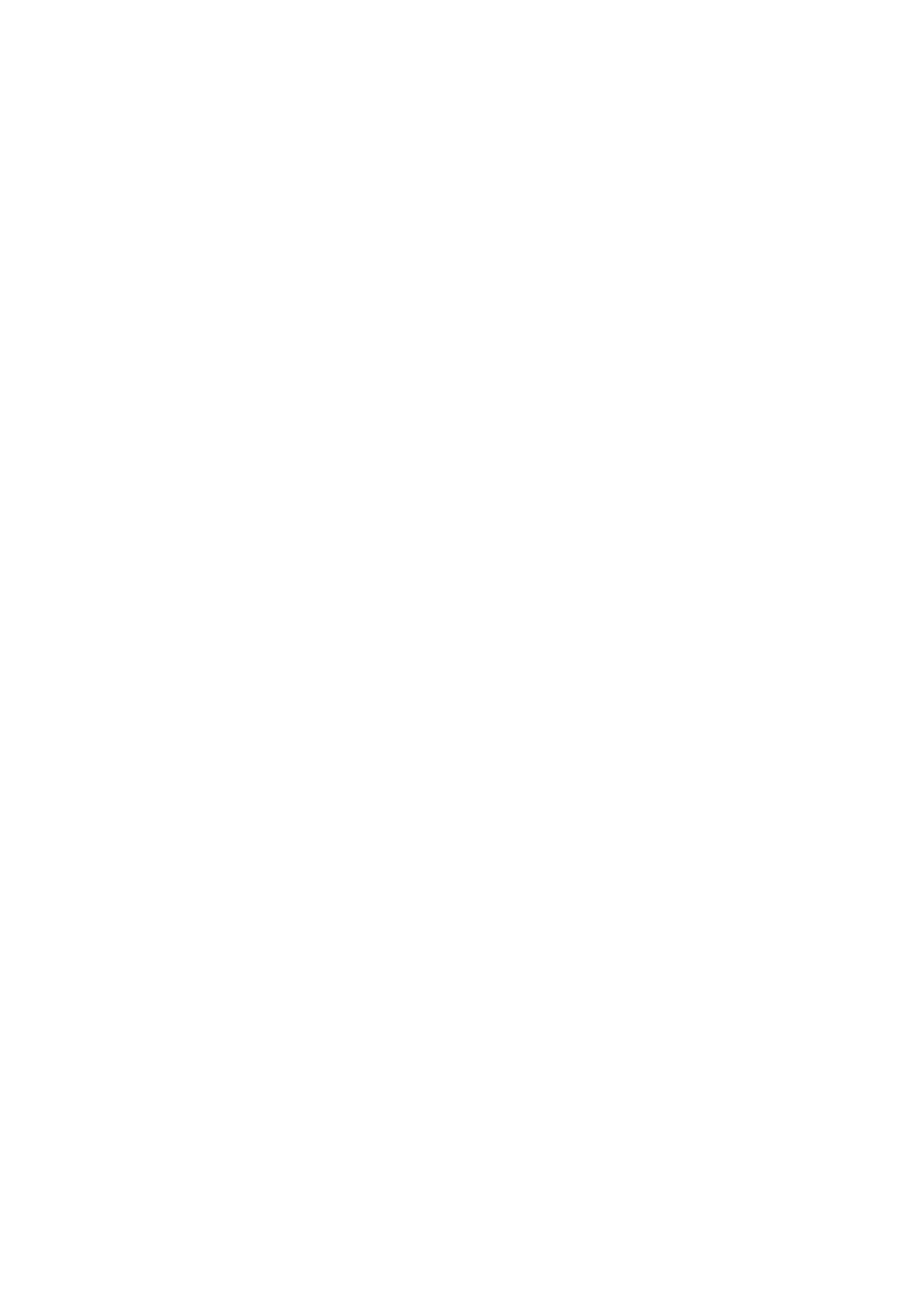# xxxvm **of** 1979-1 *The Calcutta University Act, 1979.* 259

# *(Chapter VL—Statutes, Ordinances and Regulations.*—*Section 53.)*

- (g) rules for lhe recognition of libraries, laboratories, museums, hoslels, and institutions for study, research and residence, other than those established, maintained and managed by the University;
- (h) rules for the taking over of the management of an affiliated or a recognized college or institution, other lhan a Government College or institution, in order lo ensure thaL proper standards of teaching, training and instruction are maintained therein;
- (i) rules for lhe exercise or general supervision and control over affiliated or recognized colleges or instilulions and for the giving of financial aid to them;
- (j) rules for (he inspection or investigation into the affairs of colleges or olher institutions, affiliated to or recognized by the UniversiLy, to ensure thai proper standards of leaching, training and reserach arc maintained therein;
- (k) rules for the imposition and collection of fees, fines and other clues payable to the University;
- (I) lhe duties and functions or the Tcachers of the Universily including the Heads of Departments;
- (m) rules for the registration or students;
- (n) the appointment, duties and remmuneraLion of examiners;
- (o) rules for the administration of gifis, endowments and benefactions, and for lhe insLiiu Lion and award of fellowships, travelling fellowships, scholarships, siudenlships, stipends, bursaries, exhibitions, medals and prizes;
- (p) rules and procedure for accepting grants and for raising or accepting loans other lhan loans from the Central or any Stale Government or Lhe University Grants Commission;
- (q) all other matters which under ihis Act or the Statutes are required lo be or may be prescribed by Ordinances.

53. (1) The Syndicate shall take into consideration drafts of How to Ordinances proposed to be passed, after notice thereof has been given Ordinances, to the members of lhe Syndicate al least three weeks in advance of the date fixed for consideration or Lhe same by lhe Syndicate. The Vice- Chancellor may direct a shorter notice in a matter which in his opinion is or an emergent nature.

(2) An Ordinance shall be deemed to be passed by the Syndicate if it is agreed lo by a majority or the total number or members of lhe Syndicate existing at Lhe time.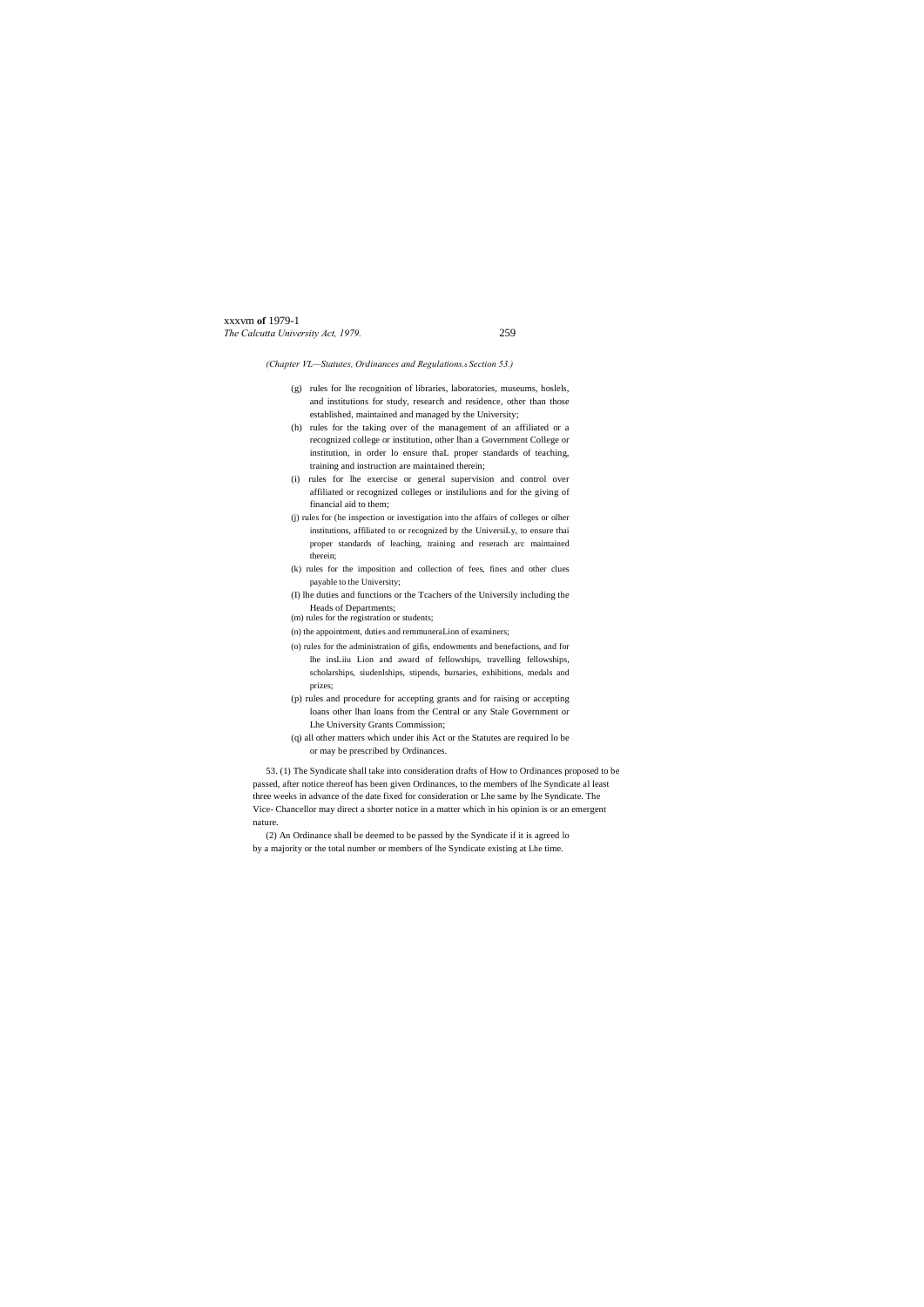# **260** *The Calcutta University Acl, 1979.* **[West Ben. Act**

*{Chapter Vf.—Statures, Ordinances and Regulations,—Sections 54, 55.)*

'(3) An Ordinance passed by the Syndicate in Ihe manner provided hereinbefore in ihis section shall be submitted to lhe Chancellor for assent and shall comc into force on being assented lo by the Chancellor and shall be reported Lo lhe Senate at ils next succeeding meeting,

Reg u la lions. **54.** Subject to the provisions of Ihis Act and the Statutes and the Ordinances, Regulations may be made to provide for all or any of the following mailers: $\hat{o}$ 

(4) The Chancellor may direct that (he operation of any Ordinance shall be suspended until such lime as the Senate has had an opporiunity of considering the same.

(5) An Ordi nance shall unless cancci led or modi fled by the Chancellor shall remain in force until repealed or amended by a new Ordinance similarly passed and brought into force.

- (a) lhe powers and functions of the Boards of Studies;
- (b) the functions and duties ofTeachers' Councils in Universities and in colleges and institutions other than Government Colleges and institutions;
- (c) the conditions for admission to lhe different courses of study and examinations of students;
- (d) the rules for the conduct of University examinations;
- (e) (he courses of sludy and the division of subjecls upon the recommendations of the Faculty Council for post-graduate studies or I he Council for undergraduate studies concerncd;
- (0 the minimum qualifications for Principals, other Tcachers, and Teachers of the University;
- (g) all olher matters which under this Act or the Statutes or the Ordinances are required to be or may be prescribed by Regulations.

How 10 55. (1) The Syndicate or a Committee appointed by it shall lake into

Regulations. consideration drafts of Regulations, consistent with this Act and lhe Statutes and the Ordinances after notice of the proposed Regulations lias been given to the members of the Syndicate at least three weeks in advance of the date fixed for consideration of the same by the Syndicate or the Committee appointed by it. The Vice-Chanccllor may direct a shorter notice in a matier which in his opinion is of an emergen! nature. 'Sub-sccticm (3) was substituted for Uic original sub-scciion hy s, J2 of the Culcuiin Universiiy (Amendment) Act, 1980 (Wnvt lien. Acl XL1V of J98G),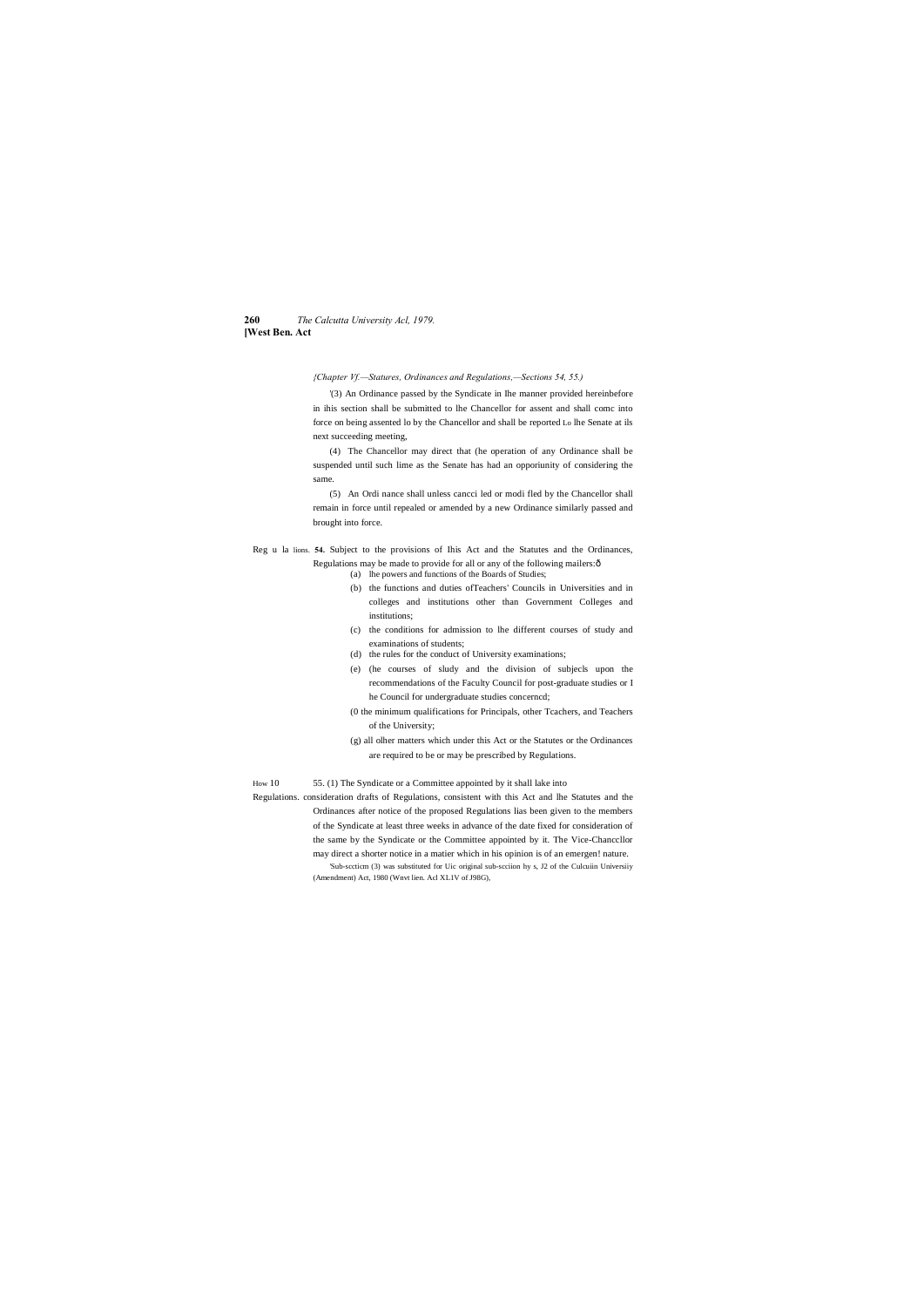*The Calcutta University Act, 1979.* **261 XXXVIII of 1979.]**

*(Chapter VII.—Miscellaneous and Transitory Provisions.—Section 56.)*

(2) A Regulation shall be deemed lo be passed by ihe Syndicate iT il is agreed to al a meeting of the Syndicate by a majoriLy of [he Lota!

number of members of the Syndicate existing al [he time. A Regula[ion shall come into force immediately on being passed unless otherwise direc[ed by [he Chancellor.

(3) The Senate shall have the power, by a resolution passed by a majority of its loial number of members existing at lhe lime, lo cancel or modify any Regulation.

(4) A Regulation shall, unless cancelled or modified by the Senate under subseciion (3), remain in force until repealed or amended by a new Regulation similarly passed and brought into force.

# **CHAPTER VII Miscellaneous and Transitory Provisions**

56. (I) The Vice-Chanccllor or, wilh ilie approval of ihe Vicc- Deioguiion. Chancellor, the Pro-Vice-Chancellor for Academic Affairs, lhe Pro- Vice-Chancellor for Business Affairs and Finance or the Registrar, may.

- (2) Subjeci io lhe provisions of this Aci, $\hat{o}$ 
	- (a) the Senaie may delegate any of its powers or duties, conferred or imposed by or under this Acl, ioô
		- (i) lhe vice-chancellor,
		- (ii) lhe Syndicate,
		- (iii) a committee consliLuled from among its own members,
			- or
		- (iv) a committee appointed in accordance with the Statutes;
	- (b) lhe Syndicate may delegate any of its powers or duties,
		- conferred or imposed by or under this Acl, ioô
		- (i) the Vice-Chancellor,
		- (ii) [he Pro-Vice-Chancellor for Academic Affairs.
		- (iii) the Pro-Vice-Chancellor for Business Affairs and Finance,
		- (iv) a committee constituted from among its own ... members,
		- (v) a committee constituted in accordance wilh the Siaiules "or Lhe Ordinances,

subjeci io the provisions of [his Acl, delegate such of his powers or duties conferred or imposed by or under (his Aci as may be prescribed by the Statutes lo an officer of lhe Universily under his direct administrative control.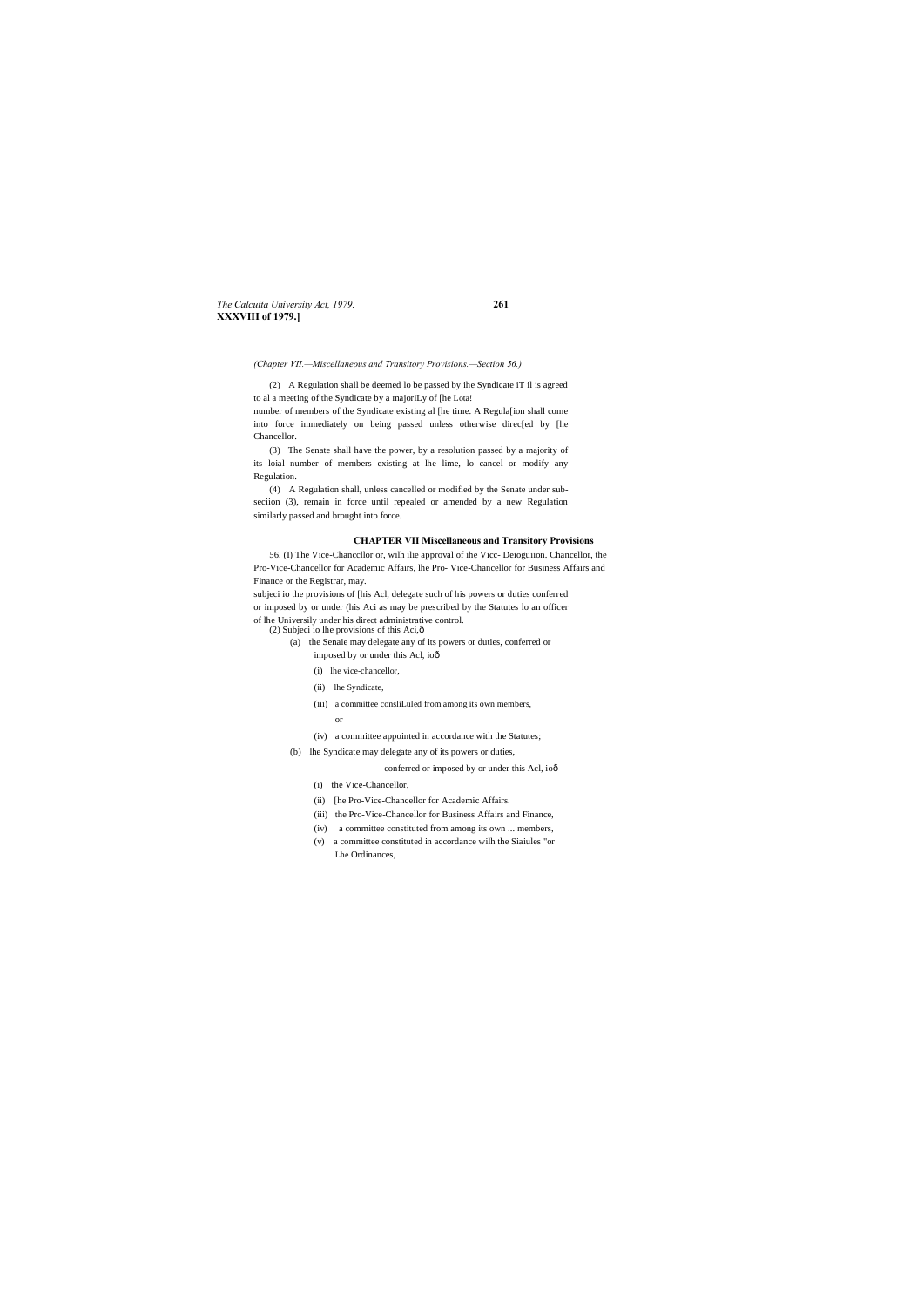# **[West Ben. Acl** The Calcutta University Act, 1979.

- (Chapter VII,-Miscellaneous and Transitory Provisions.-Sections 57-59.)
	- (vi) any of lhe Faculty Councils Tor post-graduate studies or Councils for undergraduate studies, or
	- (vii) the Finance Committee;
- (c) lhe Faculty Council Tor post-graduaie studies or lhe Council For undergraduate studies may delegate any of its powers or duties, conferred or imposed by or under this Acl, loô
	- (i) the Vice-Chancellor,
	- (ii) the Pro-V ice-Chancellor for Academic Affairs,
	- (iii) a committee constituted from among its own members,
	- (iv) a committee constituted in accordance wilh (lie Regulations, or
	- (v) any of the Board or Studies;
- (d) the Finance Committee may delegate any of its powers or duties, conferred or imposed by or under tins Act, toô
	- (i) the Vice-Cliancellor. or
	- (ii) lhe Pro-Vicc-Chancellor for Business Affairs and Finance.

Passing of properti<br>es nnt es nnti<br>rig!ib. clc.

57. AH properties and all rights of whatever kind used, enjoyed or possessed by, and all interests of whatever kind owned by or vested in or held in trust by or for, Lhe University of Calcutta as conslittiicd prior to the appointed day (hereinafter referred io as the former UniversiLy) us well as all liabilities legally subsisting againsi the former Universily shall pass to the University as constituted under this Act

58. Notwithstanding anything contained in this Act. the Statutes, the Ordinances and the Regulations, any student of a college affiliated to the former University, who was studying for any examination of the former University, shall be permitted to complete his course in preparation therefor and the University shall hold, for such students, examinations in accordance with the curricula of study in force in lhe former UniversiLy for such period as may be prescribed.

59. (1) The Vice-Chancellor holding office at Lhe date of publication or this Act in the Official Gazette shall be the firsL Vice-Chancellor of the University and shall be deemed to have been appointed under this AcL and he shall hold office for a period of four years from the date of publication of this Acl in (he *Official Gazelle* nr till he attains the age of 65 years, whichever is earlier.

Completion <sub>or</sub> course:  $\quad$  for  $\quad$  M'.kLn'... in<br>colleges<br>affiliaicd t(i (he former<br>University.

Transitory

provisions and repeal.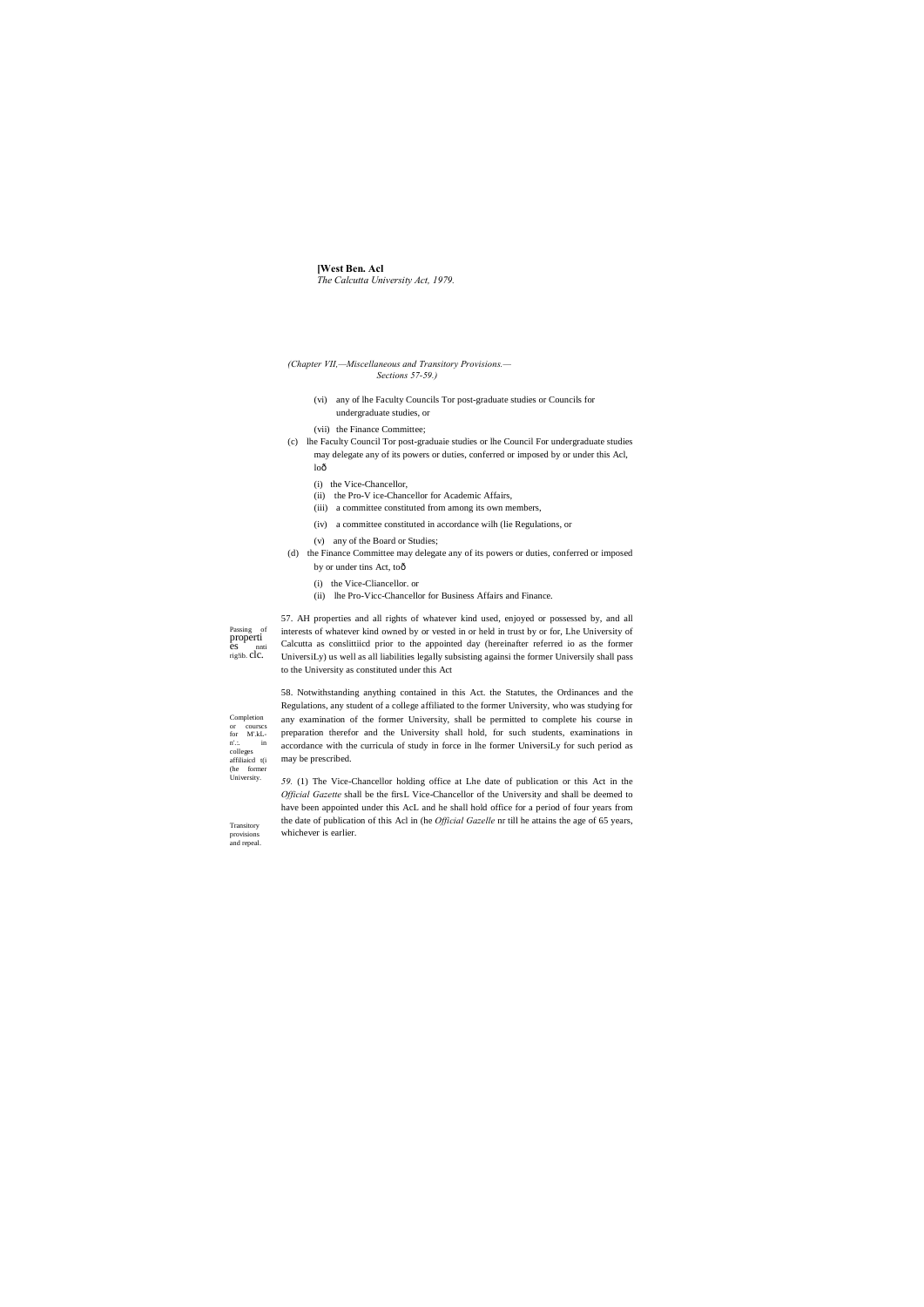*The Calcutta Universiiy Act, 1979.* **263**

r\*~:

# **XXXVIII of 1979.]**

### *(Chapter VII.—Miscellaneous and Transitory Provisions.— Section 59.)*

(2) The fireL Vice-Chancel lor shall, with the approval of lhe Chancellor and with the assisiance oT a commiltee consisiing of not less than nine members nominated by the Chancellor, cause lhe first Statutes, the first Ordinances and the first Regulations of the former Universiiy lo be reviewed and, if he considers it necessary, cause ihcm lo be amended.

(3) The first Vice-Chancel lor shall within six mom lis from ilic date of his appointment or within such longer period, nol exceeding one year from the dale of his appointment, as (he State Government may, by notification, direct, cause arrangements to be made for constituting the Senate, lhe Syndicale, the Faculty Councils for posl-graduaie studies, lhe Councils for undergraduate studies and the Boards of Studies in accordance with the provisions or the first Statutes, the first Ordinances and the first Regulations of the former University as reviewed or amended under subsection (2), as if they had already comc into force.

 $(A)$  If, for any reason, $\hat{o}$ 

- (a) the constitution of lhe Senate, the Syndicate and olher bodies referred Lo in sub-section (3) cannot"be completed within lhe period of office of lhe first Vicc-Chancellor appointed under sub-seclion (1), then, on lhe expiry of suck period, the Chancellor may, in consultation wiLh lhe Minister, on such terms and conditions as he Ihinks fit, appoint lhe first Vice-Chancellor whose period of office has expired or another person to be the Vicc-Chancellor for the purposes of ihis section for such period not exceeding one year as the Chancellor ihinks fil, or
- [b) a vacancy occurs in the office of lhe first Vicc-Chancellor before the expiry of the period of his office, Ihen, lhe Chancellor may, in consultation wiih Lhe Minister, on such terms and conditions as he thinks fil, appoint another person lo be lhe Vice-Chancel lor for the purposes of Ihis secLion for the unexpired portion or such period or such further period not exceeding one year as the Chancellor ihinks fit.

and references in this Act lo the first Vice-Chanccllor shall be deemed to include references to the Vke-Chancellor appointed under this sub-seclion.

(5) The Stale Government shall, by nolificalion in the *Official Gazette,* appoint a date and on and from such daie lhe Senate, the Syndicnlc. the Faculty Councils for post-graduate studies, the Councils forundergraduale studies and the Boards of SLudies shall commence to exercise their respective functions and the first Slain)!"? ihe rirsr Orrfinnnfft iti/>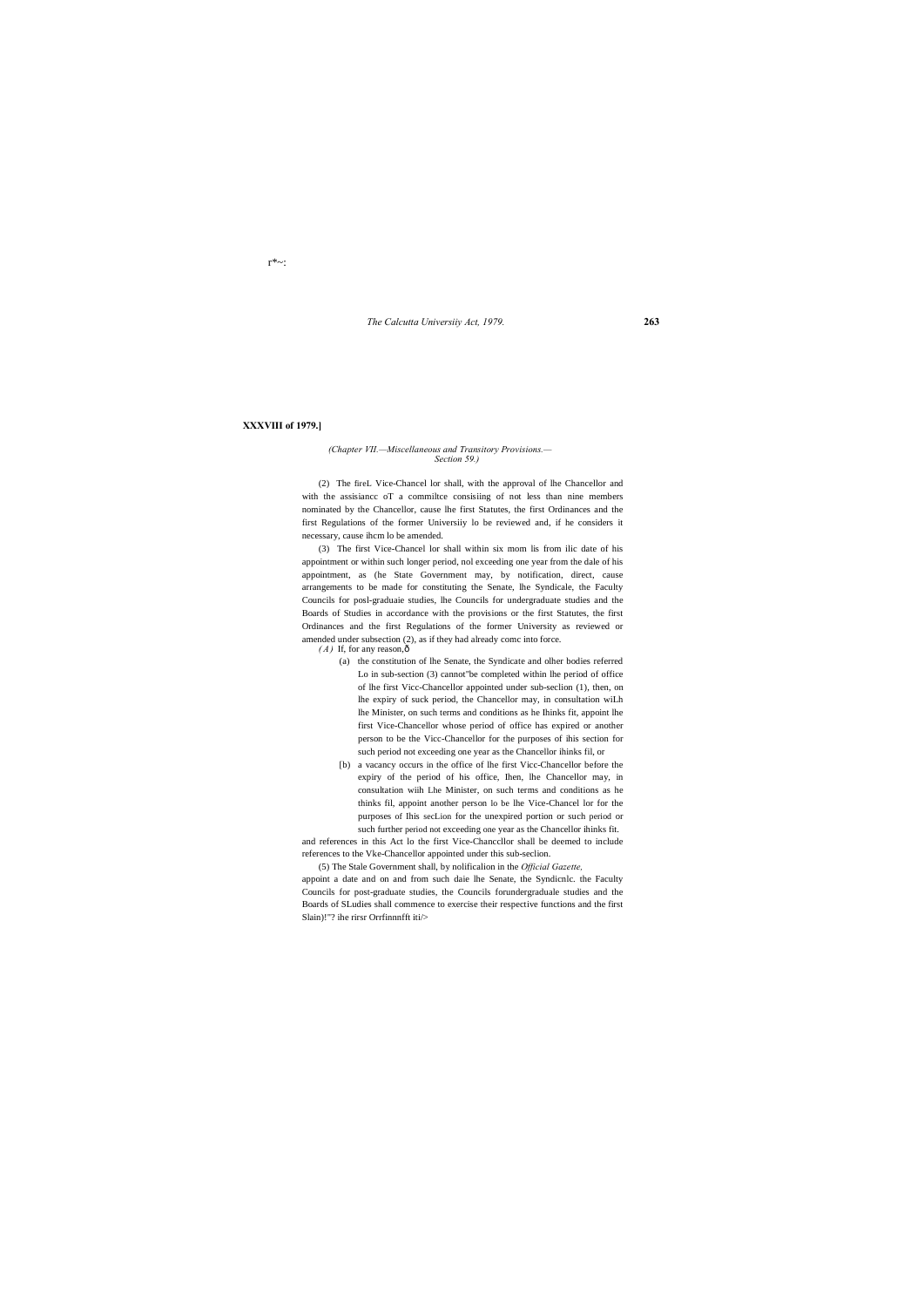*(Chapter VII.—Miscellaneous and Transitory Provisions.—Section 59.)*

first Regulations of Lhe former Universily as reviewed or amended under sub-section (2) shall come inia force and shall be the first Statutes, the first Ordinances and the firsL Regulations of the University.

**264** *The Calcutta University Act, 1979.* (6) (a) The Calcutta University (Temporary Supersession) Aci. Wcsi Ben. 1978 (hereinafter referred to in this sub-section as the said Acl) shall  $A\epsilon$  VH of

**[West Ben. Act** stand repealed with effect from the date of publication of this Acl in the ' *Official Gazette.* 1978

(9) On and from lhe appointed day Lhe Calcutta UniversiLy Act, wesiHcn. 1966 shall stand repealed and thereuponô aciinof

(b) Notwithstanding such repeal, until lhe appointed day, the Calcutta University Council, referred to in clause (b) of section 4 of lhe said Acl, shall continue lo exercise all lhe powers and perform all the duties in lhe manner and oil lhe terms and conditions provided in lhe said Act.

(7) The first Statutes, the first Ordinances and the first Regulations of the Universily shall remain in force until new Statutes, new Ordinances and new Regulations are made under lhe provisions of this Act.

(8) The firsi Vice-Chancellor may, subject lo lhe approval of the Chancellor, appoint such administrative, clerical and other staff as he deems necessary for giving effect to the provisions of this scclion,

i960.

- (a) lhe Statutes, the Ordinances and the Regulations of the former Universily shall, subjeci lo lhe provisions of subsection (5), stand repealed and all authorities or bodies of the former University shall cease io function;
- (b) all colleges and institutions affiliated lo or recognised by the former University and continuing as such immediately before the appointed day shall be deemed to be affiliated lo, or recognised by, the Universily;
- (c) all colleges or institutions of whatever kind established, maintained or managed by the former Universily prior to the appointed day shall be deemed to be colleges or institutions established, maintained or managed by the Universily under this Acl: (d) all affairs, functions or activities of the former University,
- including studies and examinations, commenced and in progress before Ihe appointed day, shall be deemed io be in progress as if ihey had been commenced by the Universily under this Acl;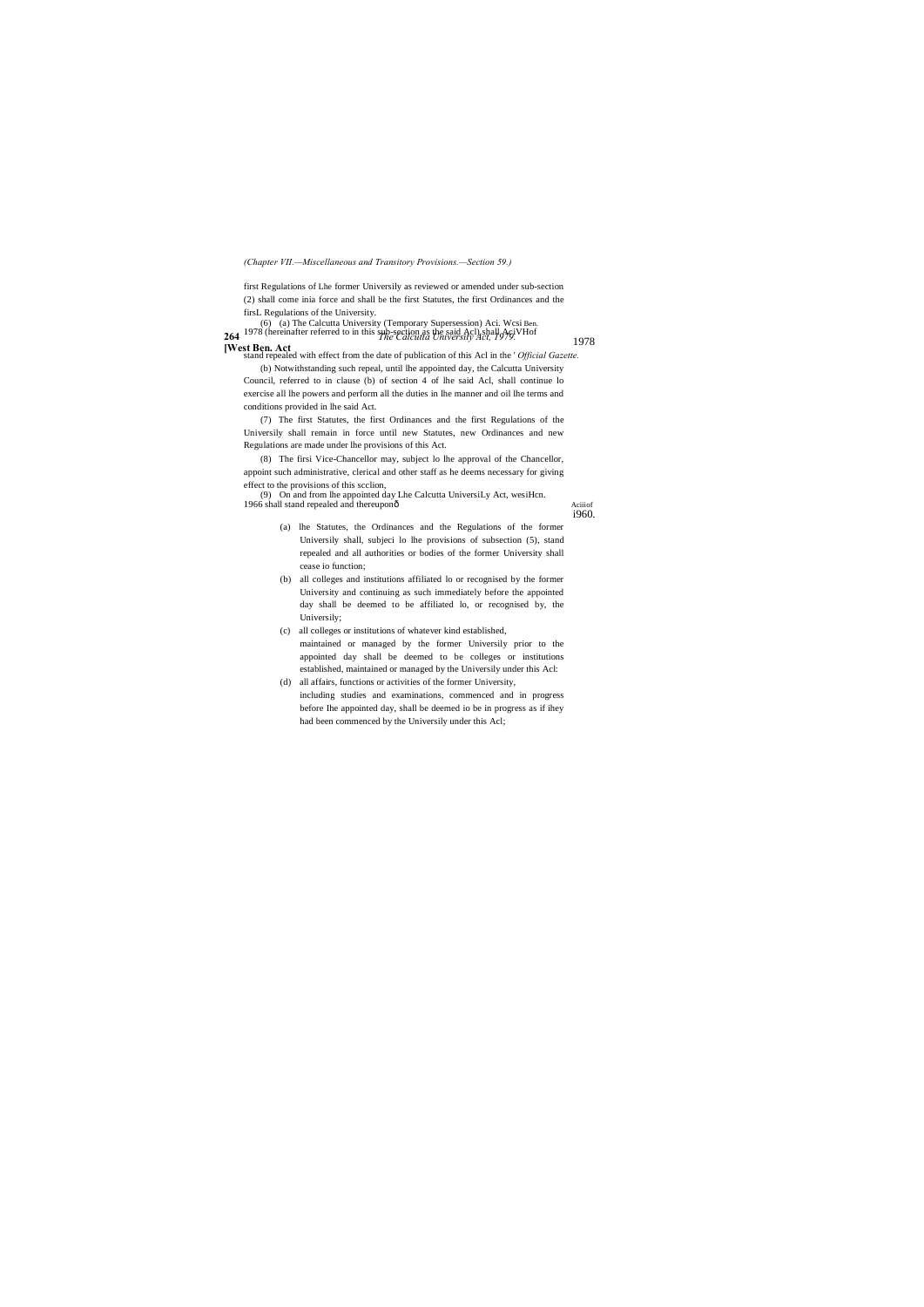### *(Chapter VI f.—Miscellaneous and Transitory Pro vis: ons.* —*See I ion 60.)*

**XXXVIII of 1979.** the University under this Acl as if ihis Act had been in force when *The Calcutta University' Achestally* 200 and or such actions were  $205$  or such (e) all ihings done or deemed lo have been done, and all actions taken or deemed to have been taken and all appointments made by lhe former University under the Calcutta University Aci. 1966, shall, in so far as they are nol inconsistent with lhe provisions of this Aci, be deemed to be ihings done or actions taken or appointments made by

appointments were made:

Provided thai until such repeal references to the Vicc-Chancellor under Lhe said Act, shall be deemed to be references lo the first Vke-Chancellor under this Act:

Provided further thai such repeal shall not affect the affiliation or colleges or institutions situated outside West Bengal which arc already affiliated lo the University of Calcutta under the provisions of the Calcutta Universiiy Acl, 1966.

(10) In construing lhe provisions of section 18, section 21, section 23 and section 25 and in construing the provisions of Lhe first Statutes,

the first Ordinances and lhe first Regulations of lhe University in relation to lhe constitution, under this section, of the Senate, Lhe Syndicate, the Faculty Councils for post-graduate studies, lhe Councils for undergraduate studies and lhe Boards of Studies, references to the heads ordeparLmenis of leaching of the University, the University Professors, University Readers and University Lecturers, and Teachers of the University shall be deemed to be references to the persons holding offices respectively as the heads of departments of leaching, Professors, Readers, Lecturers and Teachers of the Universiiy of Calcutta, immediately before lhe date of appointment of the first Vicc-Chancellor.

(11) The provisions of this section shall have effect nolwithstand- ing anything to the contrary contained elsewhere in ihis Act or in any other law.

60. If on account of any lacuna or omission in the provisions of Removal of this Act, or for any other reason whatsoever, any difficulty arises as lo difficulties, the first constitution of any authority of the University under this Aci, or otherwise in giving effect to lhe provisions of this Acl, the Stale Government, as occasion may require, may by order do anylhing which appears to il lo be necessary for the purpose of removing the difficulty notwithstanding anylhing Lo lhe contrary contained elsewhere in this Act or in any other law.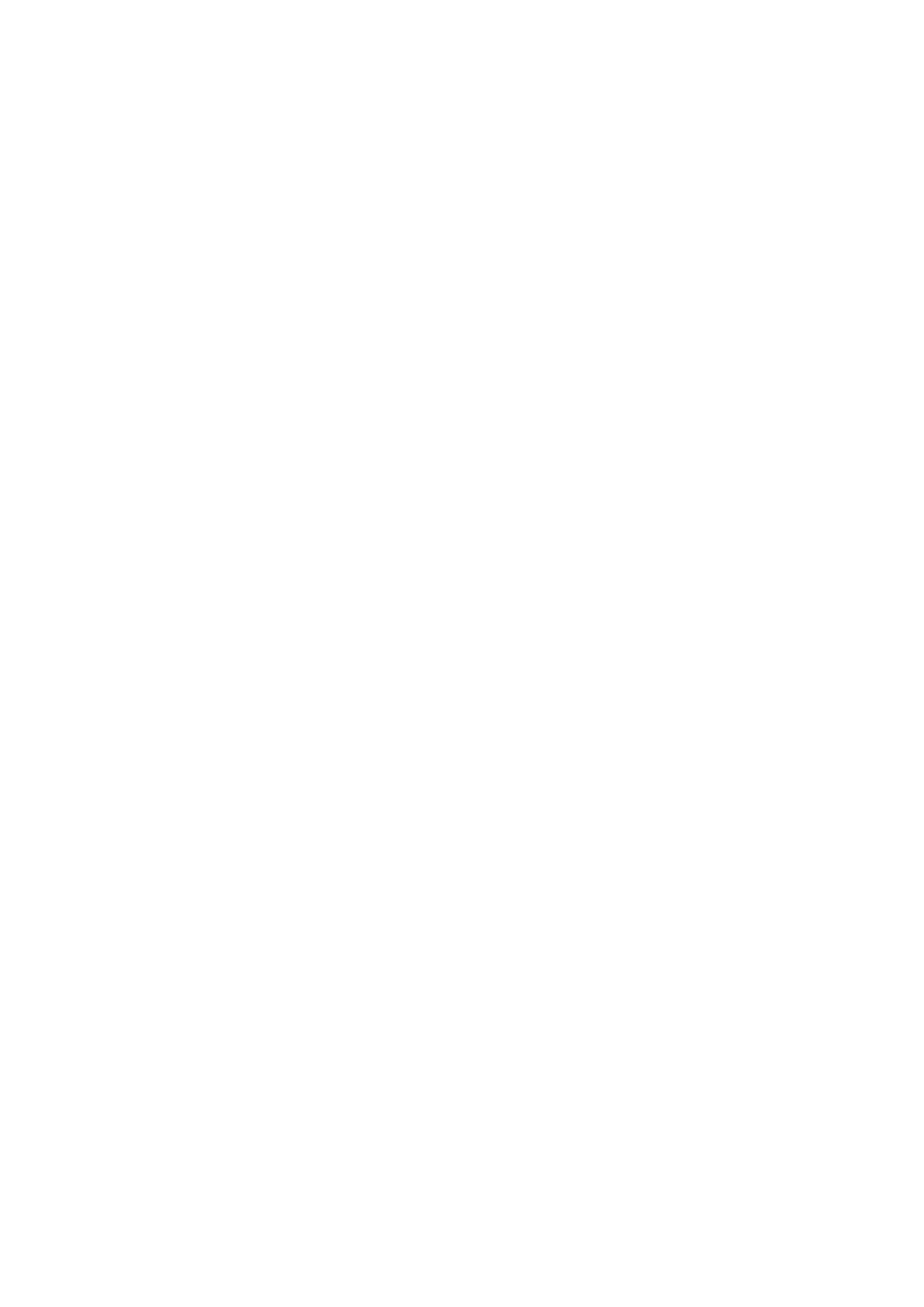

# Gazette

Act XXXVIII of Act XXV of Act XXIII of Act XVIII of Act XL of 1981. Act XXVIII of West Ben. 1979. West Ben. 1981. West Ben. 1981. West Ben. 1981. West Ben. West Ben. 2007. West Ben. 2007. West Ben. West Ben. 1981. West Ben. 1981. West Ben. West Ben. West Ben. Act XII of 2010. Act XXIV of Act XXXVI of Act XIX of 19 Act XIII of 2004. Act XV of 2000.

**Kolkata**

# *Extraordinary*  Published by Authority

MAGHA 5] WEDNESDAY, JANUARY 25, 2012 [SAKA 1933

PART IIIô Act of the West Bengal Legislature.

**GOVERNMENT OF WEST BENGAL LAW DEPARTMENT Legislative** NOTIFICATION

No. 116-L. $\hat{O}$  25th January, 2012. $\hat{O}$  The following Act of the West Bengal Legislature, having been assented to by the Governor, is hereby published for general information: $\hat{o}$ 

# **West Bengal Act XII of 2011**

# **THE WEST BENGAL UNIVERSITY LAWS (AMENDMENT) ACT, 2011.**

*[Passed by the West Bengal Legislature.]*

[Assent of the Governor was first published in the *Kolkata Gazette Extraordinary,* of the 25th January, 2012.]

*An Act to amend the Calcutta University Act, 1979, the North Bengal University Act, 1981, the Burdwan University Act,1981, the Vidyasagar University Act, 1981 , the Kalyani University Act, 1981, the West Bengal State University (Barasat, North 24- Parganas) Act, 2007, the Gour Banga University Act, 2007, the Sidho-Kanho- Birsha University Act, 2010, the Jadavpur University Act, 1981, the Rabindra Bharati University Act, 1981, the Netaji Subhas Open University Act, 1997, the Bengal Engineering and Science University Act, Shibpur, 2004, and the West Bengal University of Technology Act, 2000.*

WHEREAS it is expedient to amend the Calcutta University Act, 1979, the North Bengal University Act, 1981, the Burdwan University Act,1981, the Vidyasagar University Act, 1981 , the Kalyani University Act, 1981, the West Bengal State University (Barasat, North 24-Parganas) Act, 2007, the Gour Banga University Act, 2007, the Sidho-Kanho-Birsha University Act, 2010, the Jadavpur University Act, 1981, the Rabindra Bharati University Act, 1981, the Netaji Subhas Open University Act, 1997, the Bengal Engineering and Science University Act, Shibpur, 2004, and the West Bengal University of Technology Act, 2000, for the purposes and in the manner hereinafter appearing ;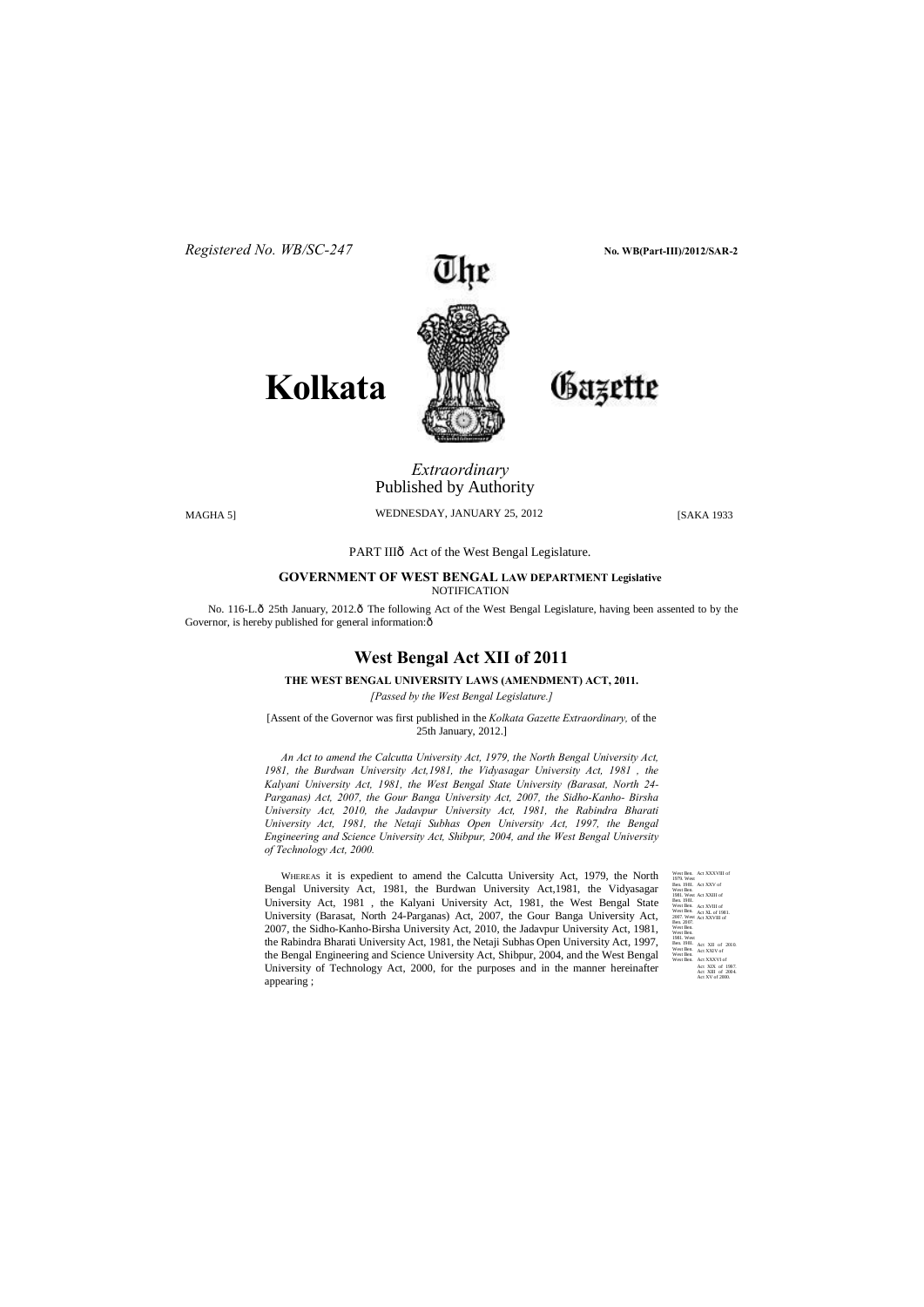It is hereby enacted in the Sixty-second Year of the Republic of India, by the Legislature of West Bengal, as follows: $\hat{o}$ 

*The West Bengal University Laws (Amendment) Act, 2011.*

#### *(Sections 1, 2.)*

Short title and **1.** (1) This Act may be called the West Bengal University Laws (Amendment) commencement. Act 2011

(2) It shall be deemed to have come into force on the 2nd day of November, 2011.

West Ben. Act<br>XXXVIII.

#### 2. In the Calcutta University Act, 1979, $\hat{o}$

#### $(1)$  in section 2, $\hat{\sigma}$

- (1) after clause (20), the following clause shall be inserted: $\hat{o}$ 
	- '(20a) "State Government" means the Government of West Bengal in the Higher Education Department;';
- (ii) in clause (23), for the words "a Professor, Reader, Principal, Lecturer;", the words "a Principal, Professor, Associate Professor, Reader, Assistant Professor," shall be substituted;
- (iii) for clause (24), the following clause shall be substituted: $\hat{o}$ 
	- '(24) "Teacher of the University" means a Professor, Associate Professor, Assistant Professor, or any other person, holding a teaching post including a part-time teaching post, appointed or recognized as such by the University;';
- (iv) clause (29) shall be omitted;
- (2) for section 8, the following section shall be substituted: $\hat{o}$ 
	- Chan cellor 8. (1) (a) The Vice-Chancellor shall be appointed from the persons of the highest level of competence, integrity,

- (c) The Search Committee shall consist of the following Members: $\hat{o}$ 
	- (i) a nominee of the Chancellor, who shall be the Chairperson of the Committee;
	- (ii) a nominee of the Chairman, University Grants Commission;
	- (iii) a nominee of the Senate:

morals and institutional commitment. The Vice Chancellor shall be a distinguished academic with a minimum of ten years of experience in a University system of which at least 5 years shall be as professor or ten years of experience in a reputed research or academic administrative organisation of which atleast 5 years shall be in an equivalent position of professor.

(b) The Vice Chancellor shall be appointed by the Chancellor out of the panel of three names recommended in order of preference by the Search Committee constituted by the State Government. While preparing the panel, the Search Committee must give proper weightage to academic excellence, exposure to the higher education system in the country and abroad and adequate experience in academic and administrative governance and reflect the same in writing while submitting the panel to the Chancellor.

> Provided that all such Members shall be persons of eminence in the sphere of higher education and shall not be connected in any manner with the University or colleges or institutions affiliated with the University or recognised by it.

(2) (a) The Vice-chancellor shall hold office for a term of four years or till he attains the age of sixty-five years, whichever is earlier, and shall be eligible for re-appointment for another term of four years or till he attains the age of sixty-five years, whichever is earlier, following the porovisions of sub-section (1).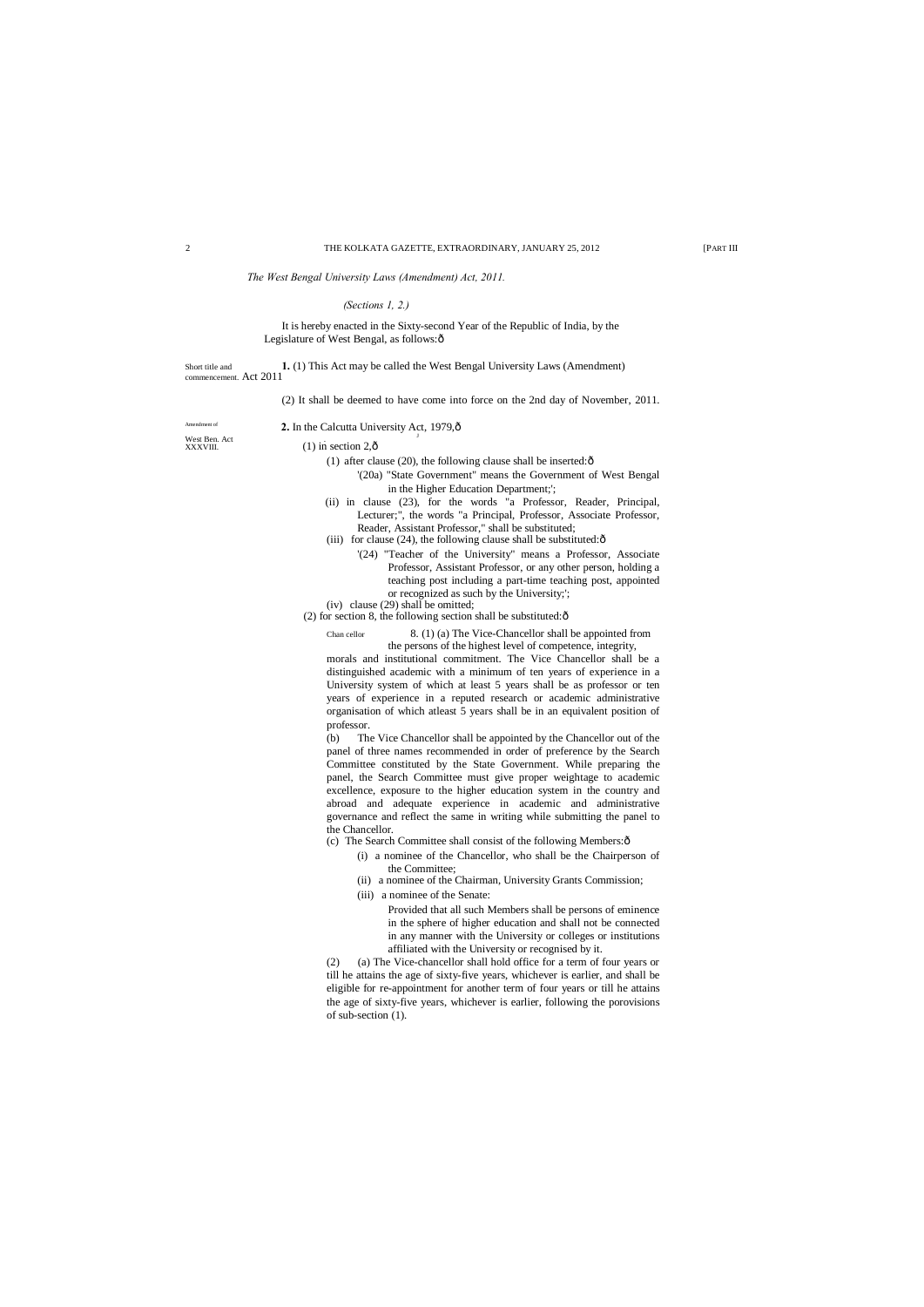#### *The West Bengal University Laws (Amendment) Act, 2011.*

#### *(Section 2.)*

(b) The Chancellor may, notwithstanding the expiration of the term of the office of the Vice-Chancellor or his attaining the age of sixty-five years, allow him to continue in office till a successor assumes office, provided that he shall not continue as such for any period exceeding six months.

(3) The Vice-Chancellor shall be a whole-time officer of the University and shall be paid from the University Fund such salary and allowances as the Chancellor may decide in consultation with the State Government.

- $(5)$  If $\hat{\sigma}$ 
	- (a) the Vice-Chancellor is, by reasons of leave, illness or other cause, temporarily unable to exercise the powers and perform the duties of his office, or
	- (b) a vacancy occurs in the office of the Vice-Chancellor by reason of death, resignation, removal, expiry of term of his office or otherwise, then, during the period of such temporary inability or pending the appointment of a Vice-Chancellor, as the case may be, the Chancellor in consultation with the Minister may appoint a person to exercise the powers and perform the duties of the Vice-Chancellor.

(4) The Vice-Chancellor may resign his office by writing under his hand addressed to the Chancellor.

(7) The Vice-Chancellor may be removed from his office by the Chancellor if he is satisfied that the incumbent, $\hat{o}$ 

(6) The vacancy in the office of the Vice-Chancellor occurring by reason of death, resignation or expiry of the term of his office, removal or otherwise shall be filled up by appointment of a Vice-Chancellor in accordance with the provisions of sub-section (1) within a period of six months from the date of occurrence of the vacancy, and such period shall be held to include any period for which a Vice-Chancellor is allowed to continue in office under clause (b) of sub-section (2), or a person is appointed by the Chancellor in consultation with the Minister to exercise the powers and perform the duties of the Vice-Chancellor under subsection (5).

- (a) has become insane and adjudged by a competent court to be of unsound mind; or
- (b) has become an undischarged insolvent and stands so declared by a competent Court; or
- (c) has been physically unfit and incapable of discharging function due to protracted illness or physical disability ; or
- (d) has willfuly omitted or refused to carry out the provisions of this Act or has committed breach of any of the terms and conditions of the service contract or has abused or misused the powers vested in him or if the continuance in the office of the Vice Chancellor is detrimental to the interest of the University; or
- (e) has been proved to be guilty of criminal breach of trust or criminal negligence or gross financial irregularity or impropriety or gross negligence of duty; or
- (f) has shown incompetence to perform or has persistently made default in the performance of the duties imposed on him by or under this Act; or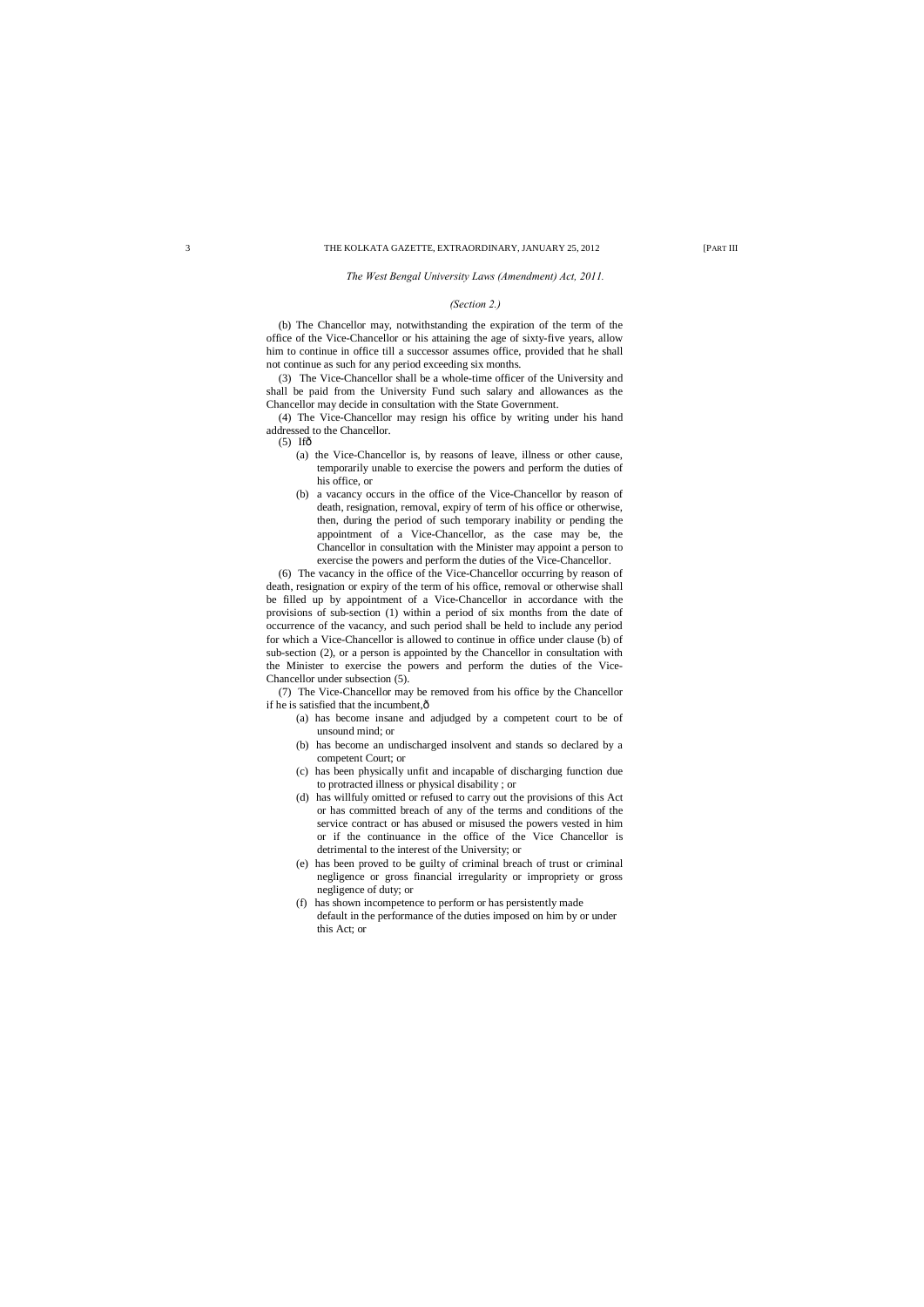*The West Bengal University Laws (Amendment) Act, 2011.*

#### *(Section 2.)*

- (g) has been convicted by a court for any offence within the concept and meaning of the Code of Criminal Procedure, 1973; or
- (h) is a member of, or otherwise associated with, any political party or acts in any partisan manner while in office.

*Explanation.* $\delta$  For the purpose of this sub-clause, whether any party is a political party or any association is a political association or any act of the Vice Chancellor is partisan, decision of the Chancellor thereon shall be final:

(3) for section 10, the following section shall be substituted: $\hat{\sigma}$  "The Pro-Vice- 10. (1) (a) The Pro-Vice-Chancellor for Academic Academic Affairs shall be appointed from the persons of the highest

Affairs. level of competence, integrity, morals and institutional

Provided that the Vice-Chancellor shall be given a reasonable opportunity to show cause by the Chancellor before taking recourse for his removal under clauses (d), (e), (f), (g) and (h).".

- $(4)$  If $\hat{\sigma}$ 
	- (a) the Pro-Vice-Chancellor for Academic Affairs is, by reason of leave, illness or other cause, temporarily unable to exercise the powers and perform the duties of his office, or
	- (b) a vacancy occurs in the office of the Pro-Vice-Chancellor for Academic Affairs by reason of death, resignation or expiry of the term of his office, removal or otherwise,

commitment. The Pro-Vice Chancellor shall be a distinguished academic with a minimum of ten years of experience in a University system of which at least 5 years shall be as Professor or ten years of experience in a reputed research or academic administrative organisation of which at least 5 years shall be in an equivalent position of Professor.

(b) The Pro-Vice-Chancellor for Academic Affairs shall be appointed by the Chancellor in consultation with the Minister. The term of his office shall be for four years and he shall be eligible for re-appointment for a period not exceeding four years but shall not hold office beyond the age of sixty-five years.

(2) The Pro-Vice-Chancellor for Academic Affairs shall be a wholetime officer of the University and shall be paid from the University Fund such salary and allowances as the Chancellor may decide in consultation with the State Government.

(3) The Pro-Vice-Chancellor for Academic Affairs may resign his office by writing under his hand addressed to the Chancellor.

then, during the peirod of such temporary inability or pending the appointment of a Pro-Vice-Chancellor for Academic Affairs, as the case may be, the Chancellor, in consultation with the Minister and the Vice-Chancellor, shall authorise Pro-Vice-Chancellor for Business Affairs and Finance or a senior teacher of the University or an officer of the University to exercise the powers and perform the duties of the Pro-Vice-Chancellor for Academic Affairs.

(5) The vacancy in the office of the Pro-Vice-Chancellor for Academic Affairs occurring by reason of death, resignation or expiry of the term of his office, removal or otherwise shall be filled up by appointment of a Pro-Vice-Chancellor for Academic Affairs in accordance with the provisions of sub-section (1).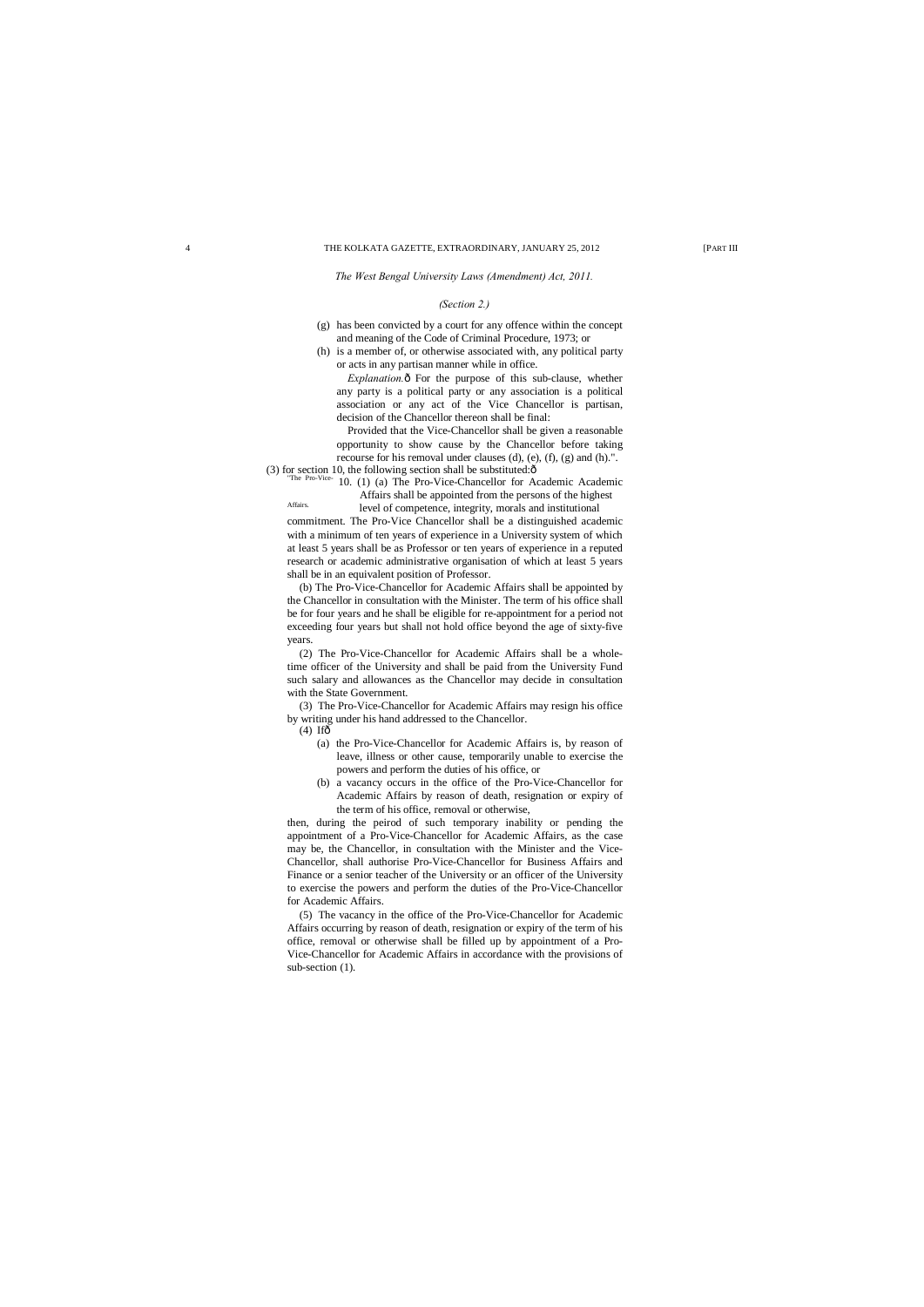#### *The West Bengal University Laws (Amendment) Act, 2011.*

#### *(Section 2.)*

(6) The Pro-Vice-Chancellor for Academic Affairs may be removed from his office by the Chancellor if he is satisfied that the incumbent,—

*Explanation.* $\hat{o}$  For the purpose of this sub-clause, whether any party is a political party or any association is a political association or any act of the Pro-Vice Chancellor is partisan, decision of the Chancellor thereon shall be final:

- (a) has become insane and adjudged by a competent court to be of unsound mind; or
- (b) has become an undischarged insolvent and stands so declared by a competent Court; or
- (c) has been physically unfit and incapable of discharging function due to protracted illness or physical disability ; or
- (d) has wilfully omitted or refused to carry out the provisions of this Act or has committed breach of any of the terms and conditions of the service contract or has abused or misused the powers vested in him or if the continuance in the office of the Pro-Vice Chancellor is detrimental to the interest of the University; or
- (e) has been proved to be guilty of criminal breach of trust or criminal negligence or gross financial irregularity or impropriety or gross negligence of duty; or
- (f) has shown incompetence to perform or has persistently made default in the performance of the duties imposed on him by or under this Act; or
- (g) has been convicted by a court for any offence within the concept and meaning of the Code of Criminal Procedure, 1973; or 2 of 1974.
- (h) is a member of, or otherwise associated with, any political party or acts in any partisan manner while in office.

(4) for section 12, the following section shall be substituted: $\hat{o}$ "The Pro-Vice- 12. (1) (a) The Pro-Vice-Chancellor for Business Chance  $s_s^{11}$  AffaL Affairs and Finance shall be appointed from the persons and Finance. of the highest level of competence, integrity, morals and institutional commitment. The Pro-Vice Chancellor shall be a distinguished academic with a minimum of ten years of experience in a University system of which at least 5 years shall be as Professor or ten years of experience in a reputed research or academic administrative organisation of which at least 5 years shall be in an equivalent position of Professor.

Provided that the Pro-Vice-Chancellor for Academic Affairs shall be given a reasonable opportunity to show cause by the Chancellor before taking recourse for his removal under clauses (d), (e), (f), (g) and (h).".

(b) The Pro-Vice-Chancellor for Business Affairs and Finance shall be appointed by the Chancellor in consultation with the Minister. The term of his office shall be for four years and he shall be eligible for reappointment for a period not exceeding four years but shall not hold office beyond the age of sixty-five years.

(2) The Pro-Vice-Chancellor for Business Affairs and Finance shall be a whole-time officer of the University and shall be paid from the University Fund such salary and allowances as the Chancellor may decide in consultation with the State Government.

(3) The Pro-Vice-Chancellor for Business Affairs and Finance may resign his office by writing under his hand addressed to the Chancellor.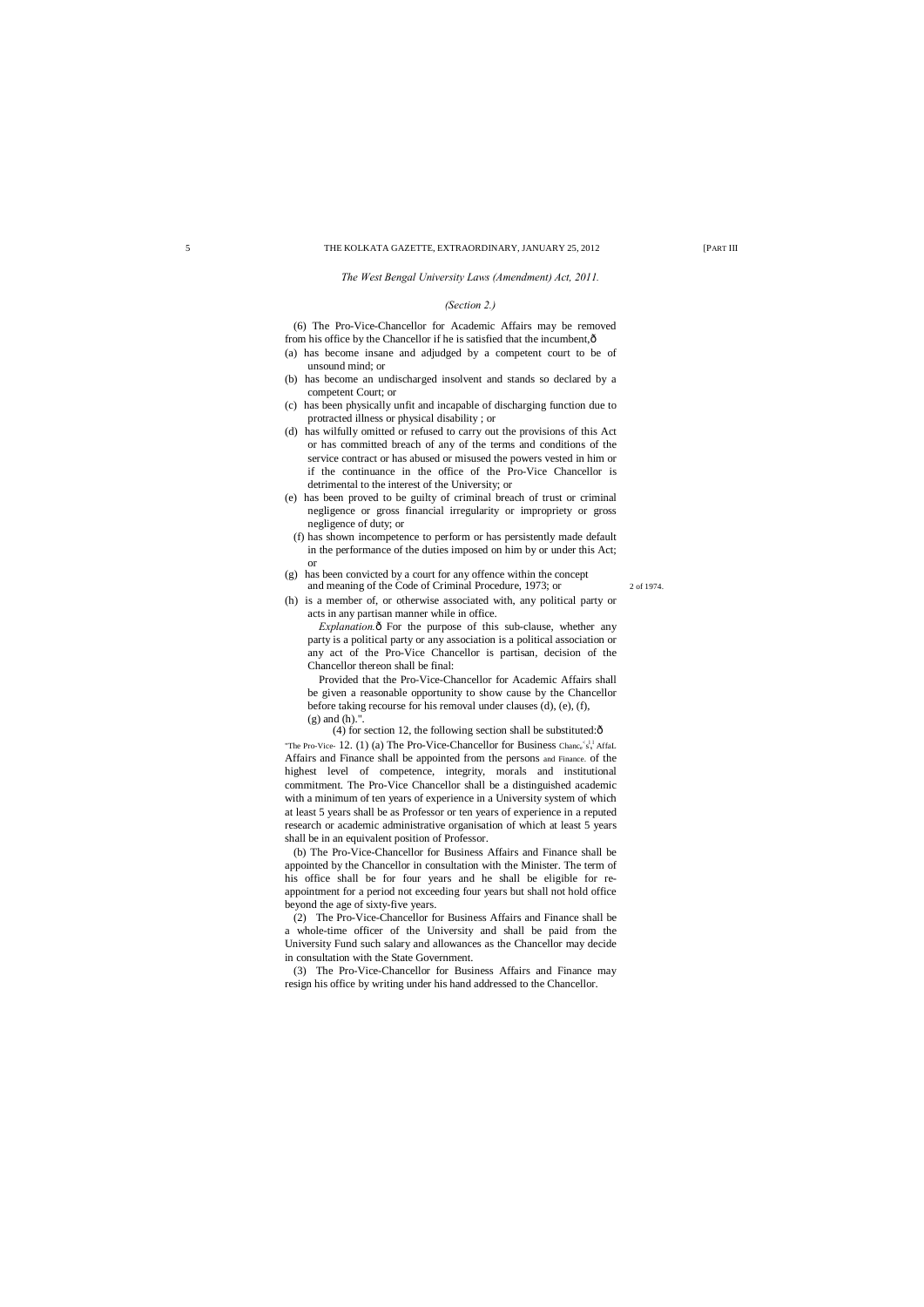*The West Bengal University Laws (Amendment) Act, 2011.*

#### *(Section 2.)*

- $(4)$  Ifô
	- (a) the Pro-Vice-Chancellor for Business Affairs and Finance is, by reason of leave, illness or other cause, temporarily unable to exercise the powers and perform the duties of his office, or
	- (b) a vacancy occurs in the office of the Pro-Vice-Chancellor for Business Affairs and Finance by reason of death, resignation or expiry of the term of his office, removal or otherwise,

then, during the peirod of such temporary inability or pending the appointment of a Pro-Vice-Chancellor for Business Affairs and Finance,

(6) The Pro-Vice-Chancellor for Business Affairs and Finance may be removed from his office by the Chancellor if he is satisfied that the incumbent, $\hat{o}$ 

as the case may be, the Chancellor, in consultation with the Minister and the Vice-Chancellor, shall authorise Pro-Vice-Chancellor for academic Affairs or a senior teacher of the University or an officer of the University to exercise the powers and perform the duties of the Pro-Vice-Chancellor for Business Affairs and Finance.

(5) The vacancy in the office of the Pro-Vice-Chancellor for Business Affairs and Finance occurring by reason of death, resignation or expiry of the term of his office, removal or otherwise shall be filled up by appointment of a Pro-Vice-Chancellor for Business Affairs and Finance in accordance with the provisions of sub-section (1).

> *Explanation.* $\delta$  For the purpose of this sub-clause, whether any party is a political party or any association is a political association or any act of the Pro-Vice Chancellor is partisan, decision of the Chancellor thereon shall be final:

- (a) has become insane and adjudged by a competent court to be of unsound mind; or
- (b) has become an undischarged insolvent and stands so declared by a competent Court; or
- (c) has been physically unfit and incapable of discharging function due to protracted illness or physical disability ; or
- (d) has wilfully omitted or refused to carry out the provisions of this Act or has committed breach of any of the terms and conditions of the service contract or has abused or misused the powers vested in him or if the continuance in the office of the Pro-Vice Chancellor is detrimental to the interest of the University; or
- (e) has been proved to be guilty of criminal breach of trust or criminal negligence or gross financial irregularity or impropriety or gross negligence of duty; or
- (f) has shown incompetence to perform or has persistently made default in the performance of the duties imposed on him by or under this Act; or
- (g) has been convicted by a court for any offence within the concept and meaning of the Code of Criminal Procedure, 1973; or 2 of 1974.
- (h) is a member of, or otherwise associated with, any political party or acts in any partisan manner while in office.

Provided that the Pro-Vice-Chancellor for Business Affairs and

Finance shall be given a reasonable opportunity to show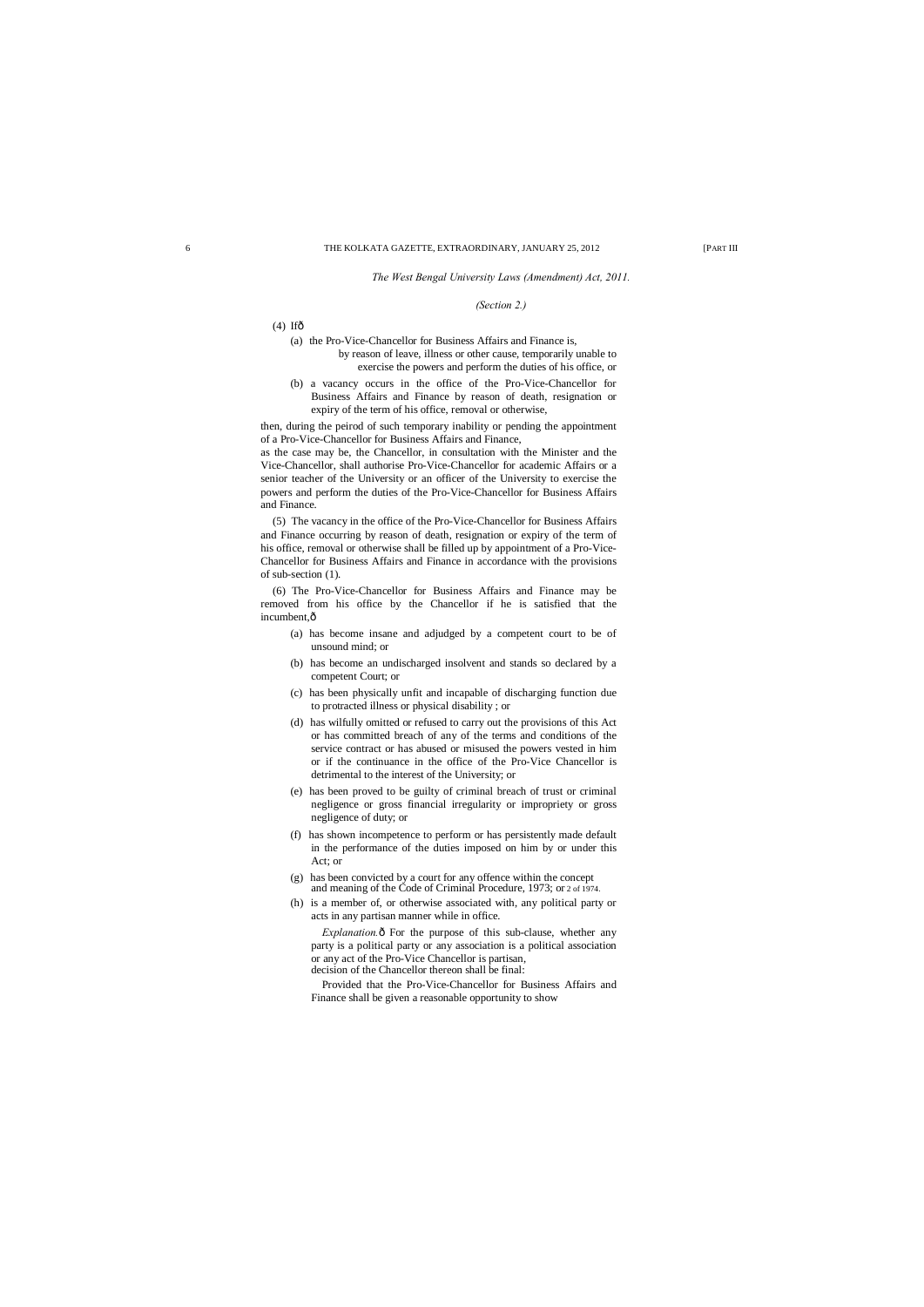#### *The West Bengal University Laws (Amendment) Act, 2011.*

#### *(Section 2.)*

# cause by the Chancellor before taking recourse for his removal under clauses (d), (e), (f), (g) and (h).".

(5) for section 18, the following section shall be substituted: $\hat{o}$ 

# "The Senate. 18. (1) The Senate shall consist of the following

members:ô

- (a) *Ex officio* members—
	- (i) the Chancellor;
	- (ii) the Vice-Chancellor;
	- (iii) the Pro-Vice Chancellor (Academic Affairs);
	- (iv) the Pro-Vice Chancellor (Business Affairs and Finance);
	- (v) the Deans of Faculty Councils for Post Graduate Studies;
	- (vi) the Secretary, Higher Education Department, Government of West Bengal or his nominee not below the rank of Joint Secretary to the Government of West Bengal;
	- (vii) the Secretary, Finance Department, Government of West Bengal or his nominee not below the rank of Joint Secretary to the Government of West Bengal;
	- (viii) the Chairman, West Bengal State Council of Higher Education or his nominee;
	- (ix) the President, West Bengal Council of Higher Secondary Education;
	- (x) the President, West Bengal Madrasah Education Board;
	- (xi) the President, West Bengal Board of Secondary Education;
	- (xii) the Director of Public Instruction, West Bengal or his nominee not below the rank of Additional Director of Public Instruction;
	- (xiii) a nominee of the Chairman of University Grants Commission;
	- (xiv) a nominee of the Chairman of National Council for Teachers' Education;
	- (xv) the Chairman of the College Service Commission or a member of the Commission as his nominee;
- (b) Representatives of Departments and Collegesô
	- (xvi) Heads of Departments of the University;
	- (xvii) five senior most Professors of Departments of the University to be selected by the Vice-Chancellor in alphabetical order of the Department, of whom not more than one Professor shall be from the same Department;
	- (xviii)Principals of affiliated Colleges, not more than ten, to be nominated by the Vice-Chancellor of whom  $\hat{o}$ 
		- (I) one shall be from a Teacher's Training College;

(II) one shall be from a Law College;

- (III) one shall be from other Professional College;
- (IV) one shall be from Women's College;
	- (V) one shall be from Government College;
- (xix) five teachers from the Council for Undergraduate studies, of whom at least two shall belong the rank of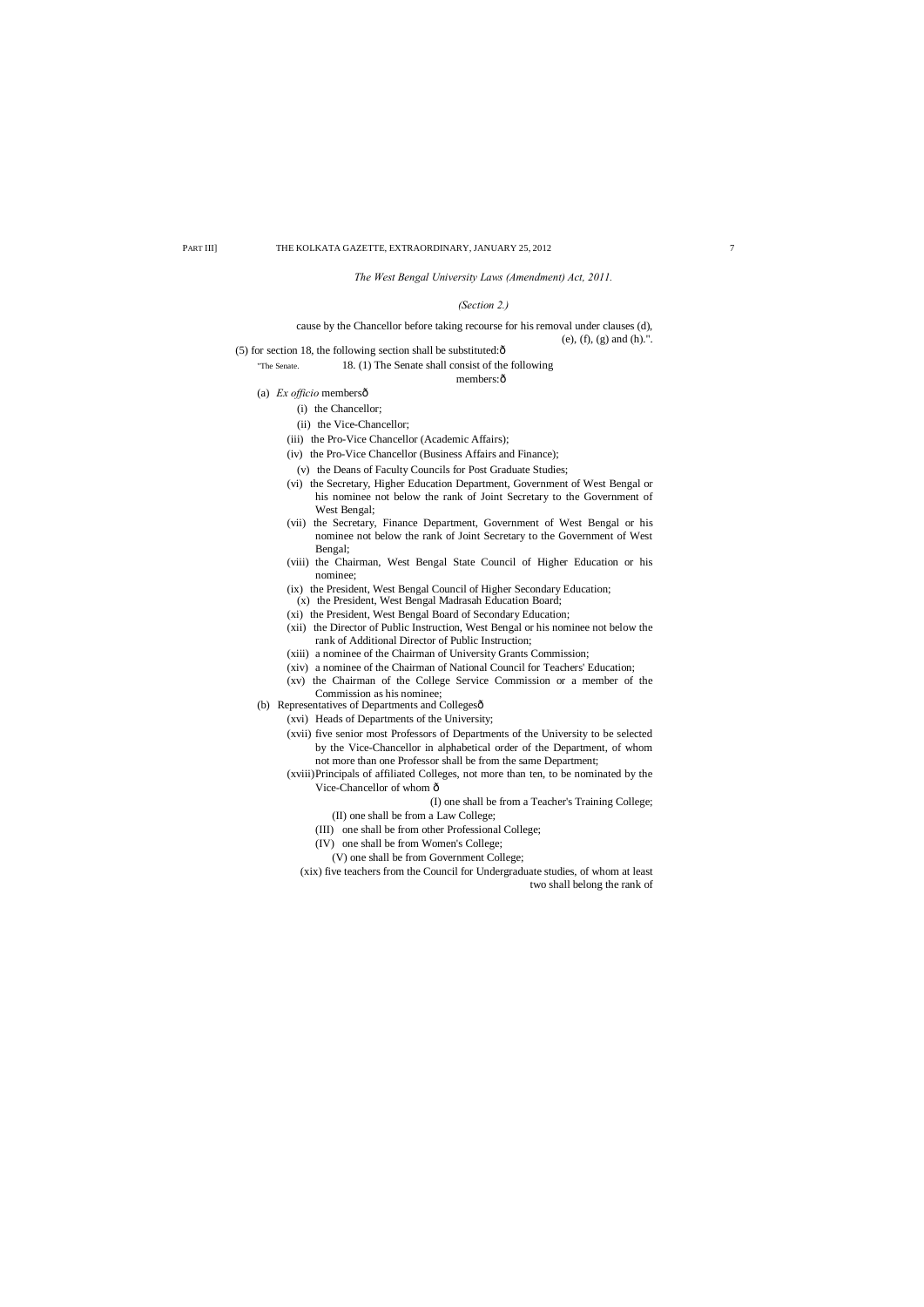# *The West Bengal University Laws (Amendment) Act, 2011.*

# *(Section 2.)*

Associate Professor and others shall be not below the rank of Assistant Professor, to be elected by the members of the Council from amongst themselves in the manner as may be prescribed by the Statutes;

- (xx) one representative of officers of the University, to be elected from amongst themselves in the manner as may be prescribed by the Statutes;
- (xxi) two representatives of non-teaching employees of whomô
	- (i) one from non-teaching employees of the University,
		- (ii) one from non-teaching employees of the affiliated colleges of the University,

- (c) Nominated Membersô
	- (xxii) not more than five persons to be nominated by the Chancellor from amongst the persons interested in University education:
		- Provided that no employee of the University or of a College or Institution affiliated with the University or recognised by it shall be elegible to be a member;
- (d) Special Invitee $\hat{0}$ 
	- (xxiii) any official or expert in any field or eminent educationist, whom the Vice-Chancellor may require for advice, consultation or assistance, may be invited to attend the meeting :

to be elected from amongst themselves in the manner as may be prescribed by the Statutes;

(3) No act or proceedings of the Senate or of any body constituted by the Senate shall be invalid or called in question by reason of the existence of any vacancy, initial or subsequent, in the Senate or in any body constituted by the Senate, as the case may be.". (6) for section 21, the following section shall be substituted: $\hat{o}$ 

- " The Syndicate. 21. (1) The Syndicate shall consist of the following members: $\hat{o}$
- 
- (a) *Ex officio* Members—
	- (i) the Vice-Chancellor;
	- (ii) the Pro-Vice Chancellor (Academic Affairs);
	- (iii) the Pro-Vice Chancellor (Business Affairs and Finance);
	- (iv) Secretary of Higher Education Department or his nominee not below the rank of Joint Secretary;
	- (v) Secretary of Finance Department or his nominee not below the rank of Joint Secretary;

Provided that not more than one official or expert or eminent educationist may be invited in a meeting at a time.

(2) A member of the Senate shall hold office for a period of four years, if not expressly provided otherwise in sub-section (1). Any vacancy among the members of the Senate shall be filled up immediately by the concerned authority.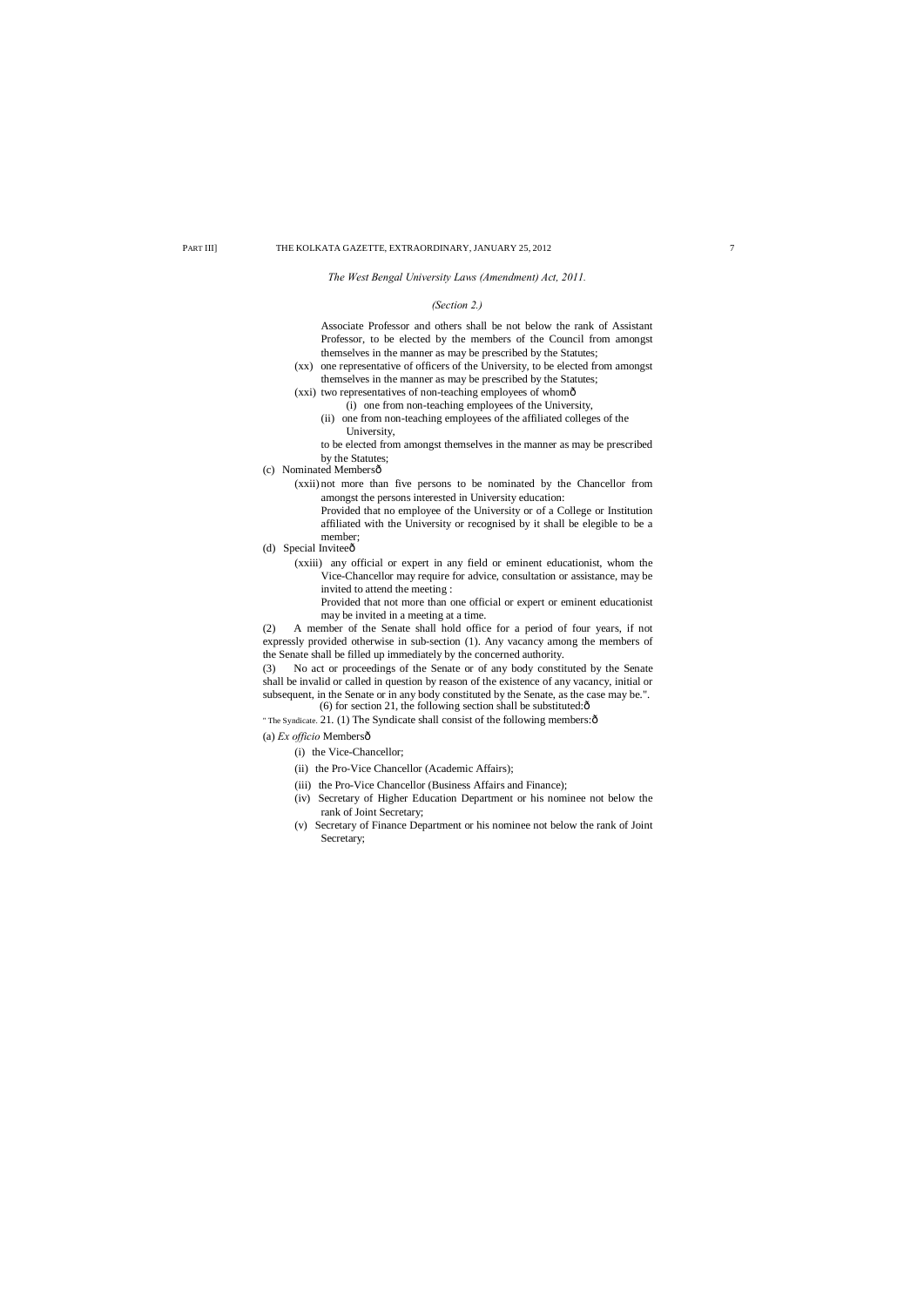# *The West Bengal University Laws (Amendment) Act, 2011.*

#### *(Section 2.)*

| Chairman                                                                          | of | West   |       |                                                              | Bengal State Council of Higher Education or his nominee;     |  |  |  |
|-----------------------------------------------------------------------------------|----|--------|-------|--------------------------------------------------------------|--------------------------------------------------------------|--|--|--|
| Director                                                                          | of | Public |       |                                                              | Instruction or his nominee not below the rank of Additional  |  |  |  |
| Director                                                                          | of | Public | (vi)  |                                                              | Instruction; the Deans of Faculty Councils for Post-Graduate |  |  |  |
| Studies:                                                                          |    |        |       |                                                              |                                                              |  |  |  |
| Principals of affiliated                                                          |    |        | (V11) | Colleges, not more than seven, to be nominated by the Vice   |                                                              |  |  |  |
| Chancellor of whomô                                                               |    |        |       | (I) one shall be from a Teacher's Training College; (II) one |                                                              |  |  |  |
| shall be from a Law                                                               |    |        | (vi)  | College;                                                     |                                                              |  |  |  |
|                                                                                   |    |        |       | (III)                                                        | one shall be from other                                      |  |  |  |
|                                                                                   |    |        | (ix)  | Professional College;                                        |                                                              |  |  |  |
|                                                                                   |    |        |       | (IV)                                                         | one shall be from Women's                                    |  |  |  |
| College;                                                                          |    |        |       |                                                              |                                                              |  |  |  |
| (V) one shall be from Government College;                                         |    |        |       |                                                              |                                                              |  |  |  |
| (b) Other Membersô                                                                |    |        |       |                                                              |                                                              |  |  |  |
| three Heads of Departments, by rotation for one year in alphabetical order<br>(X) |    |        |       |                                                              |                                                              |  |  |  |
| of the Department, to be selected by the Vice-Chancellor;                         |    |        |       |                                                              |                                                              |  |  |  |

- (xi) seven teachers from the faculty council for PostGraduate studies of whom four shall be Professors, two shall be Associate Professors and one shall be Assistant Professor and they shall be elected by the members of the faculty council from amongst themselves in the manner as may be prescribed by statutes;
- (xii) five Teachers of whom at least two shall belong to the rank of Associate Professor and Others shall be not below the rank of Assisstant Professor from the Council for Undergraduate studies, to be elected by the members of the Council from amongst themselves in the manner as may be prescribed by Statutes;
- (xiii) two persons nominated by the Chancellor interested in University education:

Provided that no employee of the University or of a College or Institution affiliated with the University or recognized by it shall be eligible to be a member.

(2)A member of the Syndicate shall hold office for a period of four years, if not expressly provided otherwise in sub-section (1). Any vacancy among the members of the Syndicate shall be filled up immediately by the concerned authority.

(3)No act or proceedings of the Syndicate or of any body constituted by the Syndicate shall be invalid or called in question by reason of the existence of any vacancy, initial or subsequent, in the Syndicate or in any body constituted by the Syndicate, as the case may be.".

(4)One-third of the total number of members shall be a quorum for a meeting of the Syndicate.";

- (7) in section 22, in clause (ix), the word "Teacher", wherever it occurs,
	- shall be omitted.;
- $(8)$  in section 23, $\hat{0}$ 
	- (i) in sub-section  $(2)$ , $\hat{0}$ 
		- (a) after clasue (v), the following clause shall be inserted: $\hat{o}$  "(va) the Librarian of the University, if the post is vacant then the person acting as Librarian of the University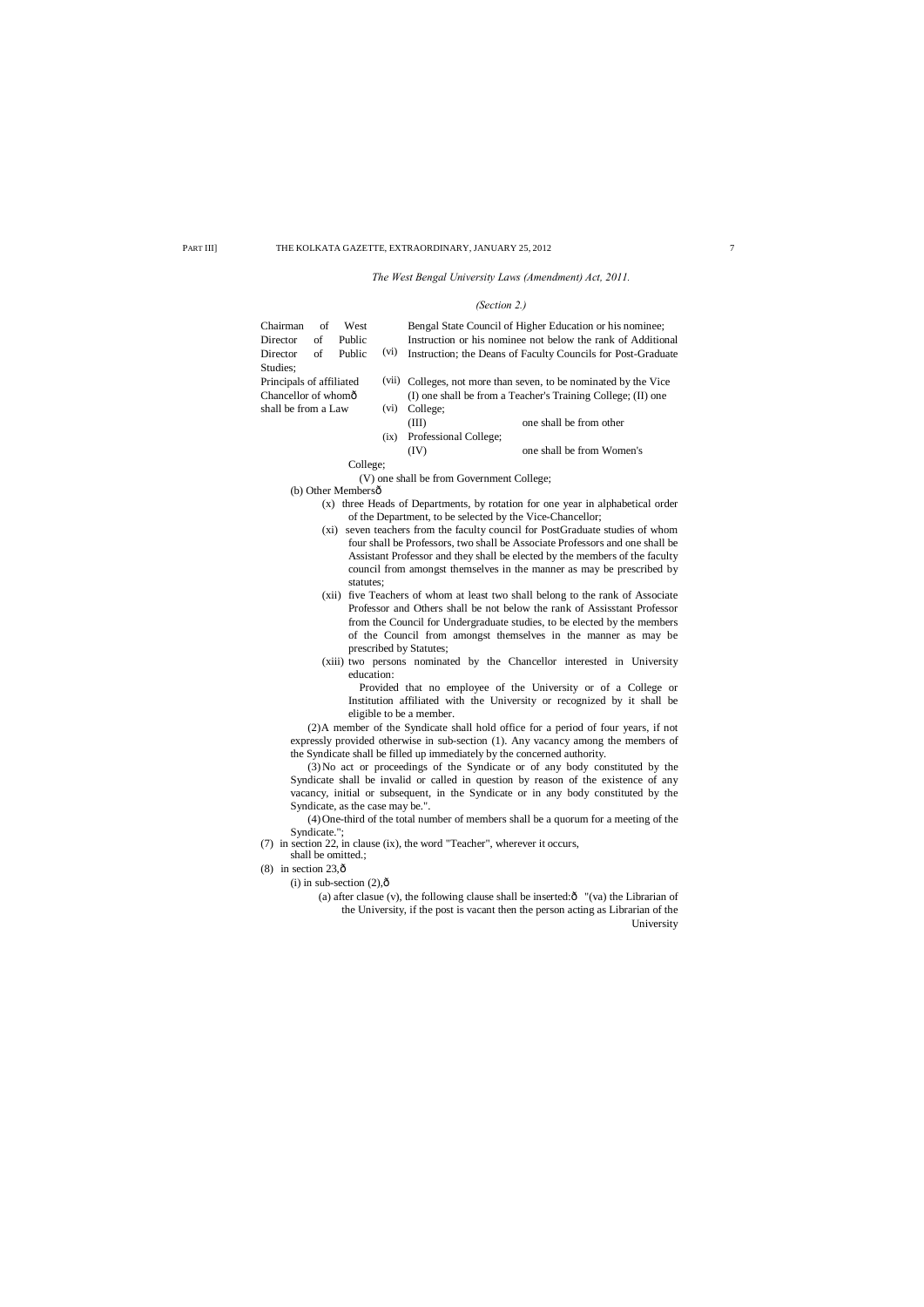#### *The West Bengal University Laws (Amendment) Act, 2011.*

*(Section 3.)*

in the case of the Faculty Council for Post-Graduate Studies in Education, Journalism and Library Science;";

(b) after clause (viii), the following clause shall be inserted: $\hat{o}$ "(ix) one student representative pursuing Post-Graduate studies in the University and one research scholar pursuing research in the University to be elected by Post-Graduate students and research scholars respectively from amongst themselves in the manner as may be prescribed in the Statutes;";

(9) in section 25, in clause (a) of sub-section (2), after clause (vi), the following clause shall be inserted: $\hat{o}$ 

Committee for 31. (1) A University Professor or a University  $T_{e}$ achi<sub>ng</sub> Pos<sub>ts</sub>. Associate Professor or a University Assistant Professor shall be appointed by the Vice-Chancellor, on the recommendation of a Selection Committee, and the constitution of such Selection Committee as well as the procedure for holding its meetings shall be in consonance with the University Grants Commission Regulations and Recruitment Rules framed by the State Government from time to time.

"(vii) three student representatives pursuing Undergraduate studies in different streams of education in the affiliated colleges of the University to be elected by such students from amongst themselves in the manner as may be prescribed by the statutes:

Provided that no two student representatives shall be elected from the same stream of education.";

(10) for section 31, the following section shall be substituted: $\hat{o}$ 

(11) for section 32, the following section shall be substituted: $\hat{o}$  "Procedure for 32. (1) At least four members, including two hftiheS e^on outside subject experts, shall constitute the quorum Committee. for a meeting of the Selection Committee.

(2) Notwithstanding anything contrary to the provisions of University Grants Commission Regulations, the nominee of the Vice-Chancellor shall be the head of the Selection Committee, which shall send its recommendations in writing to the Vice-Chancellor alongwith reasoned record of assessment of the persons appeared before it for selection.";

(2) If the Vice-Chancellor does not accept the recommendation of a Selection Committee, it shall refer the recommendation back to the Selection Committee with reasons for reconsideration and if the Vice-Chancellor does not accept the reconsidered views of the Selection Committee, the matter shall be referred to the Chancellor with reasons and the decision of the Chancellor shall be final.".

Amendment of **3.** In the North Bengal University Act, 1981, West Ben. Act <br>XXV of 1981. (1) in section 2,  $\hat{0}$ 

- $(1)$  in section 2, $\hat{\sigma}$ (i) after clause (18), the following clause shall be inserted: $\hat{o}$ 
	- '(18a) "State Government" means the Government of West Bengal in the Higher Education Department;';
	- (ii) in clause (21), for the words "Assistant Professor, Reader, Lecturer,", the words "Associate Professor, Reader, Assistant Professor," shall be
	- substituted; (iii) for clause  $(22)$ , the following clause shall be substituted: $\hat{o}$

'(22) "Teacher of the University" means a Professor, Associate Professor, Assistant Professor, or any other person, holding a teaching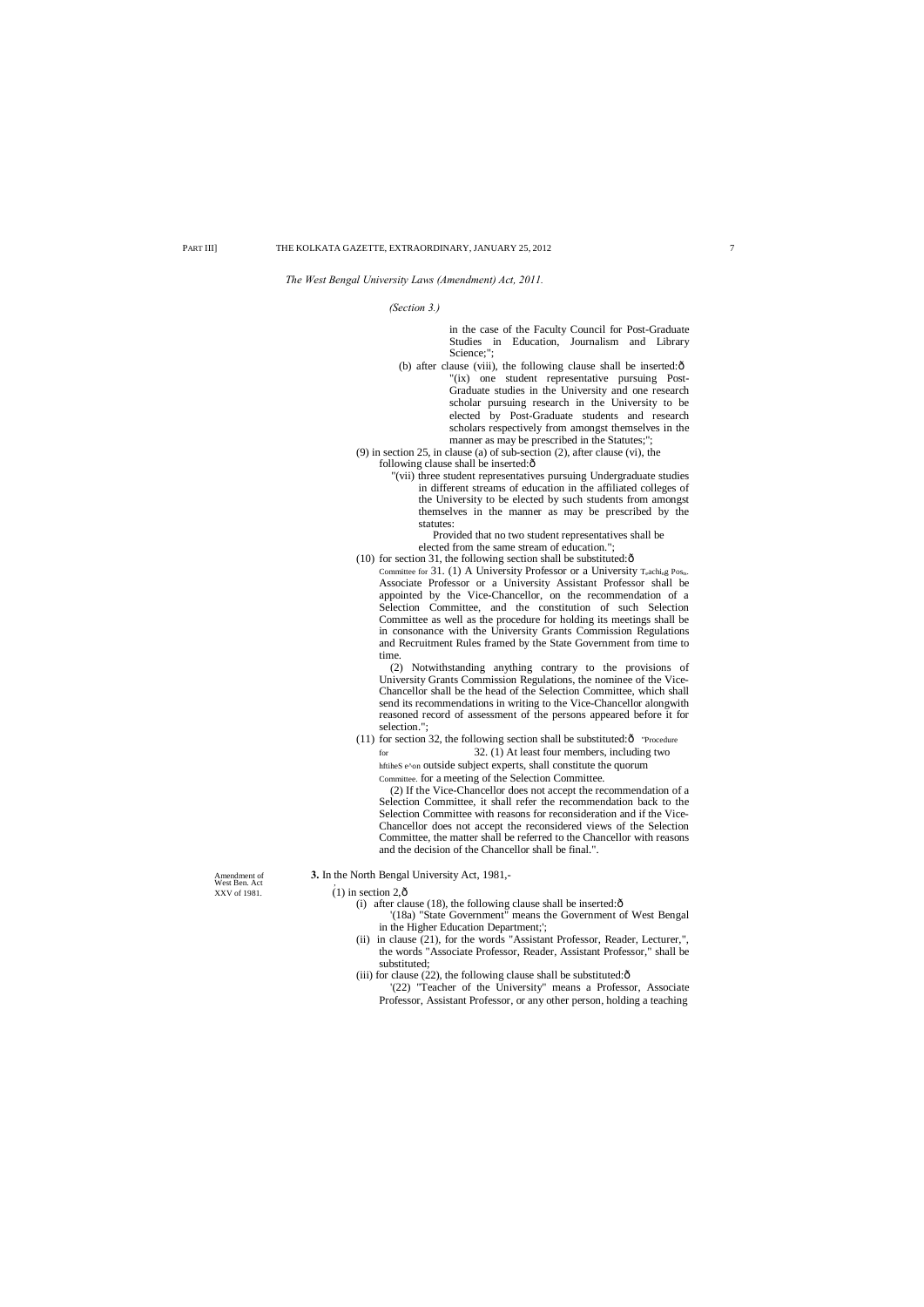# *The West Bengal University Laws (Amendment) Act, 2011.*

#### *(Section 3.)*

post including a part-time teaching post, appointed or recognized as such by the University.'; (iv) clause (25) shall be omitted;

(2) for section 9, the following section shall be substituted: $\hat{o}$ 

9. (1) (a) The "<sub>The Vice</sub> vice-Chance vice-<br>highest level of <sup>Chancellor.</sup> competence,

Vice-Chancellor shall be appointed from the persons of the

integrity, morals and institutional commitment. The Vice Chancellor shall be a distinguished academic with a minimum of ten years of experience in a University system of which at least 5 years shall be as Professor or ten years of experience in a reputed research or academic administrative organization of which at least 5 years shall be in an equivalent position of Professor.

(b) The Vice-Chancellor shall be appointed by the Chancellor out of the panel of three names recommended in order of preference by the Search Committee constituted by the State Government. While preparing the panel, the Search Committee must give proper weightage to academic excellence, exposure to the higher education system in the country and abroad and adequate experience in academic and administrative governance and reflect the same in writing while submitting the panel to the Chancellor.

(c) The Search Committee shall consist of the following Members: $\hat{o}$ 

(i) a nominee of the Chancellor, who shall be the Chairperson of the Committee;

- (ii) a nominee of the Chairman, University Grants Commission;
- (iii) a nominee of the Court:

Provided that all such Members shall be persons of eminence in the sphere of higher education and shall not be connected in any manner with the University or colleges or institutions affiliated with the University or recognised by it.

(2) (a) The Vice-chancellor shall hold office for a term of four years or till he attains the age of sixty-five years, whichever is earlier, and shall be eligible for re-appointment for another term of four years or till he attains the age of sixty-five years, whichever is earlier, following the porovisions of sub-section (1).

(b) The Chancellor may, notwithstanding the expiration of the term of the office of the Vice-Chancellor or his attaining the age of sixty-five years, allow him to continue in office till a successor assumes office, provided that he shall not continue as such for any period exceeding six months.

(3) The Vice-Chancellor shall be a whole-time officer of the University and shall be paid from the University Fund such salary and allowances as the Chancellor may decide in consultation with the State Government.

(4) The Vice-Chancellor may resign his office by writing under his hand addressed to the Chancellor.

 $(5)$  Ifô

- (a) the Vice-Chancellor is, by reasons of leave, illness or other cause, temporarily unable to exercise the powers and perform the duties of his office, or
- (b) a vacancy occurs in the office of the Vice-Chancellor by reason of death, resignation, removal, expiry of term of his office or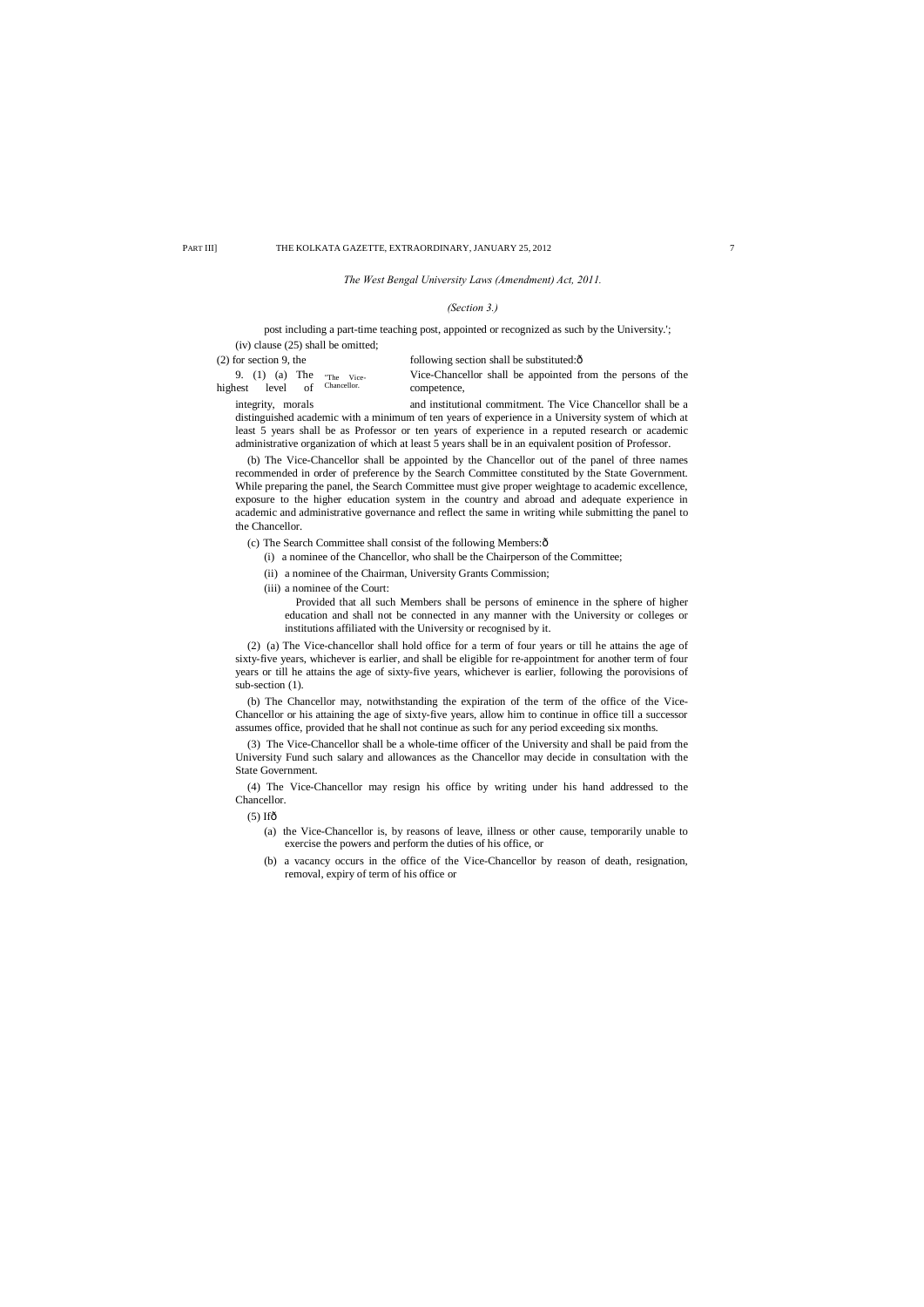*The West Bengal University Laws (Amendment) Act, 2011.*

#### *(Section 3.)*

otherwise, then, during the period of such temporary inability or pending the appointment of a Vice-Chancellor, as the case may be, the Chancellor in consultation with the Minister may appoint a person to exercise the powers and perform the duties of the Vice-Chancellor.

(6) The vacancy in the office of the Vice-Chancellor occurring by reason of death, resignation or expiry of the term of his office, removal or otherwise shall be filled up by appointment of a Vice-Chancellor in accordance with the provisions of sub-section (1) within a period of six months from the date of occurrence of the vacancy, and such period shall be held to include any period for which a Vice-Chancellor is allowed to continue in office under clause (b) of sub-section (2), or a person is appointed by the Chancellor in consultation with the Minister to exercise the powers and perform the duties of the Vice-Chancellor under subsection (5).

(7) The Vice-Chancellor may be removed from his office by the Chancellor if he is satisfied that the incumbent, -

> *Explanation.* $\hat{o}$  For the purpose of this sub-clause, whether any party is a political party or any association or any act of the Vice-Chancellor is partisan, decision of the Chancellor thereon shall be final:

Provided that the Vice-Chancellor shall be given a reasonable opportunity to show cause by the Chancellor before taking recourse for his removal under clauses (d), (e), (f), (g) and (h)."; (3) for section 17, the following section shall be substituted: $\hat{o}$ 

"The Court. 17. (1) The Court shall consist of the following members: $\hat{o}$ (a) *Ex officio* members—

- (a) has become insane and adjudged by a competent court to be of unsound mind; or
- (b) has become an undischarged insolvent and stands so declared by a competent Court; or
- (c) has been physically unfit and incapable of discharging function due to protracted illness or physical disability ; or
- (d) has wilfully omitted or refused to carry out the provisions of this Act or has committed breach of any of the terms and conditions of the service contract or has abused or misused the powers vested in him or if the continuance in the office of the Vice Chancellor is detrimental to the interest of the University; or
- (e) has been proved to be guilty of criminal breach of trust or criminal negligence or gross financial irregularity or impropriety or gross negligence of duty; or
- (f) has shown incompetence to perform or has persistently made default in the performance of the duties imposed on him by or under this Act; or
- (g) has been convicted by a court for any offence within the concept and meaning of the Code of Criminal Procedure, 1973; or 2 of 1974.
- (h) is a member of, or otherwise associated with, any political party or acts in any partisan manner while in office.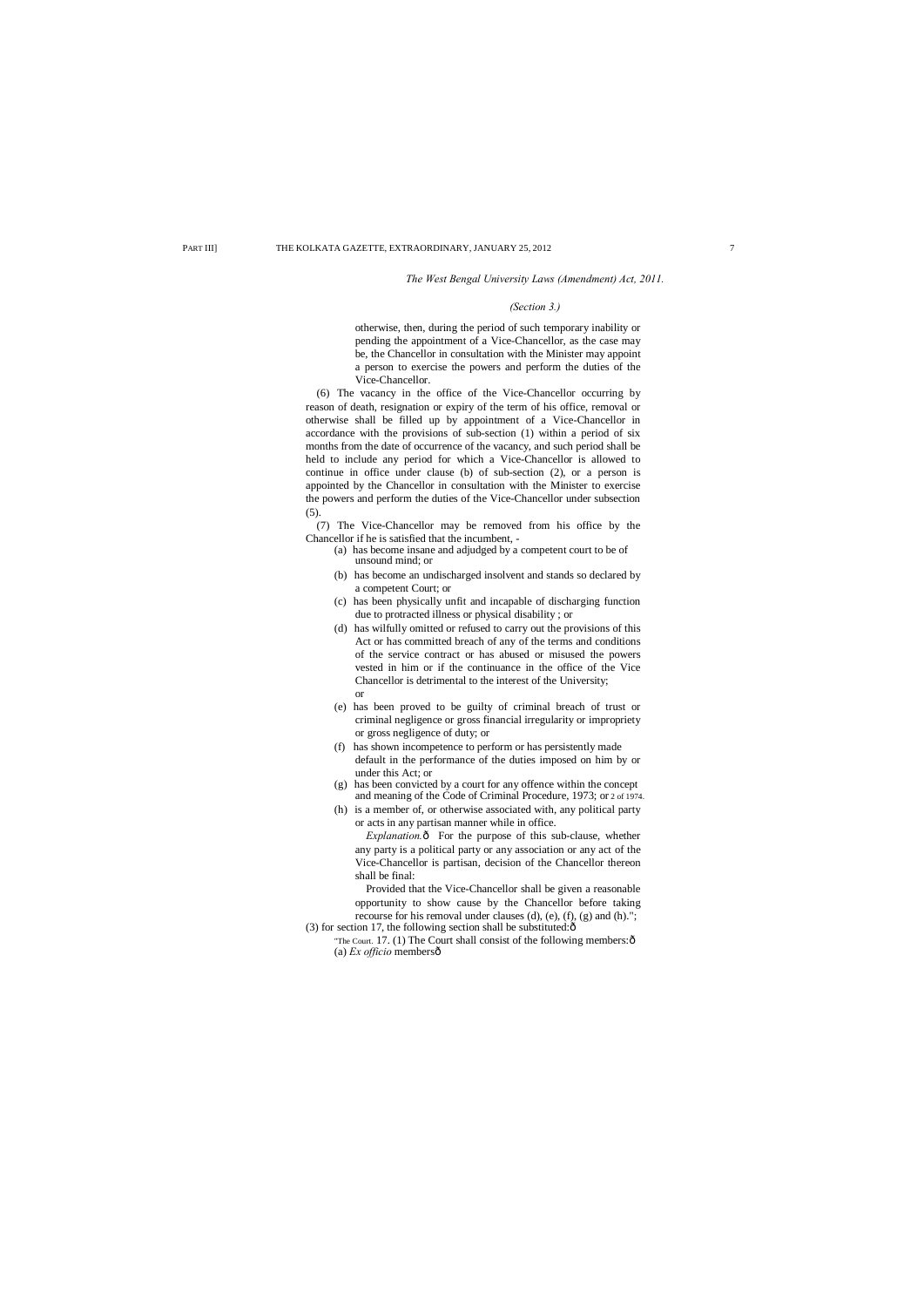*The West Bengal University Laws (Amendment) Act, 2011.*

# *(Section 3.)*

| the Chancellor;                                                          |               |                                                                    |  |  |  |  |
|--------------------------------------------------------------------------|---------------|--------------------------------------------------------------------|--|--|--|--|
| Vice-<br>the                                                             |               | Chancellor;                                                        |  |  |  |  |
| the Deans of                                                             | (i)           | Faculty Councils for Post Graduate Studies; the Secretary, Higher  |  |  |  |  |
| Education                                                                | (ii)          | Department, Government of West Bengal or his nominee not           |  |  |  |  |
| the<br>below                                                             | (iii)         | rank of Joint Secretary to the Government of West Bengal;          |  |  |  |  |
| the Secretary,                                                           | (iv)          | Finance Department, Government of West Bengal or his nominee       |  |  |  |  |
| not below the                                                            |               | rank of Joint Secretary to the Government of West Bengal; the      |  |  |  |  |
| Chairman,                                                                |               | West Bengal State Council of Higher Education or his nominee;      |  |  |  |  |
| the President,                                                           |               | West Bengal Council of Higher Secondary Education;                 |  |  |  |  |
| the President,                                                           | (v)           | West Bengal Madrasha Education Board; the President, West          |  |  |  |  |
| Bengal Board                                                             |               | of Secondary Education;                                            |  |  |  |  |
| the<br>Director                                                          |               | of Public Instruction, West Bengal or his nominee not below the    |  |  |  |  |
| rank<br>of                                                               |               | (vi) Additional Director of Public Instruction;                    |  |  |  |  |
| a nominee of                                                             |               | the Chairman of University Grants Commission;                      |  |  |  |  |
| a nominee of                                                             | (vii          | the Chairman of National Council for Teachers' Education;          |  |  |  |  |
| the Chairman                                                             |               | of the College Service Commission or a member of the               |  |  |  |  |
| Commission                                                               | $\mathcal{L}$ | as his nominee; (b) Representatives of Departments and             |  |  |  |  |
| Collegesô                                                                |               |                                                                    |  |  |  |  |
|                                                                          | (viii         | (xiv) Heads of Departments of the University;                      |  |  |  |  |
|                                                                          |               | (xv) five senior most Professors of Departments of the             |  |  |  |  |
|                                                                          | $\mathcal{E}$ | University to be selected by the Vice-Chancellor in alphabetical   |  |  |  |  |
|                                                                          | (ix)          | order of the Department, of whom not more than one Professor       |  |  |  |  |
|                                                                          |               | shall be from the same Department;                                 |  |  |  |  |
|                                                                          | (x)           | (xvi) Principals of affiliating Colleges, not more than ten,       |  |  |  |  |
|                                                                          |               | to be nominated by the Vice-Chancellor of whomô                    |  |  |  |  |
|                                                                          |               | (I) one shall be from a Teachers' Training College; (II) one shall |  |  |  |  |
|                                                                          | (xi)          | be from a Law College;                                             |  |  |  |  |
|                                                                          |               | (III)<br>one shall be from other Professional College;             |  |  |  |  |
|                                                                          | (xii)         | (IV)<br>one shall be from Women's College;                         |  |  |  |  |
|                                                                          |               | (V) one shall be from Government College;                          |  |  |  |  |
|                                                                          | $\mathcal{E}$ | (xvii) five teachers from the Council for Undergraduate            |  |  |  |  |
|                                                                          |               | studies, of whom atleast two shall belong to the rank of Associate |  |  |  |  |
|                                                                          |               | (xiii Professor and other shall be not below the rank of Assistant |  |  |  |  |
|                                                                          |               | Professor, to be elected by the members of the Council from        |  |  |  |  |
|                                                                          | $\mathcal{E}$ | amongst themselves in the manner as may be prescribed by the       |  |  |  |  |
|                                                                          |               | Statutes;                                                          |  |  |  |  |
| (xviii) one representative of officers of the University, to             |               |                                                                    |  |  |  |  |
| be elected from amongst themselves in the manner as may be prescribed by |               |                                                                    |  |  |  |  |
| the statutes;                                                            |               |                                                                    |  |  |  |  |

(xix) two representative of non-teaching employees of whom—

(i) one from non-teaching employees of the University,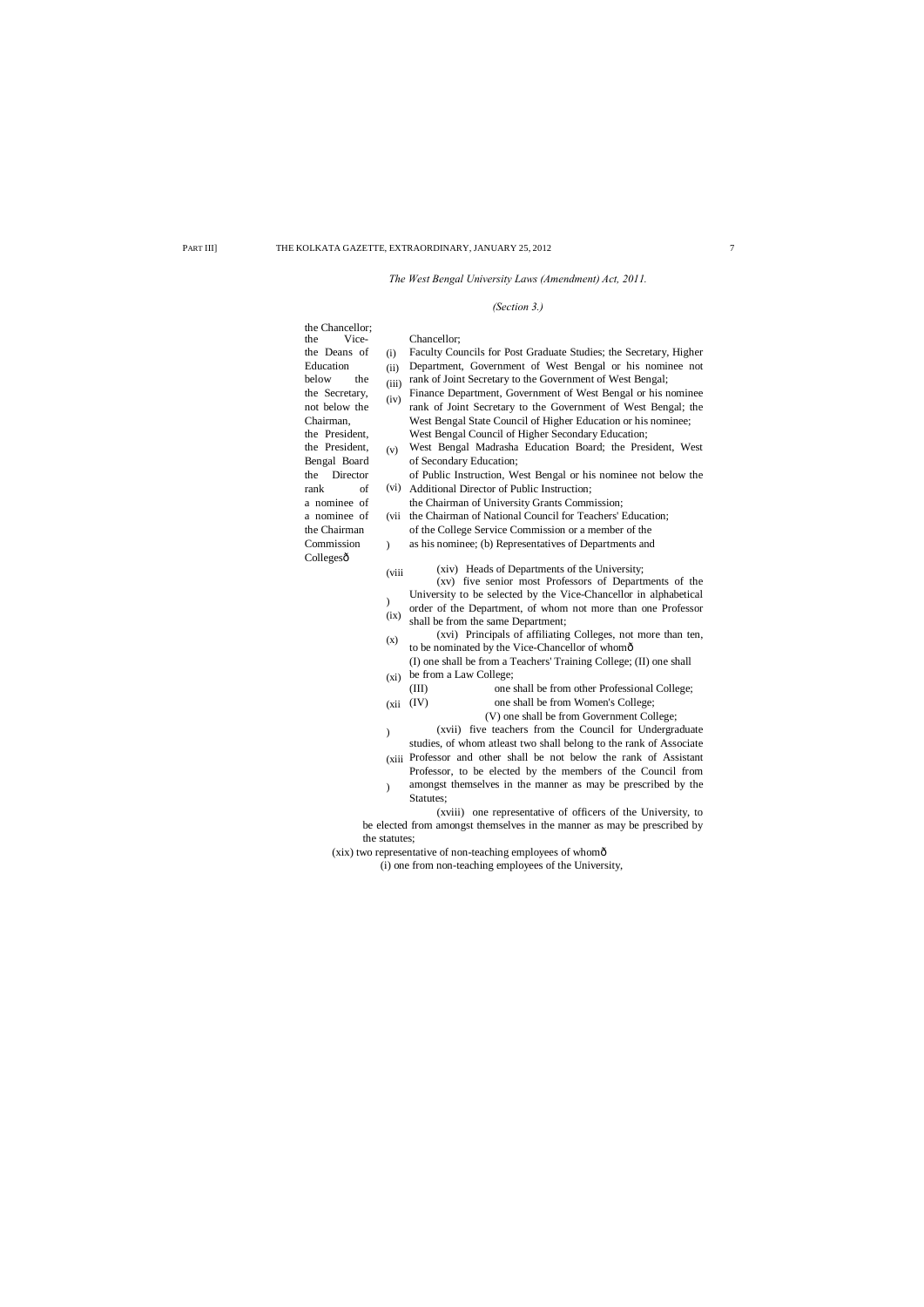#### *The West Bengal University Laws (Amendment) Act, 2011.*

#### *(Section 3.)*

#### (ii) one from non-teaching employees of the affiliated colleges of the University,

to be elected from amongst themselves in the manner as may be prescribed by the Statutes;

(c) Nominated Membersô

(xx) not more than five persons to be nominated by the Chancellor from amongst the persons interested in University education:

- (d) Special Inviteeô
	- (xxi) any official or expert in any field or eminent educationist, whom the University may require for advice, consultation or assistance, may be invited to attend the meeting:

Provided that no employee of the University or of a College or Institution affiliated with the University or recognised by it shall be eligible to be a member;

Provided that not more than one official or expert or eminent educationist may be invited in a meeting at a time.

(2) A member of the Court shall hold office for a period of four years, if not expressly provided otherwise in sub-section (1). Any vacancy among the members of the Court shall be filled up immediately by the concerned authority.

(3) No act or proceedings of the Court or of any body constituted by the Court

shall be invalid or called in question by reason of the existence of any vacancy, initial or subsequent, in the Court or in any body constituted by the Court, as the case may be.";

(4) for section 20, the following section shall be substituted: $\hat{o}$ 

"The Executive 20. (1) The Executive Council shall consist

Council. of the following members :  $\hat{o}$ 

(a) *Ex officio* Members—

#### (i) the Vice Chancellor;

- (ii) Secretary of Higher Education Department or his nominee not below the rank of Joint Secretary;
- (iii) Secretary of Finance Department or his nominee not below the rank of Joint Secretary;
- (iv) Chairman of West Bengal State Council of Higher Education or his nominee;
- (v) Director of Public Instruction or his nominee not below the rank of Additional Director of Public Instruction;
- (vi) the Deans of Faculty Councils for Post Graduate Studies;
- (vii) Principals of affiliated Colleges, not more than seven, to be nominated by the Vice-Chancellor of whom -
	- (I) one shall be from a Teachers' Training College;
	- (II) one shall be from a Law College;
	- (III) one shall be from other Professional College;
	- (IV) one shall be from Women's College;
		- (V) one shall be from Government College;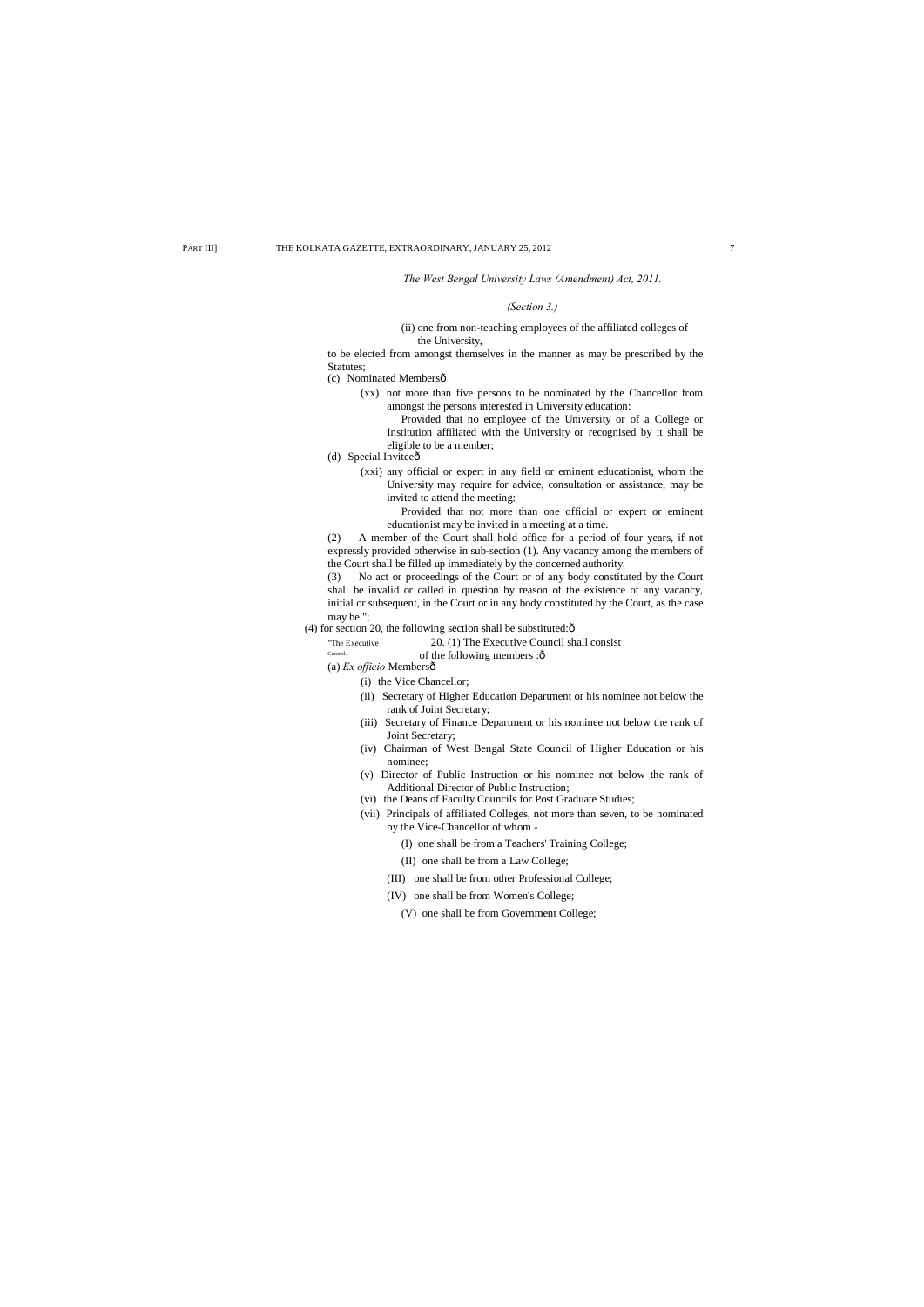*The West Bengal University Laws (Amendment) Act, 2011.*

#### *(Section 3.)*

(b) Other Membersô

- (viii) three Heads of Departments, by rotation for one year in alphabetical order of the Department, to be selected by the Vice-Chancellor;
- (ix) seven teachers from the faculty council for PostGraduate studies of whom four shall be Professors, two shall be Associate Professors and one shall be Assistant Professor and they shall be elected by the members of the faculty council from amongst themselves in the manner as may be prescribed by Statutes;
- (x) five Teachers of whom atleast two shall belong to the rank of Associate Professor and others shall be not below the rank of Assisstant Professor from the Council for under-graduate studies to be elected by the members of the Council from amongst themselves in the manner as may be prescribed by Statutes;
- (xi) two persons nominated by the Chancellor interested in University education:

Provided that no employee of the University or of a College or Institution affiliated with the University or recognised by it shall be eligible to be a member.

(2) A member of the Executive Council shall hold office for a period of four years, if not expressly provided otherwise in subsection (1). Any vacancy among the members of the Executive Council shall be filled up immediately by the concerned authority.

- (b) after clause (vi), in the following clause shall be inserted: $\hat{o}$  "(vii) one student representative pursuing Post-Graduate
	- studies in the University and one research scholar pursuing research in the University to be elected by post graduate students and research scholars, respectively, from amongst themselves in the manner as may be prescribed by the Statutes";
- (7) in section 24, in clause (a) of sub-section (2), after clause (vii), the following clause shall be inserted: $\hat{o}$ 
	- "(viii) three student representatives pursuing Undergraduate studies in different streams of education in the affiliated colleges of the University to be elected by such students from amongst themselves in the manner as may be prescribed by the Statutes:

(3) No act or proceedings of the Executive Council or of any body constituted by the Executive Council shall be invalid or called in question by reason of the existence of any vacancy, initial or subsequent, in the Executive Council or in any body constituted by the Executive Council, as the case may be.

(4) One-third of the total number of members shall be a quorum for a meeting of the Executive Council.".

- (5) in section 21, in clause (x), the word "Teacher", wherever it occurs, shall be omitted.;
- (6) in section  $22,0$ 
	- (i) in sub-section  $(2),\hat{0}$ 
		- (a) after clasue (iii), the following clause shall be inserted: $\delta$  "(iiia) the Librarian of the University, if the post is vacant

then the person acting as Librarian of the University in case of Faculty Council for Post-Graduate studies in Arts, Commerce and Law;";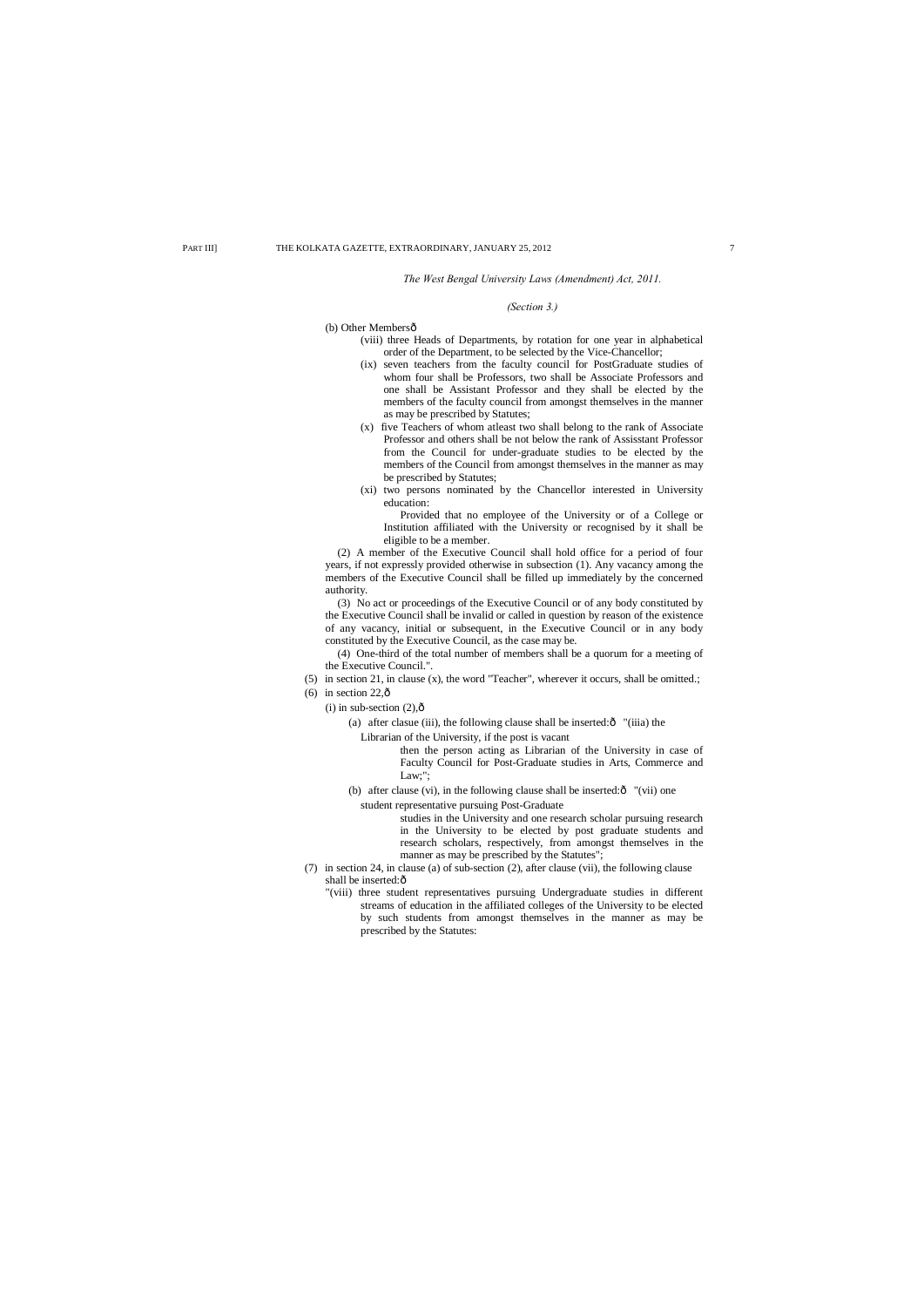Amendment of West Ben. Act XXIII of 1981.

#### $(1)$  in section 2, $\hat{\text{o}}$

4. In the Burdwan University Act, 1981, $\hat{o}$ 

- (i) after clause (18), the following clause shall be inserted: $\hat{o}$ 
	- '(18a) "State Government" means the Government of West Bengal in the Higher Education Department;'
- (ii) in clause (21), for the words 'Assistant Professor, Reader, Lecturer', the words 'Associate Professor, Reader, Assistant Professor' shall be substituted;
- (iii) for clause (22), the following clause shall be substituted : $\delta$
- "(22) 'Teacher of the University' means a Professor, Associate Professor, Assistant Professor, or any other person, holding a teaching post including a part time teaching post, appointed or recognized as such by the University.";
- (iv) clause (25) shall be omitted;
- (2) for section 9, the following section shall be substituted: $\hat{o}$

*The West Bengal University Laws (Amendment) Act, 2011.*

#### *(Section 4.)*

Provided that no two student representatives shall be elected from the same stream of education.";

(8) for section 29, the following section shall be substituted: $\hat{o}$  "Selection"

29. (1) A University Professor or a Smmn^Posts University Associate Professor or a University

Assistant Professor shall be appointed by the Vice-Chancellor, on the recommendation of a Selection Committee, and the constitution of such Selection Committee as well as the procedure for holding its meetings shall be in consonance with the University Grants Commission Regulations and Recruitment Rules framed by the State Government from time to time.

(2) Notwithstanding anything contrary to the provisions of University Grants Commission Regulations, the nominee of the Vice-Chancellor shall be the head of the Selection Committee, which shall send its recommendations in writing to the Vice-Chancellor alongwith reasoned record of assessment of the persons appeared before it for selection.";

(9) for section 30, the following section shall be substituted: $\hat{o}$  "Procedure for 30. (1) At least four members, including two  $_{\text{of}}^{\text{h}}$ 

lding meeting outside subject experts, shall constitute the Committee.

quorum for the meeting of the Selection

Committee.

(2) If the Vice-Chancellor does not accept the recommendation of a Selection Committee, it shall refer the recommendation back to the Selection Committee with reasons for reconsideration and if the Vice-Chancellor does not accept the reconsidered views of the Selection Committee, the matter shall be referred to the Chancellor with reasons and the decision of the Chancellor shall be final".

"The Vice- 9. (1) (a) The Vice-Chancellor shall be appointed Chancellor. from the persons of the highest level of competence,

integrity, morals and institutional commitment. The Vice Chancellor shall be a distinguished academic with a minimum of ten years of experience in a University system of which atleast 5 years shall be as professor or ten years of experience in a reputed research or academic administrative organisation of which atleast 5 years shall be in an equivalent position of professor.

(b) The Vice Chancellor shall be appointed by the Chancellor out of the panel of three names recommended in order of preference by the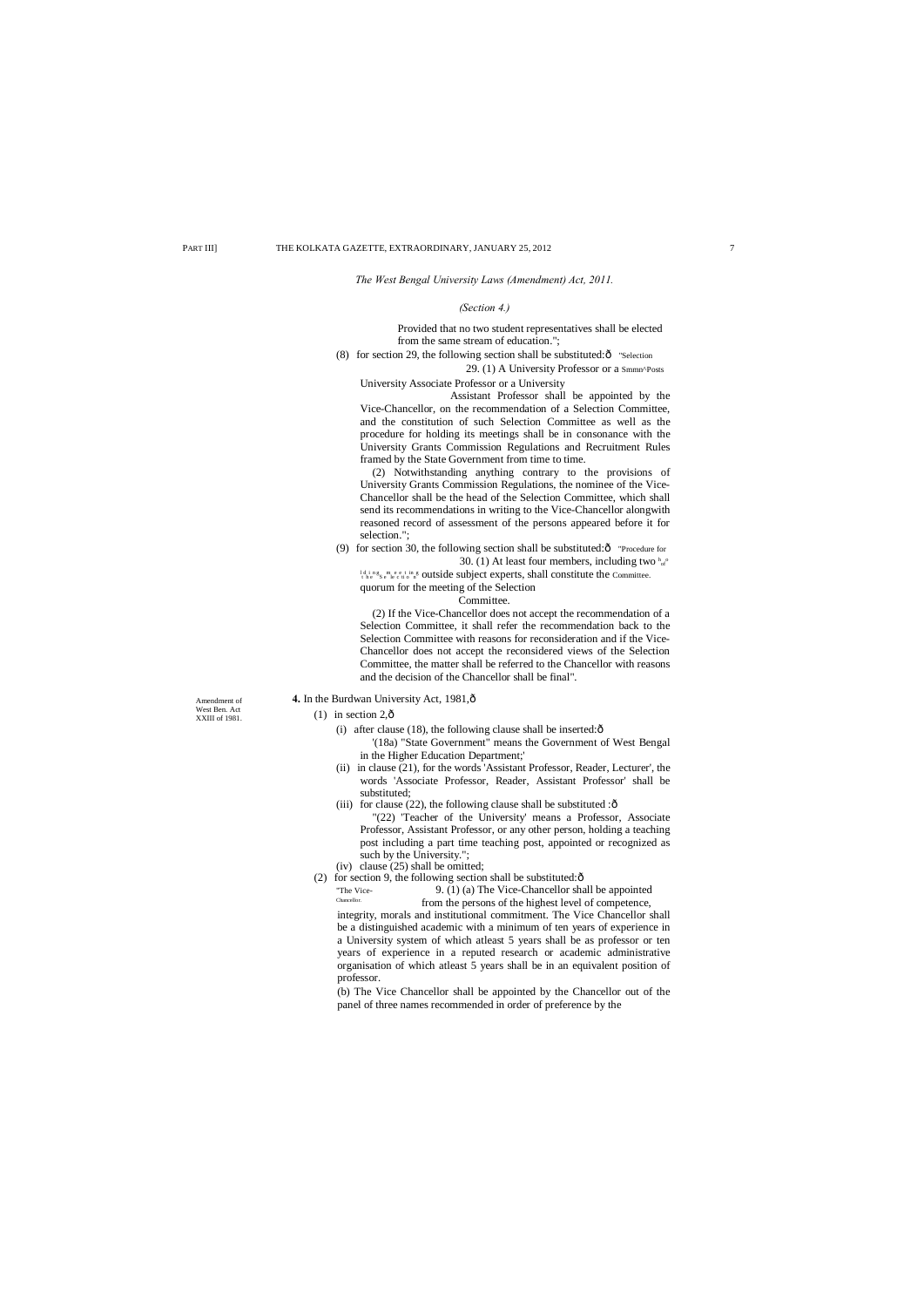#### *The West Bengal University Laws (Amendment) Act, 2011.*

#### *(Section 4.)*

Search Committee constituted by the State Government. While preparing the panel, the Search Committee must give proper weightage to academic excellence, exposure to the higher education system in the country and abroad and adequate experience in academic and administrative governance and reflect the same in writing while submitting the panel to the Chancellor.

- (c) The Search Committee shall consist of the following Members: $\hat{o}$ 
	- (i) a nominee of the Chancellor, who shall be the Chairperson of the Committee;
	- (ii) a nominee of the Chairman, University Grants Commission;
- (iii) a nominee of the Court:

Provided that all such Members shall be persons of eminence in the sphere of higher education and shall not be connected in any manner with the University or colleges or institutions affiliated with the University or recognised by it.

(2) (a) The Vice-chancellor shall hold office for a term of four years or till he attains the age of sixty-five years, whichever is earlier, and shall be eligible for reappointment for another term of four years or till he attains the age of sixty-five years, whichever is earlier, following the porovisions of sub-section (1).

(b) The Chancellor may, notwithstanding the expiration of the term of the office of the Vice-Chancellor or his attaining the age of sixty-five years, allow him to continue in office till a successor assumes office, provided that he shall not continue as such for any period exceeding six months.

(3) The Vice-Chancellor shall be a whole-time officer of the University and shall be paid from the University Fund such salary and allowances as the Chancellor may decide in consultation with the State Government.

(4) The Vice-Chancellor may resign his office by writing under his hand addressed to the Chancellor.

 $(5)$  If  $\hat{\text{o}}$ 

- (a) the Vice-Chancellor is, by reasons of leave, illness or other cause, temporarily unable to exercise the powers and perform the duties of his office, or
- (b) a vacancy occurs in the office of the Vice-Chancellor by reason of death, resignation, removal, expiry of term of his office or otherwise,

then, during the period of such temporary inability or pending the appointment of a Vice-Chancellor, as the case may be, the Chancellor in consultation with the Minister may appoint a person to exercise the powers and perform the duties of the Vice-Chancellor.

(6) The vacancy in the office of the Vice-Chancellor occurring by reason of death, resignation or expiry of the term of his office, removal or otherwise shall be filled up by appointment of a Vice-Chancellor in accordance with the provisions of subsection (1) within a period of six months from the date of occurrence of the vacancy, and such period shall be held to include any period for which a Vice-Chancellor is allowed to continue in office under clause (b) of sub-section (2), or a person is appointed by the Chancellor in consultation with the Minister to exercise the powers and perform the duties of the Vice-Chancellor under subsection (5).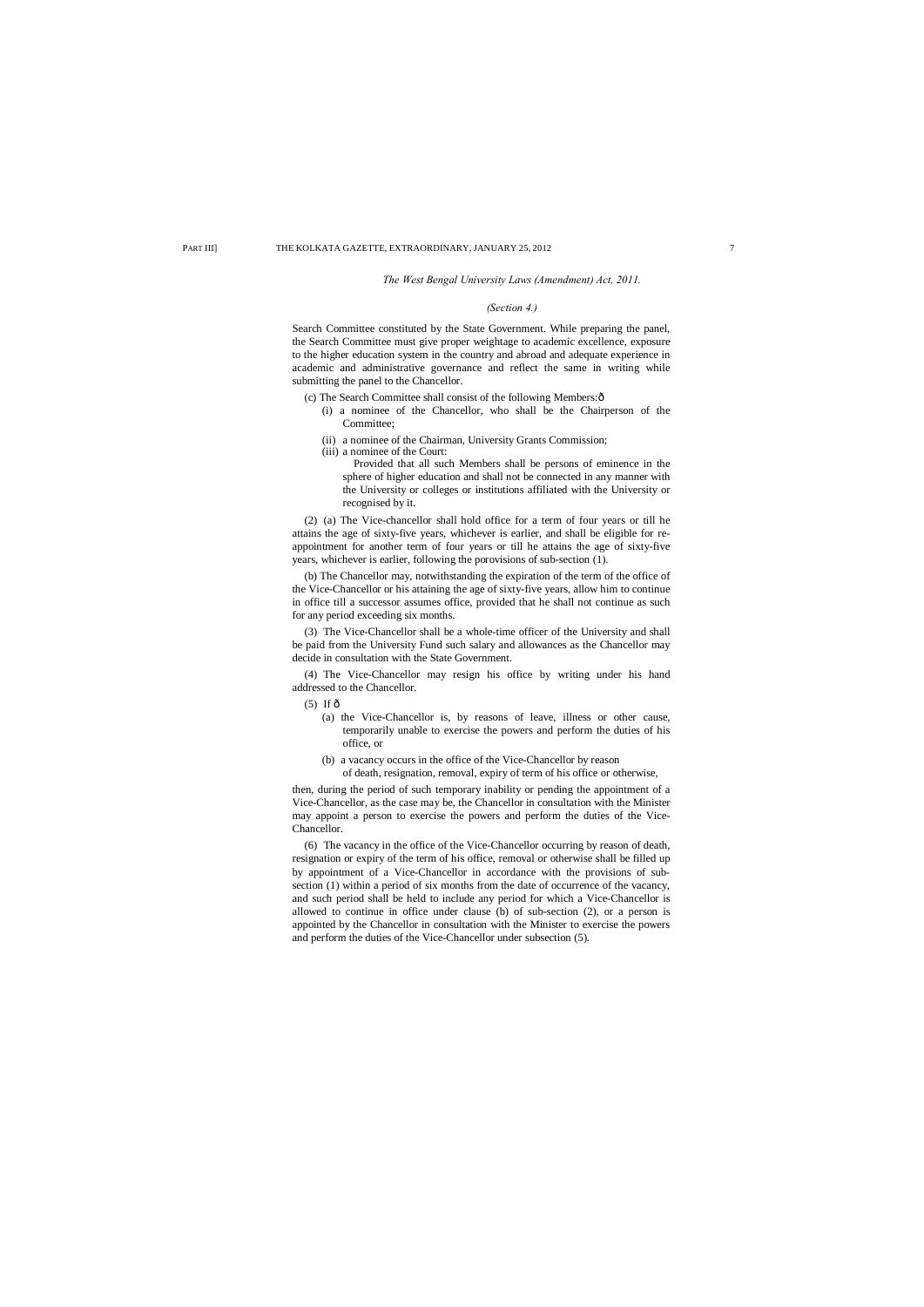(7) The Vice-Chancellor may be removed from his office by the Chancellor if he is satisfied that the incumbent, $\hat{o}$ 

*The West Bengal University Laws (Amendment) Act, 2011.*

#### *(Section 4.)*

*Explanation.* $\hat{o}$  For the purpose of this sub-clause, whether any party is a political party or any association is a political association or any act of the Vice-Chancellor is partisan, decision of the Chancellor thereon shall be final:

Provided that the Vice-Chancellor shall be given a reasonable opportunity to show cause by the Chancellor before taking recourse for his removal under clauses (d), (e), (f), (g) and (h).". (3) for section 9A, the following section shall be substituted: $\delta$ 

- (a) has become insane and adjudged by a competent court to be of unsound mind; or
- (b) has become an undischarged insolvent and stands so declared by a competent Court; or
- (c) has been physically unfit and incapable of discharging function due to protracted illness or physical disability ; or
- (d) has wilfully omitted or refused to carry out the provisions of this Act or has committed breach of any of the terms and conditions of the service contract or has abused or misused the powers vested in him or if the continuance in the office of the Vice-Chancellor is detrimental to the interest of the University; or
- (e) has been proved to be guilty of criminal breach of trust or criminal negligence or gross financial irregularity or impropriety or gross negligence of duty; or
- (f) has shown incompetence to perform or has persistently made default in the performance of the duties imposed on him by or under this Act; or
- (g) has been convicted by a court for any offence within the concept and meaning of the Code of Criminal Procedure, 1973; or 2 of 1974.
- (h) is a member of, or otherwise associated with, any political party or acts in any partisan manner while in office.

"The Pro-Vice-  $9 A. (1) (a)$  The Pro-Vice-Chancellor (Administration and Academic) shall be (Administration

and Academic). appointed from the persons of the highest level of competence, integrity, morals and institutional commitment. The Pro- Vice-Chancellor (Administration and Academic) shall be a distinguished academic with a minimum of ten years of experience in a University system of which atleast 5 years shall be as Professor or ten years of experience in a reputed research or academic administrative organisation of which at least 5 years shall be in an equivalent position.

(b) The Pro-Vice-Chancellor (Administration and Academic) shall be appointed by the Chancellor in consultation with the Minister. The term of his office shall be for four years and he shall be eligible for re- appointment for a period not exceeding four years but shall not hold office beyond the age of sixty-five years.

(2) The Pro-Vice-Chancellor (Administration and Academic) shall be a whole-time officer of the University and shall be paid from the University Fund such salary and allowances as the Chancellor may decide in consultation with the State Government.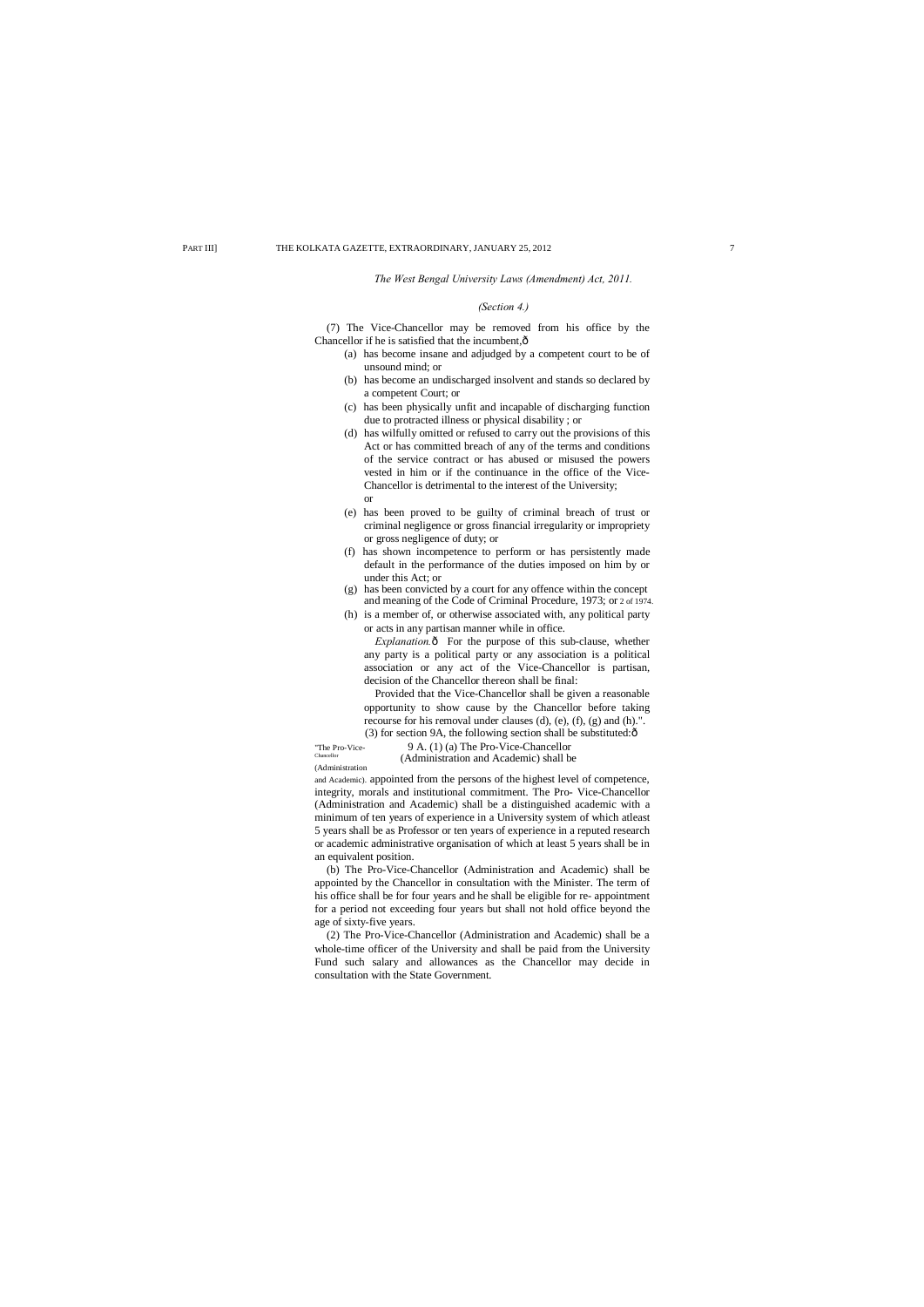#### *The West Bengal University Laws (Amendment) Act, 2011.*

#### *(Section 4.)*

(3) The Pro-Vice-Chancellor (Administration and Academic) may resign his office by writing under his hand addressed to the Chancellor.

- $(4)$  Ifô
	- (a) the Pro-Vice-Chancellor (Administration and Academic) is, by reason of leave, illness or other cause, temporarily unable to exercise the powers and perform the duties of his office, or
	- (b) a vacancy occurs in the office of the Pro-Vice-Chancellor (Administration and Academic) by reason of death, resignation or expiry of the term of his office, removal or otherwise,

(6) The Pro-Vice-Chancellor (Administration and Academic) may be removed from his office by the Chancellor if he is satisfied that the incumbent, ô

then, during the peirod of such temporary inability or pending the appointment of a Pro-Vice-Chancellor (Administration and Academic),

as the case may be, the Chancellor, in consultation with the Minister and the Vice-Chancellor, shall authorise a senior teacher of the University or an officer of the University to exercise the powers and perform the duties of the Pro-Vice-Chancellor (Administration and Academic).

(5) The vacancy in the office of the Pro-Vice-Chancellor (Administration and Academic) occurring by reason of death, resignation or expiry of the term of his office, removal or otherwise shall be filled up by appointment of a Pro-Vice-Chancellor (Administration and Academic) in accordance with the provisions of sub-section (1).

- (a) has become insane and adjudged by a competent court to be of unsound mind; or
- (b) has become an undischarged insolvent and stands so declared by a competent Court; or
- (c) has been physically unfit and incapable of discharging function due to protracted illness or physical disability ; or
- (d) has wilfully omitted or refused to carry out the provisions of this Act or has committed breach of any of the terms and conditions of the service contract or has abused or misused the powers vested in him or if the continuance in the office of the Pro-Vice-Chancellor (Administration and Academic) is detrimental to the interest of the University; or
- (e) has been proved to be guilty of criminal breach of trust or criminal negligence or gross financial irregularity or impropriety or gross negligence of duty; or
- (f) has shown incompetence to perform or has persistently made default in the performance of the duties imposed on him by or under this Act; or
- (g) has been convicted by a court for any offence within the concept and meaning of the Code of Criminal Procedure, 1973; or 2 of 1974.
- (h) is a member of, or otherwise associated with, any political party or acts in any partisan manner while in office. *Explanation.* $\hat{o}$  For the purpose of this sub-clause, whether any party is a political party or any association is a political association or any act of the Pro-Vice Chancellor (Administration and Academic) is

partisan, decision of the Chancellor thereon shall be final: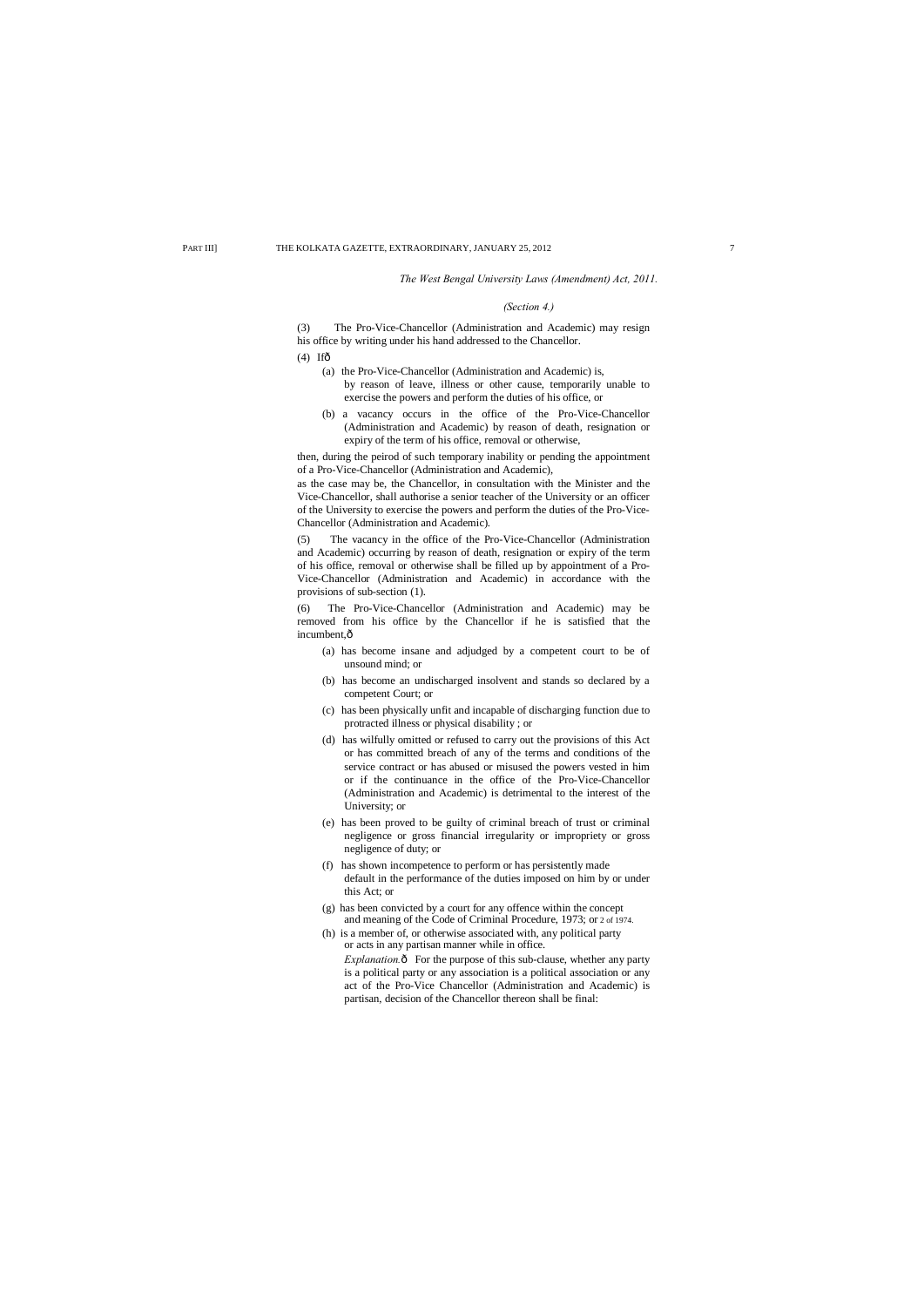*The West Bengal University Laws (Amendment) Act, 2011.*

# *(Section 4.)*

Provided that the Pro-Vice-Chancellor (Administration and Academic) shall be given a reasonable opportunity to show cause by the Chancellor before taking recourse for his removal under clauses (d), (e), (f), (g) and (h).".

- (4) for section 17, the following section shall be substituted: $\hat{o}$
- " The Court. 17. (1) The Court shall consist of the following members: $\delta$
- (a) *Ex officio* membersô
	- (i) the Chancellor;
	- (ii) the Vice-Chancellor;
	- (iii) the Pro-Vice-Chancellor (Administration and Academic);
	- (iv) the Deans of Faculty Councils for Post-Graduate Studies;
		- (v) the Secretary, Higher Education Department, Government of West Bengal or his nominee not below the rank of Joint Secretary to the Government of West Bengal;
	- (vi) the Secretary, Finance Department, Government of West Bengal or his nominee not below the rank of Joint Secretary to the Government of West Bengal;
	- (vii) the Chairman, West Bengal State Council of Higher Education or his nominee;
	- (viii) the President, West Bengal Council of Higher Secondary Education;
	- (ix) the President, West Bengal Madrasah Education Board;
	- (x) the President, West Bengal Board of Secondary Education;
	- (xi) the Director of Public Instruction, West Bengal or his nominee not below the rank of Additional Director;
	- (xii) a nominee of the Chairman of University Grants Commission;
	- (xiii) a nominee of the Chairman of National Council for Teachers' Education;
	- (xiv) a nominee of the Chairman of All India Council for Technical Education;
	- (xv) the Chairman, of the College Service Commission or a member of the Commission as his nominee;
- (b) Representatives of Departments and Collegesô
	- (xvi) Heads of Departments of the University;
	- (xvii) five senior most Professors of Departments of the University to be selected by the Vice-Chancellor in alphabetical order of the Department, of whom not more than one Professor shall be from the same Department;
	- (xviii)Principals of affiliated Colleges, not more than ten, to be nominated by the Vice-Chancellor of whom—
		- (I) one shall be from a Teachers' Training College;

(II) one shall be from a Law College;

- (III) one shall be from other Professional College;
- (IV) one shall be from Women's College;
- (V) one shall be from Government College;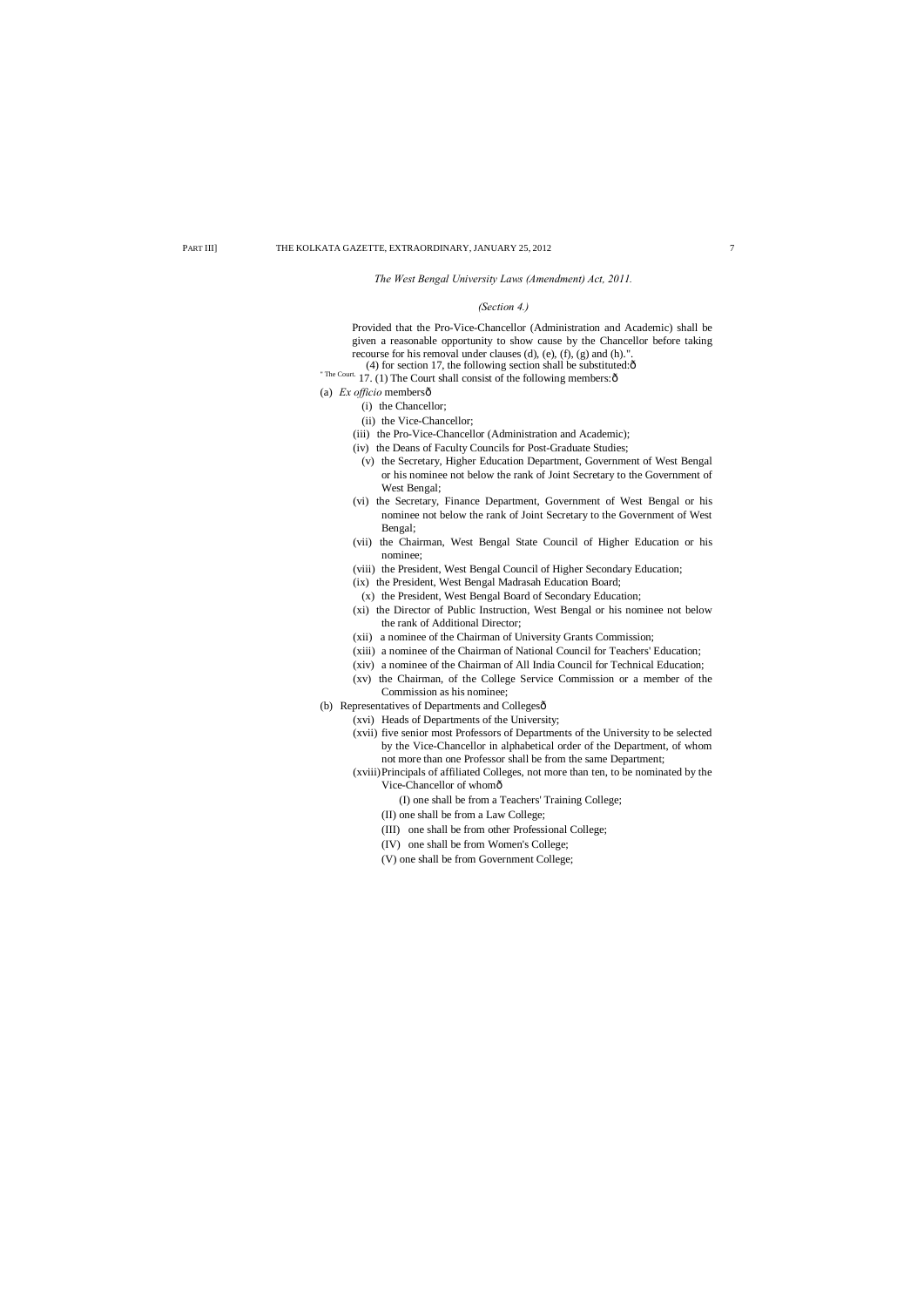#### *The West Bengal University Laws (Amendment) Act, 2011.*

#### *(Section 4.)*

Assistant (xix) Professor, to be elected by the members of the Council from (xx) (xxi) affiliated colleges of the University, five teachers from the Council for undergraduate studies, of whom atleast two shall belong to the rank of Associate Professor and others shall be not below the rank of amongst themselves in the manner as may be prescribed by the Statutes; one representative of officers of the University, to be elected from amongst themselves in the maneer as may be prescribed by the Statutes; two representatives of non-teaching employees of whomô (i) one from non-teaching employees of the University, (ii) one from non-teaching employees of the to be  $(AA)$  elected from amongst themselves in the manner as may be prescribed by the Statutes. (c) Nominated Membersô (xxii) not more than five persons to be nominated by the Chancellor from amongst the persons interested in University education: Provided that no employee of the University or of a College or Institution affiliated with the University or recognised by it shall be eligible to be a member. (d) Special Inviteeô (xxiii) any official or expert in any field or eminent educationist, whom the Vice-Chancellor may require for advice, consultation or assistance, may be invited to attend the meeting: Provided that not more than one official or expert or eminent educationist may be invited in a meeting at a time. (2) A member of the Court shall hold office for a period of four years, if not expressly provided otherwise in sub-section (1). Any vacancy among the members of the Court shall be filled up immediately by the concerned authority. (3) No act or proceedings of the Court or of any body constituted by the Court shall be invalid or called in question by reason of the existence of any vacancy, initial or subsequent, in the Court or in any body constituted by the Court, as the case may be.";  $(5)$  for section 20, the following section shall be substituted: $\hat{\text{o}}$ "The Executive 20. (1) The Executive Council shall consist<br>  $\sum_{\text{Counti}}$  of the following members: of the following members: $\hat{o}$ (a) *Ex officio* Membersô (i) the Vice-Chancellor; (ii) the Pro-Vice-Chancellor (Administration and Academic); (iii) Secretary of Higher Education Department or his nominee not below the rank of Joint Secretary; (iv) Secretary of Finance Department or his nominee not below the rank of Joint Secretary;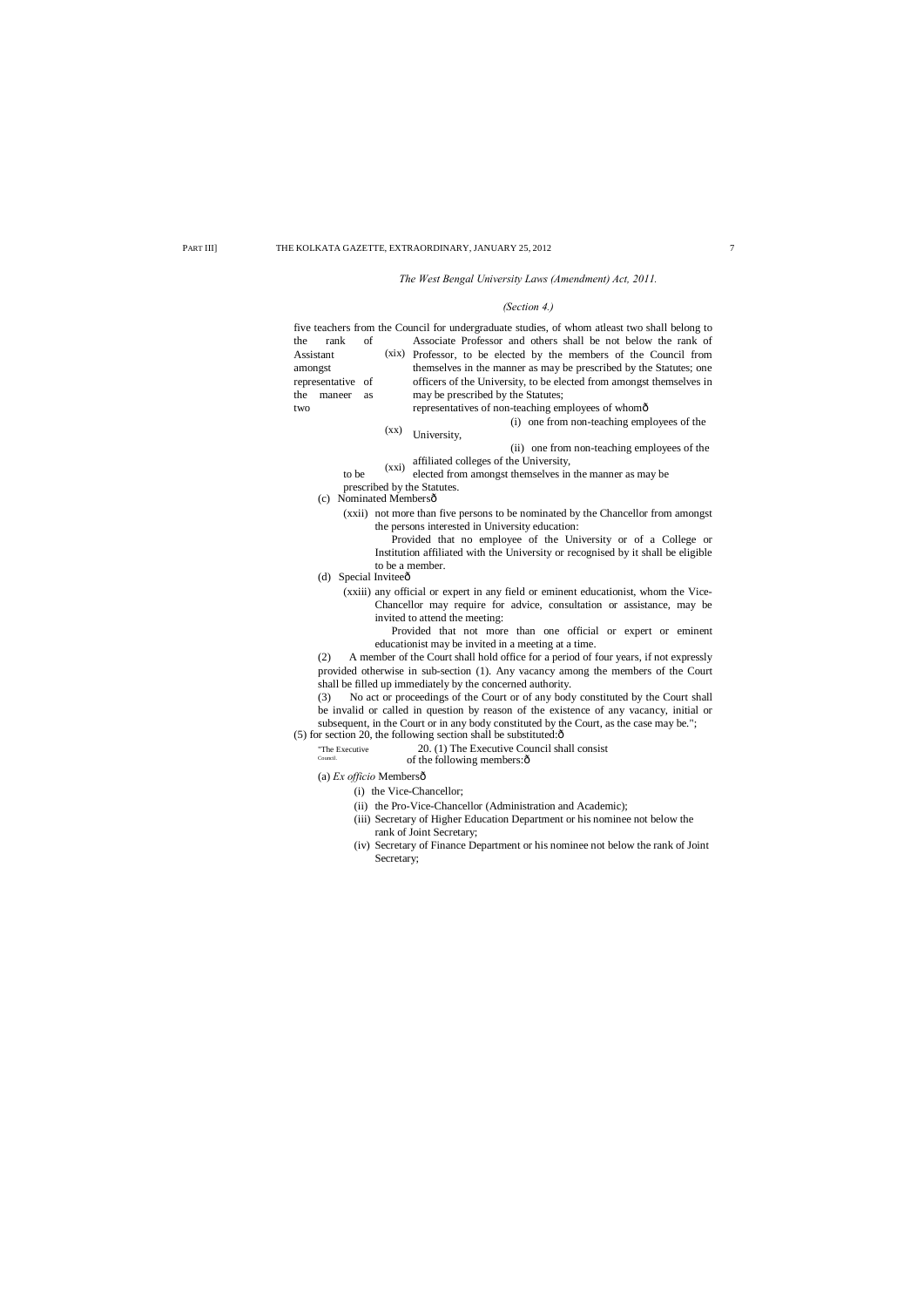- (v) Chairman of West Bengal State Council of Higher Education or his nominee;
- (vi) Director of Public Instruction or his nominee not below the rank of Additional Director of Public Instruction;
- (vii) the Deans of Faculty Councils for Post-Graduate Studies;
- (viii) Principals of affiliated Colleges, not more than seven, to be nominated by the Vice-Chancellor of whomô

#### *The West Bengal University Laws (Amendment) Act, 2011.*

#### *(Section 4.)*

(I) one shall be from a Teachers' Training College;

(II) one shall be from a Law College;

- (III) one shall be from other Professional College;
- (IV) one shall be from Women's College;
- (V) one shall be from Government College;

(b) Other Membersô

- (ix) three Heads of Departments, by rotation for one year in alphabetical order of the Department, to be selected by the Vice-Chancellor;
- (x) three Heads of Departments, by rotation for one year in alphabetical order of the Department, to be selected by the Vice-Chancellor;
- (xi) seven teachers from the faculty council for PostGraduate studies of whom four shall be Professors, two shall be Associate Professors and one shall be Assistant Professor and they shall be elected by the members of the faculty council from amongst themselves in the manner as may be prescribed by Statutes;
- (xii) five Teachers of whom atleast two shall belong to the rank of Associate Professor and others shall be not below the rank of Assisstant Professor from the Council for Undergraduate studies, to be elected by the members of the Council from amongst themselves in the manner as may be prescribed by Statutes;
- (xiii) two persons nominated by the Chancellor interested in University education:

- (6) in section 21, in clause (x), the word "Teachers", wherever it occurs, shall be omitted.;
- (7) in section 22, $\hat{\text{o}}$ 
	- (i) in sub-section  $(2),\hat{0}$ 
		- (a) after clause (iii), the following clause shall be inserted: $\hat{o}$

Provided that no employee of the University or of a College or Institution affiliated with the University or recognized by it shall be eligible to be a member.

(2) A member of the Executive Council shall hold office for a period of four years, if not expressely provided otherwise in subsection (1). Any vacancy among the members of the Executive Council shall be filled up immediately by the concerned authority.

(3) No act or proceedings of the Executive Council or of any body constituted by the Executive Council shall be invalid or called in question by reason of the existence of any vacancy, initial or subsequent, in the Executive Council or in any body constituted by the Executive Council, as the case may be.

(4) One-third of the total number of members shall be a quorum for a meeting of the Executive Council.".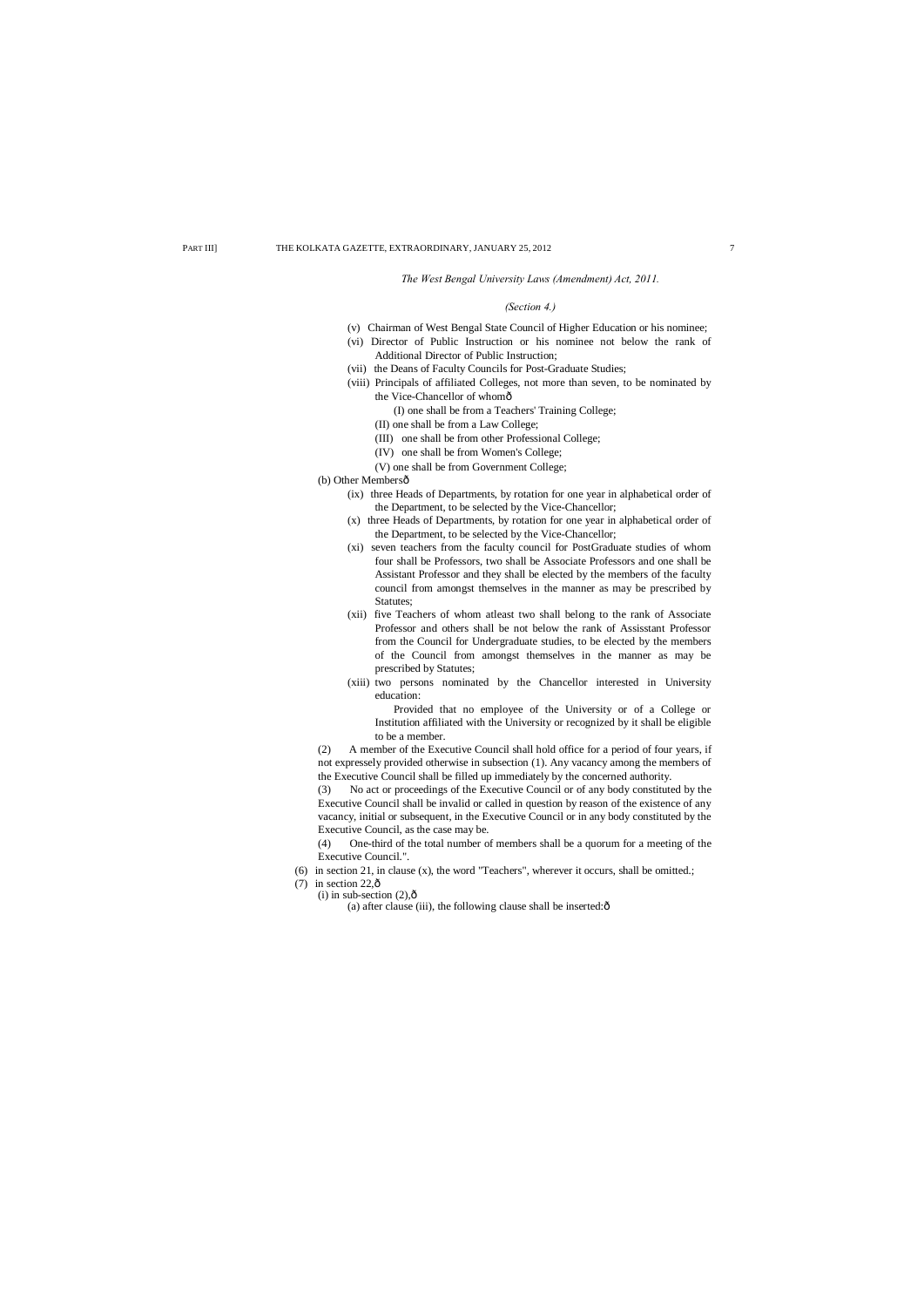- "(iiia) the Librarian of the University, if the post is vacant then the person acting as Librarian of the University in the case of the Faculty Council for Post-Graduate Studies in Arts, Commerce, Law, Fine Arts and Music;";
- (b) after clause (vi), the following clause shall be inserted: $\hat{o}$ "(vii) one student representative pursuing Post-Graduate studies in the University and one research scholar pursuing research in the University to be elected by Post-Graduate students and research scholars respectively from amongst themselves in the manner as may be prescribed in the statutes;";
- (8) in section 24, in sub-section (2), after clause (viii), the following clause shall be inserted: $\hat{o}$ 
	- "(ix) three student representatives pursuing Undergraduate studies in different streams of education in the affiliated colleges of the University to be elected by such students from amongst themselves in the manner as may be prescribed by the statutes: Provided that no two student representatives shall be elected from the same stream of education.";
- (9) for section 29, the following section shall be substituted: $\hat{O}$  "Selection"

#### *The West Bengal University Laws (Amendment) Act, 2011.*

#### *(Section 5.)*

## 29. (1) A University Professor or a University

Committee for T<sub>e</sub>achi<sub>n</sub>g Po<sub>sts</sub>. Associate Professor or a University Assistant Professor shall be appointed by the Vice-Chancellor, on the recommendation of a Selection Committee, and the constitution of such Selection Committee as well as the procedure for holding its meetings shall be in consonance with the University Grants Commission Regulations and Recruitment Rules framed by the State Government from time to time.

(2) Notwithstanding anything contrary to the provisions of University Grants Commission Regulations, the nominee of the Vice-Chancellor shall be the head of the Selection Committee, which shall send its recommendations in writing to the Vice-Chancellor alongwith reasoned record of assessment of the persons appeared before it for selection.";

 $(10)$  for section 30, the following section shall be substituted: $\hat{o}$ 

"Procedure for 30. (1) At least four members, including two  $of$ <sup>l</sup>senec<sub>t</sub>hSm<sup>etmg</sup> outside subject experts, shall constitute the quorum Committee. for a meeting of the Selection Committee.

(2) If the Vice-Chancellor does not accept the recommendation of a Selection Committee, it shall refer the recommendation back to the Selection Committee with reasons for reconsideration and if the Vice-Chancellor does not accept the reconsidered views of the Selection Committee, the matter shall be referred to the Chancellor with reasons and the decision of the Chancellor shall be final.".

<sup>Mment</sup> of 5. In the Vidyasagar University Act, 1981, ô West Ben.<br>Act XVIII

 $(1)$  in section 2, $\hat{\text{o}}$ 

 $(i)$  after clause (17), the following clause shall be inserted: $\delta$ 

'(17a) "State Government" means the Government of West Bengal in the Higher Education Department;';

(ii) in clause (20), for the words "a Professor, Associate Professor,

Assistant Professor, Reader, Principal, Lecturer,", the words "a Principal, Professor, Associate Professor, Reader, Assistant Professor" shall be substituted;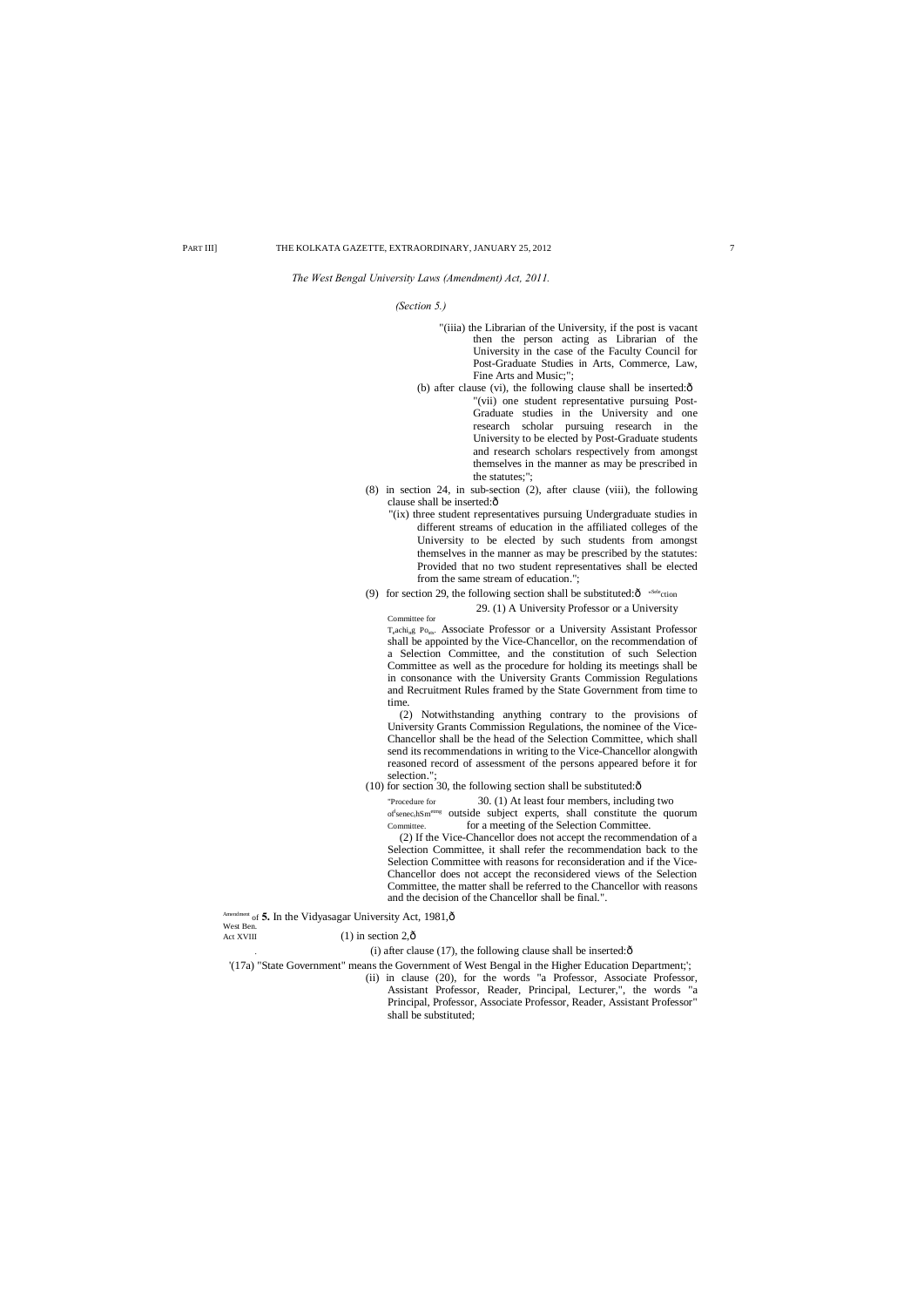*The West Bengal University Laws (Amendment) Act, 2011.*

#### *(Section* 5.)

(iii) for clause (21), the following clause shall be substituted: $\hat{o}$ 

" The Vice-<br>Chance dlor . 9. (1) (a) The Vice-Chancellor shall be appointed

- '(21) "Teacher of the University" means a Professor, Associate Professor, Assistant Professor, or any other person, holding a teaching post including a part-time teaching post, appointed or recognized as such by the University;';
- (iv) clause (24) shall be omitted;

(2) for section 9, the following section shall be substituted: $\hat{o}$ 

from the persons of the highest level of competence, integrity, morals and institutional commitment. The Vice-Chancellor shall be a distinguished academic with a minimum of ten years of experience in a University system of which atleast 5 years shall be as professor or ten years of experience in a reputed research or academic administrative organisation of which atleast 5 years shall be in an equivalent position of professor.

(b) The Vice-Chancellor shall be appointed by the Chancellor out of the panel of three names recommended in order of preference by the Search Committee constituted by the State Government. While preparing the panel, the Search Committee must give proper weightage to academic excellence, exposure to the higher education system in the country and abroad and adequate experience in academic and administrative governance and reflect the same in writing while submitting the panel to the Chancellor.

(c) The Search Committee shall consist of the following Members: $\hat{o}$ 

(4) The Vice-Chancellor may resign his office by writing under his hand addressed to the Chancellor.  $(5)$  If $\hat{\sigma}$ 

- (i) a nominee of the Chancellor, who shall be the Chairperson of the Committee;
- (ii) a nominee of the Chairman, University Grants Commission;
- (iii) a nominee of the Court:

Provided that all such Members shall be persons of eminence in the sphere of higher education and shall not be connected in any manner with the University or colleges or institutions affiliated with the University or recognised by it.

(2) (a) The Vice-chancellor shall hold office for a term of four years or till he attains the age of sixtyfive years, whichever is earlier, and shall be eligible for re- appointment for another term of four years or till he attains the age of sixty-five years, whichever is earlier, following the provisions of sub-section (1).

(b) The Chancellor may, notwithstanding the expiration of the term of the office of the Vice-Chancellor or his attaining the age of sixty-five years, allow him to continue in office till a successor assumes office, provided that he shall not continue as such for any period exceeding six months.

(3) The Vice-Chancellor shall be a whole-time officer of the University and shall be paid from the University Fund such salary and allowances as the Chancellor may decide in consultation with the State Government.

(a) the Vice-Chancellor is, by reasons of leave, illness or other cause, temporarily unable to exercise the powers and perform the duties of his office, or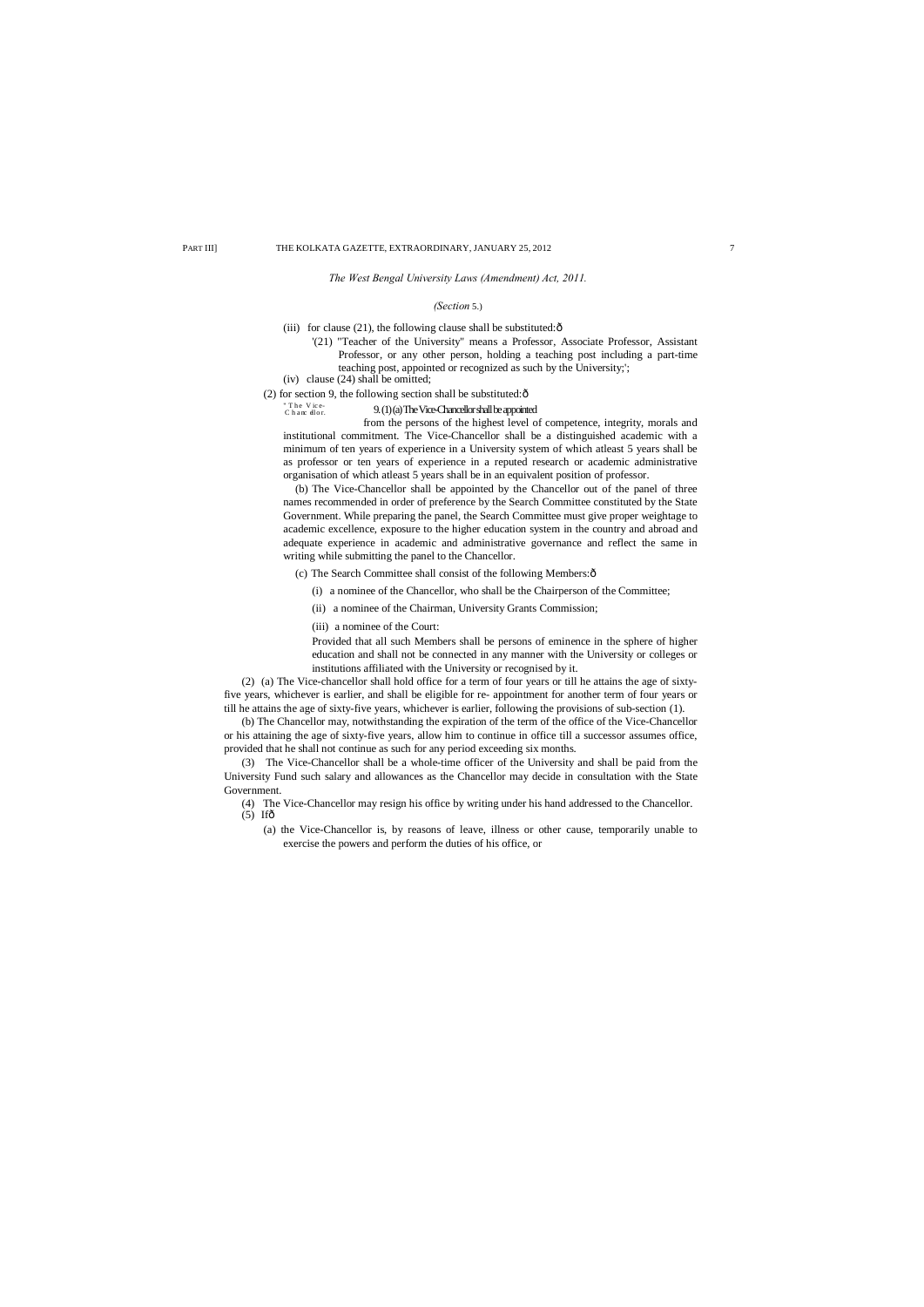*The West Bengal University Laws (Amendment) Act, 2011.*

### *(Section 5.)*

(b) a vacancy occurs in the office of the Vice-Chancellor by reason of death, resignation, removal, expiry of term of his office or otherwise,

then, during the period of such temporary inability or pending the appointment of a Vice-Chancellor, as the case may be, the Chancellor in consultation with the Minister may appoint a person to exercise the powers and perform the duties of the Vice- Chancellor.

(7) The Vice-Chancellor may be removed from his office by the Chancellor if he is satisfied that the incumbent, ô

(6) The vacancy in the office of the Vice-Chancellor occurring by reason of death, resignation or expiry of the term of his office, removal or otherwise shall be filled up by appointment of a Vice-Chancellor in accordance with the provisions of sub-section (1) within a period of six months from the date of occurrence of the vacancy, and such period shall be held to include any period for which a Vice-Chancellor is allowed to continue in office under clause (b) of sub-section (2), or a person is appointed by the Chancellor in consultation with the Minister to exercise the powers and perform the duties of the Vice-Chancellor under sub-section (5).

> *Explanation.* $\hat{o}$  For the purpose of this sub-clause, whether any party is a political party or any association is a political association or any act of the Vice-Chancellor is partisan, decision of the Chancellor thereon shall be final:

Provided that the Vice-Chancellor shall be given a reasonable opportunity to show cause by the Chancellor before taking recourse for his removal under clauses (d), (e), (f), (g) and (h)."; (3) for section 17, the following section shall be substituted: $\hat{o}$ 

- "The  $\mathrm{i}^{\wedge}\mathrm{mrt}.$ 17. (1) The Court shall consist of the following
	- members:ô

(a) *Ex officio* membersô

- (a) has become insane and adjudged by a competent court to be of unsound mind; or
- (b) has become an undischarged insolvent and stands so declared by a competent Court; or
- (c) has been physically unfit and incapable of discharging function due to protracted illness or physical disability ; or
- (d) has wilfully omitted or refused to carry out the provisions of this Act or has committed breach of any of the terms and conditions of the service contract or has abused or misused the powers vested in him or if the continuance in the office of the Vice-Chancellor is detrimental to the interest of the University; or
- (e) has been proved to be guilty of criminal breach of trust or criminal negligence or gross financial irregularity or impropriety or gross negligence of duty; or
- (f) has shown incompetence to perform or has persistently made default in the performance of the duties imposed on him by or under this Act; or
- (g) has been convicted by a court for any offence within the concept and meaning of the Code of Criminal Procedure, 1973; or
- (h) is a member of, or otherwise associated with, any political party or acts in any partisan manner while in office.

- (i) the Chancellor;
- (ii) the Vice Chancellor;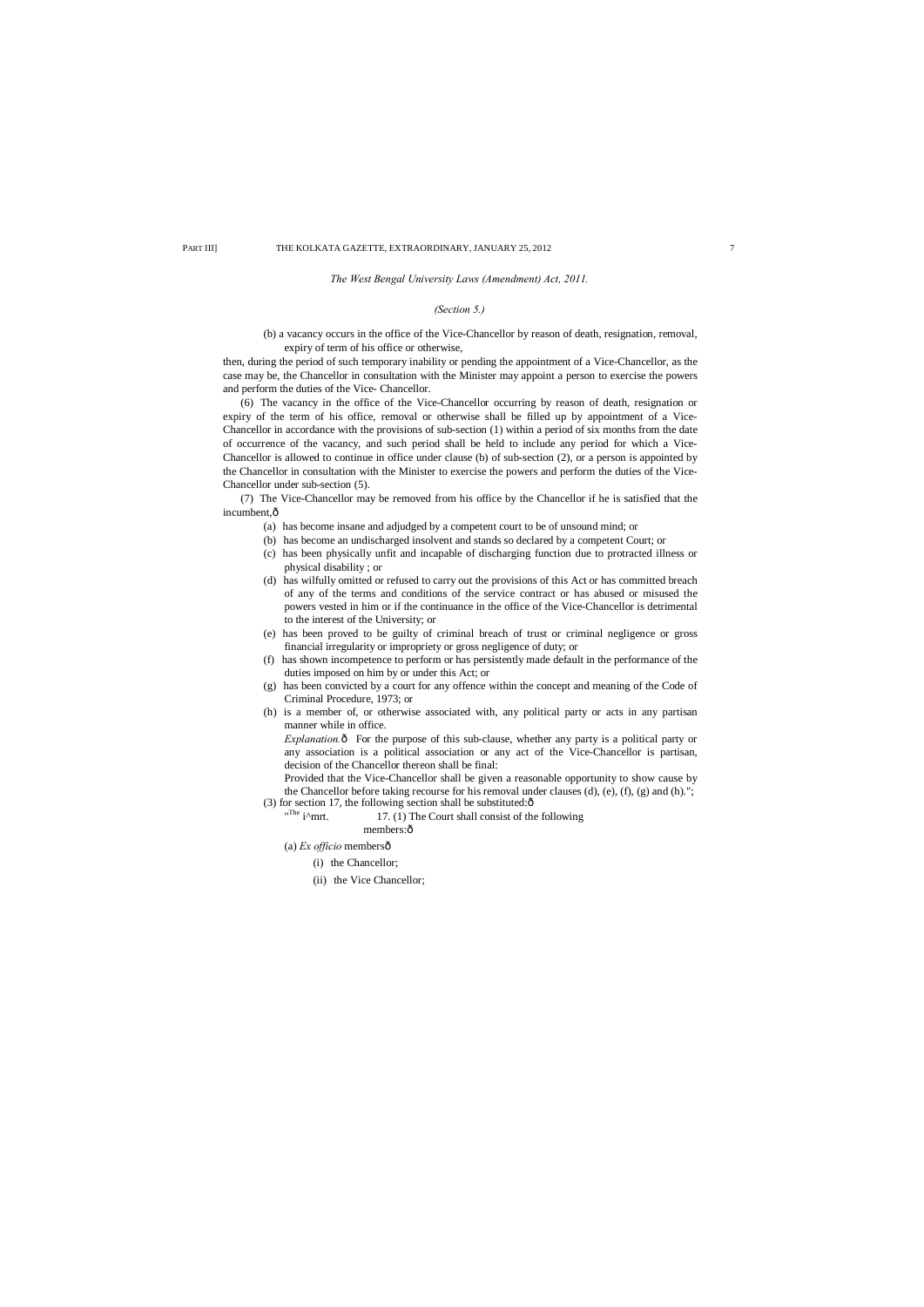#### *The West Bengal University Laws (Amendment) Act, 2011.*

#### *(Section 5.)*

- (iii) the Deans of Faculty Councils for Post-Graduate Studies;
- (iv) the Secretary, Higher Education Department, Government of West Bengal or his nominee not below the rank of Joint Secretary to the Government of West Bengal;
- (v) the Secretary, Finance Department, Government of West Bengal or his nominee not below the rank of Joint Secretary to the Government of West Bengal;
- (vi) the Chairman, West Bengal State Council of Higher Education or his nominee;
- (vii) the President, West Bengal Council of Higher Secondary Education;
- (viii) the President, West Bengal Madrasah Education Board;
- (ix) the President, West Bengal Board of Secondary Education;
- (x) the Director of Public Instruction, West Bengal or his nominee not below the rank of Additional Director of Public Instruction;
- (xi) a nominee of the Chairman of University Grants Commission;
- (xii) a nominee of the Chairman of National Council for Teachers' Education;
- (xiii) the Chairman, of the College Service Commission or a member of the Commission as his nominee;

# (b) Representatives of Departments and Collegesô

- (xiv) Heads of Departments of the University;
- (xv) five senior most Professors of Departments of the University to be selected by the Vice-Chancellor in alphabetical order of the Department, of whom not more than one Professor shall be from the same Department;
- (xvi) Principals of affiliated Colleges, not more than ten, to be nominated by the Vice-Chancellor of whomô
	- (I) one shall be from a Teachers' Training College;
	- (II) one shall be from a Law College;
	- (III) one shall be from other Professional College;
	- (IV) one shall be from Women's College;
- (xvii) five teachers from the Council for Undergraduate studies, of whom at least two shall belong to the rank of Associate Professor and others shall be not below the rank of Assistant Professor, to be elected by the members of the Council from amongst themselves in the manner as may be prescribed by the Statutes;
- (xviii)one representative of officers of the University, to be elected from amongst themselves in the maneer as may be prescribed by the Statutes;
- (xix) two representatives of non-teaching employees of whomô
	- (i) one from non-teaching employees of the University,
	- (ii) one from non-teaching employees of the affiliated colleges of the University,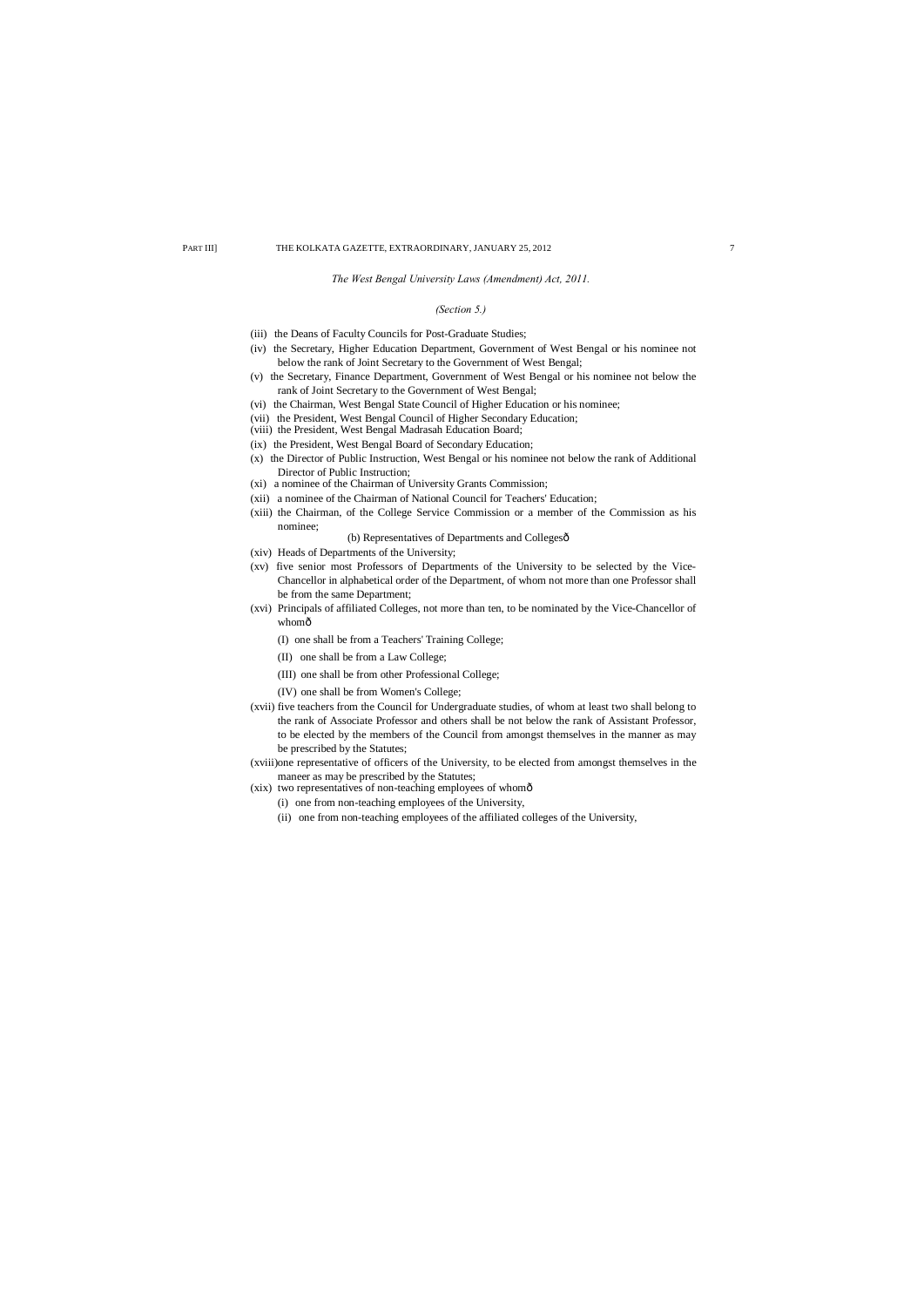#### *The West Bengal University Laws (Amendment) Act, 2011.*

#### *(Section 5.)*

to be elected from amongst themselves in the manner as may be prescribed by the Statutes.

(c) Nominated Membersô

(xx) not more than five persons to be nominated by the Chancellor from amongst the persons interested in University education:

- (d) Special Inviteeô
	- (xxi) any official or expert in any field or eminent educationist, whom the University may require for advice, consultation or assistance, may be invited to attend the meeting:

Provided that no employee of the University or of a College or Institution affiliated with the University or recognised by it shall be eligible to be a member.

Provided that not more than one official or expert or eminent educationist may be invited in a meeting at a time.

(2) A member of the Court shall hold office for a period of four years, if not expressly provided othererwise in sub-section (1). Any vacancy among the members of the Court shall be filled up immediately by the concerned authority.

(3) No act or proceedings of the Court or of any body constituted by the Court shall be invalid or called in question by reason of the existence of any vacancy, initial or subsequent, in the Court or in any body constituted by the Court, as the case may be.";

(4) for section 20, the following section shall be substituted: $\hat{o}$ 

cTuncEf^^ $\hat{I}$  20. (1) The Executive Council shall consist of the following members: $\hat{o}$ 

(a) *Ex officio* Membersô

- (i) the Vice-Chancellor;
- (ii) Secretary of Higher Education Department or his nominee not below the rank of Joint Secretary;
- (iii) Secretary of Finance Department or his nominee not below the rank of Joint Secretary;
- (iv) Chairman of West Bengal State Council of Higher Education or his nominee;
- (v) Director of Public Instruction or his nominee not below the rank of Additional Director of Public Instruction;
- (vi) the Deans of Faculty Councils for Post-Graduate Studies;
- (vii) Principals of affiliated Colleges, not more than seven, to be nominated by the Vice-Chancellor of whomô
	- (I) one shall be from a Teachers' Training College;
	- (II) one shall be from a Law College;
	- (III) one shall be from other Professional College;

(IV) one shall be from Women's College;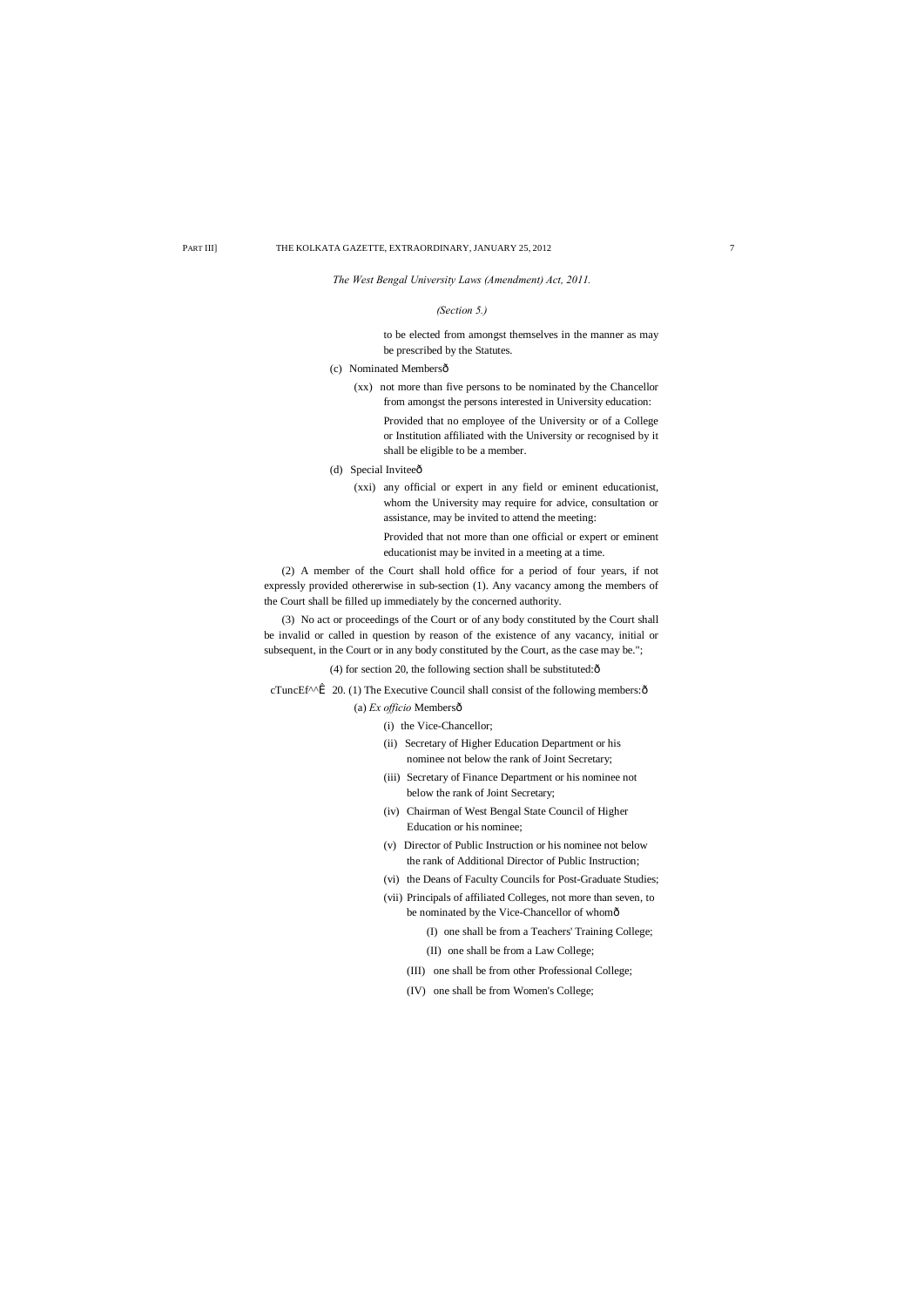*The West Bengal University Laws (Amendment) Act, 2011.*

#### *(Section 5.)*

(b) Other Membersô

- (viii) three Heads of Departments, by rotation for one year in alphabetical order of the Department, to be selected by the Vice-Chancellor;
- (ix) seven teachers from the faculty council for Post-Graduate studies of whom four shall be Professors, two shall be Associate Professors and one shall be Assistant Professor and they shall be elected by the members of the faculty council from amongst themselves in the manner as may be prescribed by Statutes;
- (x) five Teachers of whom atleast two shall belong to the rank of Associate Professor and Others shall be not below the rank of Assisstant Professor from the council for Undergraduate studies to be elected by the members of the Council from amongst themselves in the manner as may be prescribed by Statutes;
- (xi) two persons to be nominated by the Chancellor interested in University education:

- (5) in section 21, in clause (ix), the word "Teachers", wherever it occurs, shall be omitted.;
- (6) in section  $22,\hat{0}$

#### (i) in sub-section  $(2),\hat{0}$

(a) after clasue (iii), the following clause shall be inserted: $\hat{o}$ 

Provided that no employee of the University or of a College or Institution affiliated with the University or recognised by it shall be eligible to be a member.

(2) A member of the Executive Council shall hold office for a period of four years, if not expressly provided otherwise in sub-section (1). Any vacancy among the members of the Executive Council shall be filled up immediately by the concerned authority.

(3) No act or proceedings of the Executive Council or of any body constituted by the Executive Council shall be invalid or called in question by reason of the existence of any vacancy, initial or subsequent, in the Executive Council or in any body constituted by the Executive Council, as the case may be.

(4) One-third of the total number of members shall be a quorum for a meeting of the Executive Council.";

- "(iiia) the Librarian of the University, if the post is vacant then the person acting as Librarian of the University in case of Faculty Council for Post-Graduate studies in Arts and Commerce; (b) after clause (vii), the following clause shall be inserted: $\delta$ 
	- "(viii) one student representative pursuing Post-Graduate studies in the University and one research scholar pursuing research in the University to be elected by Post-Graduate students and research scholars, respectively, from amongst themselves in the manner as may be prescribed by the Statutes";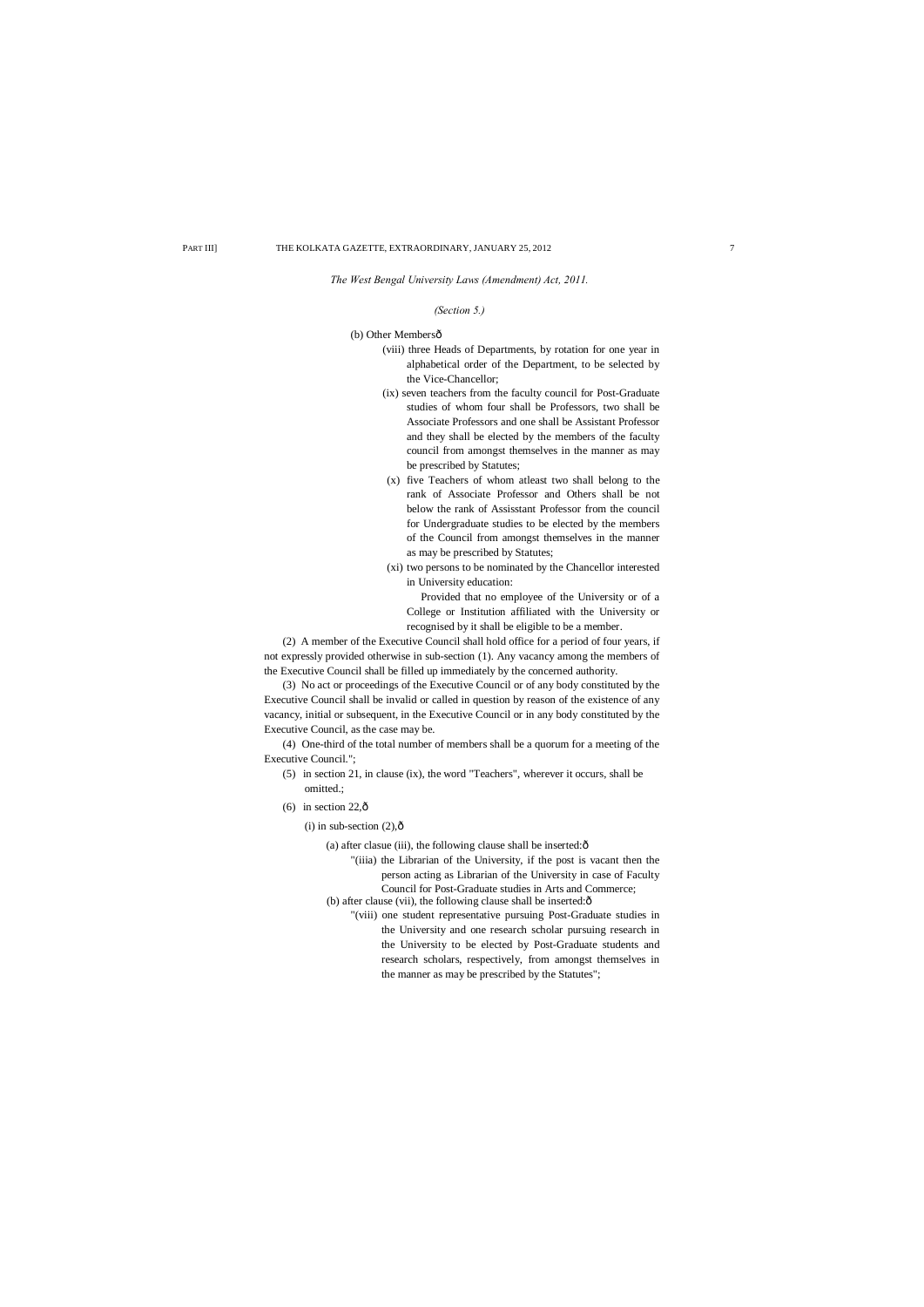- (a) in sub-section (2), after clause (vi), the following clause shall be inserted: $\hat{o}$ 
	- "(vii) three student representatives pursuing Undergraduate studies in different streams of education in the affiliated colleges of the University to be elected by such students from amongst themselves in the manner as may be prescribed by the Statutes: Provided that no two student representatives shall be elected from the same stream of
	- education.";
- (b) in sub-section (3), after clause (v), the following clause shall be inserted:ô

*The West Bengal University Laws (Amendment) Act, 2011.*

 $(7)$  in section 24, $\hat{\text{o}}$ 

#### *(Section 6.)*

"(vi) one student representative pursuing Undergraduate studies in Law in an affiliated college of the University.";

(8) for section 29, the following section shall be substituted: $\hat{o}$ 

"Selection 29. (1) A University Professor or a University Associate Professor Committee for

Teaching Posts. or a University Assistant Professor shall be appointed by the Vice Chancellor, on the recommendation of a Selection Committee, and the constitution of such Selection Committee as well as the procedure for holding its meetings shall be in consonance with the University Grants Commission Regulations and Recruitment Rules framed by the State Government from time to time.

> (i) after clause (16), the following clause shall be inserted: $\hat{\sigma}$  '(16a) "State Government" means the Government of West Bengal

(2) Notwithstanding anything contrary to the provisions of University Grants Commission Regulations, the nominee of the Vice-Chancellor shall be the head of the Selection Committee, which shall send its recommendations in writing to the Vice-Chancellor alongwith reasoned record of assessment of the persons appeared before it for selection.";

(9) for section 30, the following section shall be substituted: $\delta$ 

"Procedure for 30. (1) At least four members, including two outside subject experts,

holding meetir of the Selection shall constitute the quorum for a meeting of the Selection Committee. **Committee** 

(2) If the Vice-Chancellor does not accept the recommendation of a Selection Committee, it shall refer the recommendation back to the Selection Committee with reasons for reconsideration and if the Vice-Chancellor does not accept the reconsidered views of the Selection Committee, the matter shall be referred to the Chancellor with reasons and the decision of the Chancellor shall be final".

West Ben. Act

#### Amendment of **6.** In the Kalyani University Act, 1981,  $\hat{\text{o}}$

 $KL$  of 1981. (1) in section 2, $\hat{0}$ 

in the Higher Education Department;';

- (ii) in clause (19), for the words "Assistant Professor, Reader, Lecturer", the words "Associate Professor, Reader, Assistant Professor" shall be substituted;
- (iii) for clause (20), the following clause shall be substituted: $\delta$ 
	- '(20) "Teacher of the University" means a Professor, Associate Professor, Assistant Professor, or any other person, holding a

teaching post including a part time teaching post, appointed or recognized as such by the University.';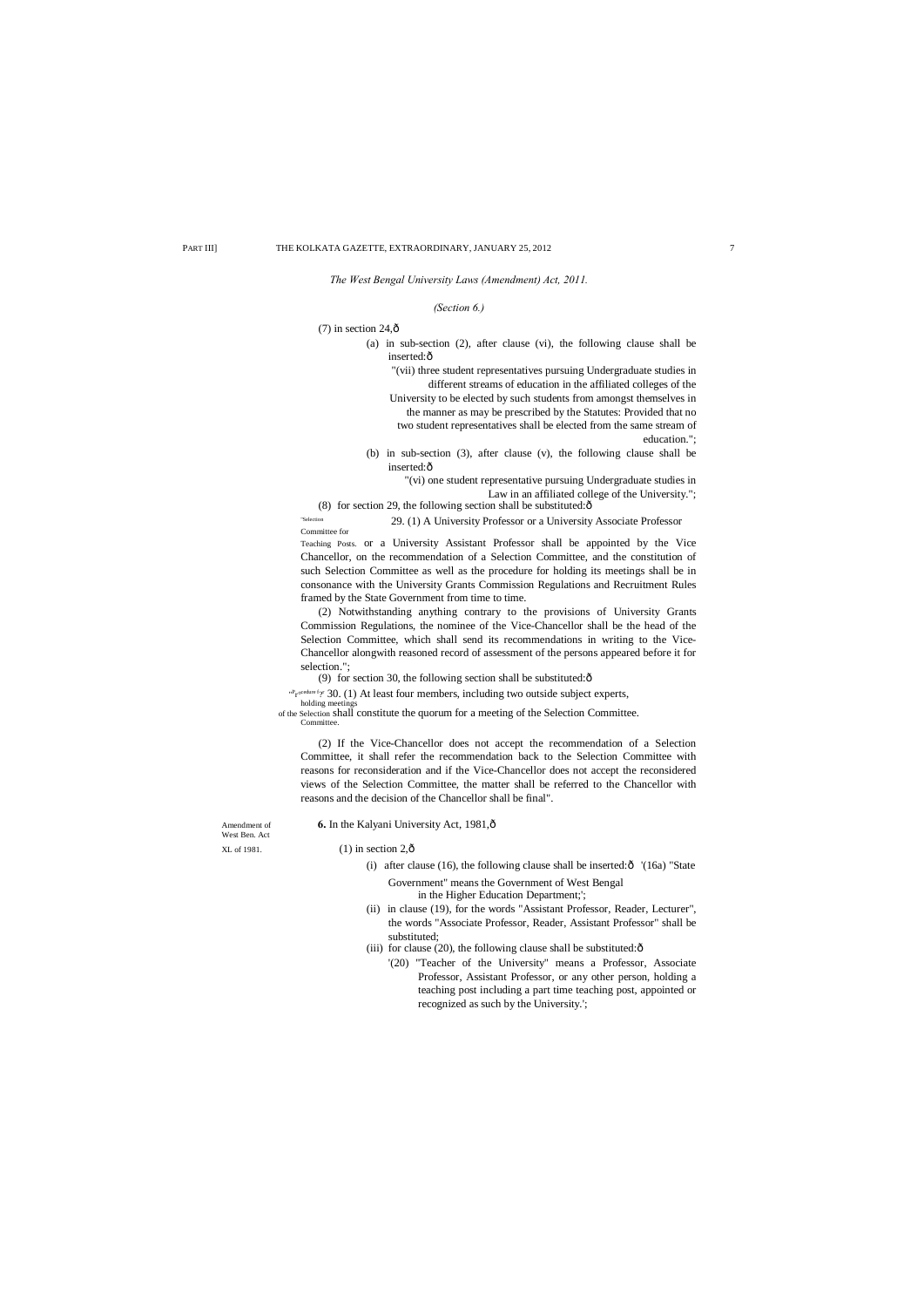#### *The West Bengal University Laws (Amendment) Act, 2011.*

#### *(Section 6.)*

#### (iv) clause (23) shall be omitted.

(2) for section 9, the following section shall be substituted: $\delta$ 

Chancellor.

The Vice-<br>9. (1) (a) The Vice-Chancellor shall be appointed from the persons

of the highest level of competence, integrity, morals and institutional commitment. The Vice-Chancellor shall be a distinguished academic with a minimum of ten years of experience in a University system of which atleast 5 years shall be as professor or ten years of experience in a reputed research or academic administrative organisation of which atleast 5 years shall be in an equivalent position of professor.

(b) The Vice-Chancellor shall be appointed by the Chancellor out of the panel of three names recommended in order of preference by the Search Committee constituted by the State Government. While preparing the panel, the Search Committee must give proper weightage to academic excellence, exposure to the higher education system in the country and abroad and adequate experience in academic and administrative governance and reflect the same in writing while submitting the panel to the Chancellor.

(c) The Search Committee shall consist of the following Members: $\hat{o}$ 

(4) The Vice-Chancellor may resign his office by writing under his hand addressed to the Chancellor.  $(5)$  If $\hat{\sigma}$ 

(i) a nominee of the Chancellor, who shall be the Chairperson of the Committee;

(ii) a nominee of the Chairman, University Grants Commission;

(iii) a nominee of the Court:

Provided that all such Members shall be persons of eminence in the sphere of higher education and shall not be connected in any manner with the University or colleges or institutions affiliated with the University or recognised by it.

(2) (a) The Vice-chancellor shall hold office for a term of four years or till he attains the age of sixtyfive years, whichever is earlier, and shall be eligible for re- appointment for another term of four years or till he attains the age of sixty-five years, whichever is earlier, following the provisions of sub-section (1).

(b) The Chancellor may, notwithstanding the expiration of the term of the office of the Vice-Chancellor or his attaining the age of sixty-five years, allow him to continue in office till a successor assumes office, provided that he shall not continue as such for any period exceeding six months.

(3) The Vice-Chancellor shall be a whole-time officer of the University and shall be paid from the University Fund such salary and allowances as the Chancellor may decide in consultation with the State Government.

- (a) the Vice-Chancellor is, by reasons of leave, illness or other cause, temporarily unable to exercise the powers and perform the duties of his office, or
- (b) a vacancy occurs in the office of the Vice-Chancellor by reason of death, resignation, removal, expiry of term of his office or otherwise,

then, during the period of such temporary inability or pending the appointment of a Vice-Chancellor, as the case may be, the Chancellor in consultation with the Minister may appoint a person to exercise the powers and perform the duties of the Vice- Chancellor.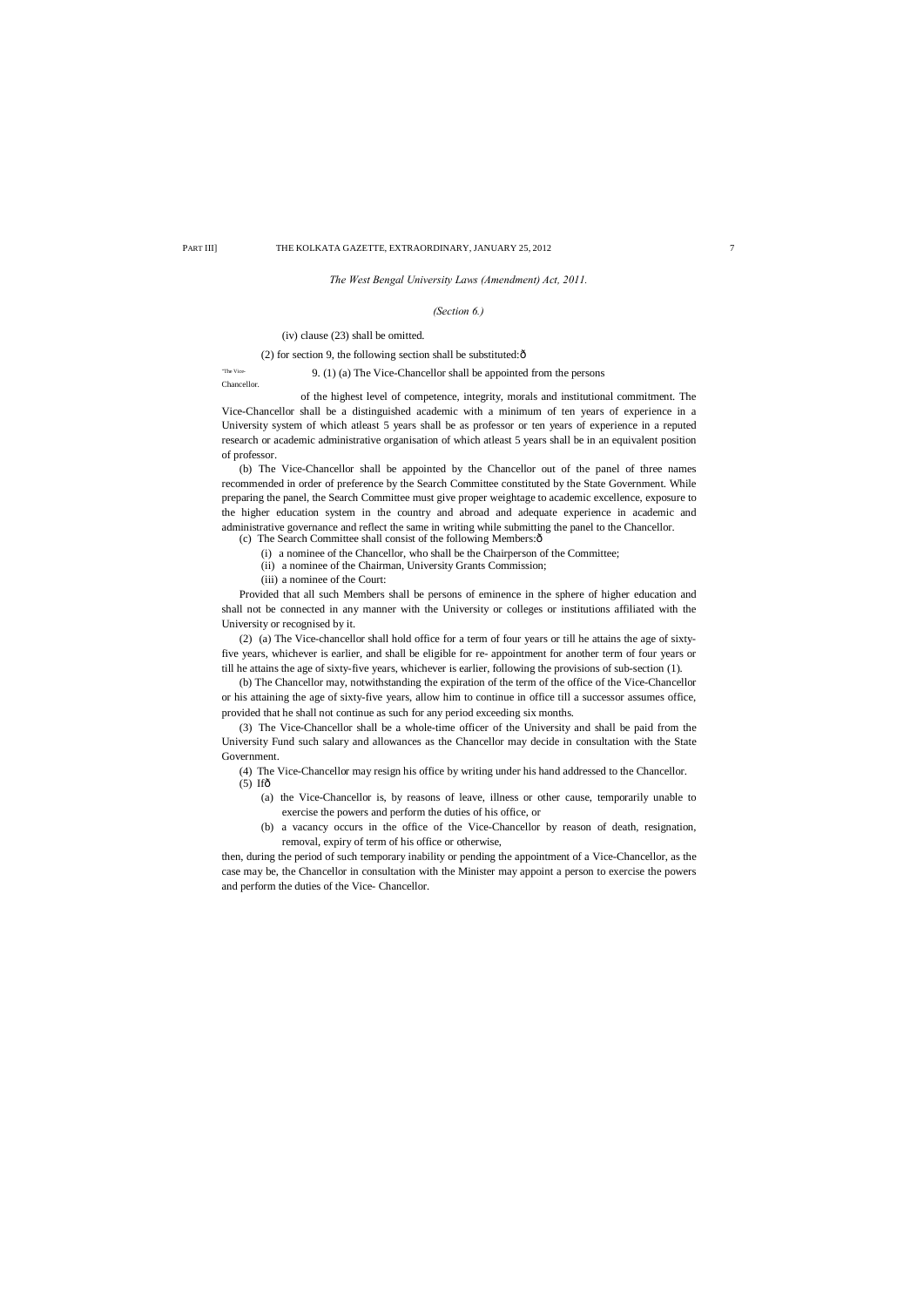#### *The West Bengal University Laws (Amendment) Act, 2011.*

#### *(Section 6.)*

(7) The Vice-Chancellor may be removed from his office by the Chancellor if he is satisfied that the incumbent, $\hat{o}$ 

(6) The vacancy in the office of the Vice-Chancellor occurring by reason of death, resignation or expiry of the term of his office, removal or otherwise shall be filled up by appointment of a Vice-Chancellor in accordance with the provisions of sub-section (1) within a period of six months from the date of occurrence of the vacancy, and such period shall be held to include any period for which a Vice-Chancellor is allowed to continue in office under clause (b) of sub-section (2), or a person is appointed by the Chancellor in consultation with the Minister to exercise the powers and perform the duties of the Vice-Chancellor under sub-section (5).

*Explanation.*  $\hat{o}$  For the purpose of this sub-clause, whether any party is a political party or any association is a political association or any act of the Vice Chancellor is partisan, decision of the Chancellor thereon shall be final:

- (a) has become insane and adjudged by a competent court to be of unsound mind; or
- (b) has become an undischarged insolvent and stands so declared by a competent Court; or
- (c) has been physically unfit and incapable of discharging function due to protracted illness or physical disability ; or
- (d) has wilfully omitted or refused to carry out the provisions of this Act or has committed breach of any of the terms and conditions of the service contract or has abused or misused the powers vested in him or if the continuance in the office of the Vice-Chancellor is detrimental to the interest of the University; or
- (e) has been proved to be guilty of criminal breach of trust or criminal negligence or gross financial irregularity or impropriety or gross negligence of duty; or
- (f) has shown incompetence to perform or has persistently made default in the performance of the duties imposed on him by or under this Act; or
- (g) has been convicted by a court for any offence within the concept and meaning of the Code of Criminal Procedure, 1973; or
- (h) is a member of, or otherwise associated with, any political party or acts in any partisan manner while in office.

Provided that the Vice-Chancellor shall be given a reasonable opportunity to show cause by the Chancellor before taking recourse for his removal under clauses (d), (e), (f), (g) and (h).".

(3) for section 17, the following section shall be substituted: $\hat{o}$ 

"The Court.  $17. (1)$  The Court shall consist of the following members: $\hat{\text{o}}$ 

#### (a) *Ex officio* members—

(i) the Chancellor;

(ii) the Vice-Chancellor;

- (iii) the Deans of Faculty Councils for Post-Graduate Studies;
	- (iv) the Secretary, Higher Education Department, Government of West Bengal or his nominee not below the rank of Joint Secretary to the Government of West Bengal;
	- (v) the Secretary, Finance Department, Government of West Bengal or his nominee not below the rank of Joint Secretary to the Government of West Bengal;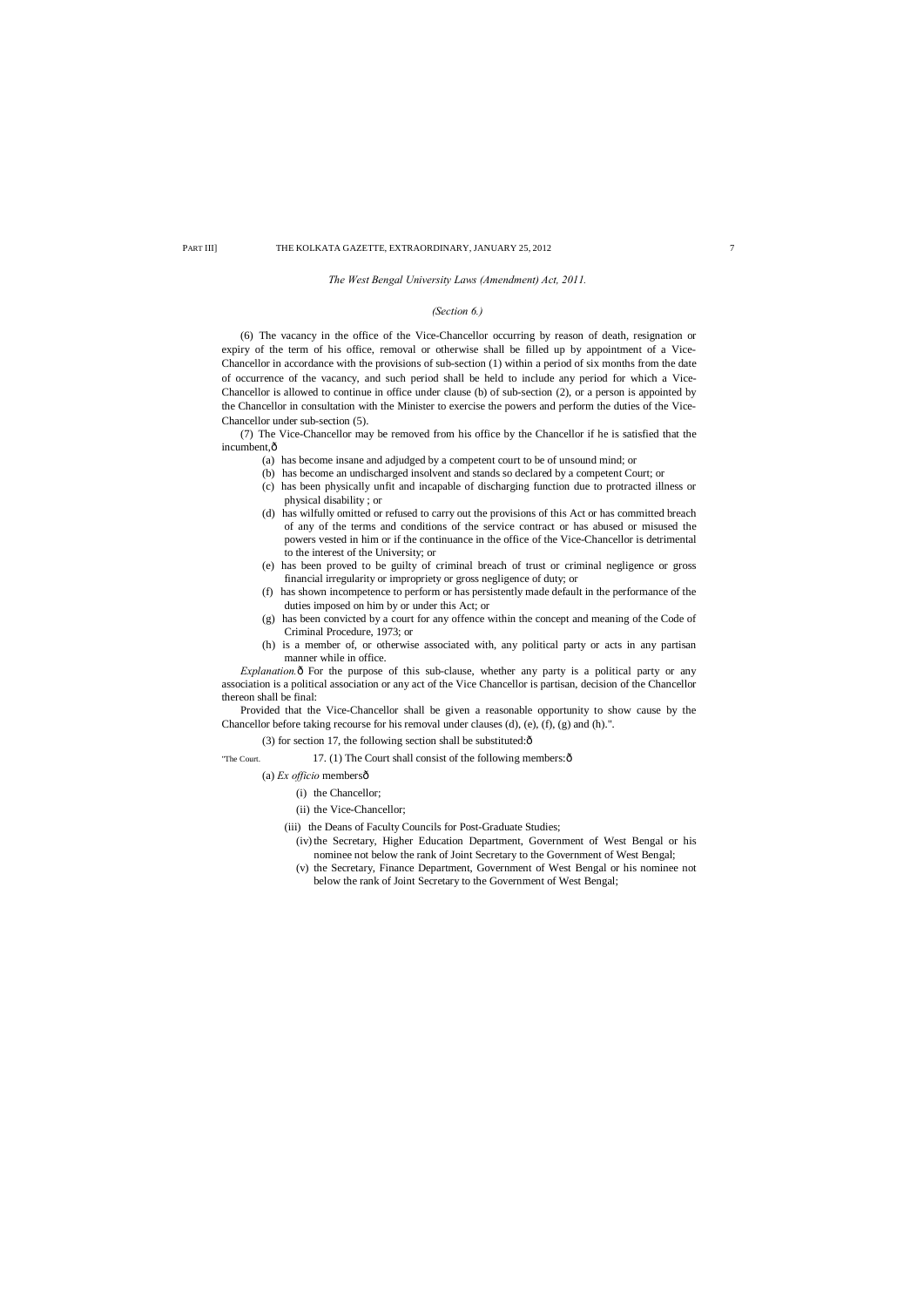#### *The West Bengal University Laws (Amendment) Act, 2011.*

# *(Section 6.)*

- (vi) the Chairman, West Bengal State Council of Higher Education or his nominee;
- (vii) the President, West Bengal Council of Higher Secondary Education;
- (viii) the President, West Bengal Madrasah Education Board;
- (ix) the President, West Bengal Board of Secondary Education;
- (x) the Director of Public Instruction, West Bengal or his nominee not below the rank of Additional Director of Public Instruction;
- (xi) a nominee of the Chairman of University Grants Commission;
- (xii) a nominee of the Chairman of National Council for Teachers' Education;
- (xiii) the Chairman of the College Service Commission or a member of the Commission as his nominee;
- (b) Representatives of Departments and Collegesô
	- (xiv) Heads of Departments of the University;
	- (xv) five senior most Professors of Departments of the University to be selected by the Vice-Chancellor in alphabetical order of the Department, of whom not more than one Professor shall be from the same Department.
	- (xvi) Principals of affiliated Colleges, not more than ten, to be nominated by the Vice-Chancellor of whomô
		- (I) one shall be from a Teacher's Training College;
		- (II) one shall be from a Law College;
		- (III) one shall be from other Professional College;
		- (IV) one shall be from Women's College;
	- (xvii) five teachers form the Council for undergraduate studies, of whom at least two shall belong to the rank of Associate Professor and others shall be not below the rank of Assistant Professor, to be elected by the members of the Council from amongst themselves in the manner as may be prescribed by the Statutes;
	- (xviii)one representative of officers of the University, to be elected from amongst themselves in the manner as may be prescribed by the Statutes;
	- (xix) two representatives of non-teaching employees of whomô
		- (i) one from non-teaching employees of the University,
		- (ii) one from non-teaching employees of the affiliated colleges of the University,
		- to be elected from amongst themselves in the manner as may be prescribed by the Statutes;
- (c) Nominated Membersô
	- (xx) not more than five persons to be nominated by the Chancellor from amongst the persons interested in University education:
		- Provided that no employee of the University or of a College or Institution affiliated with the University or recognised by it shall be eligible to be a member;
- (d) Special Inviteeô
	- (xxi) any official or expert in any field or eminent educationist, whom the University may require for advice, consultation or assistance, may be invited to attend the meeting: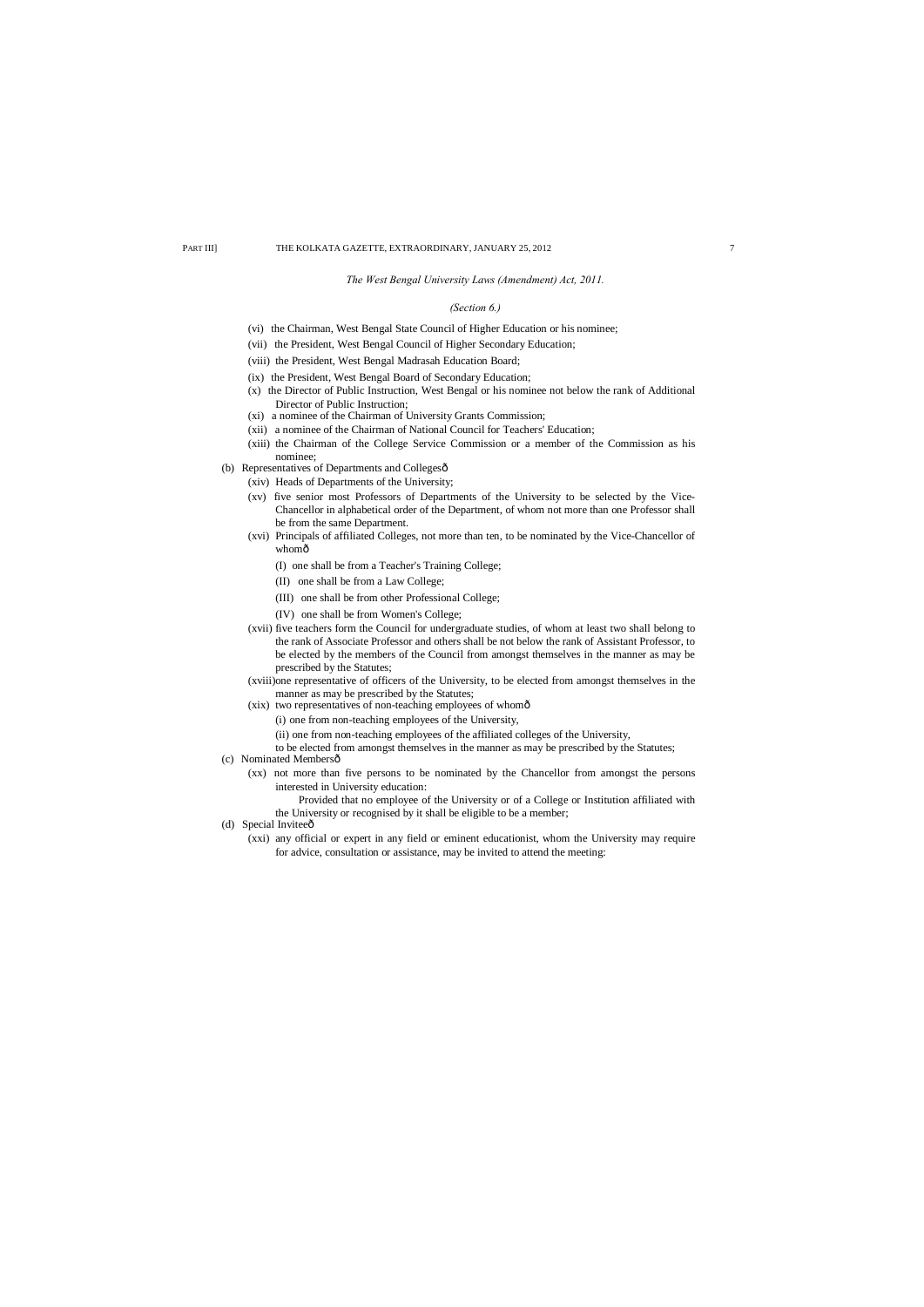#### *The West Bengal University Laws (Amendment) Act, 2011.*

# *(Section 6.)*

#### Provided that not more than one official or expert or eminent educationist may be invited in a meeting at a time.

(2) A member of the Court shall hold office for a period of four years, if not expressly provided otherwise in sub-section (1). Any vacancy among the members of the Court shall be filled up immediately by the concerned authority.

(3) No act or proceedings of the Court or of any body constituted by the Court shall be invalid or called in question by reason of the existence of any vacancy, initial or subsequent, in the Court or in any body constituted by the Court, as the case may be.";

(4) for section 20, the following section shall be substituted: $\hat{o}$ 

"The Executive 20. (1) The Executive Council shall consist of the following  $^{\text{Countil}}$  members : ô

- (a) *Ex officio* Membersô
	- (i) the Vice-Chancellor;
	- (ii) Secretary of Higher Education Department or his nominee not below the rank of Joint Secretary;
	- (iii) Secretary of Finance Department or his nominee not below the rank of Joint Secretary;
	- (iv) Chairman of West Bengal State Council of Higher Education or his nominee;
	- (v) Director of Public Instruction or his nominee not below the rank of Additional Director of Public Instruction;
	- (vi) the Deans of Faculty Councils for Post-Graduate Studies;
	- (vii) Principals of affiliated Colleges, not more than seven, to be nominated by the Vice-Chancellor of whomô
		- (I) one shall be from a Teachers' Training College;
			- (II) one shall be from a Law College;
		- (III) one shall be from other Professional College;
		- (IV) one shall be from Women's College;

#### (b) Other Membersô

- (viii) three Heads of Departments, by rotation for one year in alphabetical order of the Department, to be selected by the Vice- Chancellor;
- (ix) seven teachers from the faculty council for Post-Graduate studies of whom four shall be Professors, two shall be Associate Professors and one shall be Assistant Professor and they shall be elected by the members of the faculty council from amongst themselves in the manner as may be prescribed by Statutes;
- (x) five Teachers of whom atleast two shall belong to the rank of Associate Professor and Others shall be not below the rank of Assisstant Professor from the council for under-graduate studies to be elected by the members of the Council from amongst themselves in the manner as may be prescribed by Statutes;
- (xi) two persons nominated by the Chancellor interested in University education: Provided that no employee of the University or of a College or Institution affiliated with the University or recognized by it shall be eligible to be a member.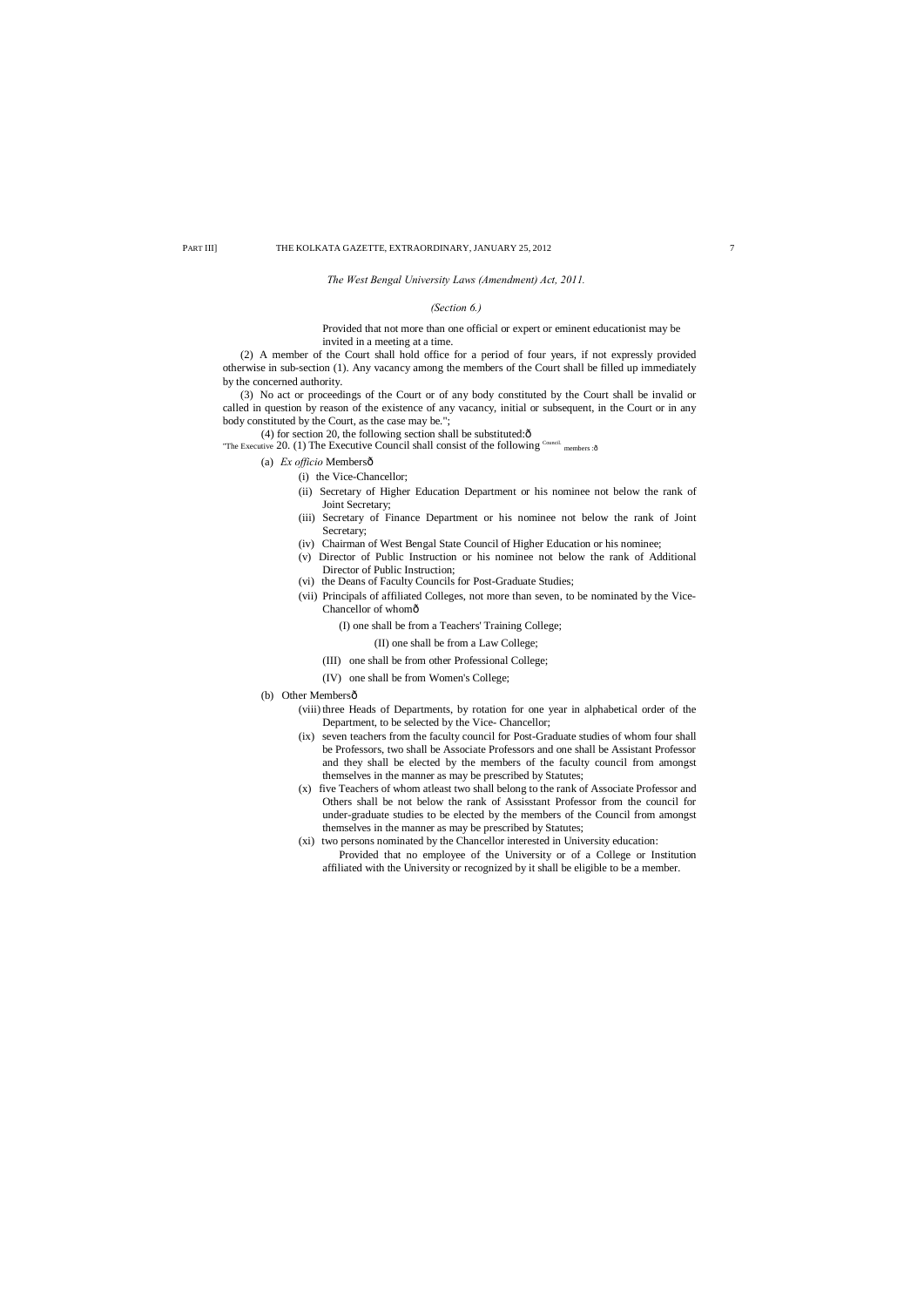#### *The West Bengal University Laws (Amendment) Act, 2011.*

# *(Section 7.)*

(2) A member of the Executive Council shall hold office for a period of four years, if not expressely provided otherwise in sub-section (1). Any vacancy among the members of the Executive Council shall be filled up immediately by the concerned authority.

- (5) in section 21, in clause (x), the word "Teachers", wherever it occurs, shall be omitted.;
- (6) in section  $22,\hat{\text{o}}$ 
	- (i) in sub-section  $(2),\hat{0}$ 
		- (a) after clasue (iv), the following clause shall be inserted: $\hat{O}$  "(iva) the Librarian of the University, if the post is vacant
			- then the person acting as Librarian of the University in case of Faculty Council for Post-Graduate studies in Arts and Commerce;
		- (b) after clause (viii), the following clause shall be inserted: $\hat{o}$
		- "(ix) one student representative pursuing Post-Graduate studies in the University and one research scholar pursuing research in the University to be elected by Post-Graduate students and research scholars, respectively, from amongst themselves in the manner as may be prescribed by the Statutes";
	- (ii) in sub-section  $(3)$ , after clause (viii), the following clause shall be inserted: $\hat{o}$ 
		- "(ix) one student representative pursuing Post-Graduate studies in the University and one research scholar pursuing research in the University to be elected by post graduate students and research scholars, respectively, from amongst themselves in the manner as may be prescribed by the Statutes";
- $(7)$  in section 23A, $\hat{\text{o}}$

(3) No act or proceedings of the Executive Council or of any body constituted by the Executive Council shall be invalid or called in question by reason of the existence of any vacancy, initial or subsequent, in the Executive Council or in any body constituted by the Executive Council, as the case may be.

(4) One-third of the total number of members shall be a quorum for a meeting of the Executive Council.";

Teaching Pos<sub>ts</sub>. or a University Assistant Professor shall be appointed by the Vice- Chancellor, on the recommendation of a Selection Committee, and the constitution of such Selection Committee as well as the

"

- (a) in sub-section (2), after clause (f), the following clause shall be inserted: $\hat{o}$ 
	- "(g) three student representatives pursuing Undergraduate studies in different streams of education in the affiliated colleges of the University to be elected by such students from amongst themselves in the manner as may be prescribed by the Statutes: Provided that no two student representatives shall be elected from the same stream of education.";
- (8) for section 27, the following section shall be substituted: $\hat{o}$ 
	- 27. (1) A University Professor or a University Associate Professor

procedure for holding its meetings shall be in consonance with the University Grants Commission

Regulations and Recruitment Rules framed by the State Government from time to time.

(2) Notwithstanding anything contrary to the provisions of University Grants Commission Regulations, the nominee of the Vice-Chancellor shall be the head of the Selection Committee, which shall send its recommendations in writing to the Vice- Chancellor alongwith reasoned record of assessment of the persons appeared before it for selection.";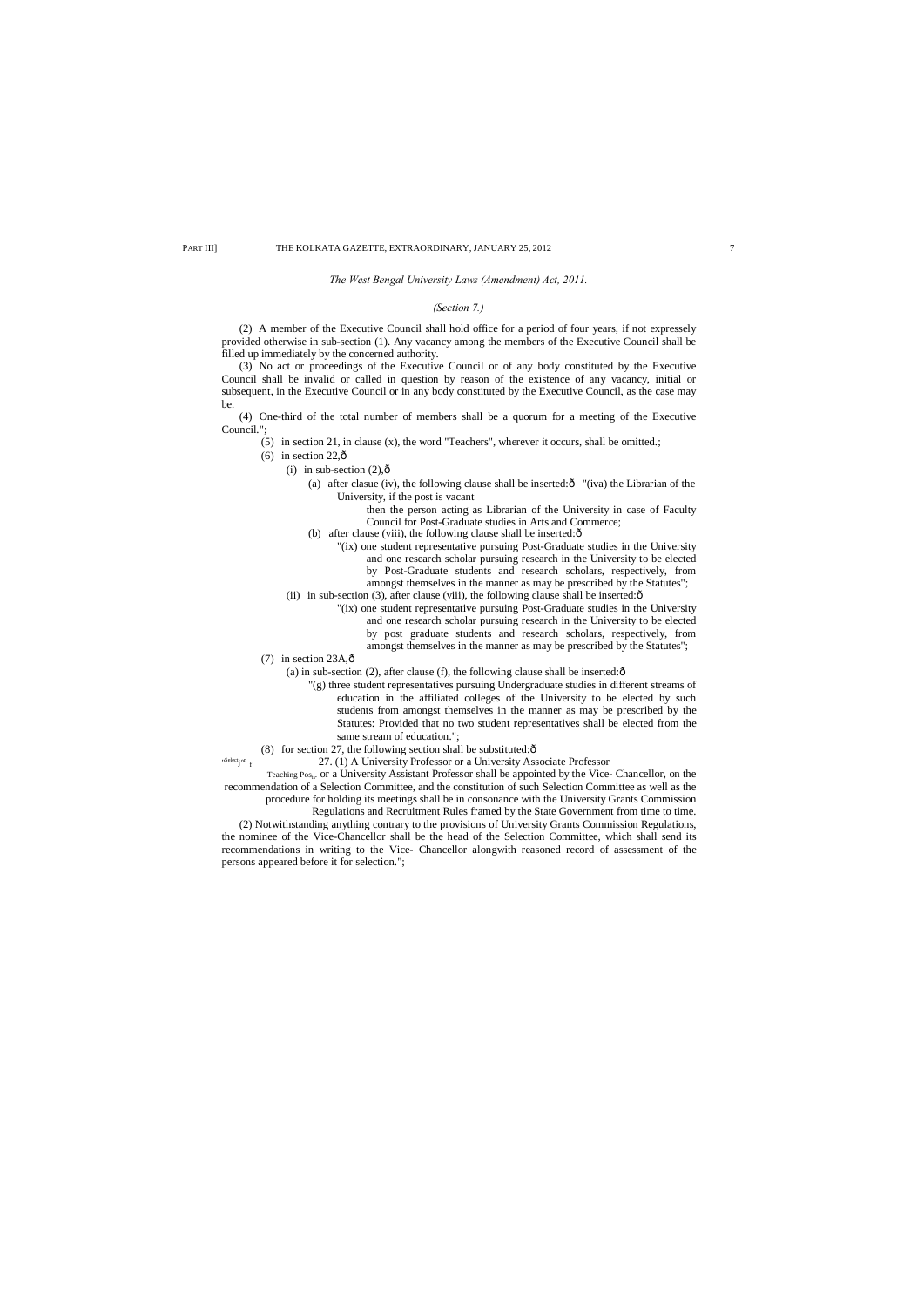Amendment of West Ben. Act XXVIII of 2007.

#### *The West Bengal University Laws (Amendment) Act, 2011.*

#### *(Section 7.)*

#### (9) for section 28, the following section shall be substituted: $\hat{o}$

"Procedure for 28. (1) At least four members, including two outside subject  $\frac{h}{\alpha} \int_{\alpha}^{h} \frac{\sinh u}{\sin u} \cdot \frac{1}{\sin u}$  experts, shall constitute the quorum for a meeting of the Selection Committee. Committee.

(2) If the Vice-Chancellor does not accept the recommendation of a Selection Committee, it shall refer the recommendation back to the Selection Committee with reasons for reconsideration and if the Vice-Chancellor does not accept the reconsidered views of the Selection Committee, the matter shall be referred to the Chancellor with reasons and the decision of the Chancellor shall be final.".

**7.** In the West Bengal State University (Barasat, North 24-Parganas) Act, 2007,  $\hat{o}$ 

- (1) in section  $2,\hat{o}$ 
	- (i) after clause (19), the following clause shall be inserted: $\hat{o}$

'(19a) "State Government" means the Government of West Bengal in the Higher Education Department;';

(ii) in clause (22), for the words "a Professor, Reader, Principal, Lecturer,", the words "a Principal, Professor, Associate Professor, Reader, Assistant Professor," shall be substituted;

(iii) for clause (23), the following clause shall be substituted: $\delta$ 

- (c) The Search Committee shall consist of the following Members: $\hat{o}$ 
	- (i) a nominee of the Chancellor, who shall be the Chairperson of the Committee;
	- (ii) a nominee of the Chairman, University Grants Commission;
	- (iii) a nominee of the Court:

'(23) "Teacher of the University" means a Professor, Associate Professor, Assistant Professor, or any other person, holding a teaching post including a part time teaching post, appointed or recognized as such by the University;';

(iv) clause (27) shall be omitted;

(2) for section 9, the following section shall be substituted: $\hat{o}$ 

"The Vice-<br>  $\frac{9. (1) (a)$  The Vice-Chancellor shall be appointed from the chancelor. persons of the highest level of competence, integrity, morals and

institutional commitment. The Vice-Chancellor shall be a distinguished academic with a minimum of ten years of experience in a University system of which atleast 5 years shall be as professor or ten years of experience in a reputed research or academic administrative organisation of which at least 5 years shall be in an equivalent position of professor.

(b) The Vice-Chancellor shall be appointed by the Chancellor out of the panel of three names recommended in order of preference by the Search Committee constituted by the State Government. While preparing the panel, the Search Committee must give proper weightage to academic excellence, exposure to the higher education system in the country and abroad and adequate experience in academic and administrative governance and reflect the same in writing while submitting the panel to the Chancellor.

> Provided that all such Members shall be persons of eminence in the sphere of higher education and shall not be connected in any manner with the University or colleges or institutions affiliated with the University or recognised by it.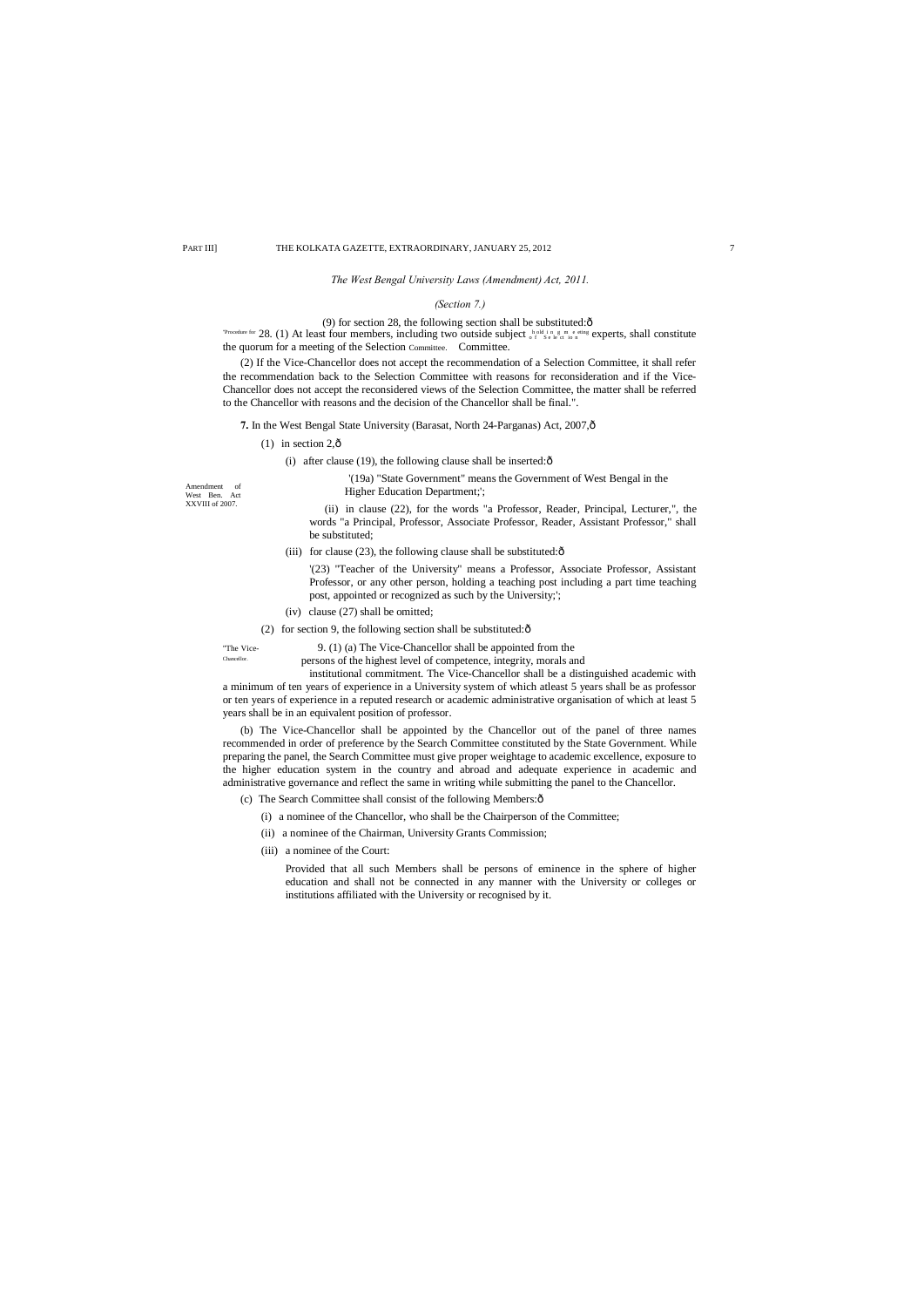#### *The West Bengal University Laws (Amendment) Act, 2011.*

#### *(Section 7.)*

(2) (a) The Vice-chancellor shall hold office for a term of four years or till he attains the age of sixtyfive years, whichever is earlier, and shall be eligible for re- appointment for another term of four years or till he attains the age of sixty-five years, whichever is earlier, following the provisions of sub-section (1).

(4) The Vice-Chancellor may resign his office by writing under his hand addressed to the Chancellor.  $(5)$  If $\hat{\sigma}$ 

(b) The Chancellor may, notwithstanding the expiration of the term of the office of the Vice-Chancellor or his attaining the age of sixty-five years, allow him to continue in office till a successor assumes office, provided that he shall not continue as such for any period exceeding six months.

(3) The Vice-Chancellor shall be a whole-time officer of the University and shall be paid from the University Fund such salary and allowances as the Chancellor may decide in consultation with the State Government.

(7) The Vice-Chancellor may be removed from his office by the Chancellor if he is satisfied that the incumbent, $\hat{o}$ 

- (a) the Vice-Chancellor is, by reasons of leave, illness or other cause, temporarily unable to exercise the powers and perform the duties of his office, or
- (b) a vacancy occurs in the office of the Vice-Chancellor by reason of death, resignation, removal, expiry of term of his office or otherwise,

then, during the period of such temporary inability or pending the appointment of a Vice-Chancellor, as the case may be, the Chancellor in consultation with the Minister may appoint a person to exercise the powers and perform the duties of the Vice- Chancellor.

(6) The vacancy in the office of the Vice-Chancellor occurring by reason of death, resignation or expiry of the term of his office, removal or otherwise shall be filled up by appointment of a Vice-Chancellor in accordance with the provisions of sub-section (1) within a period of six months from the date of occurrence of the vacancy, and such period shall be held to include any period for which a Vice-Chancellor is allowed to continue in office under clause (b) of sub-section (2), or a person is appointed by the Chancellor in consultation with the Minister to exercise the powers and perform the duties of the Vice-Chancellor under sub-section (5).

- (a) has become insane and adjudged by a competent court to be of unsound mind; or
- (b) has become an undischarged insolvent and stands so declared by a competent Court; or
- (c) has been physically unfit and incapable of discharging function due to protracted illness or physical disability ; or
- (d) has wilfully omitted or refused to carry out the provisions of this Act or has committed breach of any of the terms and conditions of the service contract or has abused or misused the powers vested in him or if the continuance in the office of the Vice-Chancellor is detrimental to the interest of the University; or
- (e) has been proved to be guilty of criminal breach of trust or criminal negligence or gross financial irregularity or impropriety or gross negligence of duty; or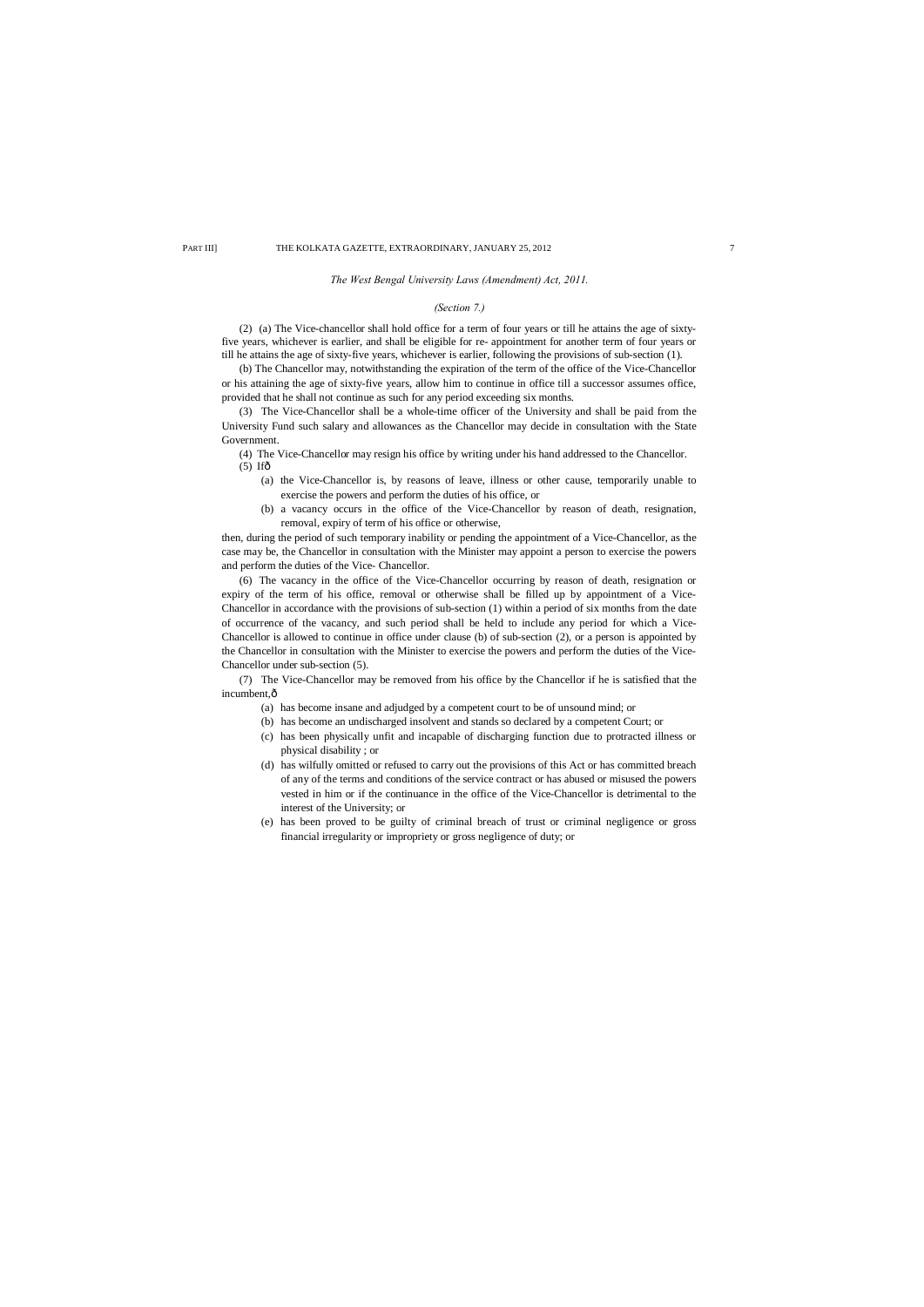*The West Bengal University Laws (Amendment) Act, 2011.*

## *(Section 7.)*

- (f) has shown incompetence to perform or has persistently made default in the performance of the duties imposed on him by or under this Act; or
- (g) has been convicted by a court for any offence within the concept and meaning of the Code of Criminal Procedure, 1973; or 2 of 1974.
- (h) is a member of, or otherwise associated with, any political party or acts in any partisan manner while in office.

*Explanation.* $\hat{o}$  For the purpose of this sub-clause, whether any party is a political party or any association is a political association or any act of the Vice-Chancellor is partisan, decision of the Chancellor thereon shall be final:

Provided that the Vice-Chancellor shall be given a reasonable opportunity to show cause by the Chancellor before taking recourse for his removal under clauses (d), (e), (f), (g) and (h).";

(3) for section 17, the following section shall be substituted: $\hat{o}$ 

17. (1) The Court shall consist of the following members: $\hat{o}$ 

(a) *Ex officio* membersô

"The Court

(xvi) Principals of affiliated Colleges, not more than ten, to be nominated by the Vice-Chancellor of whomô

- (i) the Chancellor;
- (ii) the Vice-Chancellor;
- (iii) the Deans of Faculty Councils for Post-Graduate Studies;
- (iv) the Secretary, Higher Education Department, Government of West Bengal or his nominee not below the rank of Joint Secretary to the Government of West Bengal;
- (v) the Secretary, Finance Department, Government of West Bengal or his nominee not below the rank of Joint Secretary to the Government of West Bengal;
- (vi) the Chairman, West Bengal State Council of Higher Education or his nominee;
- (vii) the President, West Bengal Council of Higher Secondary Education;
- (viii) the President, West Bengal Madrasah Education Board;
- (ix) the President, West Bengal Board of Secondary Education;
- (x) the Director of Public Instruction, West Bengal, or his nominee not below the rank of Additional Director of Public Instruction;
- (xi) a nominee of the Chairman of University Grants Commission;
- (xii) a nominee of the Chairman of National Council for Teachers' Education;
- (xiii) the Chairman of the College Service Commission or a member of the Commission as his nominee;
- (b) Representatives of Departments and Collegesô
	- (xiv) Heads of Departments of the University;
	- (xv) five senior most Professors of Departments of the University to be selected by the Vice-Chancellor in alphabetical order of the Department, of whom not more than one Professor shall be from the same Department;
	-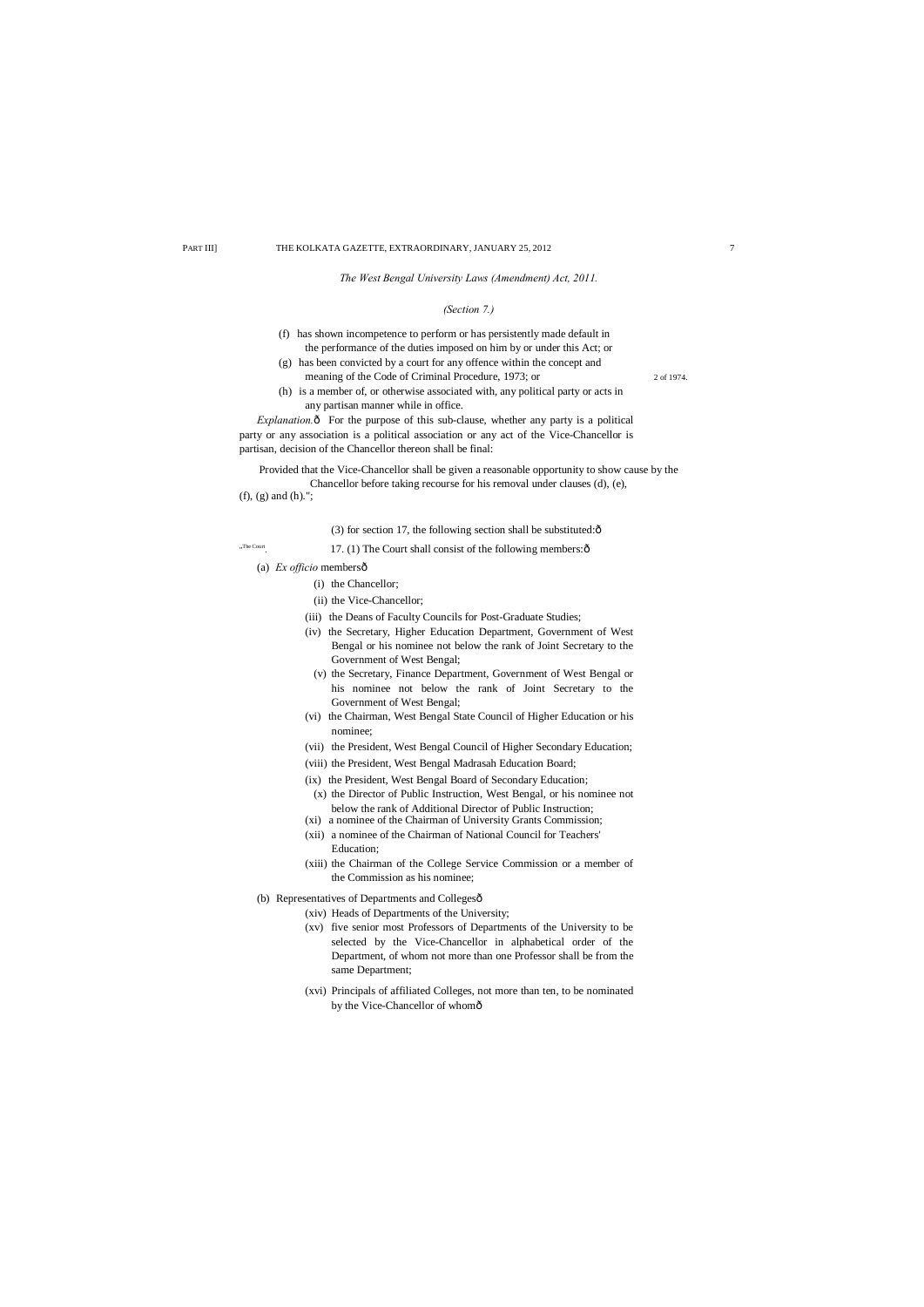## *The West Bengal University Laws (Amendment) Act, 2011.*

- (c) Nominated Membersô
	- (xx) not more than five persons to be nominated by the Chancellor from amongst the persons interested in University education: Provided that no employee of the University or of a College or Institution affiliated with the University or recognised by it shall be elegible to be a member;
- (d) Special Invitee $\hat{o}$ 
	- (xxi) any official or expert in any field or eminent educationist, whom the Vice-Chancellor may require for advice, consultation or assistance, may be invited to attend the meeting:

to be elected from amongst themselves in the manner as may be prescribed by the Statutes;

Provided that not more than one official or expert or eminent educationist may be invited in a meeting at a time.

- (I) one shall be from a Teachers' Training College;
- (II) one shall be from a Law College;
- (III) one shall be from other Professional College;
- (IV) one shall be from Women's College;
- (V) one shall be from Government College;
- (xvii) five teachers form the Council for Undergraduate studies, of whom at least two shall belong to the rank of Associate Professor and others shall be not below the rank of Assistant Professor, to be elected by the members of the Council from amongst themselves in the manner as may be prescribed by the Statutes;
- (xviii) one representative of Officers of the University, to be elected from amongst themselves in the manner as may be prescribed by the Statutes;
- (xix) two representatives of non-teaching employees of whomô
	- (i) one from non-teaching employees of the University,
	- (ii) one from non-teaching employees of the affiliated colleges of the University,

(2) A member of the Court shall hold office for a period of four years, if not expressly provided otherwise in sub-section (1). Any vacancy among the members of the Court shall be filled up immediately by the concerned authority.

(3) No act or proceedings of the Court or of any body constituted by the Court shall be invalid or called in question by reason of the existence of any vacancy, initial or subsequent, in the Court or in any body constituted by the Court, as the case may be.";

(4) for section 20, the following section shall be substituted: $\hat{o}$ 

" The Executive 20. (1) The Executive Council shall consist of the following  $^{\text{Countic}}$  members: $\hat{\text{o}}$ 

(a) *Ex officio* Membersô

- (i) the Vice-Chancellor;
- (ii) Secretary of Higher Education Department or his nominee not below the rank of Joint Secretary;
- (iii) Secretary of Finance Department or his nominee not below the rank of Joint Secretary;

*(Section 7.)*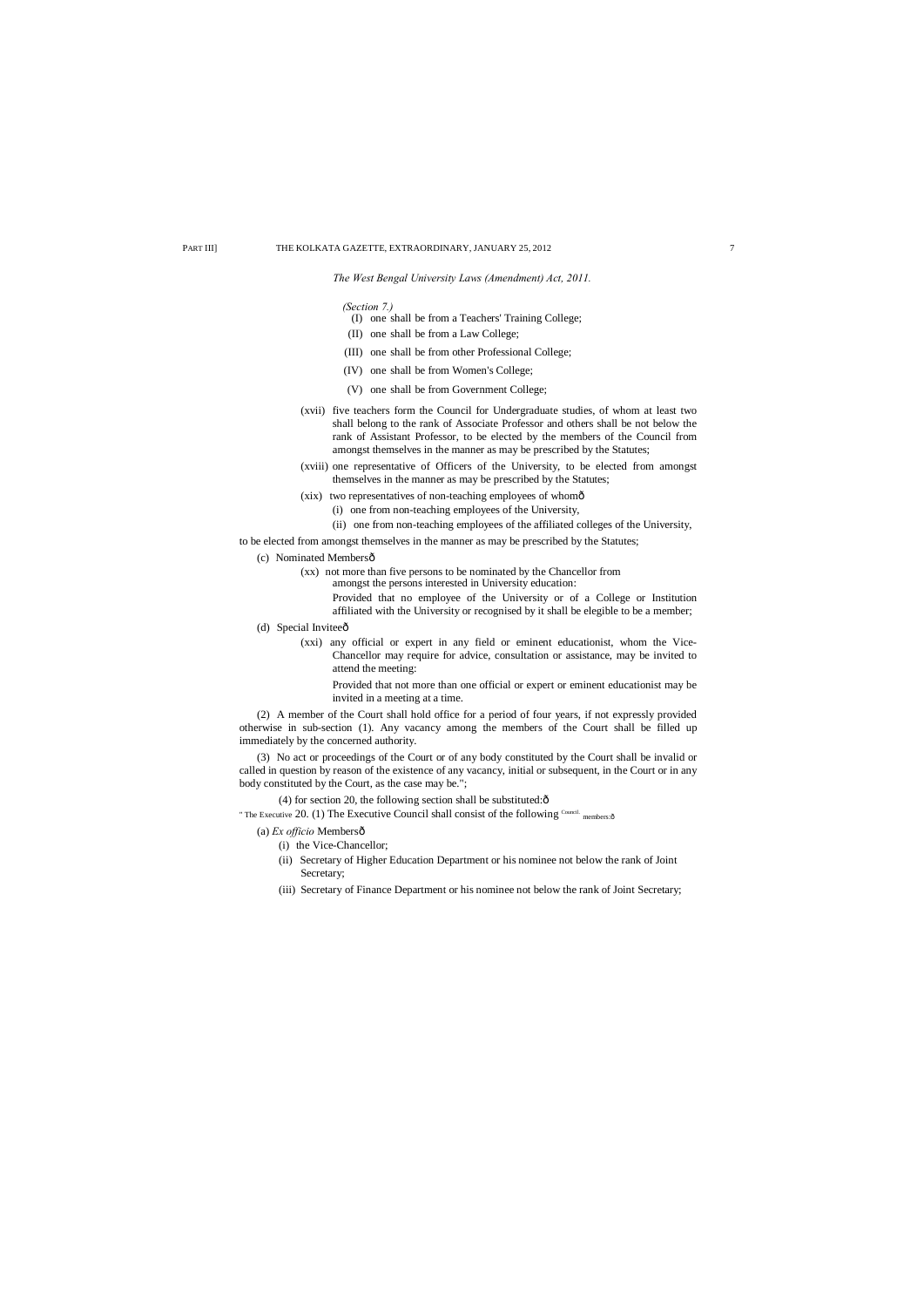## *The West Bengal University Laws (Amendment) Act, 2011.*

## *(Section 7.)*

- (iv) Chairman of West Bengal State Council of Higher Education or his nominee;
- (v) Director of Public Instruction or his nominee not below the rank of Additional Director of Public Instruction;
- (vi) the Deans of Faculty Councils for Post-Graduate Studies,
- (vii) Principals of affiliating Colleges, not more than seven, to be nominated by the Vice-Chancellor of whomô
	- (I) one shall be from a Teachers' Training College;
	- (II) one shall be from a Law College;
	- (III) one shall be from other Professional College;
	- (IV) one shall be from Women's College;
	- (V) one shall be from Government College;

## (b) Other Membersô

- (5) in section 21, in clause (ix), the word "Teachers", wherever it occurs, shall be
- omitted.; (6) in section  $22,\hat{\text{o}}$
- (i) in sub-section  $(2),\hat{0}$

(a) after clasue (iv), the following clause shall be inserted: $\hat{o}$ 

- (viii) three Heads of Departments, by rotation for one year in alphabetical order of the Department, to be selected by the Vice-Chancellor;
- (ix) seven teachers from the faculty council for Post-Graduate studies of whom four shall be Professors, two shall be Associate Professors and one shall be Assistant Professor and they shall be elected by the members of the faculty council from amongst themselves in the manner as may be prescribed by Statutes;
- (x) five Teachers of whom atleast two shall belong to the rank of Associate Professor and Others shall be not below the rank of Assisstant Professor from the Council for Undergraduate studies, to be elected by the members of the Council from amongst themselves in the manner as may be prescribed by Statutes;
- (xi) two persons nominated by the Chancellor interested in University education:
	- Provided that no employee of the University or of a College or Institution affiliated with the University or recognised by it shall be eligible to be a member.

(2) A member of the Executive Council shall hold office for a period of four years, if not expressely provided otherwise in sub-section (1). Any vacancy among the members of the Executive Council shall be filled up immediately by the concerned authority.

(3) No act or proceedings of the Executive Council or of any body constituted by the Executive Council shall be invalid or called in question by reason of the existence of any vacancy, initial or subsequent, in the Executive Council or in any body constituted by the Executive Council, as the case may be.

(4) One-third of the total number of members shall be a quorum for a meeting of the Executive Council.";

> "(iva) the Librarian of the University, if the post is vacant then the person acting as Librarian of the University in the case of the Faculty Council for Post-Graduate Studies in Arts;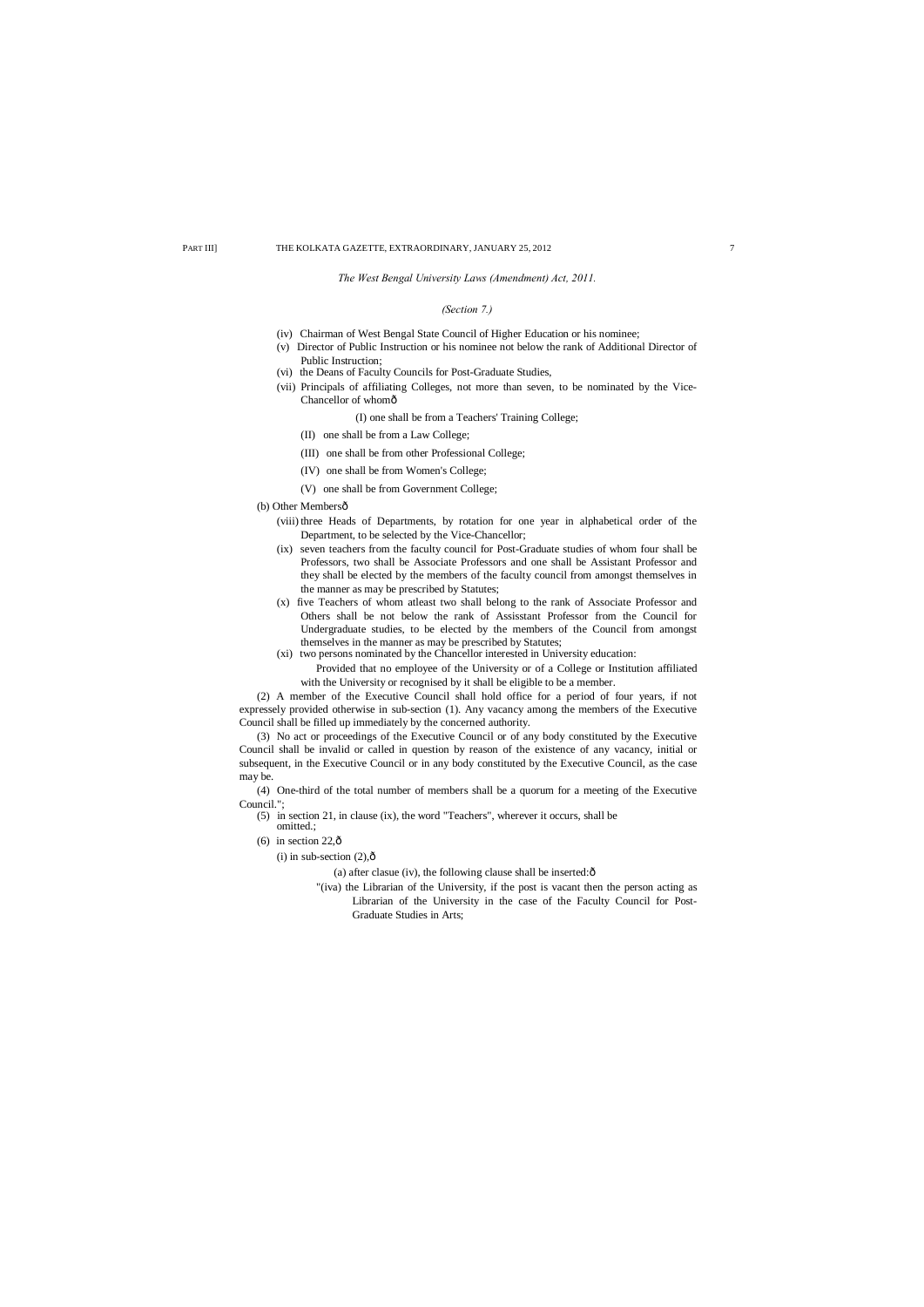"Procedure for holding meeting of Selection **Committee** 

Amendment of West Ben. Act XXVI of 2007.

*The West Bengal University Laws (Amendment) Act, 2011.*

## *(Section 8.)*

## (b) after clause (vii), the following clause shall be inserted: $\delta$

"(viii) one student representative pursuing Post-Graduate studies in the University and one research scholar pursuing research in the University to be elected by Post-Graduate students and research scholars respectively from amongst themselves in the manner as may be prescribed in the Statutes";

(7) in section 24, in sub-section (2), after clause (vi), the following clause shall be inserted: $\hat{\text{o}}$ 

"(vii) three student representatives pursuing Undergraduate studies in different streams of education in the affiliated colleges of the University to be elected by such students from amongst themselves in the manner as may be prescribed by the Statutes:

Provided that no two student representatives shall be elected from the same stream of education.";

 $(8)$  for section 29, the following section shall be substituted: $\hat{o}$ 

"Sd^uon 29. (1) A University Professor or a University Associate Professor

Committee for

Teaching Posts. or a University Assistant Professor shall be appointed by the Vice- Chancellor, on the recommendation of a Selection Committee, and the constitution of such Selection Committee as well as the procedure for holding its meetings shall be in consonance with the University Grants Commission Regulations and Recruitment Rules framed by the State Government from time to time.

- (i) after clause (20), the following clause shall be inserted: $\hat{o}$ 
	- '(20a) "State Government" means the Government of West Bengal in the Higher Education Department;'.
- (ii) in clause (23), for the words "a Professor, Reader, Principal, Lecturer,", the words "a Principal, Professor, Associate Professor, Reader, Assistant Professor," shall be substituted;
- (iii) for clause (24), the following clause shall be substituted: $\hat{o}$ 
	- '(24) "Teacher of the University" means a Professor, Associate Professor, Assistant Professor, or any other person, holding a teaching post including a part time teaching post, appointed or recognized as such by the University;';

(2) Notwithstanding anything contrary to the provisions of University Grants Commission Regulations, the nominee of the Vice-Chancellor shall be the head of the Selection Committee, which shall send its recommendations in writing to the Vice- Chancellor alongwith reasoned record of assessment of the persons appeared before it for selection.";

## (9) for section 30, the following section shall be substituted: $\hat{o}$

30. (1) At least four members, including two outside subject experts, shall constitute the quorum for a meeting of the Selection Committee.

(2) If the Vice-Chancellor does not accept the recommendation of a Selection Committee, it shall refer the recommendation back to the Selection

Committee with reasons for reconsideration and if the Vice-Chancellor does not accept the reconsidered views of the Selection Committee, the matter shall be referred to the Chancellor with reasons and the decision of the Chancellor shall be final.".

## 8. In the Gour Banga University Act, 2007, $\hat{o}$

 $(1)$  in section 2, $\hat{0}$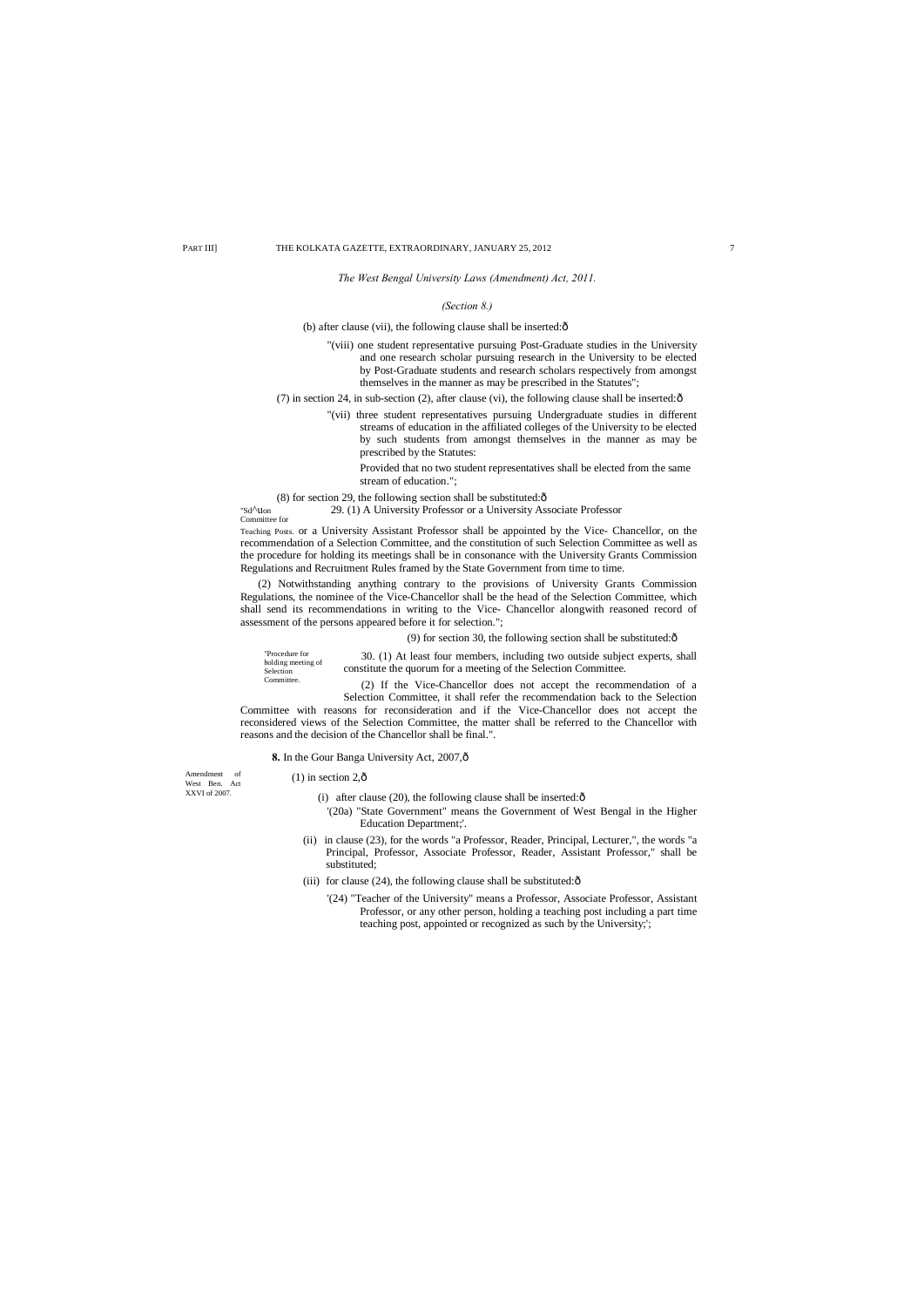## *The West Bengal University Laws (Amendment) Act, 2011.*

## *(Section 8.)*

## (iv) clause (28) shall be omitted;

(2) for section 9, the following section shall be substituted: $\hat{o}$ 

#### "The Vice- Chancellor.

9. (1) (a) The Vice-Chancellor shall be appointed from the persons of the highest level of competence, integrity, morals and institutional commitment. The Vice-Chancellor shall be a distinguished academic with a minimum of ten years of experience in a University system of which atleast 5 years shall be as professor or ten years of experience in a reputed research or academic administrative organisation of which atleast 5 years shall be in an equivalent position of professor.

(2) (a) The Vice-chancellor shall hold office for a term of four years or till he attains the age of sixty-five years, whichever is earlier, and shall be eligible for re- appointment for another term of four years or till he attains the age of sixty-five years, whichever is earlier, following the provisions of subsection  $(1)$ .

(b) The Vice-Chancellor shall be appointed by the Chancellor out of the panel of three names recommended in order of preference by the Search Committee constituted by the State Government. While preparing the panel, the Search Committee must give proper weightage to academic excellence, exposure to the higher education system in the country and abroad and adequate experience in academic and administrative governance and reflect the same in writing while submitting the panel to the Chancellor.

(c) The Search Committee shall consist of the following Members: $\hat{o}$ 

(i) a nominee of the Chancellor, who shall be the Chairperson of the Committee;

(ii) a nominee of the Chairman, University Grants Commission;

(iii) a nominee of the Court:

Provided that all such Members shall be persons of eminence in the sphere of higher education and shall not be connected in any manner with the University or colleges or institutions affiliated with the University or recognised by it.

(b) The Chancellor may, notwithstanding the expiration of the term of the office of the Vice-Chancellor or his attaining the age of sixty-five years, allow him to continue in office till a successor assumes office, provided that he shall not continue as such for any period exceeding six months.

(3) The Vice-Chancellor shall be a whole-time officer of the University and shall be paid from the University Fund such salary and allowances as the Chancellor may decide in consultation with the State Government.

(4) The Vice-Chancellor may resign his office by writing under his hand addressed to the Chancellor.

 $(5)$  Ifô

- (a) the Vice-Chancellor is, by reasons of leave, illness or other cause, temporarily unable to exercise the powers and perform the duties of his office, or
- (b) a vacancy occurs in the office of the Vice-Chancellor by reason of death, resignation, removable, expiry of term of his office or otherwise,

then, during the period of such temporary inability or pending the appointment of a Vice-Chancellor, as the case may be, the Chancellor in consultation with the Minister may appoint a person to exercise the powers and perform the duties of the Vice- Chancellor.

(6) The vacancy in the office of the Vice-Chancellor occurring by reason of death, resignation or expiry of the term of his office, removal or otherwise shall be filled up by appointment of a Vice-Chancellor in accordance with the provisions of sub-section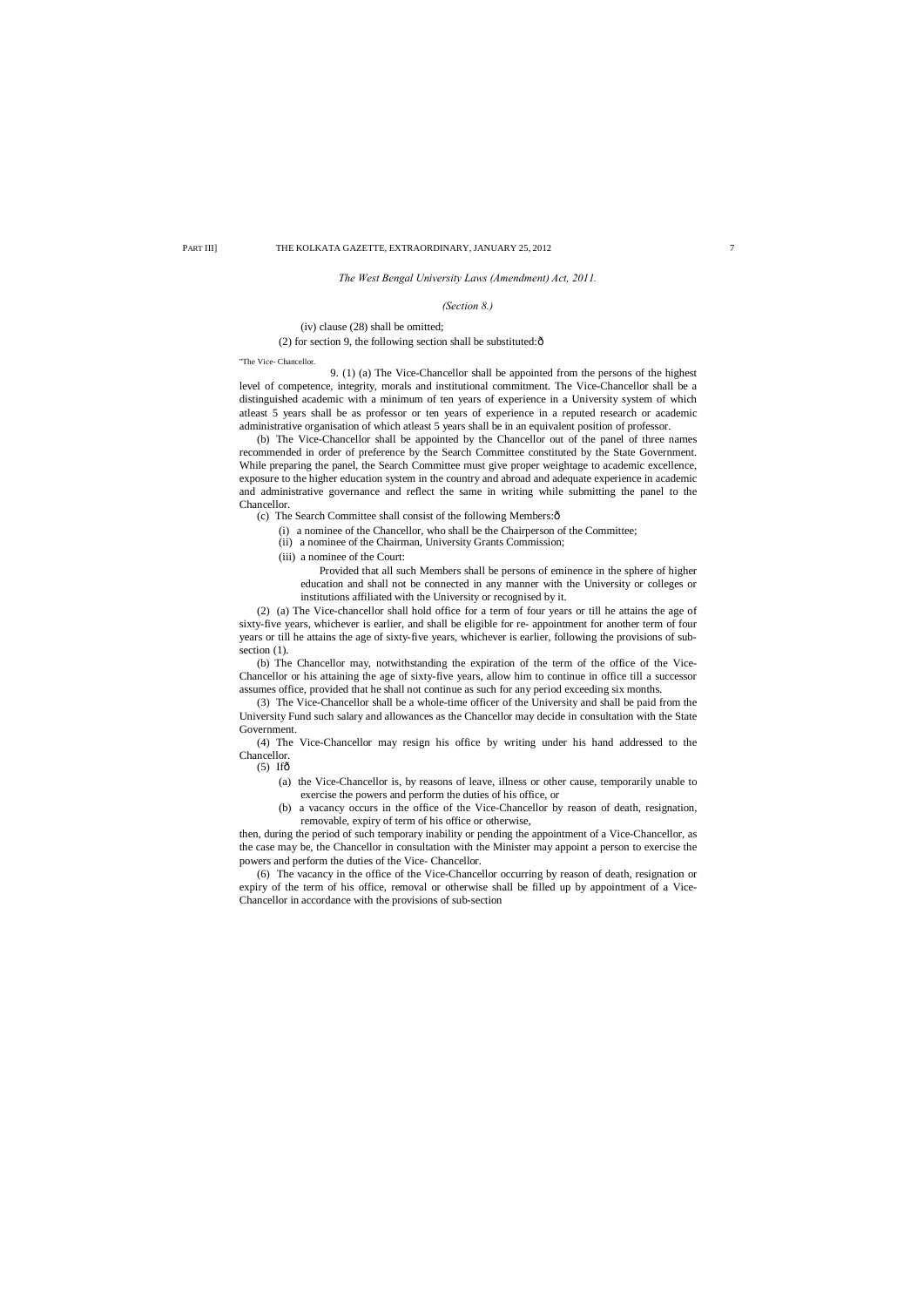#### *The West Bengal University Laws (Amendment) Act, 2011.*

## *(Section 8.)*

(7) The Vice-Chancellor may be removed from his office by the Chancellor if he is satisfied that the incumbent, $\hat{o}$ 

(1) within a period of six months from the date of occurrence of the vacancy, and such period shall be held to include any period for which a Vice-Chancellor is allowed to continue in office under clause (b) of sub-section (2), or a person is appointed by the Chancellor in consultation with the Minister to exercise the powers and perform the duties of the Vice-Chancellor under sub-section (5).

*Explanation.* $\delta$  For the purpose of this sub-clause, whether any party is a political party or any association is a political association or any act of the Vice-Chancellor is partisan, decision of the Chancellor thereon shall be final:

- (a) has become insane and adjudged by a competent court to be of unsound mind; or
- (b) has become an undischarged insolvent and stands so declared by a competent Court; or
- (c) has been physically unfit and incapable of discharging function due to protracted illness or physical disability ; or
- (d) has willfully omitted or refused to carry out the provisions of this Act or has committed breach of any of the terms and conditions of the service contract or has abused or misused the powers vested in him or if the continuance in the office of the Vice-Chancellor is detrimental to the interest of the University; or
- (e) has been proved to be guilty of criminal breach of trust or criminal negligence or gross financial irregularity or impropriety or gross negligence of duty; or
- (f) has shown incompetence to perform or has persistently made default in the performance of the duties imposed on him by or under this Act; or
- (g) has been convicted by a court for any offence within the concept and meaning of the Code of Criminal Procedure, 1973; or 2 of 1974.
- (h) is a member of, or otherwise associated with, any political party or acts in any partisan manner while in office.

Provided that the Vice-Chancellor shall be given a reasonable opportunity to show cause by the Chancellor before taking recourse for his removal under clauses (d), (e),

## (f), (g) and (h).".

(3) for section 17, the following section shall be substituted: $\hat{o}$ 

"The Court. 17. (1) The Court shall consist of the following members: ô

## (a) *Ex officio* members—

- (i) the Chancellor;
- (ii) the Vice-Chancellor;
- (iii) the Deans of Faculty Councils for Post-Graduate Studies;
- (iv) the Secretary, Higher Education Department, Government of West Bengal or his nominee not below the rank of Joint Secretary to the Government of West Bengal;
- (v) the Secretary, Finance Department, Government of West Bengal or his nominee not below the rank of Joint Secretary to the Government of West Bengal;
- (vi) the Chairman, West Bengal State Council of Higher Education or his nominee;
- (vii) the President, West Bengal Council of Higher Secondary Education;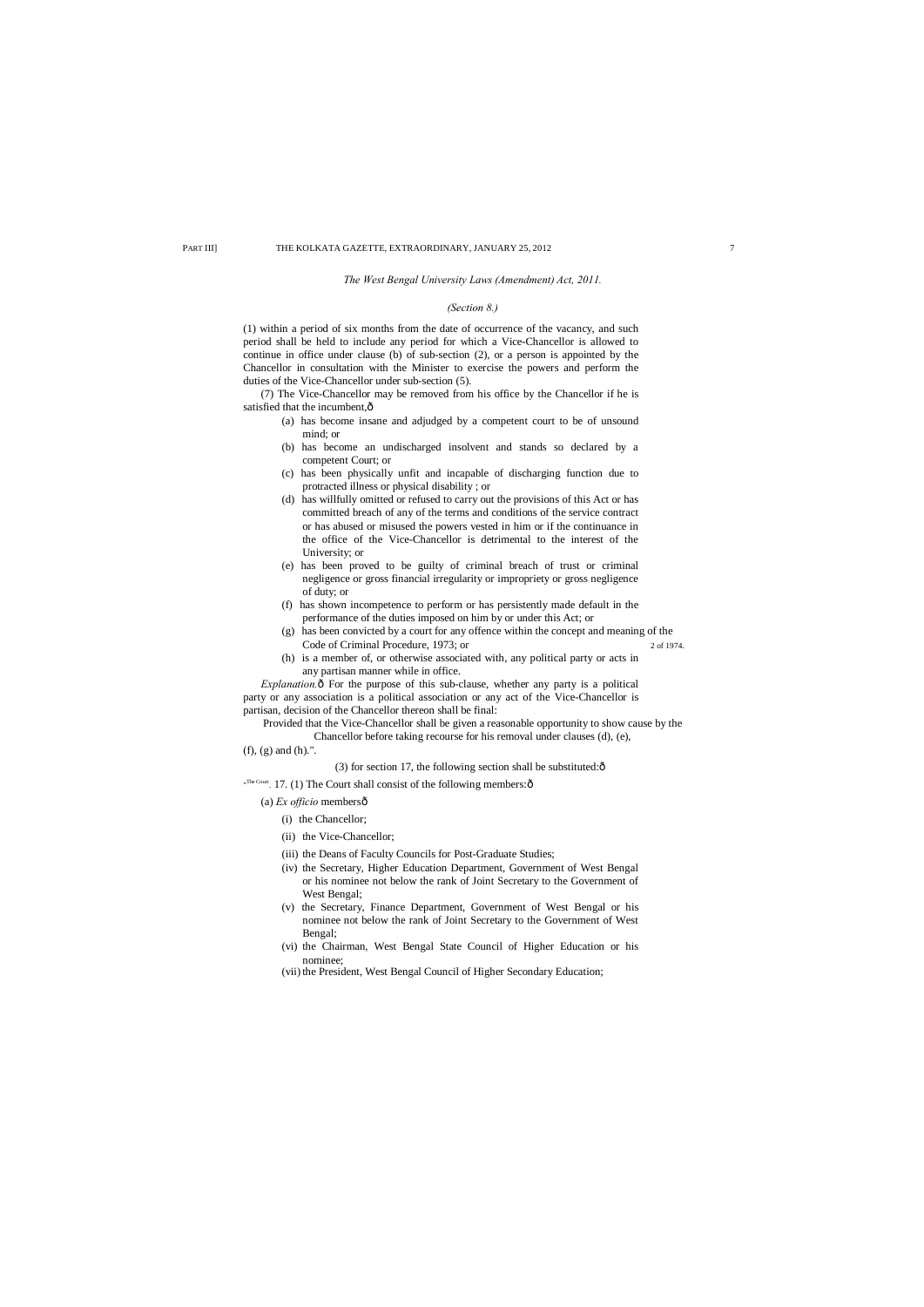## *The West Bengal University Laws (Amendment) Act, 2011.*

## *(Section 8.)*

(viii) the President, West Bengal Madrasah Education Board;

- (ix) the President, West Bengal Board of Secondary Education;
- (x) the Director of Public Instruction, West Bengal or his nominee not below the rank of Additional Director of Public Instruction ;
- (xi) a nominee of the Chairman of University Grants Commission;
- (xii) a nominee of the Chairman of National Council for Teachers' Education;
- (xiii) the Chairman of the College Service Commission or a member of the Commission as his nominee.
- (b) Representatives of Departments and Collegesô
	- (xiv) Heads of Departments of the University;
	- (xv) five senior most Professors of Departments of the University to be selected by the Vice-Chancellor in alphabetical order of the Department, of whom not more than one Professor shall be from the same Department.
	- (xvi) Principals of affiliated Colleges, not more than ten, to be nominated by the Vice-Chancellor of whomô
		- (I) one shall be from a Teachers' Training College;
		- (II) one shall be from a Law College;
		- (III) one shall be from other Professional College;
		- (IV) one shall be from Women's College;
	- (xvii) five teachers from the Council for Undergraduate studies, of whom at least two shall belong the rank of Associate Professor and others shall be not below the rank of Assistant Professor, to be elected by the members of the Council from amongst themselves in the manner as may be prescribed by the Statutes;
	- (xviii) one representative of officers of the University, to be elected from amongst themselves in the manner as may be prescribed by the Statutes;
	- (xix) two representatives of non-teaching employees of whomô
		- (i) one from non-teaching employees of the University,
		- (ii) one from non-teaching employees of the affiliated colleges of the University,
- to be elected from amongst themselves in the manner as may be prescribed by the Statutes.
- (c) Nominated Membersô
	- (xx) not more than five persons to be nominated by the Chancellor from amongst the persons interested in University education:

- (d) Special Invitee $\hat{o}$ 
	- (xxi) any official or expert in any field or eminent educationist, whom the Vice-Chancellor may require for advice, consultation or assistance, may be invited to attend the meeting : Provided that not more than one official or expert or eminent educationist may be invited in a meeting at a time.

Provided that no employee of the University or of a College or Institution affiliated with the University or recognised by it shall be eligible to be a member;

(2) A member of the Court shall hold office for a period of four years, if not expressly provided otherwise in sub-section (1). Any vacancy among the members of the Court shall be filled up immediately by the concerned authority.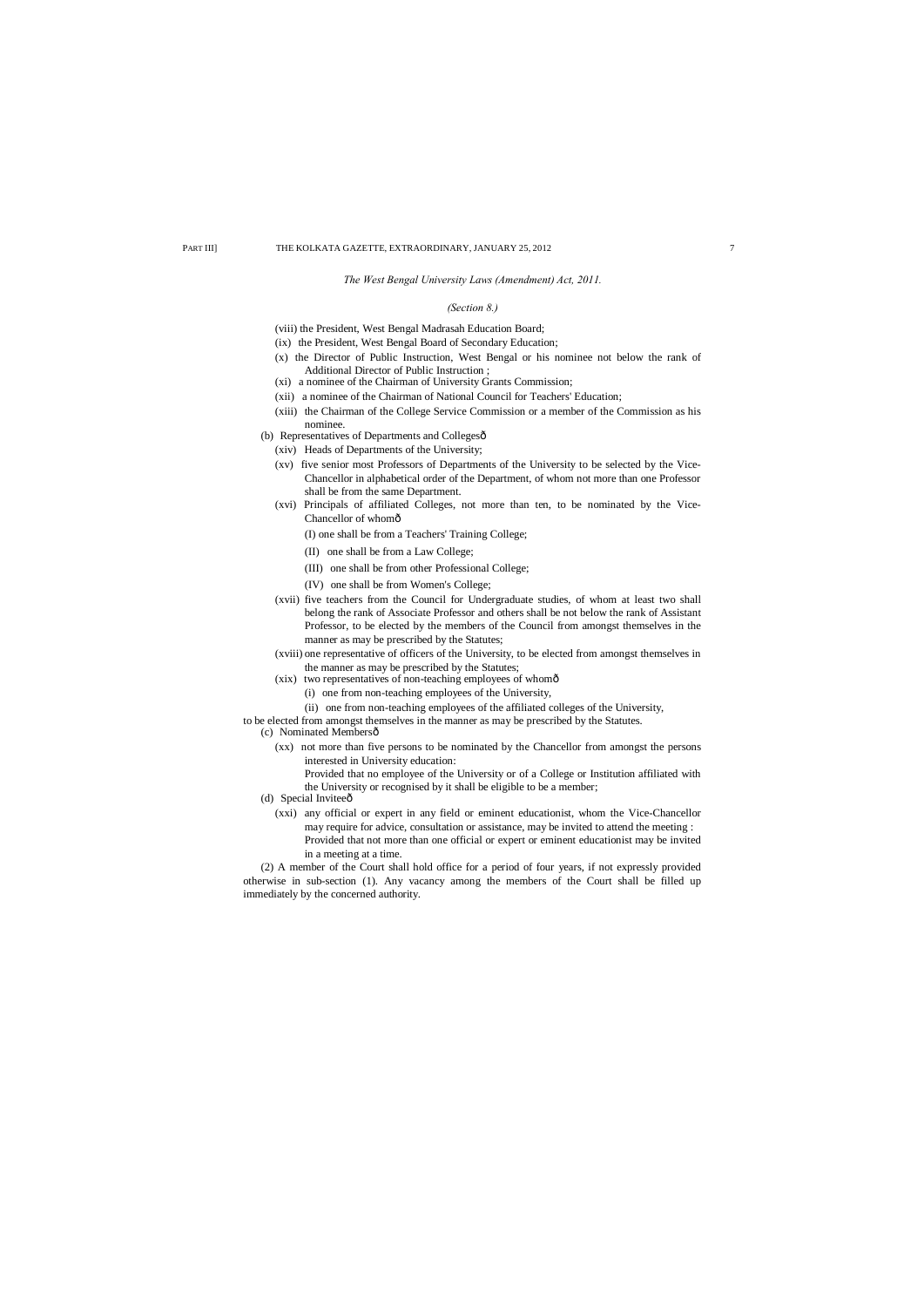## *The West Bengal University Laws (Amendment) Act, 2011.*

## *(Section 8.)*

(3) No act or proceedings of the Court or of any body constituted by the Court shall be invalid or called in question by reason of the existence of any vacancy, initial or subsequent, in the Court or in any body constituted by the Court, as the case may be.";

(4) for section 20, the following section shall be substituted: $\hat{o}$  "The Executive 20. (1) The Executive

Council shall consist of the following

## Council. **members:** $\hat{0}$

(a) *Ex officio* Membersô

- (i) the Vice-Chancellor;
- (ii) Secretary of Higher Education Department or his nominee not below the rank of Joint Secretary;
- (iii) Secretary of Finance Department or his nominee not below the rank of Joint Secretary;
- (iv) Chairman of West Bengal State Council of Higher Education or his nominee;
- (v) Director of Public Instruction or his nominee not below the rank of Additional Director of Public Instruction;
- (vi) the Deans of Faculty Councils for Post-Graduate Studies;
- (vii) Principals of affiliating Colleges, not more than seven, selected by rotation for a term of one year, by the Undergraduate Council of whom—
	- (I) one shall be from a Teachers' Training College;
	- (II) one shall be from a Law College;
	- (III) one shall be from other Professional College;
	- (IV) one shall be from Women's College;
- (b) Other Membersô
	- (viii) three Heads of Departments, by rotation for one year in alphabetical order of the Department, to be selected by the Vice-Chancellor;
	- (ix) seven teachers from the faculty council for Post-Graduate studies of whom four shall be Professors, two shall be Associate Professors and one shall be Assistant Professor and they shall be elected by the members of the faculty council from amongst themselves in the manner as may be prescribed by statutes;
	- (x) five Teachers of whom atleast two shall belong to the rank of Associate Professor and Others shall be not below the rank of Assisstant Professor from the Council for Undergraduate studies, to be elected by the members of the Council from amongst themselves in the manner as may be prescribed by Statutes;
	- (xi) two persons nominated by the Chancellor, interested in University education: Provided that no employee of the University or of a College or Institution affiliated with the University or recognised by it shall be eligible to be a member.

(2) A member of the Executive Council shall hold office for a period of four years, if not expressly provided otherwise in sub-section (1). Any vacancy among the members of the Executive Council shall be filled up immediately by the concerned authority.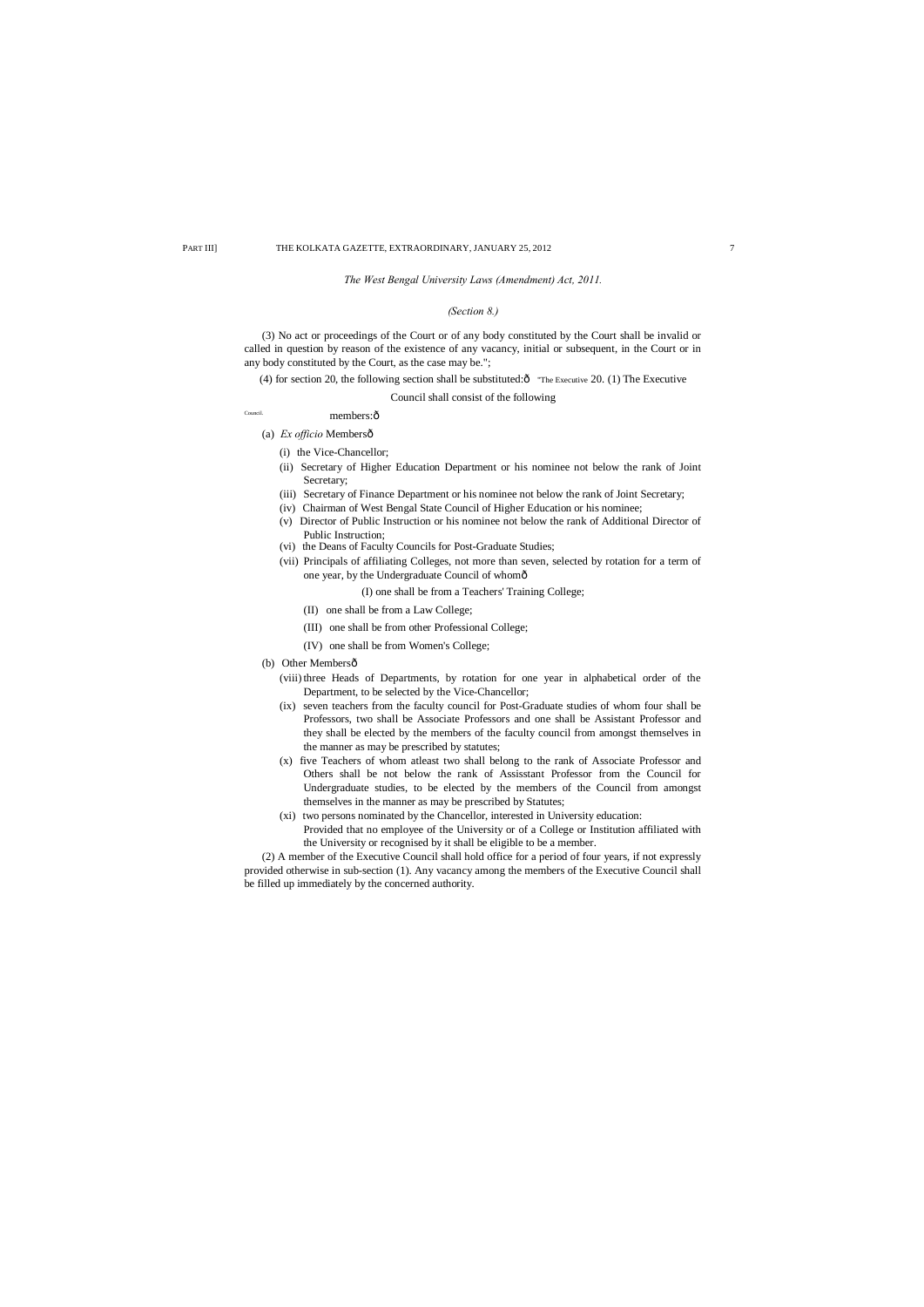## *The West Bengal University Laws (Amendment) Act, 2011.*

## *(Section 9.)*

- (5) in section 21, in clause (x), the word "Teachers", wherever it occurs, shall be omitted.;
- $(6)$  in section 22, $\hat{0}$ 
	- $(i)$  in sub-section  $(2),\hat{0}$ 
		- (a) after clasue (iii), the following clause shall be inserted: $\delta$  "(iiia) the Librarian of the University, if the post is vacant
		- then the person acting as Librarian of the University in the case of the Faculty Council for Post-Graduate Studies in Humanities, Social Sciences and Commerce;" (b) after clause (vi), the following clause shall be inserted: $\hat{o}$ 
			- "(vii) one student representative pursuing Post-Graduate studies in the University and one research scholar pursuing research in the University to be elected by post graduate students and research scholars respectively from amongst themselves in the manner as may be prescribed by the Statutes;";
- (7) in section 24, in sub-section (2), after clause (vi), the following clause shall be inserted: $\hat{o}$

(3) No act or proceedings of the Executive Council or of any body constituted by the Executive Council shall be invalid or called in question by reason of the existence of any vacancy, initial or subsequent, in the Executive Council or in any body constituted by the Executive Council, as the case may be.

(4) One-third of the total number of members shall be a quorum for a meeting of the Executive Council.";

"Selection 29. (1) A University Professor or a University Associate Professor  ${}^C\sigma^m$ mi<sup>tte</sup>e for or a University Assistant Professor shall be appointed by the Vice-<br>Teaching Posts.

"(vii) three student representatives pursuing Undergraduate studies in different streams of education in the affiliated colleges of the University to be elected by such students from amongst themselves in the manner as may be prescribed by the Statutes:

Provided that no two student representatives shall be elected from the same stream of education.";

(8) for section 29, the following section shall be substituted: $\hat{o}$ 

Chancellor, on the recommendation of a Selection Committee, and the constitution of such Selection Committee as well as the procedure for holding its meetings shall be in consonance with the University Grants Commission Regulations and Recruitment Rules framed by the State Government from time to time.

(2) Notwithstanding anything contrary to the provisions of University Grants Commission Regulations, the nominee of the Vice-Chancellor shall be the head of the Selection Committee, which shall send its recommendations in writing to the Vice-Chancellor alongwith reasoned record of assessment of the persons appeared before it for selection.";

(9) for section 30, the following section shall be substituted: $\hat{o}$ 

"Procedure for 30. (1) At least four members, inclduing two outside subject htlingmedig experts, shall constitute the quorum for a meeting of the Selection Committee. Committee.

(2) If the Vice-Chancellor does not accept the recommendation of a Selection Committee, it shall refer the recommendation back to the Selection Committee with reasons for reconsideration and if the Vice-Chancellor does not accept the reconsidered views of the Selection Committee, the matter shall be referred to the Chancellor with reasons and the decision of the Chancellor shall be final.".

Amendment of **9.** In the Sidho-Kanho-Birsha University Act, 2010, ô

#### West Ben. Act  $(1)$  in section  $2, \hat{0}$

. (i) in clause (25), for the words "a Professor, Principal, Reader,

Lecturer", the words "a Principal, Professor, Associate Professor,

Reader, Assistant Professor" shall be substituted;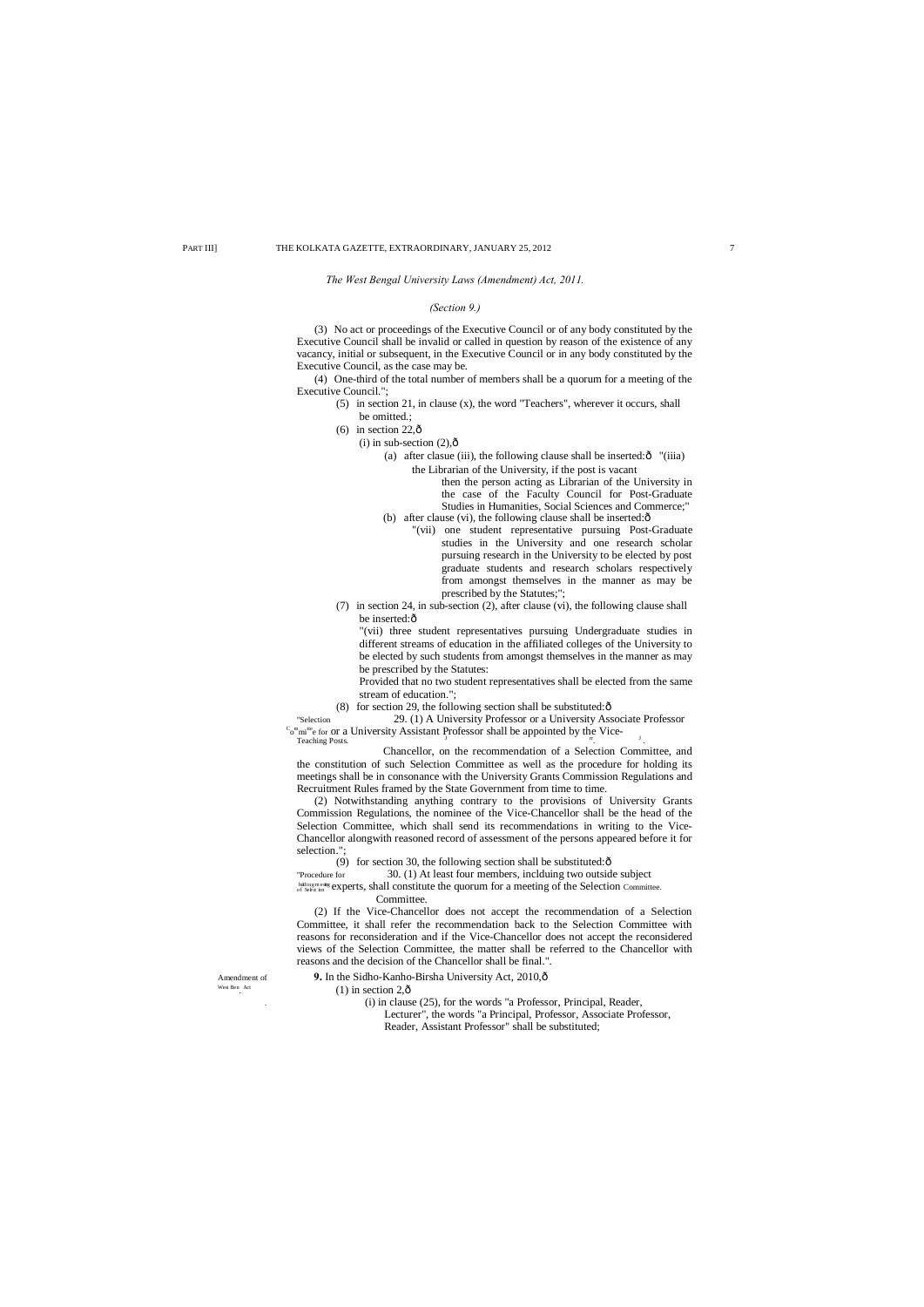*The West Bengal University Laws (Amendment) Act, 2011.*

## *(Section 9.)*

(ii) for clause (26), the following clause shall be substituted: $\delta$ 

- '(26) "Teacher of the University" means a Professor, Associate Professor, Assistant Professor, or any other person, holding a teaching post including a part time teaching post, appointed or recognized as such by the University;';
- (iii) clause (30) shall be omitted;

## (2) for section 9, the following section shall be substituted: $\delta$

"The Vice- 9. (1) (a) The Vice-Chancellor shall be appointed from the persons  $\frac{\text{Chancellor}}{\text{Chancellor}}$  of the highest level of competence, integrity, morals and institutional

commitment. The Vice-Chancellor shall be a distinguished academic with a minimum of ten years of experience in a University system of which atleast 5 years shall be as professor or ten years of experience in a reputed research or academic administrative organisation of which atleast 5 years shall be in an equivalent position of professor.

- (c) The Search Committee shall consist of the following Members: $\hat{o}$ 
	- (i) a nominee of the Chancellor, who shall be the Chairperson of the Committee;
	- (ii) a nominee of the Chairman, University Grants Commission;
	- (iii) a nominee of the Court:

(b) The Vice-Chancellor shall be appointed by the Chancellor out of the panel of three names recommended in order of preference by the Search Committee constituted by the State Government. While preparing the panel, the Search Committee must give proper weightage to academic excellence, exposure to the higher education system in the country and abroad and adequate experience in academic and administrative governance and reflect the same in writing while submitting the panel to the Chancellor.

Provided that all such Members shall be persons of eminence in the sphere of higher education and shall not be connected in any manner with the University or colleges or institutions affiliated with the University or recognised by it.

(2) (a) The Vice-chancellor shall hold office for a term of four years or till he attains the age of sixtyfive years, whichever is earlier, and shall be eligible for re- appointment for another term of four years or till he attains the age of sixty-five years, whichever is earlier, following the provisions of sub-section (1).

(b) The Chancellor may, notwithstanding the expiration of the term of the office of the Vice-Chancellor or his attaining the age of sixty-five years, allow him to continue in office till a successor assumes office, provided that he shall not continue as such for any period exceeding six months.

(3) The Vice-Chancellor shall be a whole-time officer of the University and shall be paid from the University Fund such salary and allowances as the Chancellor may decide in consultation with the State Government.

- (4) The Vice-Chancellor may resign his office by writing under his hand addressed to the Chancellor.
- $(5)$  Ifô
	- (a) the Vice-Chancellor is, by reasons of leave, illness or other cause, temporarily unable to exercise the powers and perform the duties of his office, or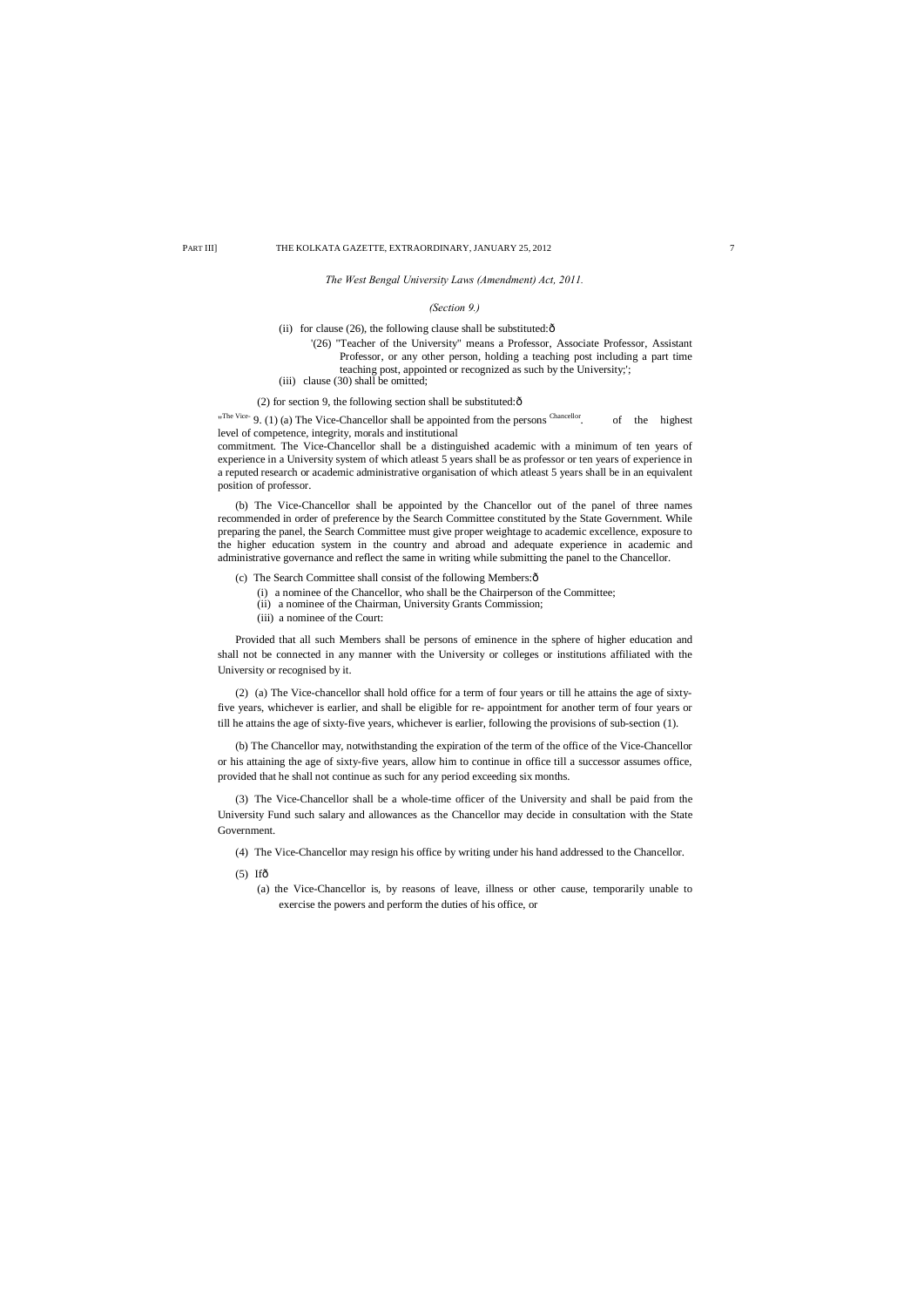## *The West Bengal University Laws (Amendment) Act, 2011.*

## *(Section 9.)*

(b) a vacancy occurs in the office of the Vice-Chancellor by reason of death, resignation, removal, expiry of term of his office or otherwise,

then, during the period of such temporary inability or pending the appointment of a Vice-Chancellor, as the case may be, the Chancellor in consultation with the Minister may appoint a person to exercise the powers and perform the duties of the Vice- Chancellor.

(7) The Vice-Chancellor may be removed from his office by the Chancellor if he is satisfied that the incumbent, $\hat{o}$ 

(6) The vacancy in the office of the Vice-Chancellor occurring by reason of death, resignation or expiry of the term of his office, removal or otherwise shall be filled up by appointment of a Vice-Chancellor in accordance with the provisions of sub-section (1) within a period of six months from the date of occurrence of the vacancy, and such period shall be held to include any period for which a Vice-Chancellor is allowed to continue in office under clause (b) of sub-section (2), or a person is appointed by the Chancellor in consultation with the Minister to exercise the powers and perform the duties of the Vice-Chancellor under sub-section (5).

(a) has become insane and adjudged by a competent court to be of unsound mind; or

*Explanation.* $\hat{\text{o}}$  For the purpose of this sub-clause, whether any party is a political party or any association is a political association or any act of the Vice Chancellor is partisan, decision of the Chancellor thereon shall be final:

- (b) has become an undischarged insolvent and stands so declared by a competent Court; or
- (c) has been physically unfit and incapable of discharging function due to protracted illness or physical disability ; or
- (d) has wilfully omitted or refused to carry out the provisions of this Act or has committed breach of any of the terms and conditions of the service contract or has abused or misused the powers vested in him or if the continuance in the office of the Vice Chancellor is detrimental to the interest of the University; or
- (e) has been proved to be guilty of criminal breach of trust or criminal negligence or gross financial irregularity or impropriety or gross negligence of duty; or
- (f) has shown incompetence to perform or has persistently made default in the performance of the duties imposed on him by or under this Act; or
- (g) has been convicted by a court for any offence within the concept and meaning of the Code of Criminal Procedure, 1973; or
- (h) is a member of, or otherwise associated with, any political party or acts in any partisan manner while in office.

Provided that the Vice-Chancellor shall be given a reasonable opportunity to show cause by the Chancellor before taking recourse for his removal under clauses (d), (e), (f), (g) and (h).".

(3) for section 17, the following section shall be substituted: $\hat{o}$ 

The Court. 17. (1) The Court shall consist of the following members: $\hat{\text{o}}$ 

(a) *Ex officio* members—

(i) the Chancellor;

(ii) the Vice-Chancellor;

(iii) the Dean of Faculty Councils for Post-Graduate Studies;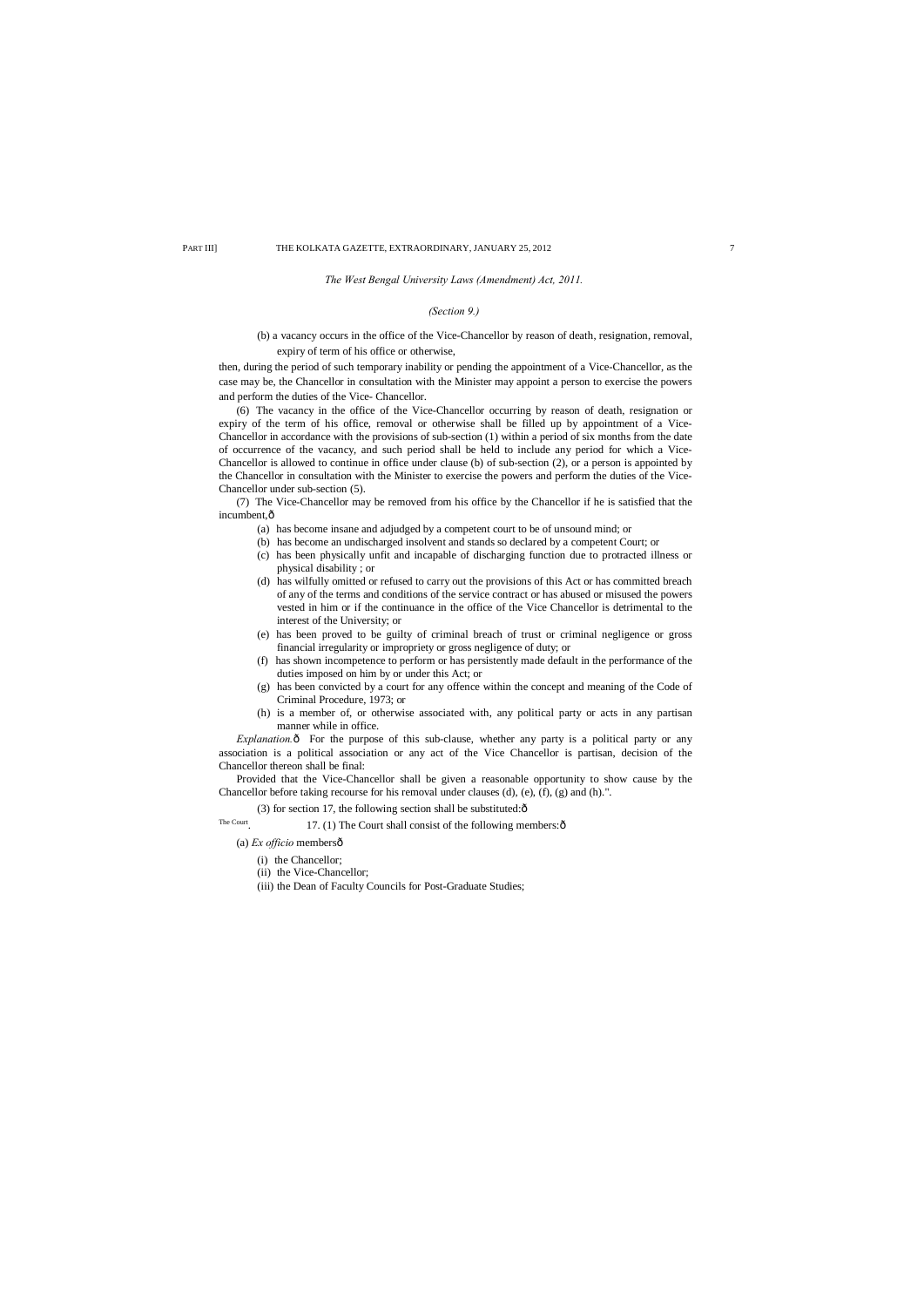*The West Bengal University Laws (Amendment) Act, 2011.*

## *(Section 9.)*

- (iv) the Secretary, Higher Education Department, Government of West Bengal or his nominee not below the rank of Joint Secretary to the Government of West Bengal;
- (v) the Secretary, Finance Department, Government of West Bengal or his nominee not below the rank of Joint Secretary to the Government of West Bengal;
- (vi) the Chairman, West Bengal State Council of Higher Education or his nominee;
- (vii) the President, West Bengal Council of Higher Secondary Education;
- (viii) the President, West Bengal Madrasah Education Board;
- (ix) the President, West Bengal Board of Secondary Education;
- (x) the Director of Public Instruction, West Bengal or his nominee not below the rank of Additional Director of Public Instruction;
- (xi) a nominee of the Chairman of University Grants Commission;
- (xii) a nominee of the Chairman of National Council for Teachers' Education;
- (xiii) the Chairman of the College Service Commission or a member of the Commission as his nominee.
- (b) Representatives of Departments and Collegesô
	- (xiv) Heads of Departments of the University;
	- (xv) five senior most Professors of Departments of the University to be selected by the Vice-Chancellor in alphabetical order of the Department, of whom not more than one Professor shall be from the same Department.
	- (xvi) Principals of affiliated Colleges, not more than ten, to be nominated by the Vice Chancellor of whomô
		- (I) one shall be from a Teacher's Training College;
		- (II) one shall be from a Law College;
		- (III) one shall be from other Professional College;
		- (IV) one shall be from Women's College;
	- (xvii) five teachers from the Council for undergraduate studies, of whom at least two shall belong the rank of Associate Professor and others shall be not below the rank of Assistant Professor, to be elected by the members of the Council from amongst themselves in the manner as may be prescribed by the Statutes;
	- (xviii)one representative of officers of the University, to be elected from amongst themselves in the maneer as may be prescribed by the Statutes;
	- (xix) two representatives of non-teaching employees of whomô
		- (i) one from non-teaching employees of the University,
		- (ii) one from non-teaching employees of the affiliated colleges of the University,

- (c) Nominated Membersô
	- (xx) not more than five persons to be nominated by the Chancellor from amongst the persons interested in University education:
		- Provided that no employee of the University or of a College or institution affiliated with the University or recognised by it shall be eligible to be a member.

to be elected from amongst themselves in the manner as may be prescribed by the Statutes;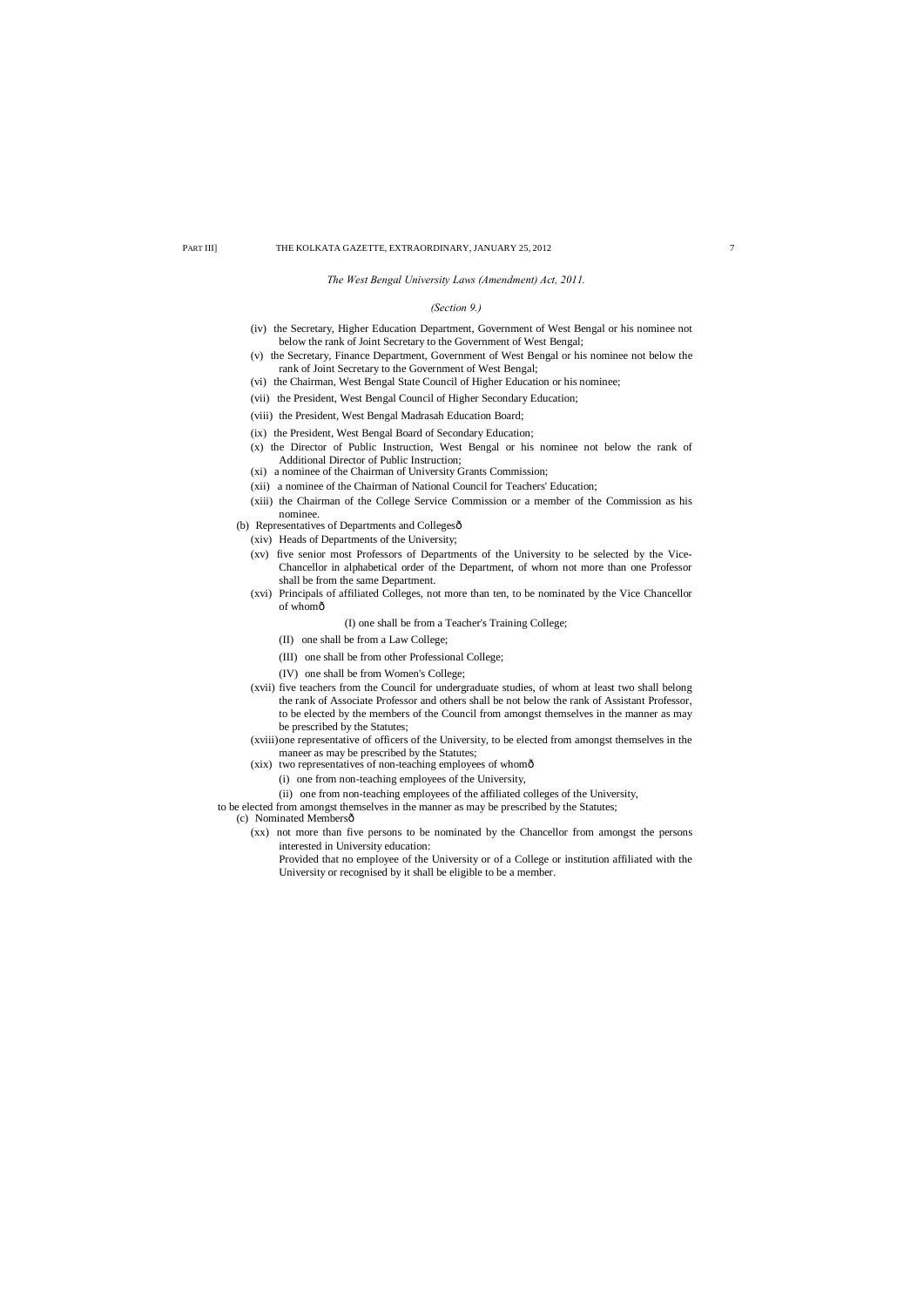## *The West Bengal University Laws (Amendment) Act, 2011.*

## *(Section 9.)*

## (d) Special Inviteeô

(xxi) any official or expert in any field or eminent educationist, whom the Vice-Chancellor may require for advice, consultation or assistance, may be invited to attend the meeting:

Provided that not more than one official or expert or eminent educationist may be invited in a meeting at a time.

(2) A member of the Court shall hold office for a period of four years, if not expressly provided otherwise in sub-section (1). Any vacancy among the members of the Court shall be filled up immediately by the concerned authority.

- (ii) Secretary of Higher Education Department or his nominee not below the rank of Joint Secretary;
- (iii) Secretary of Finance Department or his nominee not below the rank of Joint Secretary;
- (iv) Chairman of West Bengal State Council of Higher Education or his nominee;
- (v) Director of Public Instruction or his nominee not below the rank of Additional Director of Public Instruction;
- (vi) the Deans of Faculty Councils for Post-Graduate Studies;
- (vii) Principals of affiliated Colleges, not more than seven, to be nominated by the Vice Chancellor of whomô

(3) No act or proceedings of the Court or of any body constituted by the Court shall be invalid or called in question by reason of the existence of any vacancy, initial or subsequent, in the Court or in any body constituted by the Court, as the case may be.";

(4) for section 20, the following section shall be substituted: $\hat{o}$ 

The Executive 20. (1) The Executive Council shall consist of the following Council.

members: $\hat{o}$ 

## (a) *Ex officio* Membersô

(i) the Vice Chancellor;

(I) one shall be from a Teacher's Training College;

- (II) one shall be from a Law College;
- (III) one shall be from other Professional College;
- (IV) one shall be from Women's College;
- (b) Other Membersô
	- (viii)three Heads of Departments, by rotation for one year in alphabetical order of the Department, to be selected by the Vice-Chancellor;
	- (ix) seven teachers from the faculty council for Post-Graduate studies of whom four shall be Professors, two shall be Associate Professors and one shall be Assistant Professor and they shall be elected by the members of the faculty council from amongst themselves in the manner as may be prescribed by Statutes;
	- (x) five Teachers of whom atleast two shall belong to the rank of Associate Professor and others shall be not below the rank of Assisstant Professor from the Council for Undergraduate studies to be elected by the members of the Council from amongst themselves in the manner as may be prescribed by Statutes;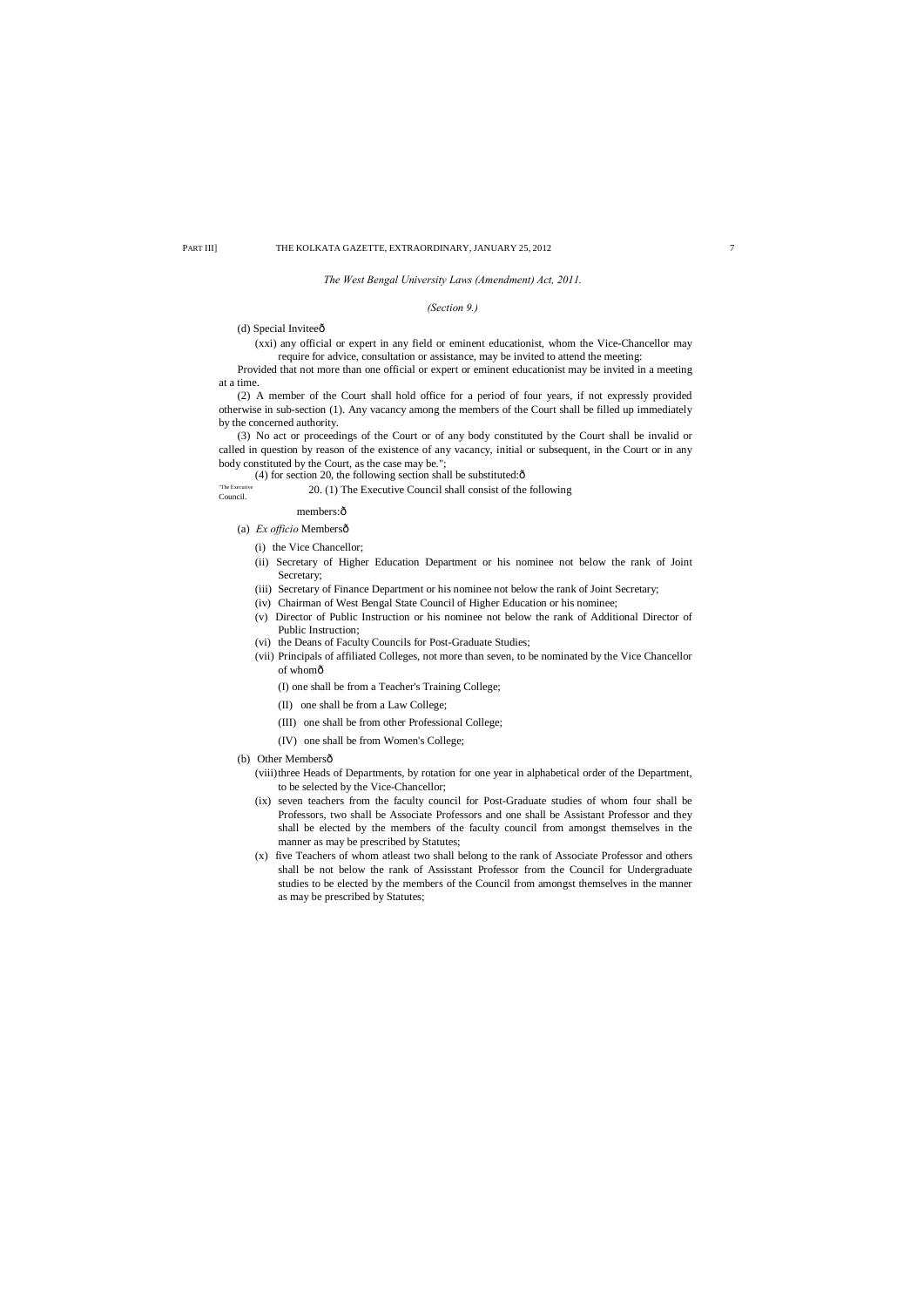## *The West Bengal University Laws (Amendment) Act, 2011.*

## *(Section 9.)*

(xi) two persons nominated by the Chancellor interested in University education:

Provided that no employee of the University or of a College or Institution affiliated with the University or recognised by it shall be eligible to be a member.

(3) No act or proceedings of the Executive Council or of any body constituted by the Executive Council shall be invalid or called in question by reason of the existence of any vacancy, initial or subsequent, in the Executive Council or in any body constituted by the Executive Council, as the case may be.

(2) A member of the Executive Council shall hold office for a period of four years, if not expressly provided otherwise in sub-section (1). Any vacancy among the members of the Executive Council shall be filled up immediately by the concerned authority.

- (6) in section  $22,\hat{0}$ 
	- $(i)$  in sub-section  $(2),\hat{0}$ 
		- (a) after clause (iv), the following clause shall be inserted: $\hat{o}$  "(iva) the Librarian of the University, if the post is vacant
			- then the person acting as Librarian of the University in case of Faculty Council for Post-Graduate studies in Arts;";
		- (b) after clause (vii), the following clause shall be inserted: $\hat{o}$  "(viii) one student representative pursuing Post-Graduate

(4) One-third of the total number of members shall be a quorum for a meeting of the Executive Council.";

(5) in section 21, in clause (ix), the word "Teachers", wherever it occurs shall be omitted.;

- (7) in section  $24,\hat{0}$ 
	- (a) in sub-section (2), after clause (vi), the following clause shall be inserted: $\hat{o}$ 
		- "(vii) three student representatives pursuing Undergraduate studies in different streams of education in the affiliated colleges of the University to be elected by such students from amongst themselves in the manner as may be prescribed by the Statutes: Provided that no two student representatives shall be elected from the same stream of education.";
	- (b) in sub-section (3), after clause (v), the following clause shall be inserted: $\hat{o}$ 
		- "(vi) one student representative pursuing Undergraduate studies in law in affiliated colleges of the University to be elected by such students from amongst themselves in the manner as may be prescribed by the Statutes.";

(8) for section 29, the following section shall be substituted: $\hat{o}$ 

"<sup>Sele</sup>ct<sup>i</sup> 29. (1) A University Professor or a University Associate Professor

 $\hat{\mathbf{S}}$  S<sup>i</sup><sub>n</sub>g<sup>e</sup> postS or a University Assistant Professor shall be appointed by the Vice- Chancellor, on the recommendation of a Selection Committee, and the constitution of such Selection Committee as well as the

studies in the University and one research scholar pursuing research in the University to be elected by Post-Graduate students and research scholars, respectively, from amongst themselves in the manner as may be prescribed by the Statutes.";

procedure for holding its meetings shall be in consonance with the University Grants Commission

Regulations and Recruitment Rules framed by the State Government from time to time.

(2) Notwithstanding anything contrary to the provisions of University Grants Commission Regulations, the nominee of the Vice-Chancellor shall be the head of the Selection Committee, which shall send its recommendations in writing to the Vice- Chancellor alongwith reasoned record of assessment of the persons appeared before it for selection.";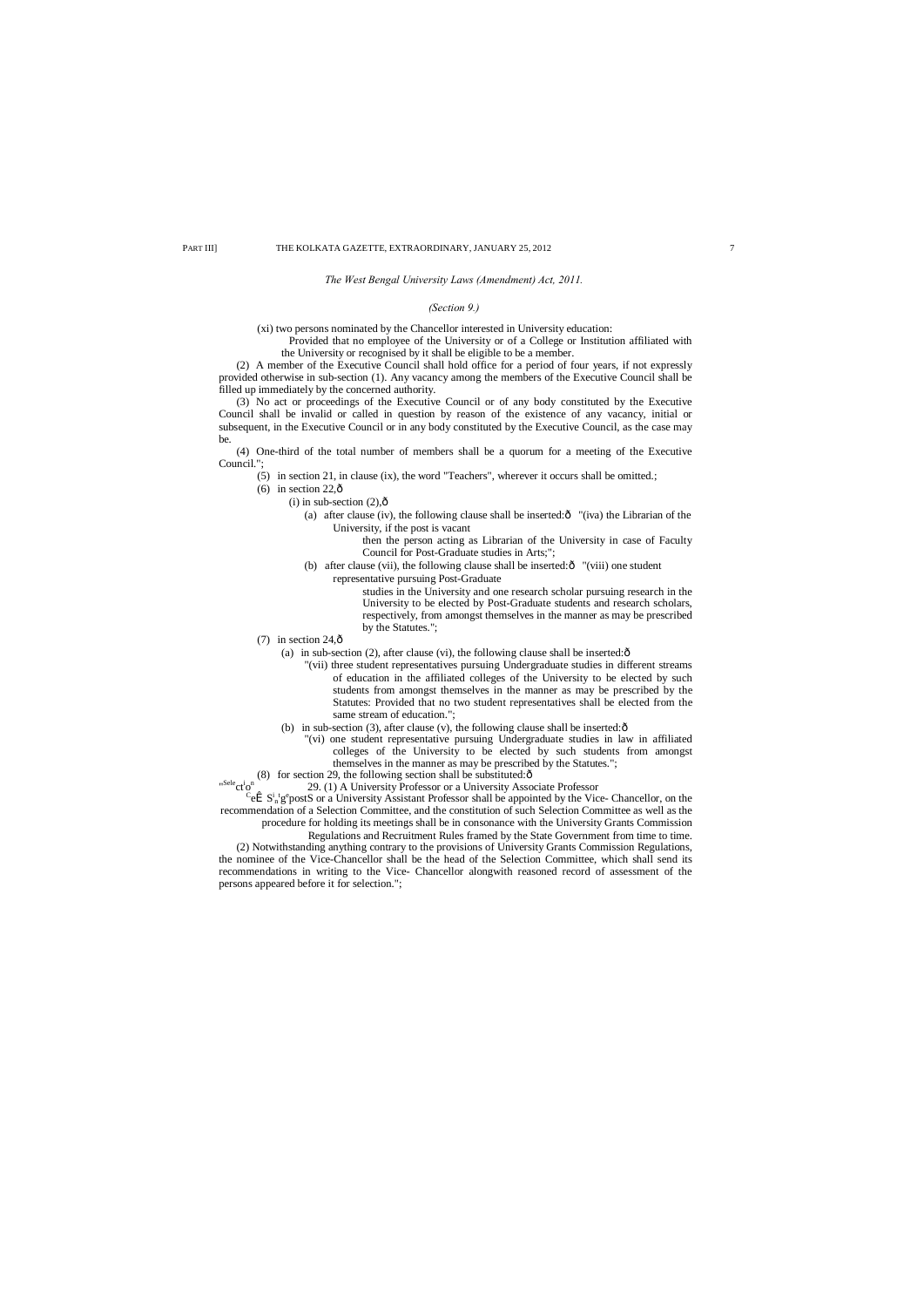"The Vice-Chancellor.

## *The West Bengal University Laws (Amendment) Act, 2011.*

## *(Section 10.)*

in section  $2,\hat{0}$ 

(9) for section 30, the following section shall be substituted: $\hat{o}$ 

"Procedure for 30. (1) At least four members, including two outside subject of the Selection experts, shall constitute the quorum for a meeting of the Selection  $<sup>Con</sup>$ </sup> Committee.

for section 9,  $(2)$  the following section shall be substituted: $\hat{6}$ (ii) in clause (19), for the words "a Professor, Reader, Principal, Lecturer,", the words "a Principal, Professor, Associate Professor, Reader, Assistant Professor" shall be substituted;

(2) If the Vice-Chancellor does not accept the recommendation of a Selection Committee, it shall refer the recommendation back to the Selection Committee with reasons for reconsideration and if the Vice-Chancellor does not accept the reconsidered views of the Selection Committee, the matter shall be referred to the Chancellor with reasons and the decision of the Chancellor shall be final.".

Amendment of 10. In the Jadavpur University Act, 1981, ô

## West Ben. Act<br>XXIV of 1981.

9. (1) "The Vice- $\alpha$  (a) The Vice-Chancellor shall be appointed from the persons of the highest level of competence, integrity, morals and institutional commitment. The Vice Chancellor shall be a distinguished academic with a minimum of ten

## (i) after clause (16), the following clause

shall be inserted: $\hat{o}$  '(16a) "State Government" means the

## Government of West Bengal

## in the Higher Education Department;';

years of experience in a University system of which at least 5 years shall be as Professor or ten years of experience in a reputed research or academic administrative organization of which at least 5 years shall be in an equivalent position of Professor.

(b) The Vice Chancellor shall be appointed by the Chancellor out of the panel of three names recommended in order of preference by the Search Committee constituted by the State Government. While preparing the panel, the Search Committee must give proper weightage to academic excellence, exposure to the higher education system in the country and abroad and adequate experience in academic and administrative governance and reflect the same in writing while submitting the panel to the Chancellor.

## (c) The Search Committee shall consist of the following Members: $\hat{o}$

- (i) a nominee of the Chancellor, who shall be the Chairperson of the Committee;
- (ii) a nominee of the Chairman, University Grants Commission;
- (iii) a nominee of the Court:

Provided that all such Members shall be persons of eminence in the sphere of higher education and shall not be connected in any manner with the University or colleges or institutions affiliated with the University or recognised by it.

(2) (a) The Vice-chancellor shall hold office for a term of four years or till he attains the age of sixty-five years, whichever is earlier, and shall be eligible for re- appointment for another term of four years or till he attains the age of sixty-five years, whichever is earlier, following the provisions of sub-section (1).

(b) The Chancellor may, notwithstanding the expiration of the term of the office of the Vice-Chancellor or his attaining the age of sixty-five years, allow him to continue in office till a successor assumes office, provided that he shall not continue as such for any period exceeding six months.

(3) The Vice-Chancellor shall be a whole-time officer of the University and shall be paid from the University Fund such salary and allowances as the Chancellor may decide in consultation with the State Government.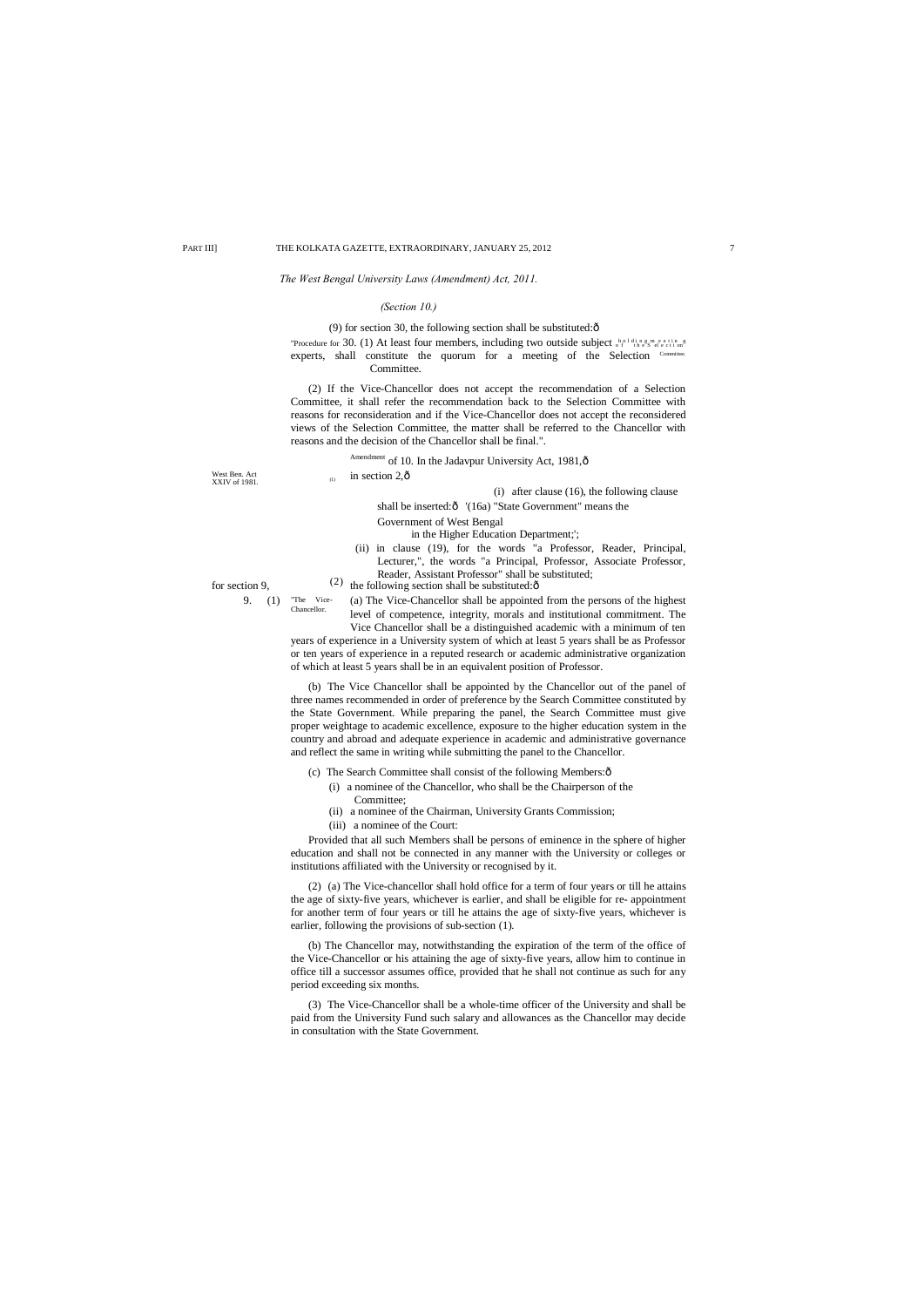(4) The Vice-Chancellor may resign his office by writing under his hand addressed to the Chancellor.  $(5)$  If $\hat{\sigma}$ 

*The West Bengal University Laws (Amendment) Act, 2011.*

## *(Section 10.)*

- (a) the Vice-Chancellor is, by reasons of leave, illness or other cause, temporarily unable to exercise the powers and perform the duties of his office, or
- (b) a vacancy occurs in the office of the Vice-Chancellor by reason of death, resignation, removal, expiry of term of his office or otherwise,

then, during the period of such temporary inability or pending the appointment of a Vice-Chancellor, as the case may be, the Chancellor in consultation with the Minister may appoint a person to exercise the powers and perform the duties of the Vice- Chancellor.

(7) The Vice-Chancellor may be removed from his office by the Chancellor if he is satisfied that the incumbent, $\hat{o}$ 

(6) The vacancy in the office of the Vice-Chancellor occurring by reason of death, resignation, expiry of the term of his office, removal or otherwise shall be filled up by appointment of a Vice-Chancellor in accordance with the provisions of sub-section (1) within a period of six months from the date of occurrence of the vacancy, and such period shall be held to include any period for which a Vice-Chancellor is allowed to continue in office under clause (b) of sub-section (2), or a person is appointed by the Chancellor in consultation with the Minister to exercise the powers and perform the duties of the Vice-Chancellor under sub-section (5).

*Explanation.*  $\hat{\sigma}$  For the purpose of this sub-clause, whether any party is a political party or any association is a political association or any act of the Vice Chancellor is partisan, decision of the Chancellor thereon shall be final:

- (a) has become insane and adjudged by a competent court to be of unsound mind; or
- (b) has become an undischarged insolvent and stands so declared by a competent Court; or
- (c) has been physically unfit and incapable of discharging function due to protracted illness or physical disability ; or
- (d) has wilfully omitted or refused to carry out the provisions of this Act or has committed breach of any of the terms and conditions of the service contract or has abused or misused the powers vested in him or if the continuance in the office of the Vice Chancellor is detrimental to the interest of the University; or
- (e) has been proved to be guilty of criminal breach of trust or criminal negligence or gross financial irregularity or impropriety or gross negligence of duty; or
- (f) has shown incompetence to perform or has persistently made default in the performance of the duties imposed on him by or under this Act; or
- (g) has been convicted by a court for any offence within the concept and meaning of the Code of Criminal Procedure, 1973; or
- (h) is a member of, or otherwise associated with, any political party or acts in any partisan manner while in office.

Provided that the Vice-Chancellor shall be given a reasonable opportunity to show cause by the Chancellor before taking recourse for his removal under clauses (d), (e), (f), (g) and (h).".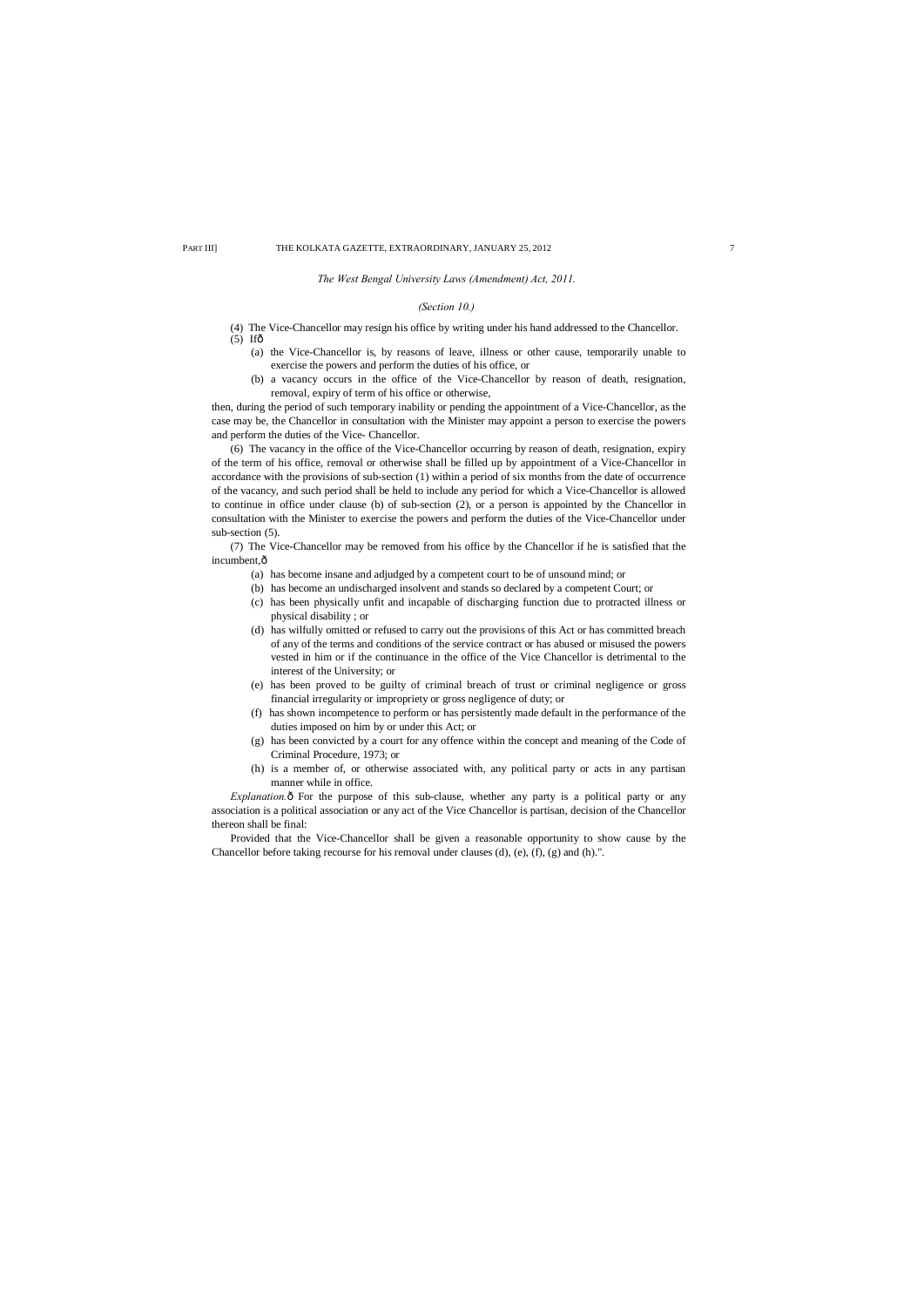*The West Bengal University Laws (Amendment) Act, 2011.*

## *(Section 10.)*

## (3) for section 10A, the following sub-section shall be substituted: $\hat{o}$

Chan cxr- 10A.(1) (a) The Pro-Vice-Chancellor shall be appointed from the persons of the highest level of competence, integrity, morals and institutional commitment. The Pro-Vice Chancellor shall be a distinguished academic with a minimum of ten years of experience in a University system of which at least 5 years shall be as Professor or ten years of experience in a reputed research or academic administrative organization of which at least 5 years shall be in an equivalent position of Professor.

(b) The Pro-Vice-Chancellor shall be appointed by the Chancellor in consultation with the Minister. The term of his office shall be for four years and he shall be eligible for re-appointment for a period not exceeding four years but shall not hold office beyond the age of sixty-five years.

(2) The Pro-Vice-Chancellor shall be a whole-time officer of the University and shall be paid from the University Fund such salary and allowances as the Chancellor may decide in consultation with the State Government.

(6) The Pro-Vice-Chancellor may be removed from his office by the Chancellor if he is satisfied that the incumbent, $\hat{o}$ 

(3) The Pro-Vice-Chancellor may resign his office by writing under his hand addressed to the Chancellor.

 $(4)$  Ifô

- (c) the Pro-Vice-Chancellor is, by reason of leave, illness or other cause, temporarily unable to exercise the powers and perform the duties of his office, or
- (d) a vacancy occurs in the office of the Pro-Vice-Chancellor by reason of death, resignation or expiry of the term of his office, removal or otherwise,

then, during the peirod of such temporary inability or pending the appointment of a Pro-Vice-Chancellor, as the case may be, the Chancellor, in consultation with the Minister and the Vice-Chancellor, shall authorise a senior teacher of the University or an officer of the University to exercise the powers and perform the duties of the Pro- Vice-Chancellor.

(5) The vacancy in the office of the Pro-Vice-Chancellor occurring by reason of death, resignation or expiry of the term of his office, removal or otherwise shall be filled up by appointment of a Pro-Vice-Chancellor in accordance with the provisions of sub-section (1).

- (a) has become insane and adjudged by a competent court to be of unsound mind; or
- (b) has become an undischarged insolvent and stands so declared by a competent Court; or
- (c) has been physically unfit and incapable of discharging function due to protracted illness or physical disability ; or
- (d) has wilfully omitted or refused to carry out the provisions of this Act or has committed breach of any of the terms and conditions of the service contract or has abused or misused the powers vested in him or if the continuance in the office of the Pro-Vice Chancellor is detrimental to the interest of the University; or
- (e) has been proved to be guilty of criminal breach of trust or criminal negligence or gross financial irregularity or impropriety or gross negligence of duty; or
- (f) has shown incompetence to perform or has persistently made default in the performance of the duties imposed on him by or under this Act; or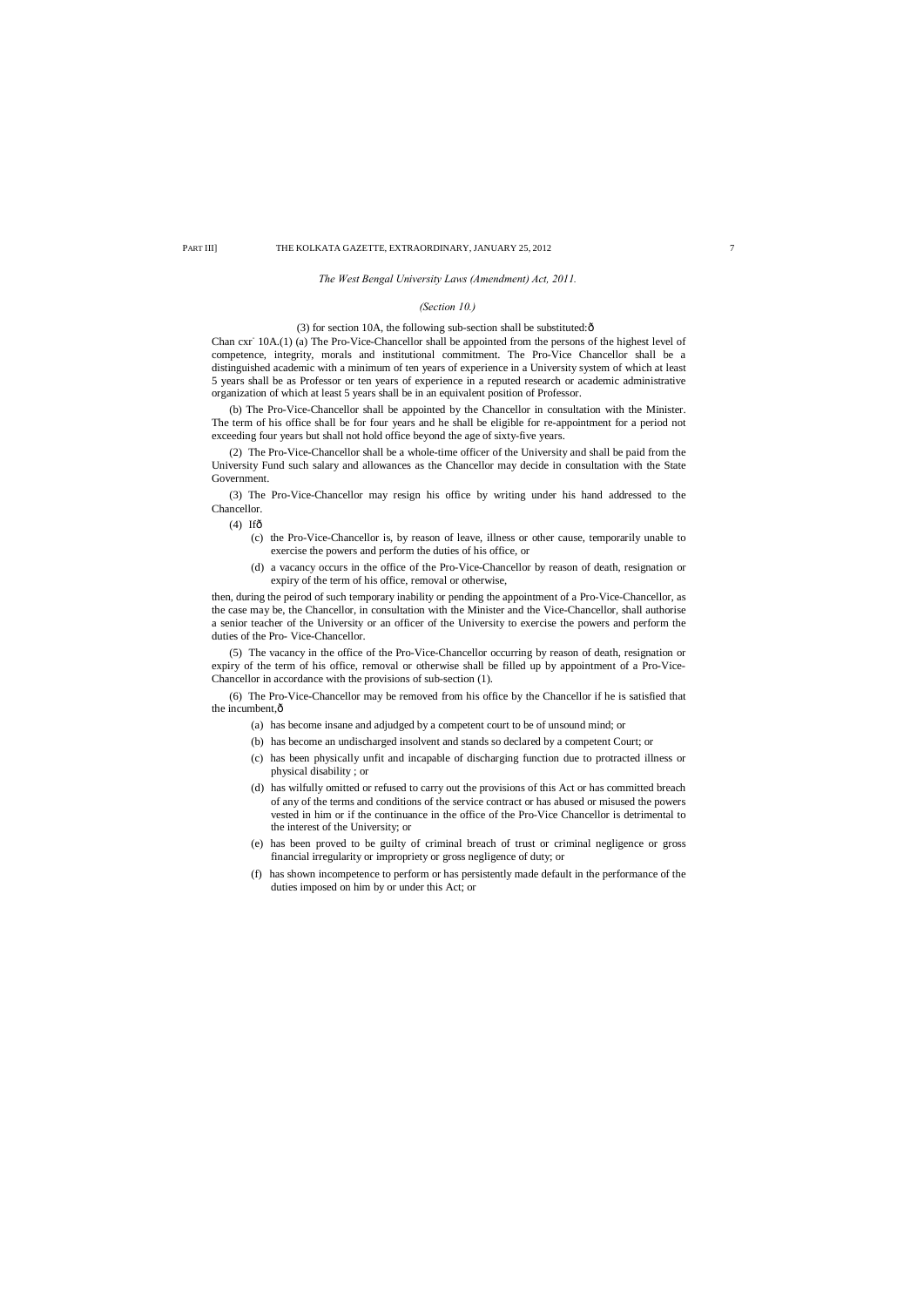*The West Bengal University Laws (Amendment) Act, 2011.*

## *(Section 10.)*

- (g) has been convicted by a court for any offence within the concept and meaning of the Code of Criminal Procedure, 1973; or 2 of 1974
- (h) is a member of, or otherwise associated with, any political party or acts in any partisan manner while in office.

*Explanation.* $\delta$  For the purpose of this sub-clause, whether any party is a political party or any association is a political association or any act of the Pro-Vice-Chancellor is partisan, decision of the Chancellor thereon shall be final:

Provided that the Pro-Vice-Chancellor shall be given a reasonable opportunity to show cause by the Chancellor before taking recourse for his removal under clauses (d),

## (e), (f), (g) and (h).".

"The Court

(4) for section 16, the following section shall be substituted: $\hat{o}$ 

16. (1) The Court shall consist of the following members: $\delta$ 

- (a) *Ex officio* membersô
	- (i) the Chancellor;
	- (ii) the Vice-Chancellor;
	- (iii) the Pro-Vice Chancellor,
	- (iv) the Deans of Faculty Councils for Post-Graduate and Undergraduate Studies;
	- (v) the Secretary, Higher Education Department, Government of West Bengal or his nominee not below the rank of Joint Secretary to the Government of West Bengal;
	- (vi) the Secretary, Finance Department, Government of West Bengal or his nominee not below the rank of Joint Secretary to the Government of West Bengal;
	- (vii) the Chairman, West Bengal State Council of Higher Education or his nominee;
	- (viii) the President, West Bengal Council of Higher Secondary Education;
	- (ix) the President, West Bengal Madrasah Education Board;
	- (x) the President, West Bengal Board of Secondary Education;
	- (xi) a nominee of the Chairman of University Grants Commission;
	- (xii) a nominee of the Chairman of All India Council For Technical Education;
	- (xiii) a nominee of the Chairman of the National Council for Teachers' Education;
- (b) Representatives of Departmentsô
	- (xiv) Heads of Departments of the University;
	- (xv) five teachers, of whom at least two shall be Professors, elected by the teachers of the Departments under the Faculty Council for Post-Graduate and Undergraduate Studies in Engineering and Technology from amongst themselves as may be prescribed by Statutes;
	- (xvi) five teachers, of whom at least two shall be Professors, elected by the teachers of the Departments under the Faculty Council for Post-Graduate and Undergraduate Studies in Arts from amongst themselves as may be prescribed by Statutes;
	- (xvii)five teachers, of whom at least two shall be Professors, elected by the teachers of the Departments under the Faculty Council for Post-Graduate and Undergraduate Studies in Science from amongst themselves as may be prescribed by the Statutes;
	- (xviii) one representative of officers of the University, elected from amongst

themselves in the manner as may be prescribed by the Statutes;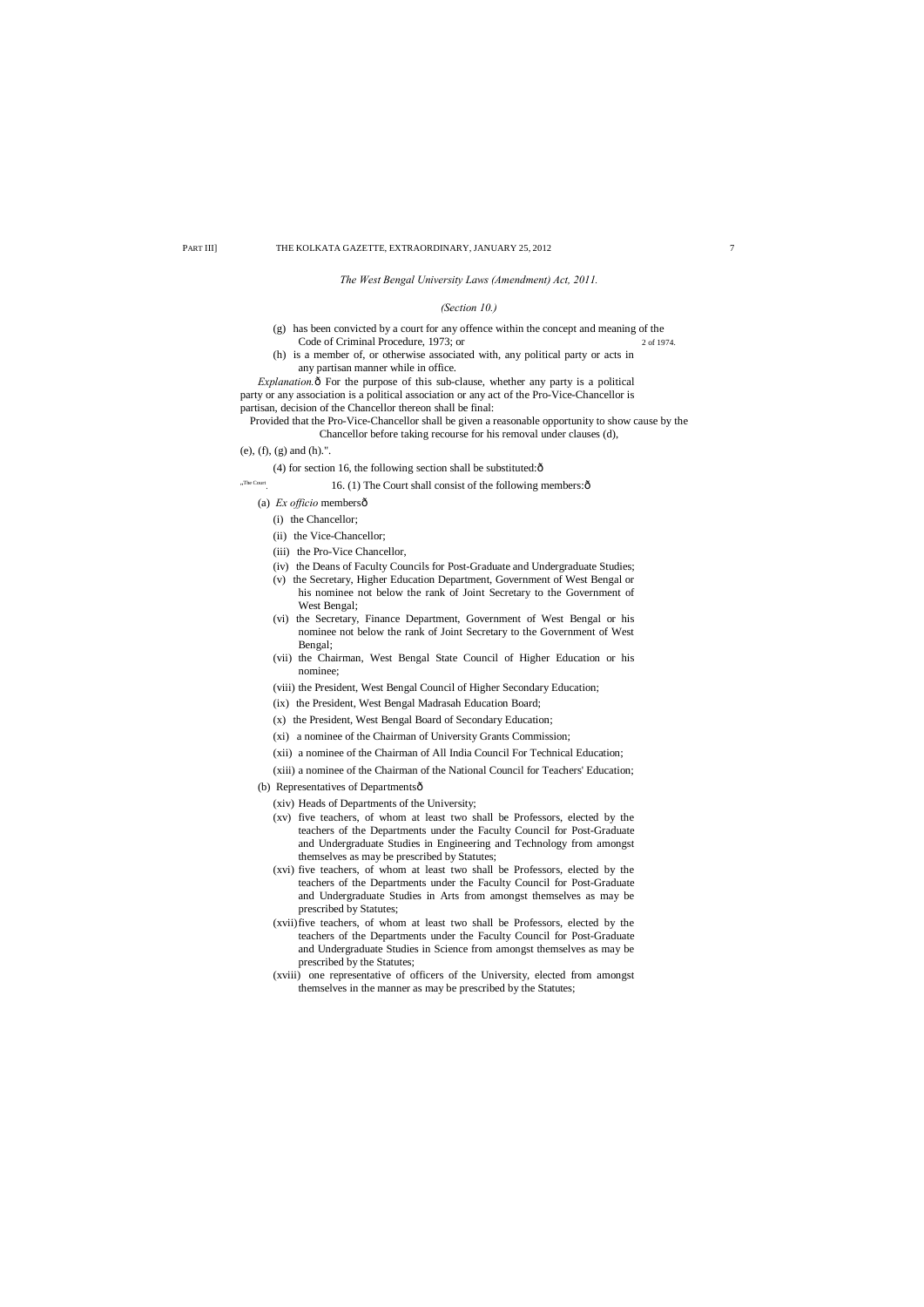## *The West Bengal University Laws (Amendment) Act, 2011.*

## *(Section 10.)*

- (xix) one representative of non-teaching employees elected from amongst themselves in the manner as may be prescribed by the Statutes;
- (xx) one representative from National Council of Education Bengal.
- (c) Nominated Membersô
- (xxi) not more than five persons to be nominated by the Chancellor from amongst the persons interested in University education:
	- Provided that no employee of the University or Institution affiliated with the University or recognised by it shall be elegible to be a member;
- (d) Special Inviteeô
- (xxii) any official or expert in any field or eminent educationist, whom the University may require for advice, consultation or assistance, may be invited to attend the meeting:
	- Provided that not more than one official or expert or eminent educationist may be
	- invited in a meeting at a time.

(2) A member of the Court shall hold office for a period of four years, if not expressly provided otherwise in sub-section (1). Any vacancy among the members of the Court shall be filled up immediately by the concerned authority.

(3) No act or proceedings of the Court or of any body constituted by the Court shall be invalid or called in question by reason of the existence of any vacancy, initial or subsequent, in the Court or in any body constituted by the Court, as the case may be.";

(5) for section 19, the following section shall be substituted: $\hat{o}$ 

"The Executive 19. (1) the Executive Council shall consist of the following Council.

members: $\hat{o}$ 

(a) *Ex officio* Membersô

- (ii) the Pro-Vice-Chancellor;
- (iii) the Secretary, Higher Education Department, Government of West Bengal or his nominee not below the rank of Joint Secretary to the Government of West Bengal;
- (iv) the Secretary, Finance Department, Government of West Bengal or his nominee not below the rank of Joint Secretary to the Government of West Bengal;
- (v) the Chairman, West Bengal State Council of Higher Education or his nominee;
- (vi) the Deans of Faculty Councils for Post-Graduate and Undergraduate Studies;
- (b) Other Membersô
- (vii) twelve Heads of Departments, by rotation for one year in alphabetical order of the Department;
- (viii) three teachers, of whom at least one shall be Professor, elected by the teachers of the Departments under the Faculty Council for Post-Graduate and Undergraduate studies in Engineering and Technology from amongst themselves as may be prescribed by Statutes;
- (ix) three teachers, of whom at least one shall be Professor, elected by the teachers of the Departments under the Faculty Council for Post-Graduate and Undergraduate studies in Arts from amongst themselves as may be prescribed by Statutes;

<sup>(</sup>i) the Vice-Chancellor;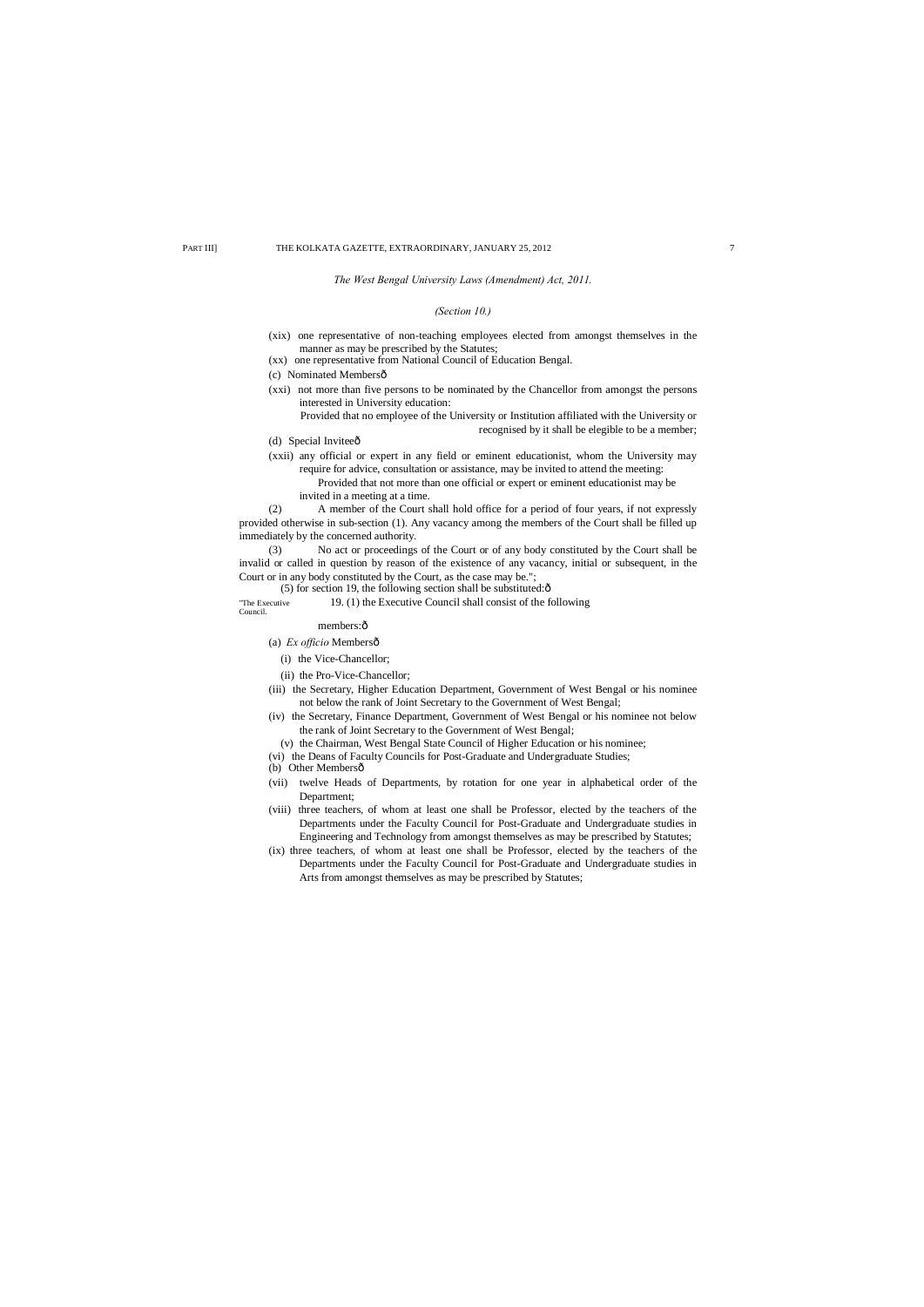*The West Bengal University Laws (Amendment) Act, 2011.*

## *(Section 10.)*

- (x) three teachers, of whom at least one shall be Professor, elected by the teachers of the Departments under the Faculty Council for Post-Graduate and Undergraduate Studies in Science from amongst themselves as may be prescribed by Statutes;
- (xi) two persons nominated by the Chancellor interested in University education:
	- Provided that no employee of the University or of a College or Institution affiliated with the University or recognised by it shall be eligible to be a member.

(2) A member of the Executive Council shall hold office for a period of four years, if not expressly provided otherwise in sub-section (1). Any vacancy among the members of the Executive Council shall be filled up immediately by the concerned authority.

> teachers of each Department of the faculty council from amongst themselves in the following manner: $\hat{o}$

(3) No act or proceedings of the Executive Council or of any body constituted by the Executive Council shall be invalid or called in question by reason of the existence of any vacancy, initial or subsequent, in the Executive Council or in any body constituted by the Executive Council, as the case may be.

(4) One-third of the total number of members shall be a quorum for a meeting of the Executive Council.";

- (6) in section 20, in clause (x), the word "Teachers", wherever it occurs, shall be omitted.;
- (7) in section  $21,\hat{0}$ 
	- $(i)$  in sub-section  $(2),\hat{0}$ 
		- (a) for clause (iv), the following clause shall be substituted: $\hat{o}$  "(iv) one or more than one teacher shall be elected by the

- (i) one Professor from a Department if total number of teachers in it does not exceed five;
- (ii) one Professor and one Associate Professor from a Department if total number of teachers in it does not exceed ten;
- (iii) two Professors and one Associate Professor from a Department if total number of teachers in it does not exceed twenty;
- (iv) two Professors and two Associate Professors from a Department if total number of teachers in it exceeds twenty;";
- (b) after clause (vii), the following clauses shall be inserted: $\hat{o}$ 
	- "(vii) one student representative, pursuing Undergraduate studies in the University and another student representative pursuing Post-Gaduate studies in the University, to be elected by such Undergraduate and Post-Graduate students, respectively, from amongst themselves in the manner as may be prescribed by the Statutes;
	- (ix) one research scholar pursuing research in the University to be elected by research scholars from amongst themselves in the manner as may be prescribed by the Statutes.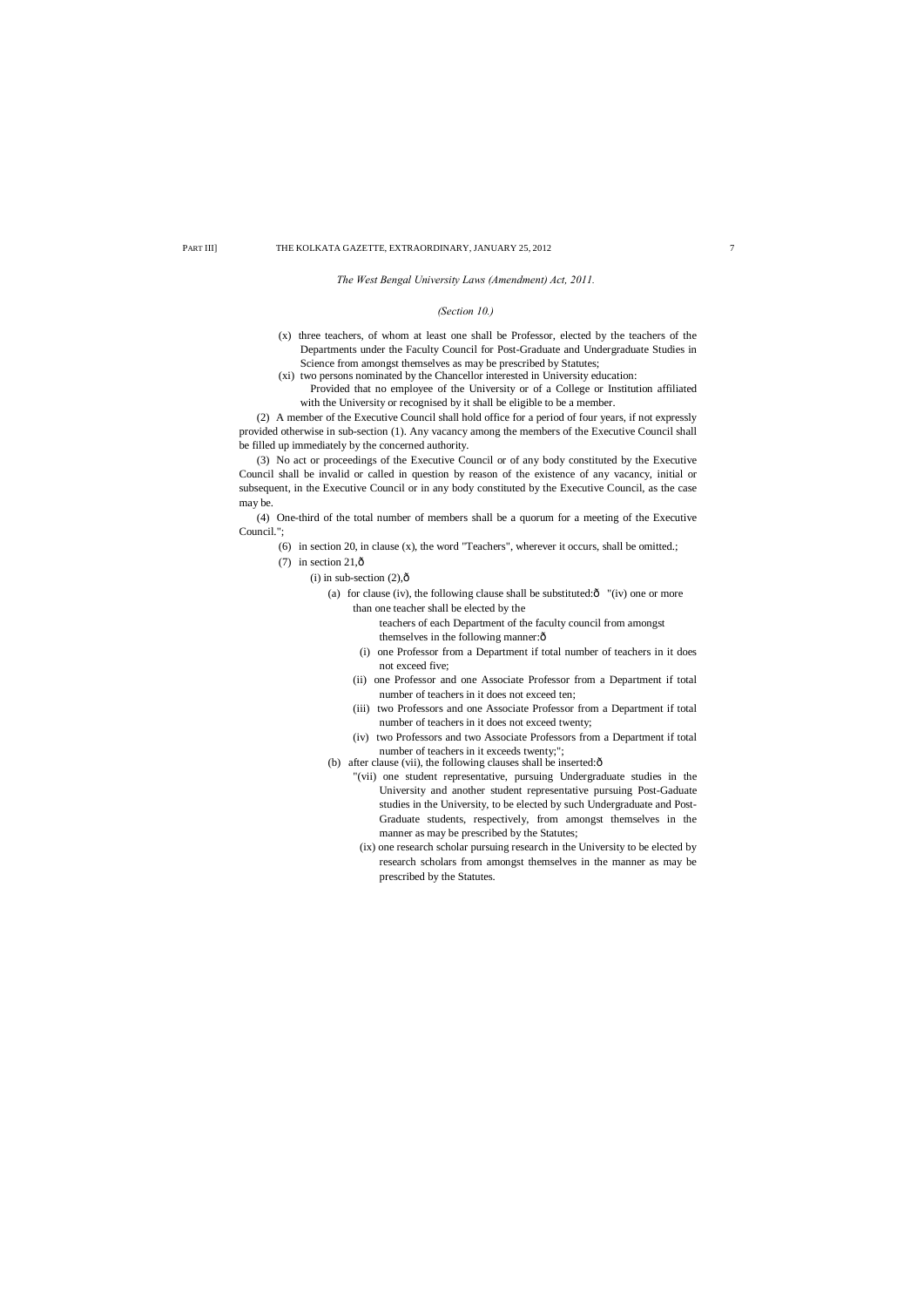1981.

*The West Bengal University Laws (Amendment) Act, 2011.*

## *(Section 11.)*

(i) in sub-section  $(3),\hat{0}$ 

- (a) for clause (iv), the following clause shall be substituted: $\hat{o}$ 
	- "(vi) one or more than one teacher shall be elected by the teachers of each Department of the faculty council from amongst themselves in the following manner: $\hat{o}$
	- (a) one Professor from a Department if total number of teachers in it does not exceed five;
	- (b) one Professor and one Associate Professor from a Department if total number of teachers in it does not exceed ten;
	- (c) two Professors and one Associate Professor from a Department if total number of teachers in it does not exceed twenty;
	- (d) two Professors and two Associate Professors from a Department if total number of teachers in it exceeds twenty;";
- (b) after clause (iv), the following clauses shall be inserted $\hat{o}$ 
	- "(iva) one student representative pursuing Undergraduate studies in the University and another student representative pursuing Post- Gaduate studies in the University, to be elected by such Undergraduate and Post-Graduate students, respectively, from amongst themselves in the manner as may be prescribed by the Statutes;
	- (ivb) one research scholar pursuing research in the University to be elected by research scholars from amongst themselves in the manner as may be prescribed by the Statutes.";
- (8) for section 26, the following section shall be substituted: $\hat{\text{o}}$ 
	- 26. (1) A University Professor or a University Associate Professor

"Procedure for 27. (1) At least four members, including two outside subject  $\frac{b}{\theta} \int_{s}^{b} \sum_{k} e_{k} e_{k}^{i} \frac{e_{k}}{i} e_{k}^{j}$  experts, shall constitute the quorum for a meeting of the Selection Committee. Committee.

" Selecti

- 11. In the Rabindra Bharati Act, 1981, $\hat{o}$ 
	- $(1)$  in section 2, $\hat{\text{o}}$ 
		- (i) after clause (18), the following clause shall be inserted: $\hat{\text{o}}$  '(18a) "State Government" means the Government of West Bengal
			- in the Higher Education Department;';
		- (ii) in clause (21), for the words "a Principal, Professor, Assistant Professor, Reader, Lecturer,", the words "a Principal, Professor, Associate Professor, Reader, Assistant Professor" shall be substituted;

Smmn^Posts or a University Assistant Professor shall be appointed by the Vice- Chancellor, on the recommendation of a Selection Committee, and the constitution of such Selection Committee as well as the procedure for holding its meetings shall be in consonance with the University Grants Commission

Regulations and Recruitment Rules framed by the State Government from time to time.

(2) Notwithstanding anything contrary to the provisions of University Grants Commission Regulations, the nominee of the Vice-Chancellor shall be the head of the Selection Committee, which shall send its recommendations in writing to the Vice- Chancellor alongwith reasoned record of assessment of the persons appeared before it for selection.";

(9) for section 27, the following section shall be substituted: $\hat{\text{o}}$ 

(2) If the Vice-Chancellor does not accept the recommendation of a Selection Committee, it shall refer the recommendation back to the Selection Committee with reasons for reconsideration and if the Vice-Chancellor does not accept the reconsidered views of the Selection Committee, the matter shall be referred to the Chancellor with reason and the decision of the Chancellor shall be final.".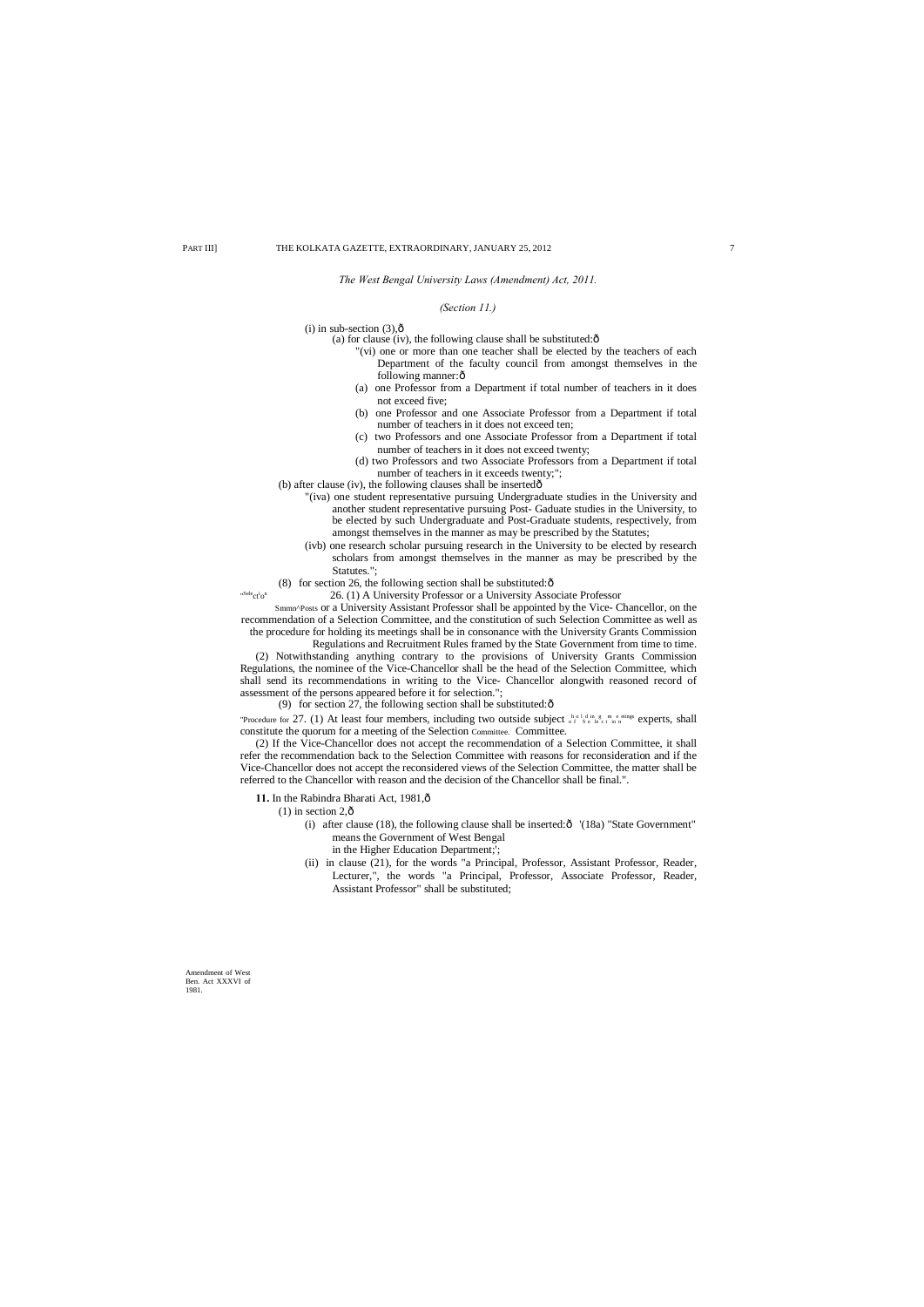## *The West Bengal University Laws (Amendment) Act, 2011.*

## *(Section 11.)*

(iii) for clause (22), the following clause shall be substituted :-

(2) for section 9, the following section shall be substituted: $\hat{o}$ The Vice-<br>9. (1) (a) The Vice-Chancellor shall be appointed from the persons Chancellor.

'(22) "Teacher of the University" means a Professor, Associate Professor, Reader Assistant Professor, or any other person, holding a teaching post including a part-time teaching post, appointed or recognized as such by the University.';

of the highest level of competence, integrity, morals and institutional commitment. The Vice Chancellor shall be a distinguished academic with a minimum of ten years of experience in a University system of which at least 5 years shall be as Professor or ten years of experience in a reputed research or academic administrative organization of which at least 5 years shall be in an equivalent position of Professor.

- (c) The Search Committee shall consist of the following Members: $\hat{o}$ 
	- (i) a nominee of the Chancellor, who shall be the Chairperson of the Committee;
	- (ii) a nominee of the Chairman, University Grants Commission;
	- (iii) a nominee of the Court:

(2) (a) The Vice-chancellor shall hold office for a term of four years or till he attains the age of sixty-five years, whichever is earlier, and shall be eligible for re- appointment for another term of four years or till he attains the age of sixty-five years, whichever is earlier, following the provisions of subsection  $(1)$ .

(b) The Vice Chancellor shall be appointed by the Chancellor out of the panel of three names recommended in order of preference by the Search Committee constituted by the State Government. While preparing the panel, the Search Committee must give proper weightage to academic excellence, exposure to the higher education system in the country and abroad and adequate experience in academic and administrative governance and reflect the same in writing while submitting the panel to the Chancellor.

Provided that all such Members shall be persons of eminence in the sphere of higher education and shall not be connected in any manner with the University or colleges or institutions affiliated with the University or recognised by it.

(b) The Chancellor may, notwithstanding the expiration of the term of the office of the Vice-Chancellor or his attaining the age of sixty-five years, allow him to continue in office till a successor assumes office, provided that he shall not continue as such for any period exceeding six months.

(3) The Vice-Chancellor shall be a whole-time officer of the University and shall be paid from the University Fund such salary and allowances as the Chancellor may decide in consultation with the State Government.

(4) The Vice-Chancellor may resign his office by writing under his hand addressed to the Chancellor.

 $(5)$  Ifô

- (a) the Vice-Chancellor is, by reasons of leave, illness or other cause, temporarily unable to exercise the powers and perform the duties of his office, or
- (b) a vacancy occurs in the office of the Vice-Chancellor by reason of death, resignation, removal, expiry of term of his office or otherwise,

then, during the period of such temporary inability or pending the appointment of a Vice-Chancellor, as the case may be, the Chancellor in consultation with the Minister may appoint a person to exercise the powers and perform the duties of the Vice- Chancellor.

(6) The vacancy in the office of the Vice-Chancellor occurring by reason of death, resignation, expiry of the term of his office, removal or otherwise shall be filled up by appointment of a Vice-Chancellor in accordance with the provisions of sub-section (1) within a period of six months from the date of occurrence of the vacancy, and such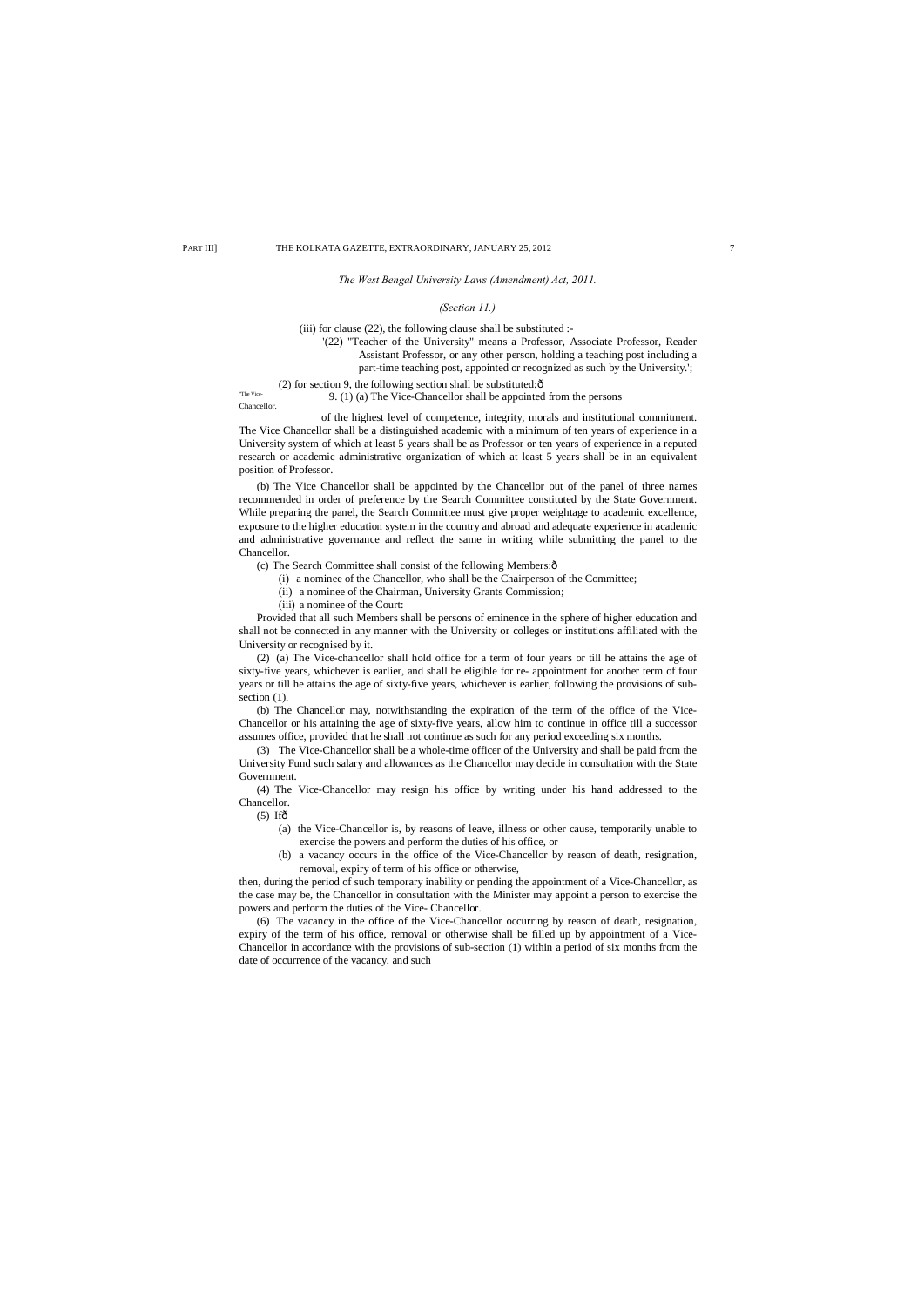#### *The West Bengal University Laws (Amendment) Act, 2011.*

## *(Section 11.)*

(7) The Vice-Chancellor may be removed from his office by the Chancellor if he is satisfied that the incumbent, $\hat{o}$ 

period shall be held to include any period for which a Vice-Chancellor is allowed to continue in office under clause (b) of sub-section (2), or a person is appointed by the Chancellor in consultation with the Minister to exercise the powers and perform the duties of the Vice-Chancellor under sub-section (5).

*Explanation.* $\hat{o}$  For the purpose of this sub-clause, whether any party is a political party or any association is a political association or any act of the Vice Chancellor is partisan, decision of the Chancellor thereon shall be final:

- (a) has become insane and adjudged by a competent court to be of unsound mind; or
- (b) has become an undischarged insolvent and stands so declared by a competent Court; or
- (c) has been physically unfit and incapable of discharging function due to protracted illness or physical disability ; or
- (d) has wilfully omitted or refused to carry out the provisions of this Act or has committed breach of any of the terms and conditions of the service contract or has abused or misused the powers vested in him or if the continuance in the office of the Vice Chancellor is detrimental to the interest of the University; or
- (e) has been proved to be guilty of criminal breach of trust or criminal negligence or gross financial irregularity or impropriety or gross negligence of duty; or
- (f) has shown incompetence to perform or has persistently made default in the performance of the duties imposed on him by or under this Act; or
- (g) has been convicted by a court for any offence within the concept and meaning of the Code of Criminal Procedure, 1973; or 2 of 1974.
- (h) is a member of, or otherwise associated with, any political party or acts in any partisan manner while in office.

- (3) for section 17, the following section shall be substituted: $\hat{o}$
- 17. (1) The Court shall consist of the following members: $\hat{o}$
- (a) *Ex officio* membersô
	- (i) the Chancellor;

"The Court

Provided that the Vice-Chancellor shall be given a reasonable opportunity to show cause by the Chancellor before taking recourse for his removal under clauses (d), (e), (f), (g) and (h).".

- (ii) the Vice Chancellor;
- (iii) the Deans of Faculty Councils for Post-Graduate and Undergraduate Studies;
- (iv) the Secretary, Higher Education Department, Government of West Bengal or his nominee not below the rank of Joint Secretary to the Government of West Bengal;
- (v) the Secretary, Finance Department, Government of West Bengal or his nominee not below the rank of Joint Secretary to the Government of West Bengal;
- (vi) the Chairman, West Bengal State Council of Higher Education or his nominee;
- (vii) the President, West Bengal Council of Higher Secondary Education;
- (viii)the President, West Bengal Madrasah Education Board;
- (ix) the President, West Bengal Board of Secondary Education;
- (x) a nominee of the Chairman of University Grants Commission;

(xi) a nominee of the Chairman of All India Distance Education Council; (xii) a nominee of the Chairman of National Council for Teachers' Training;

(b) Representatives of Departmentsô

(xiii)Heads of Departments of the University;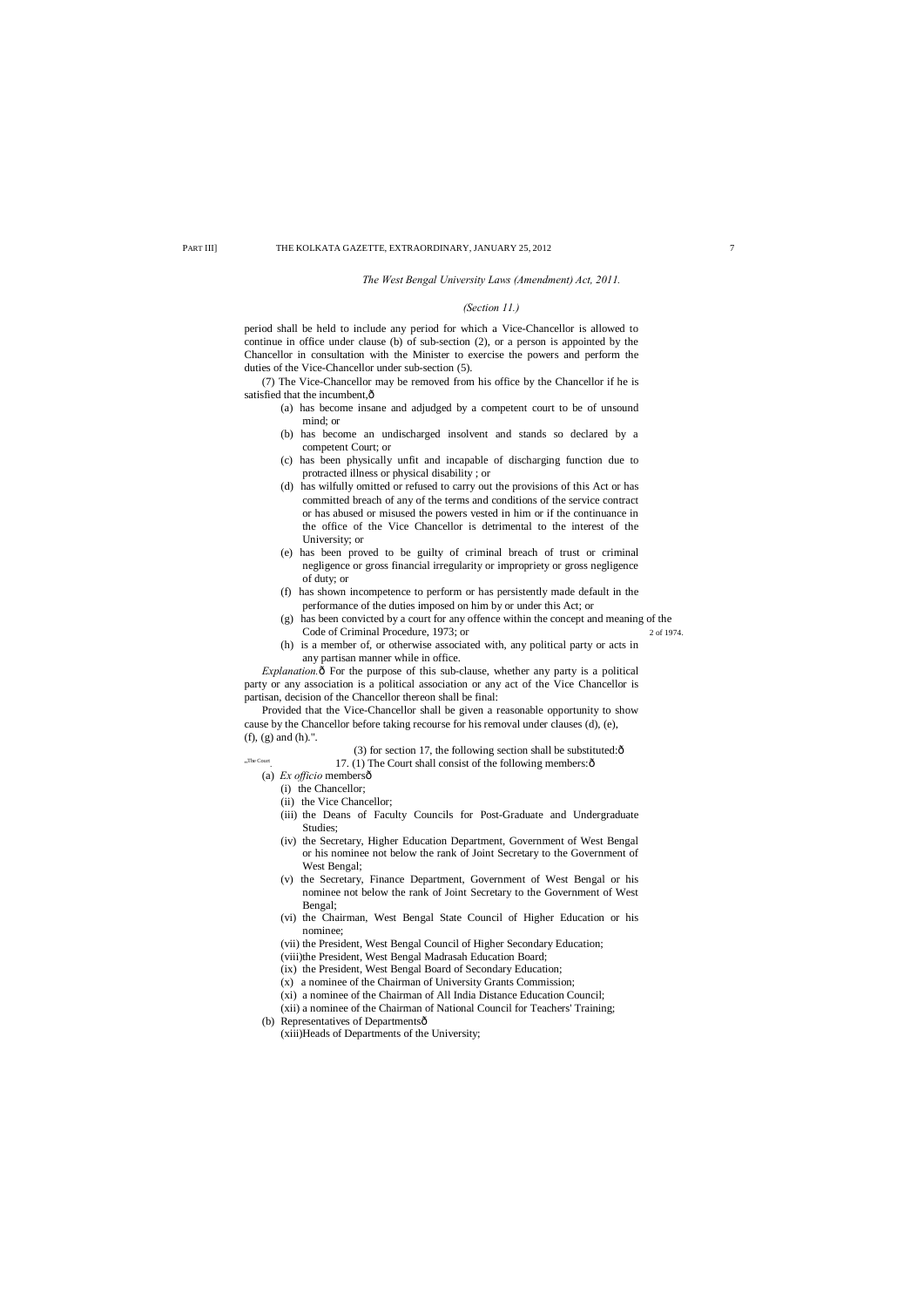*The West Bengal University Laws (Amendment) Act, 2011.*

## *(Section 11.)*

- (xiv) five teachers, of whom at least two shall be Professors, elected by the teachers of the Departments under the Faculty Council for Post-Graduate and Undergraduate Studies in Fine Arts from amongst themselves as may be prescribed by Statutes;
- (xv) five teachers, of whom at least two shall be Professors, elected by the teachers of the Departments under the Faculty Council for Post-Graduate and Undergraduate Studies in Visual Arts from amongst themselves as may be prescribed by Statutes;
- (xvi) five teachers, of whom at least two shall be Professors, elected by the teachers of the Departments under the Faculty Council for Post-Graduate Studies in Arts from amongst themselves as may be prescribed by the Statutes;
- (xvii) one representative of officers of the University, elected from amonst themselves in the manner as may be prescribed by the Statutes;
- (xviii) one representative of non-teaching employees elected from amongst themselves in the manner as may be prescribed by the Statutes.
- (c) Nominated Membersô
- (xix) not more than five persons to be nominated by the Chancellor from amongst the persons interested in University education:

- (d) Special Inviteeô
- (xx) any official or expert in any field or eminent educationist, whom the University may require for advice, consultation or assistance, may be invited to attend the meeting: Provided that not more than one official or expert or eminent educationist may be invited in a meeting at a time.

(4) for section 20, the following section shall be substituted: $\hat{O}$  "The  $20. (1)$  the Executive Council shall consist of the following

# Executive<br>Council.

members: ô

Provided that no employee of the University or Institution affiliated with the University or recognized by it shall be eligible to be a member;

- (a) *Ex officio* Membersô
	- (i) the Vice Chancellor;
	- (ii) the Secretary, Higher Education Department, Government of West Bengal or his nominee not below the rank of Joint Secretary to the Government of West Bengal;
	- (iii) the Secretary, Finance Department, Government of West Bengal or his nominee not below the rank of Joint Secretary to the Government of West Bengal;
	- (iv) the Chairman, West Bengal State Council of Higher Education or his nominee;
	- (v) the Deans of the Faculty Councils;
	- (vi) the Principal, Indian College of Arts and Draftsmanship, Kolkata;
- (vii) the Director, Indian Museum, Kolkata;
- (b) Other Membersô
- (viii) twelve Heads of Departments, by rotation for one year in alphabetical order of the Department;

(2) A member of the Court shall hold office for a period of four years, if not expressly provided otherwise in sub-section (1). Any vacancy among the members of the Court shall be filled up immediately by the concerned authority.

(3) No act or proceedings of the Court or of any body constituted by the Court shall be invalid or called in question by reason of the existence of any vacancy, initial or subsequent, in the Court or in any body constituted by the Court, as the case may be.";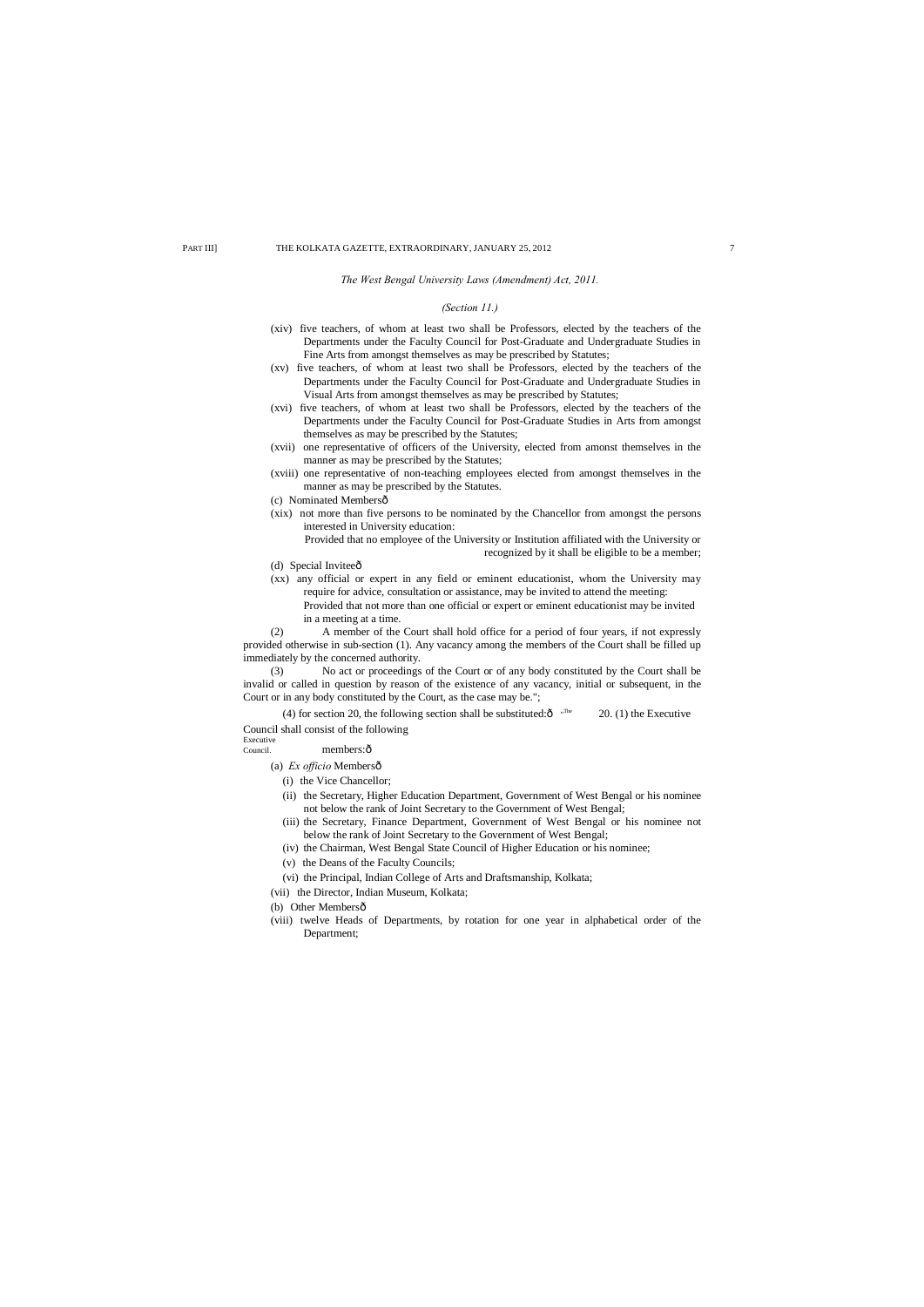*The West Bengal University Laws (Amendment) Act, 2011.*

## *(Section 11.)*

- (ix) three teachers, of whom at least one shall be Professor, elected by the teachers of the Departments under the Faculty Council for Post-Graduate and Undergraduate Studies in Fine Arts from amongst themselves as may be prescribed by Statutes;
- (x) three teachers, of whom at least one shall be Professor, elected by the teachers of the Departments under the Faculty Council for Post-Graduate and Undergraduate Studies in Visual Arts from amongst themselves as may be prescribed by Statutes;
- (xi) three teachers, of whom at least one shall be Professor, elected by the teachers of the Departments under the Faculty Council for Post-Graduate Studies in Arts from amongst themselves as may be prescribed by Statutes;
- (xii) two persons nominated by the Chancellor interested in University education:
- Provided that no employee of the University or of a College or Institution affiliated

with the University or recognized by it shall be eligible to be a member.

(2) A member of the Executive Council shall hold office for a period of four years, if not expressly provided otherwise in sub-section (1). Any vacancy among the members of the Executive Council shall be filled up immediately by the concerned authority.

(3) No act or proceedings of the Executive Council or of anybody constituted by the Executive Council shall be invalid or called in question by reason of the existence of any vacancy, initial or subsequent, in the Executive Council or in any body constituted by the Executive Council, as the case may be.

(4) One-third of the total number of members shall be a quorum for a meeting of the Executive Council.";

- (5) in section 21, in clause (x), the word "Teachers", wherever it occurs, shall be omitted.;
- (6) in section  $22, \hat{0}$ 
	- (i) in sub-section  $(2),\hat{0}$ 
		- (a) for clause (iv), the following clause shall be substituted: $\hat{o}$ 
			- "(iv) one or more than one teacher shall be elected by the teachers of each Department of the faculty council from amongst themselves in the following manner: ô
			- (i) one Professor from a Department if total number of teachers in it does not exceed five;
			- (ii) one Professor and one Associate Professor from a Department if total number of teachers in it does not exceed ten;
			- (iii) two Professors and one Associate Professor from a Department if total number of teachers in it does not exceed twenty;
			- (iv) two Professors and two Associate Professors from a Department if total number of teachers in it exceeds twenty;";
		- (b) after clause (v), the following clauses shall be inserted: $\hat{o}$ 
			- "(vi) one student representative, pursuing Undergraduate studies in the University and another student representative pursuing Post-Graduate studies in the University, to be elected by such undergraduate and Post-Graduate students, respectively, from amongst themselves in the manner as may be prescribed by the Statutes;
			- (vii) one research scholar pursuing research in the University to be elected by research scholars from amongst themselves in the manner as may be prescribed by the Statutes.";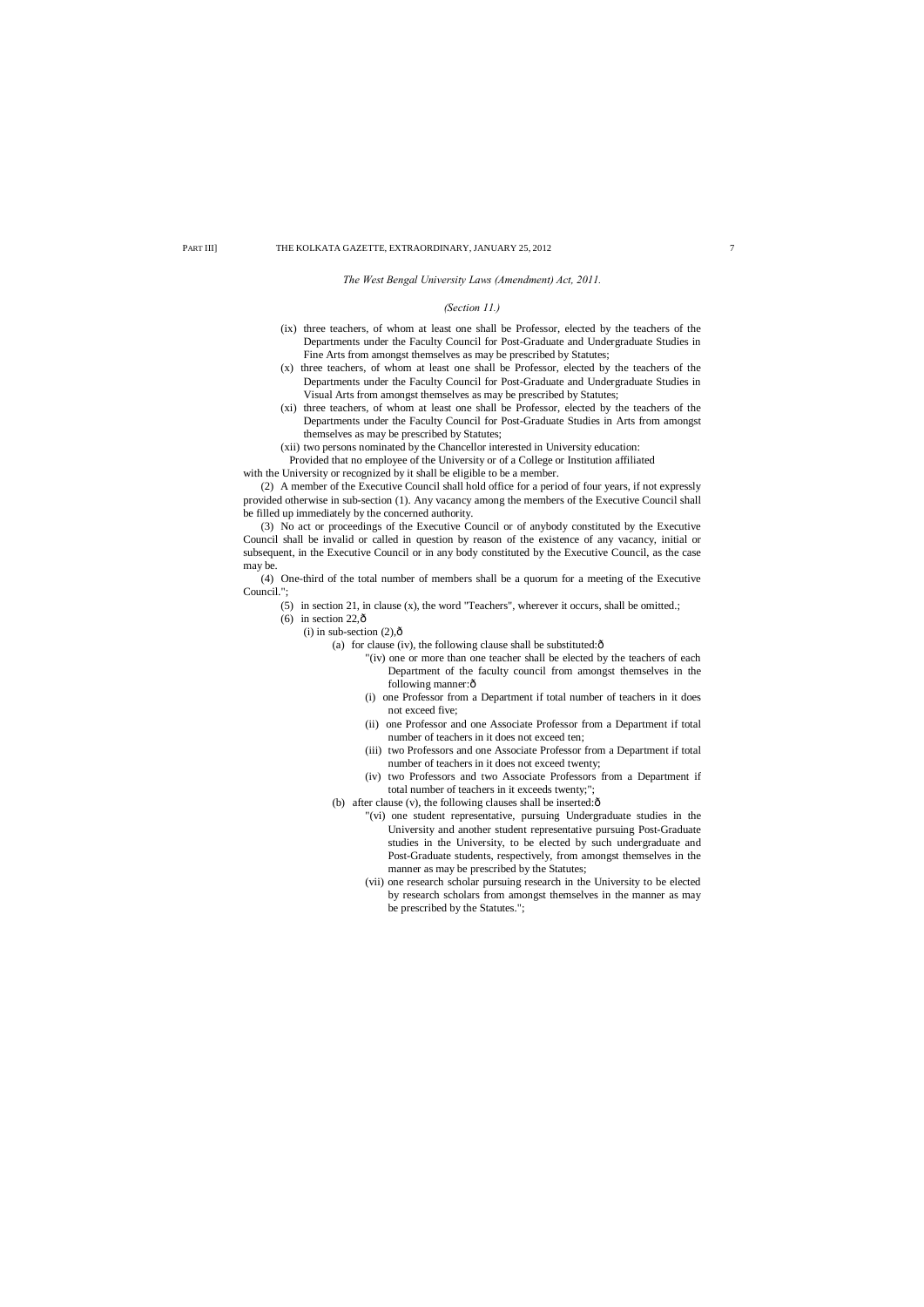## *The West Bengal University Laws (Amendment) Act, 2011.*

^mm- 27. (1) A University Professor or a University Associate Professor for Teaching or a University Assistant Professor shall be appointed by the Vice- Posts.

## *(Section 12.)*

(7) for section 27, the following section shall be substituted: $\hat{o}$ 

Chancellor, on the recommendation of a Selection Committee, and the constitution of such Selection Committee as well as the procedure for holding its meetings shall be in consonance with the University Grants Commission Regulations and Recruitment Rules framed by the State Government from time to time.

" p <sup>rop</sup>roc<sup>edu</sup>re for 28. (1) At least four members, including two outside subject<br>of  $S\mathbf{S}^{\prime\prime}\mathbf{S}^{\prime\prime}$  experts, shall constitute the quorum for a meeting of the Selection Committee.

(2) Notwithstanding anything contrary to the provisions of University Grants Commission Regulations, the nominee of the Vice-Chancellor shall be the head of the Selection Committee, which shall send its recommendations in writing to the Vice-Chancellor alongwith reasoned record of assessment of the persons appeared before it for selection.";

(8) for section 28, the following section shall be substituted: $\hat{o}$ 

- (ii) after clause  $(23)$ , the following clause shall be inserted: $\hat{\text{o}}$ 
	- '(24) "Teacher of the University" means a Professor, Associate Professor, Assistant Professor, Reader or any other person, holding a teaching post appointed or recognized as such by the University.';

Committee.

(2) If the Vice-Chancellor does not accept the recommendation of a Selection Committee, it shall refer the recommendation back to the Selection Committee with reasons for reconsideration and if the Vice-Chancellor does not accept the reconsidered views of the Selection Committee, the matter shall be referred to the Chancellor with reason and the decision of the Chancellor shall be final.".

Amendment of West. Ben. Act<br>XIX of 1997.

## $(1)$  in section 2, $\hat{0}$

(i) in clause (21), the words "Reader" and "Lecturer", shall be omitted.

(2) (a) The Vice-chancellor shall hold office for a term of four years or till he attains the age of sixty-five years, whichever is earlier, and shall be eligible for re- appointment for another term of four years or till he attains the age of sixty-five years, whichever is earlier, following the provisions of sub-section (1). 12. In the Netaji Subhas Open University Act, 1997, ô

(2) for section 10, the following section shall be substituted;

"The Vice  $\mathrm{c}^{\mathrm{h}}$ <sub>a</sub><sup>n</sup>c

10. (1) (a) T he Vice-Chancellor shall be appointed from the persons of the highest level of competence, integrity, morals and institutional

commitment. The Vice Chancellor shall be a distinguished academic with a minimum of ten years of experience in a University system of which at least 5 years shall be as Professor or ten years of experience in a reputed research or academic administrative organization of which at least 5 years shall be in an equivalent position of Professor.

(b) The Vice Chancellor shall be appointed by the Chancellor out of the panel of three names recommended in order of preference by the Search Committee constituted by the State Government. While preparing the panel, the Search Committee must give proper weightage to academic excellence, exposure to the higher education system in the country and abroad and adequate experience in academic and administrative governance and reflect the same in writing while submitting the panel to the Chancellor.

(c) The Search Committee shall consist of the following Members:—

- (i) a nominee of the Chancellor, who shall be the Chairperson of the
	- Committee;
- (ii) a nominee of the Chairman, University Grants Commission;

(iii) a nominee of the Court:

Provided that all such Members shall be persons of eminence in the sphere of higher education and shall not be connected in any manner with the University or colleges or institutions affiliated with the University or recognised by it.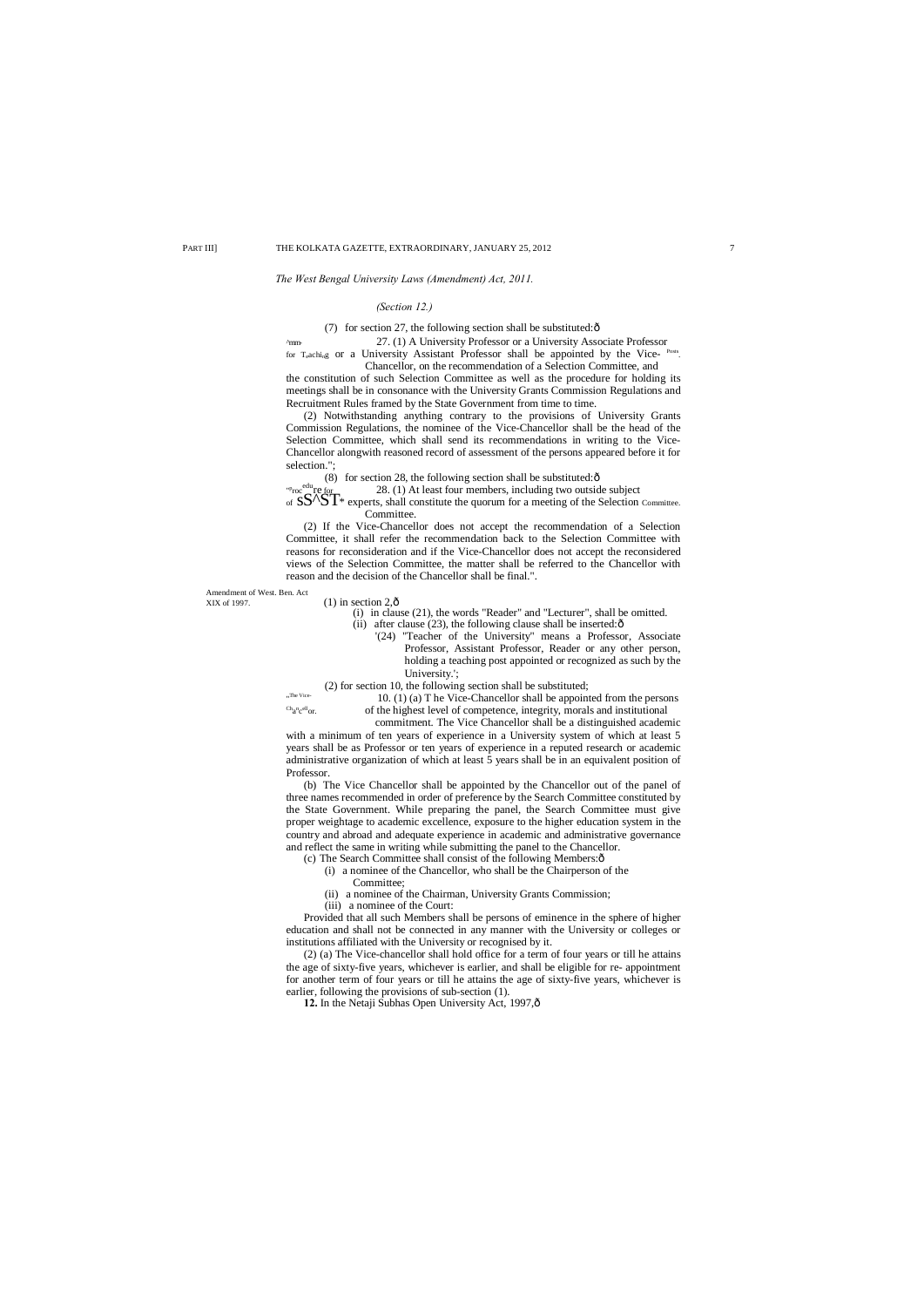#### *The West Bengal University Laws (Amendment) Act, 2011.*

## *(Section 12.)*

(b) The Chancellor may, notwithstanding the expiration of the term of the office of the Vice-Chancellor or his attaining the age of sixty-five years, allow him to continue in office till a successor assumes office, provided that he shall not continue as such for any period exceeding six months.

- $(5)$  If $\hat{\sigma}$ 
	- (a) the Vice-Chancellor is, by reasons of leave, illness or other cause, temporarily unable to exercise the powers and perform the duties of his office, or
	- (b) a vacancy occurs in the office of the Vice-Chancellor by reason of death, resignation, removal, expiry of term of his office or otherwise,

(3) The Vice-Chancellor shall be a whole-time officer of the University and shall be paid from the University Fund such salary and allowances as the Chancellor may decide in consultation with the State Government.

(4) The Vice-Chancellor may resign his office by writing under his hand addressed to the Chancellor.

(7) The Vice-Chancellor may be removed from his office by the Chancellor if he is satisfied that the incumbent, $\hat{o}$ 

then, during the period of such temporary inability or pending the appointment of a Vice-Chancellor, as the case may be, the Chancellor in consultation with the Minister may appoint a person to exercise the powers and perform the duties of the Vice- Chancellor.

(6) The vacancy in the office of the Vice-Chancellor occurring by reason of death, resignation, expiry of the term of his office, removal or otherwise shall be filled up by appointment of a Vice-Chancellor in accordance with the provisions of sub-section (1) within a period of six months from the date of occurrence of the vacancy, and such period shall be held to include any period for which a Vice-Chancellor is allowed to continue in office under clause(b) of sub-section (2), or a person is appointed by the Chancellor in consultation with the Minister to exercise the powers and perform the duties of the Vice-Chancellor under sub-section (5).

*Explanation*. $\delta$  For the purpose of this sub-clause, whether any party is a political party or any association is a political association or any act of the Vice Chancellor is partisan, decision of the Chancellor thereon shall be final:

- (a) has become insane and adjudged by a competent court to be of unsound mind; or
- (b) has become an undischarged insolvent and stands so declared by a competent Court; or
- (c) has been physically unfit and incapable of discharging function due to protracted illness or physical disability ; or
- (d) has wilfully omitted or refused to carry out the provisions of this Act or has committed breach of any of the terms and conditions of the service contract or has abused or misused the powers vested in him or if the continuance in the office of the Vice Chancellor is detrimental to the interest of the University; or
- (e) has been proved to be guilty of criminal breach of trust or criminal negligence or gross financial irregularity or impropriety or gross negligence of duty; or
- (f) has shown incompetence to perform or has persistently made default in the performance of the duties imposed on him by or under this Act; or
- (g) has been convicted by a court for any offence within the concept and meaning of the Code of Criminal Procedure, 1973; or of Criminal Procedure, 1973; or
- (h) is a member of, or otherwise associated with, any political party or acts in any partisan manner while in office.

Provided that the Vice-Chancellor shall be given a reasonable opportunity to show cause by the Chancellor before taking recourse for his removal under clauses (d), (e),

(f), (g) and (h).".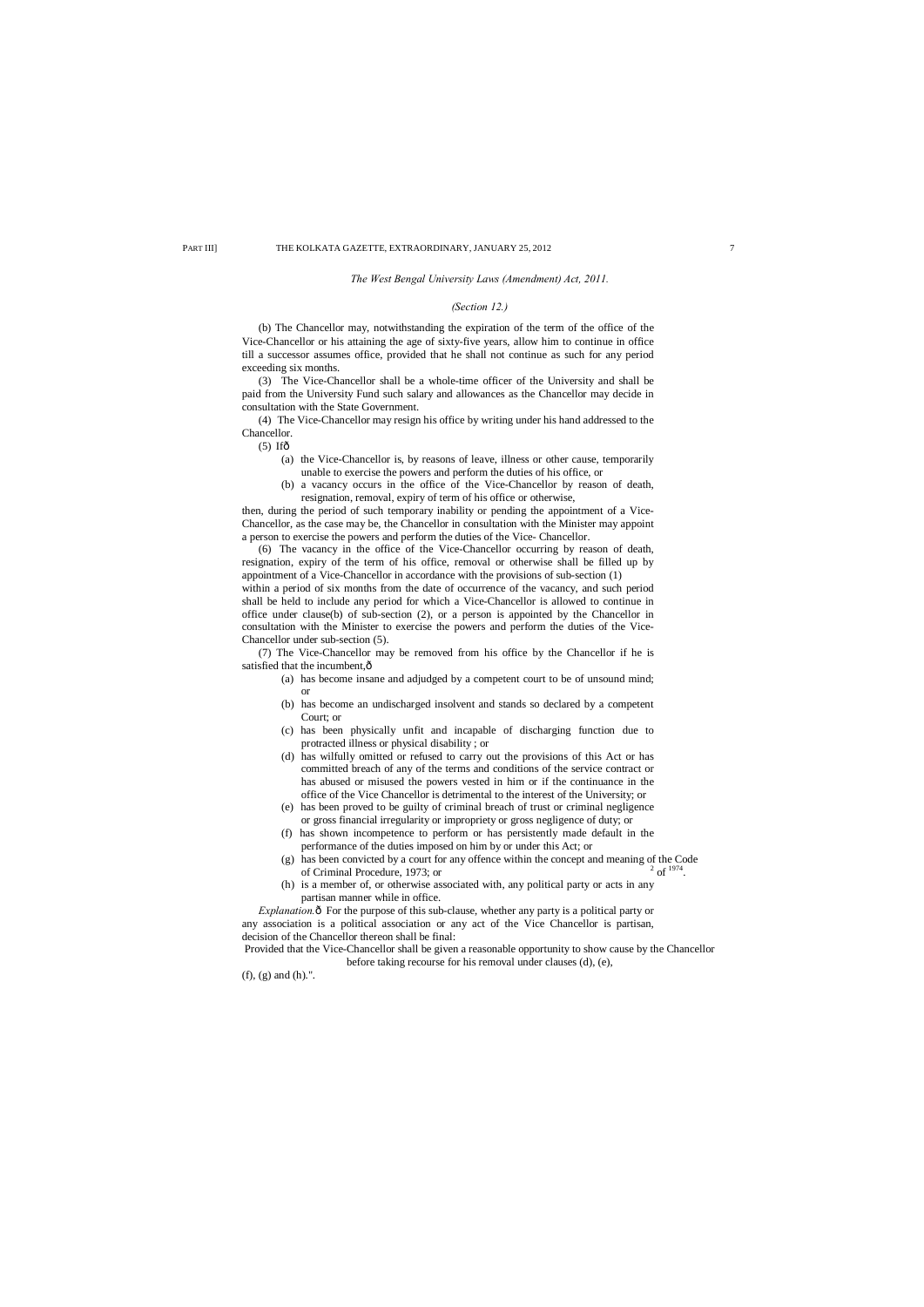## *The West Bengal University Laws (Amendment) Act, 2011.*

## *(Section 12.)*

(3) for section 17, the following section shall be substituted: $\hat{o}$ 

" The Executive Council shall be the principal executive body of the University and shall consist of the Council shall consist of the following members: $\hat{o}$ 

- (a) *Ex officio* membersô
	- (i) the Chancellor;
	- (ii) the Vice-Chancellor;
	- (iii) the Secretary, Higher Education Department, Government of West Bengal or his nominee not below the rank of Joint Secretary to the Government of West Bengal;
	- (iv) the Secretary, Finance Department, Government of West Bengal or his nominee not below the rank of Joint Secretary to the Government of West Bengal;
	- (v) the Chairman, West Bengal State Council of Higher Education or his nominee;
	- (vi) the President, West Bengal Council of Higher Secondary Education;
	- (vii) the President, West Bengal Madrasah Education Board;
	- (viii) the President, West Bengal Board of Secondary Education;
	- (ix) the Director of Public Instruction, West Bengal;
	- (x) a nominee of the Chairman of National Council for Teachers' Education;
	- (xi) a nominee of the Chairman of University Grants Commission;
	- (xii) a nominee of the Chairman of All India Distance Education Council;
- (b) Representatives of Departmentsô
- (xiii) Directors of the University;
- (xiv) five teachers, of whom at least two shall be Professors, elected by the teachers of the Academic Council from amongst themselves as may be prescribed by Statutes;
- (xv) five teachers, of whom at least two shall be Professors, elected by the teachers of the School of Studies from amongst themselves as may be prescribed by Statutes;
- (xvi) one representative of officers of the University, elected from amonst themselves in the manner as may be prescribed by the Statutes;
- (xvii)one representative of non-teaching employees elected from amongst themselves in the manner as may be prescribed by the Statutes;
- (c) Nominated Membersô
	- (xviii) not more than five persons to be nominated by the Chancellor from amongst the persons interested in University education:

Provided that no employee of the University or Institution affiliated with the University or recognized by it shall be eligible to be a member;

(d) Special Inviteeô

"Sele<sub>ctio</sub>n

(xix) any official or expert in any field or eminent educationist, whom the University may require for advice, consultation or assistance, may be invited to attend the meeting:

Provided that not more than one official or expert or eminent educationist may be invited in a meeting at a time.

(2) A member of the Executive Council shall hold office for a period of four years, if not expressly provided otherwise in sub-section (1). Any vacancy among the members of the Executive Council shall be filled up immediately by the concerned authority.

(3) No act or proceedings of the Executive Council or of anybody constituted by the Executive Council shall be invalid or called in question by reason of the existence of any vacancy, initial or subsequent, in the Executive Council or in any body constituted by the Executive Council, as the case may be.";

(4) after section 25, the following sections shall be inserted: $\hat{\text{o}}$ 

25A. (1) A University Professor or a University Associate Professor

Teaching Posts. or a University Assistant Professor shall be appointed by the Vice- Chancellor, on the recommendation of a Selection Committee, and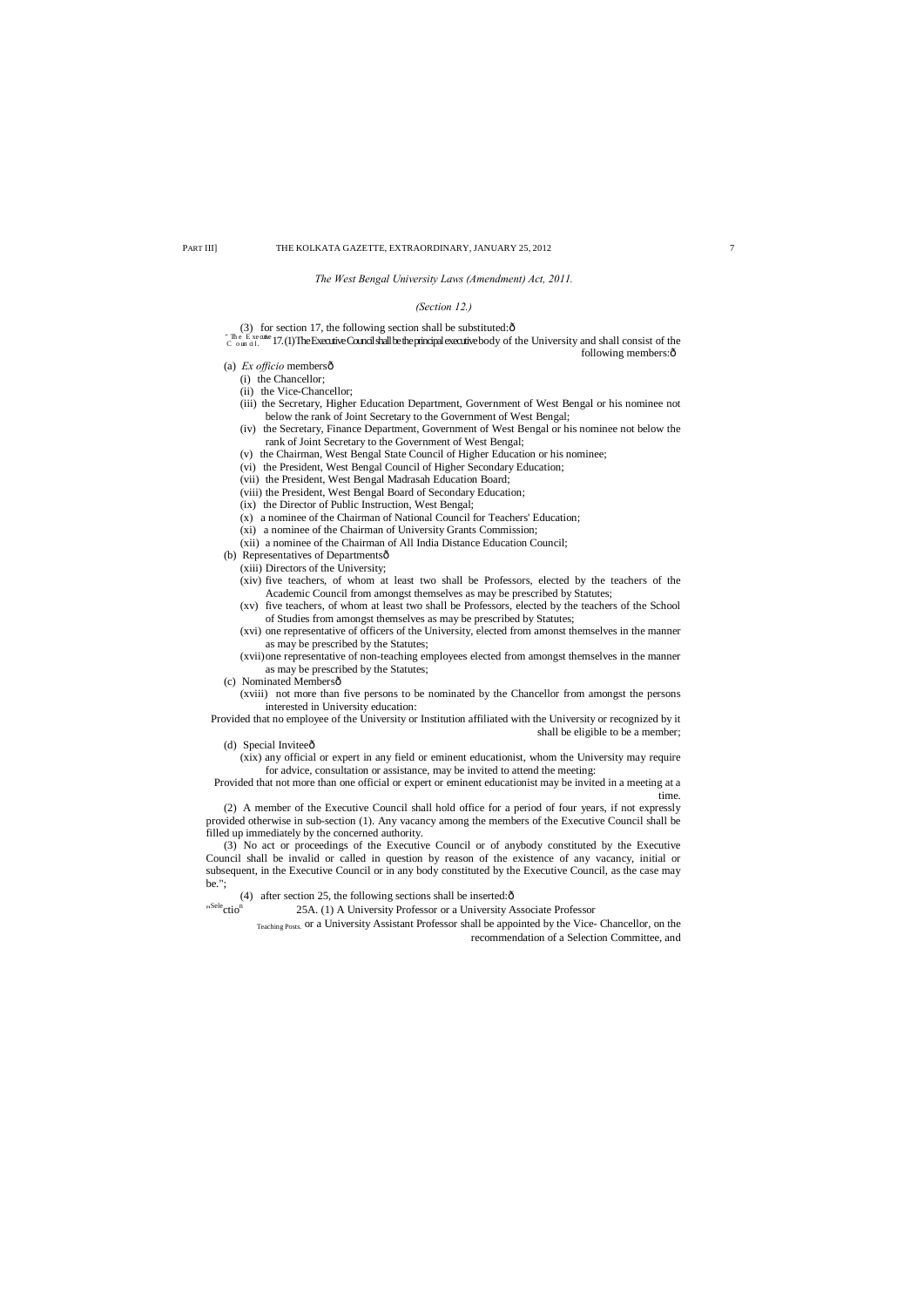Amendment of West Ben. Act XIII of 2004.

 $\mathrm{c}^{\mathrm{h}}$ a<sup>n</sup>c

#### *The West Bengal University Laws (Amendment) Act, 2011.*

## *(Section 13.)*

the constitution of such Selection Committee as well as the procedure for holding its meetings shall be in consonance with the University Grants Commission Regulations and Recruitment Rules framed by the State Government from time to time.

(2) Notwithstanding anything contrary to the provisions of University Grants Commission Regulations, the nominee of the Vice-Chancellor shall be the head of the Selection Committee, which shall send its recommendations in writing to the Vice- Chancellor alongwith reasoned record of assessment of the persons appeared before it for selection.

 $\operatorname*{Proc}^{\operatorname*{edure}}$  for 25B. (1) At least four members, inclduing two outside subject

Milin meeting experts, shall constitute the quorum for a meeting of the Selection Committee. Committee.

- $(1)$  in section 2, $\hat{\text{o}}$ 
	- (i) in clause (18), for the words "Assistant Professor, Reader, Lecturer", the words "Associate Professor, Reader, Assistant Professor," shall be substituted;
	- (ii) for clause (19), the following clause shall be substituted: $\delta$ 
		- '(19) "Teacher of the University" means a Professor, Associate Professor, Assistant Professor, Reader or any other person holding a teaching post including a parttime teaching post, appointed or recognised as such by the University,';
	- (iii) clause (23) shall be omitted.

(2) for section 7, the following section shall be substituted: $\hat{\text{o}}$ 

(2) If the Vice-Chancellor does not accept the recommendation of a Selection Committee, it shall refer the recommendation back to the Selection Committee with reasons for reconsideration and if the Vice-Chancellor does not accept the reconsidered views of the Selection Committee, the matter shall be referred to the Chancellor with reason and the decision of the Chancellor shall be final.".

13. In the Bengal Engineering and Science University, Shibpur Act, 2004, ô

"The Vice- 7. (1) (a) The Vice-Chancellor shall be appointed from the persons

of the highest level of competence, integrity, morals and institutional

commitment. The Vice-Chancellor shall be a distinguished academic with a minimum of ten years of experience in a University system of which at least 5 years shall be as Professor or ten years of experience in a reputed research or academic administrative organization of which at least 5 years shall be in an equivalent position of Professor.

(b) The Vice-Chancellor shall be appointed by the Chancellor out of the panel of three names recommended in order of preference by the Search Committee constituted by the State Government. While preparing the panel, the Search Committee must give proper weightage to academic excellence, exposure to the higher education system in the country and abroad and adequate experience in academic and administrative governance and reflect the same in writing while submitting the panel to the Chancellor.

(c) The Search Committee shall consist of the following Members: $\hat{o}$ 

- (i) a nominee of the Chancellor, who shall be the Chairperson of the Committee;
- (ii) a nominee of the Chairman, University Grants Commission;
- (iii) a nominee of the Court:

Provided that all such Members shall be persons of eminence in the sphere of higher education and shall not be connected in any manner with the University or colleges or institutions affiliated with the University or recognised by it.

(2) (a) The Vice-Chancellor shall hold office for a term of four years or till he attains the age of sixtyfive years, whichever is earlier, and shall be eligible for re- appointment for another term of four years or till he attains the age of sixty-five years, whichever is earlier, following the provisions of sub-section (1). (b) The Chancellor may, notwithstanding the expiration of the term of the office of the Vice-Chancellor or

his attaining the age of sixty-five years, allow him to continue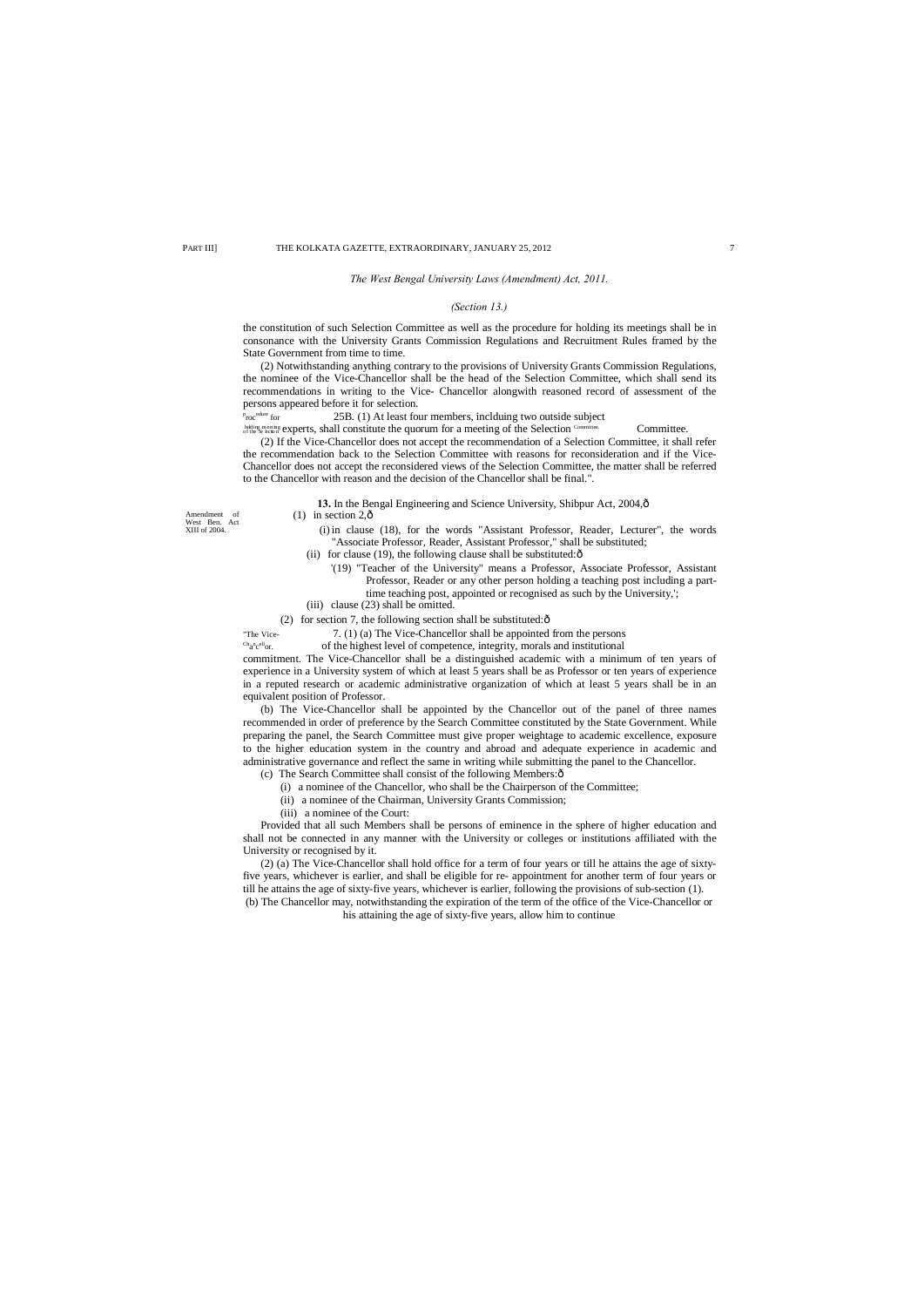## *The West Bengal University Laws (Amendment) Act, 2011.*

## *(Section 13.)*

in office till a successor assumes office, provided that he shall not continue as such for any period exceeding six months.

(3) The Vice-Chancellor shall be a whole-time officer of the University and shall be paid from the University Fund such salary and allowances as the Chancellor may decide in consultation with the State Government.

(4) The Vice-Chancellor may resign his office by writing under his hand addressed to the Chancellor.

 $(5)$  Ifô

- (a) the Vice-Chancellor is, by reasons of leave, illness or other cause, temporarily unable to exercise the powers and perform the duties of his office, or
- (b) a vacancy occurs in the office of the Vice-Chancellor by reason of death, resignation, removal, expiry of term of his office or otherwise,

(7) The Vice-Chancellor may be removed from his office by the Chancellor if he is satisfied that the incumbent, $\hat{o}$ 

then, during the period of such temporary inability or pending the appointment of a Vice-Chancellor, as the case may be, the Chancellor in consultation with the Minister may appoint a person to exercise the powers and perform the duties of the Vice- Chancellor.

(6) The vacancy in the office of the Vice-Chancellor occurring by reason of death, resignation, expiry of the term of his office, removal or otherwise shall be filled up by appointment of a Vice-Chancellor in accordance with the provisions of sub-section (1) within a period of six months from the date of occurrence of the vacancy, and such period shall be held to include any period for which a Vice-Chancellor is allowed to continue in office under clause (b) of sub-section (2), or a person is appointed by the Chancellor in consultation with the Minister to exercise the powers and perform the duties of the Vice-Chancellor under sub-section (5).

*Explanation.* $\hat{o}$  For the purpose of this sub-clause, whether any party is a political party or any association is a political association or any act of the Vice Chancellor is partisan, decision of the Chancellor thereon shall be final:

- (a) has become insane and adjudged by a competent court to be of unsound mind; or
- (b) has become an undischarged insolvent and stands so declared by a competent Court; or
- (c) has been physically unfit and incapable of discharging function due to protracted illness or physical disability ; or
- (d) has wilfully omitted or refused to carry out the provisions of this Act or has committed breach of any of the terms and conditions of the service contract or has abused or misused the powers vested in him or if the continuance in the office of the Vice-Chancellor is detrimental to the interest of the University; or
- (e) has been proved to be guilty of criminal breach of trust or criminal negligence or gross financial irregularity or impropriety or gross negligence of duty; or
- (f) has shown incompetence to perform or has persistently made default in the performance of the duties imposed on him by or under this Act; or
- (g) has been convicted by a court for any offence within the concept and meaning of the Code of Criminal Procedure, 1973; or 2 of 1974.
- (h) is a member of, or otherwise associated with, any political party or acts any partisan manner while in office.

Provided that the Vice-Chancellor shall be given a reasonable opportunity to show cause by the Chancellor before taking recourse for his removal under clauses (d), (e), (f), (g) and (h).".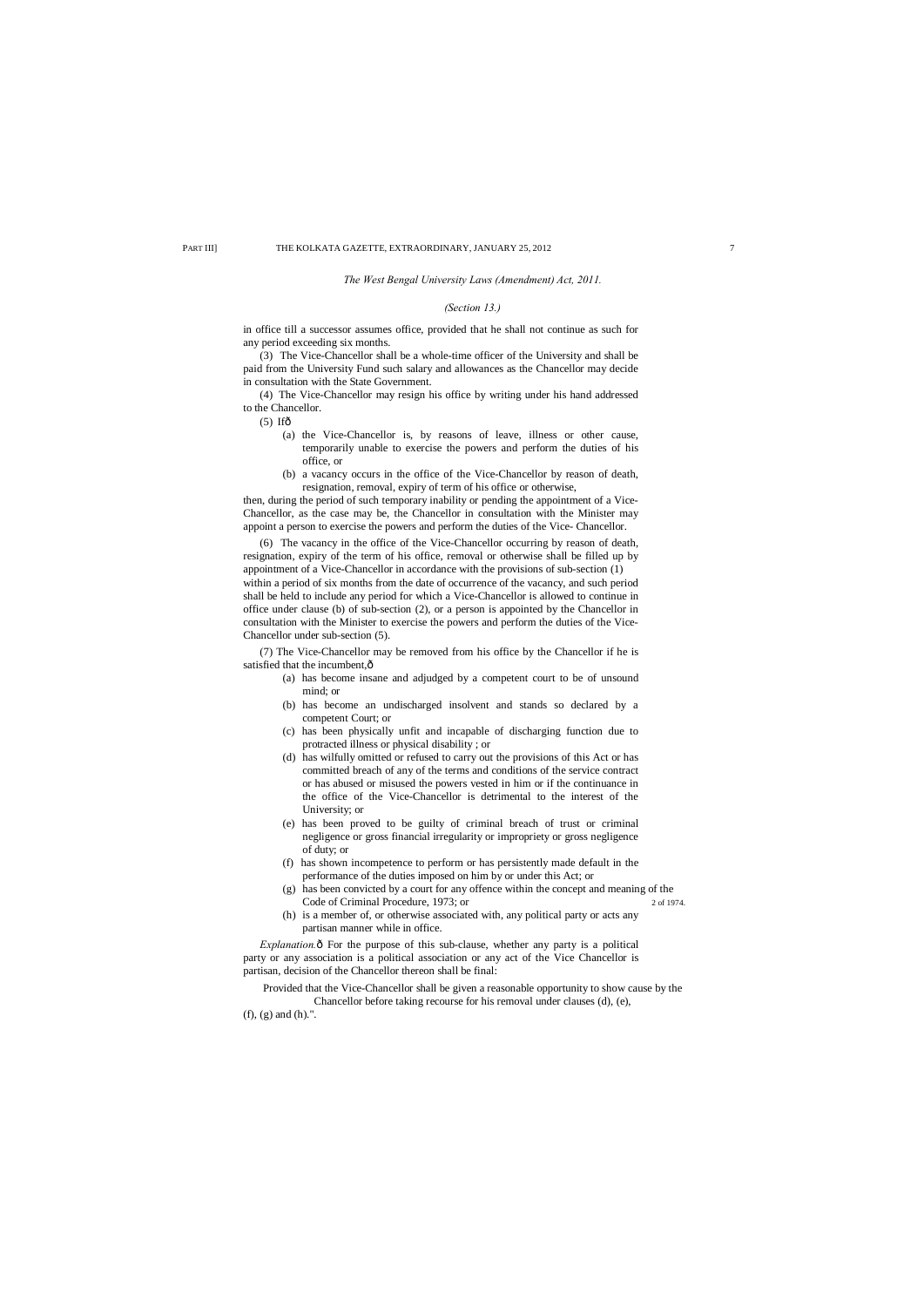## *The West Bengal University Laws (Amendment) Act, 2011.*

## *(Section 13.)*

#### (3) for section 14, the following section shall be substituted: $\hat{o}$

## " The Court. 14. (1) The Court shall consist of the following members: $\hat{o}$

- (a) *Ex officio* membersô
	- (i) the Chancellor;
	- (ii) the Vice-Chancellor;
	- (iii) the Deans of Faculty Councils for Post-Graduate and Undergraduate Studies;
	- (iv) the Secretary, Higher Education Department, Government of West Bengal or his nominee not below the rank of Joint Secretary to the Government of West Bengal;
	- (v) the Secretary, Finance Department, Government of West Bengal or his nominee not below the rank of Joint Secretary to the Government of West Bengal;
	- (vi) the Chairman, West Bengal State Council of Higher Education or his nominee;
	- (vii) the President, West Bengal Council of Higher Secondary Education;
	- (viii) the President, West Bengal Madrasah Education Board;
	- (ix) the President, West Bengal Board of Secondary Education;
	- (x) a nominee of the Chairman of University Grants Commission;
	- (xi) a nominee of the Chairman of All India Council For Technical Education;
- (b) Representatives of Departmentsô
	- (xii) Heads of Departments of the University;
	- (xiii) five teachers, of whom at least two shall be Professors, elected by the teachers of the Departments under the Faculty Council for Post-Graduate and Undergraduate Studies in Engineering and Technology from amongst themselves as may be prescribed by Statutes;
	- (xiv) five teachers, of whom at least two shall be Professors, elected by the teachers of the Departments under the Faculty Council for Post-Graduate and Undergraduate Studies in Basic and Applied Sciences from amongst themselves as may be prescribed by Statutes;
	- (xv) five teachers, of whom at least two shall be Professors, elected by the teachers of the Departments under the Faculty Council for Post Graduate and Undergraduate Studies in Social and Management Sciences from amongst themselves as may be prescribed by the Statutes;
	- (xvi) one representative of officers of the University, elected from amongst themselves in the manner as may be prescribed by the Statutes;
	- (xvii)one representative of non-teaching employees elected from amongst themselves in the manner as may be prescribed by the Statutes;
- (c) Nominated Membersô
	- (xviii) not more than five persons to be nominated by the Chancellor from amongst the persons interested in University education:

- (d) Special Inviteeô
	- (xix) any official or expert in any field or eminent educationist, whom the University may require for advice, consultation or assistance, may be invited to attend the meeting:

Provided that no employee of the University or Institution affiliated with the University or recognized by it shall be eligible to be a member;

Provided that not more than one official or expert or eminent educationist may be invited in a meeting at a time.

(2) A member of the Court shall hold office for a period of four years, if not expressly provided otherwise in sub-section (1). Any vacancy among the members of the Court shall be filled up immediately by the concerned authority.

(3) No act or proceedings of the Court or of any body constituted by the Court shall be invalid or called in question by reason of the existence of any vacancy, initial or subsequent, in the Court or in any body constituted by the Court, as the case may be.";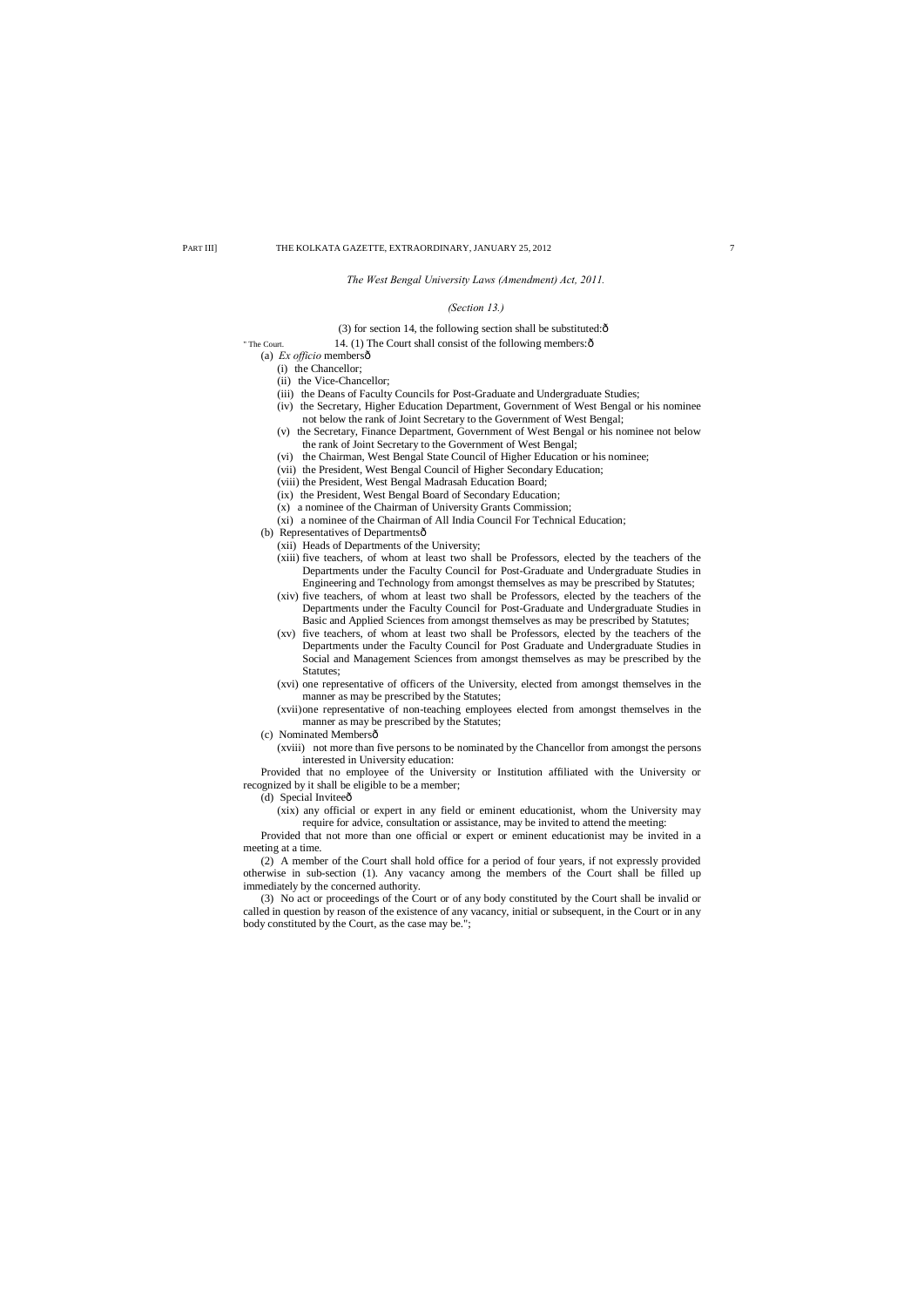## *The West Bengal University Laws (Amendment) Act, 2011.*

## *(Section 13.)*

- (4) for section 17, the following section shall be substituted: $\delta$
- "The Executive 17. (1) the Executive Council shall consist of the following Council. **members:** $\hat{0}$ 
	- (a) *Ex officio* Membersô
		- (i) the Vice-Chancellor;
		- (ii) the Secretary, Higher Education Department, Government of West Bengal or his nominee not below the rank of Joint Secretary to the Government of West Bengal;
		- (iii) the Secretary, Finance Department, Government of West Bengal or his nominee not below the rank of Joint Secretary to the Government of West Bengal;
		- (iv) the Chairman, West Bengal State Council of Higher Education or his nominee;
		- (v) the Deans of Faculty Councils for Post-Graduate and Undergraduate Studies;
	- (b) Other Membersô
		- (vi) twelve Heads of Departments, by rotation for one year in alphabetical order of the Department;
		- (vii) three teachers, of whom at least one shall be Professor, elected by the teachers of the Departments under the Faculty Council for Post-Graduate and Undergraduate Studies in Engineering and Technology from amongst themselves as may be prescribed by Statutes;
		- (viii)three teachers, of whom at least one shall be Professor, elected by the teachers of the Departments under the Faculty Council for Post-Graduate and Undergraduate Studies in Basic and Applied Sciences from amongst themselves as may be prescribed by Statutes;
		- (ix) three teachers, of whom at least one shall be Professor, elected by the teachers of the Departments under the Faculty Council for Post-Graduate and Undergraduate Studies in Social and Management Sciences from amongst themselves as may be prescribed by Statutes;
		- (x) two persons nominated by the Chancellor interested in University education:

Provided that no employee of the University or of a College or Institution affiliated with the University or recognised by it shall be eligible to be a member.

(2) A member of the Executive Council shall hold office for a period of four years, if not expressly provided otherwise in sub-section (1). Any vacancy among the members of the Executive Council shall be filled up immediately by the concerned authority.

(3) No act or proceedings of the Executive Council or of any body constituted by the Executive Council shall be invalid or called in question by reason of the existence of any vacancy, initial or subsequent, in the Executive Council or in any body constituted by the Executive Council, as the case may be.".

(4) One-third of the total number of members shall be a quorum for a meeting of the Executive Council.";

(5) in section 18, in clause (16), the word "Teachers" shall be omitted.;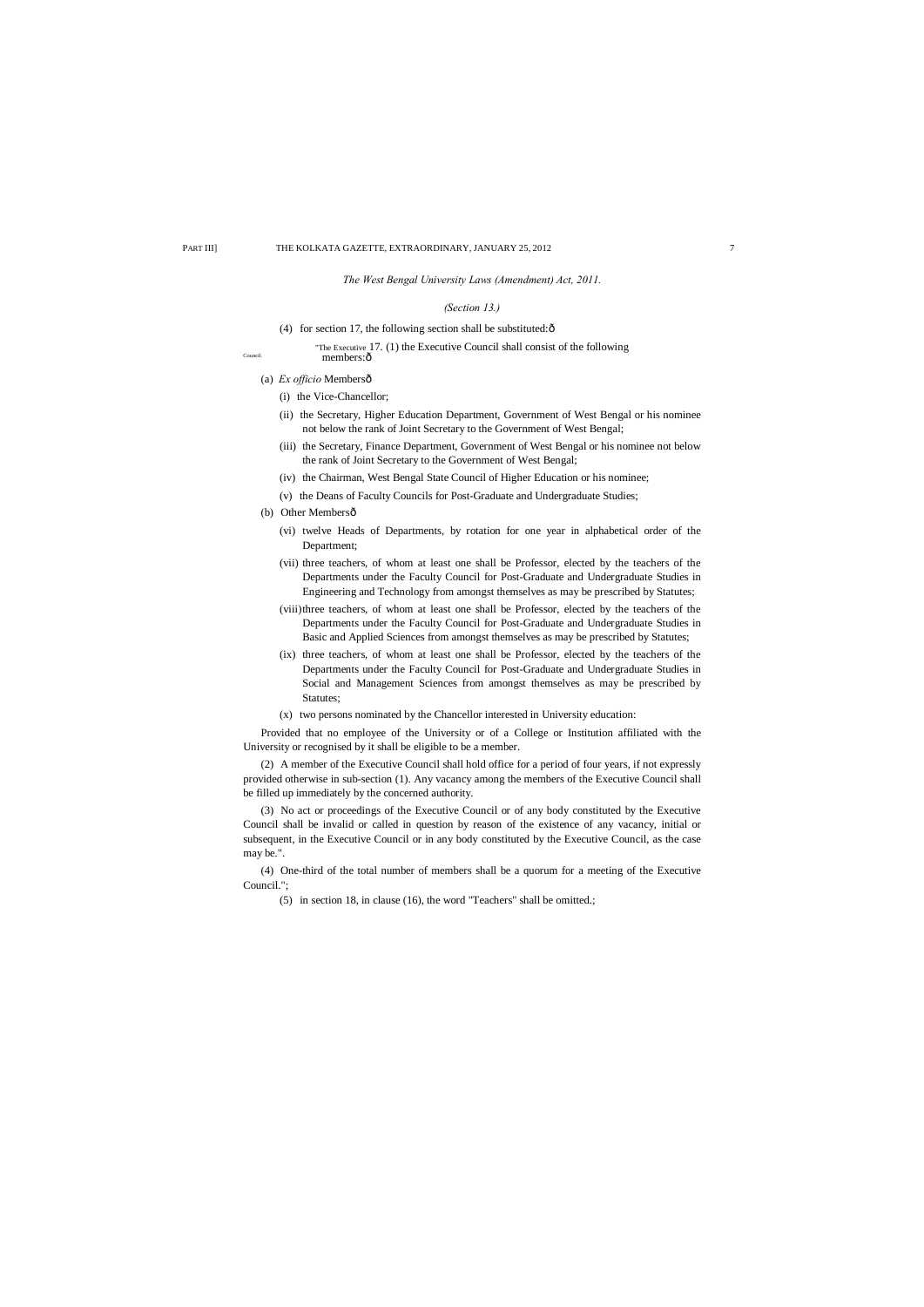*The West Bengal University Laws (Amendment) Act, 2011.*

#### *(Section 14.)*

(6) in section 19, in sub-section  $(2)$ , $\hat{0}$ 

- (a) for clause (vi), the following clause shall be substituted: $\hat{o}$ 
	- "(vi) one or more than one teacher shall be elected by the teachers of each Department of the faculty council from amongst themselves in the following manner: $\hat{o}$ 
		- (a) one Professor from a Department if total number of teachers in it does not exceed five;
		- (b) one Professor and one Associate Professor from a Department if total number of teachers in it does not exceed ten;
- (c) two Professors and one Associate Professor from a Department if total number of teachers in it does not exceed twenty;
- (d) two Professors and two Associate Professors from a Department if total number of teachers in it exceeds twenty;";

(b) after clause (viii), the following clauses shall be inserted: $\hat{o}$ 

- "(ix) one student representative, pursuing Undergraduate studies in the University and another student representative pursuing PostGraduate studies in the University, to be elected by such Undergraduate and Post-Graduate students, respectively, from amongst themselves in the manner as may be prescribed by the Statutes;
- (x) one research scholar pursuing research in the University to be elected by research scholars from amongst themselves in the manner as may be prescribed by the Statutes.";
- (7) for section 24, the following section shall be substituted: $\hat{o}$

25. (1) At least four members, including two outside subject meeting of experts, shall constitute the quorum for a meeting of the Selection Selection **Committee.** 

"Selection 24. (1) A University Professor or a University Associate Professor Committee for or a University Assistant Professor shall be appointed by the Vice- Teaching Posts.

(2) in section 29, for sub-section (1), the following sub-section shall be substituted: $\hat{\sigma}$ "(1) The State Government may, by notification to be published in the Official Gazette, amend the Schedule either prospectively or retrospectively.".

Chancellor, on the recommendation of a Selection Committee, and the constitution of such Selection Committee as well as the procedure for holding its meetings shall be in consonance with the University Grants Commission Regulations and Recruitment Rules framed by the State Government from time to time.

(2) Notwithstanding anything contrary to the provisions of University Grants Commission Regulations, the nominee of the Vice-Chancellor shall be the head of the Selection Committee, which shall send its recommendations in writing to the Vice-Chancellor alongwith reasoned record of assessment of the persons appeared before it for selection.";

(8) for section 25, the following section shall be substituted: $\hat{\text{o}}$ 

Committee.

(2) If the Vice-Chancellor does not accept the recommendation of a Selection Committee, it shall refer the recommendation back to the Selection Committee with reasons for reconsideration and if the Vice-Chancellor does not accept the reconsidered views of the Selection Committee, the matter shall be referred to the Chancellor with reason and the decision of the Chancellor shall be final.".

West Ben. Act XV

Amendment of 14. In the West Bengal University of Technology Act, 2000, ô

of 2000. (1) in section 2, in clause (24), for the words "a Professor, Principal, Associate Profesor, Reader, Assistant Professor, Lacturer" the words "a Principal, Professor, Associate Professor, Reader, Assistant Professor" shall be substituted;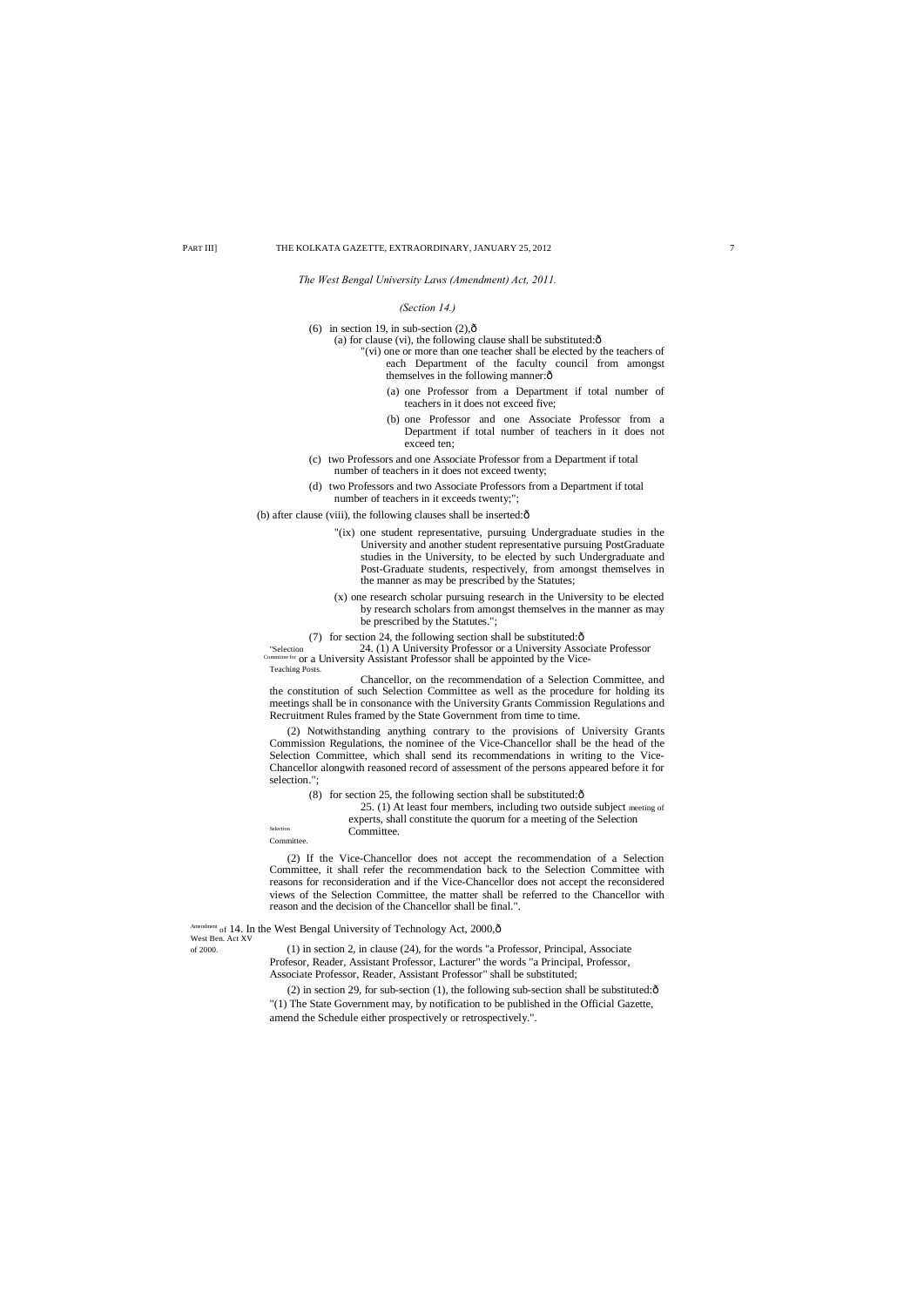*The West Bengal University Laws (Amendment) Act, 2011.*

## *(Section 15.)*

 $Re$ <sub>p</sub>eal  $a$ <sup>nd</sup> saving.

Re<sub>p</sub>eal a<sup>nd</sup> **15.** (1) The West Bengal University Laws (Amendment) Ordinance, 2011, is hereby ^5^^,. , <sup>Ord</sup>.<br>
If or 2011.

5. (1) Save as hereinafter otherwise provided, the local limits of juisdiclion of the University (hereinafter referred to as the territorial limits of the University) shall extend to the whole of West Bengal, but nothing in this Act shall affect the powers exercised or exercisable by the university known as Rabindra Bharaii established and incorporated w« Den. under the Rabindra Bharaii Act. I%1. onv6l<sup>1X</sup>

(2) Notwithstanding such repeal, anything done or any action taken under the West Bengal University Laws (Amendment) Ordinance, 2011, shall be deemed to have been validly done or taken under this Act.

## By order of the Governor,

B. K. SRIVASTAVA, *Secy.-in-charge to the Govt. of West Bengal, Law Department.*

Published by the Controller of Printing and Stationery, West Bengal and printed at Saraswaty Press Ltd. (Government of West Bengal Enterprise), Kolkata 700 056.

(2) Notwithstanding anything in sub-section (I), lhe territorial limits of lhe University shall not include any area which, for